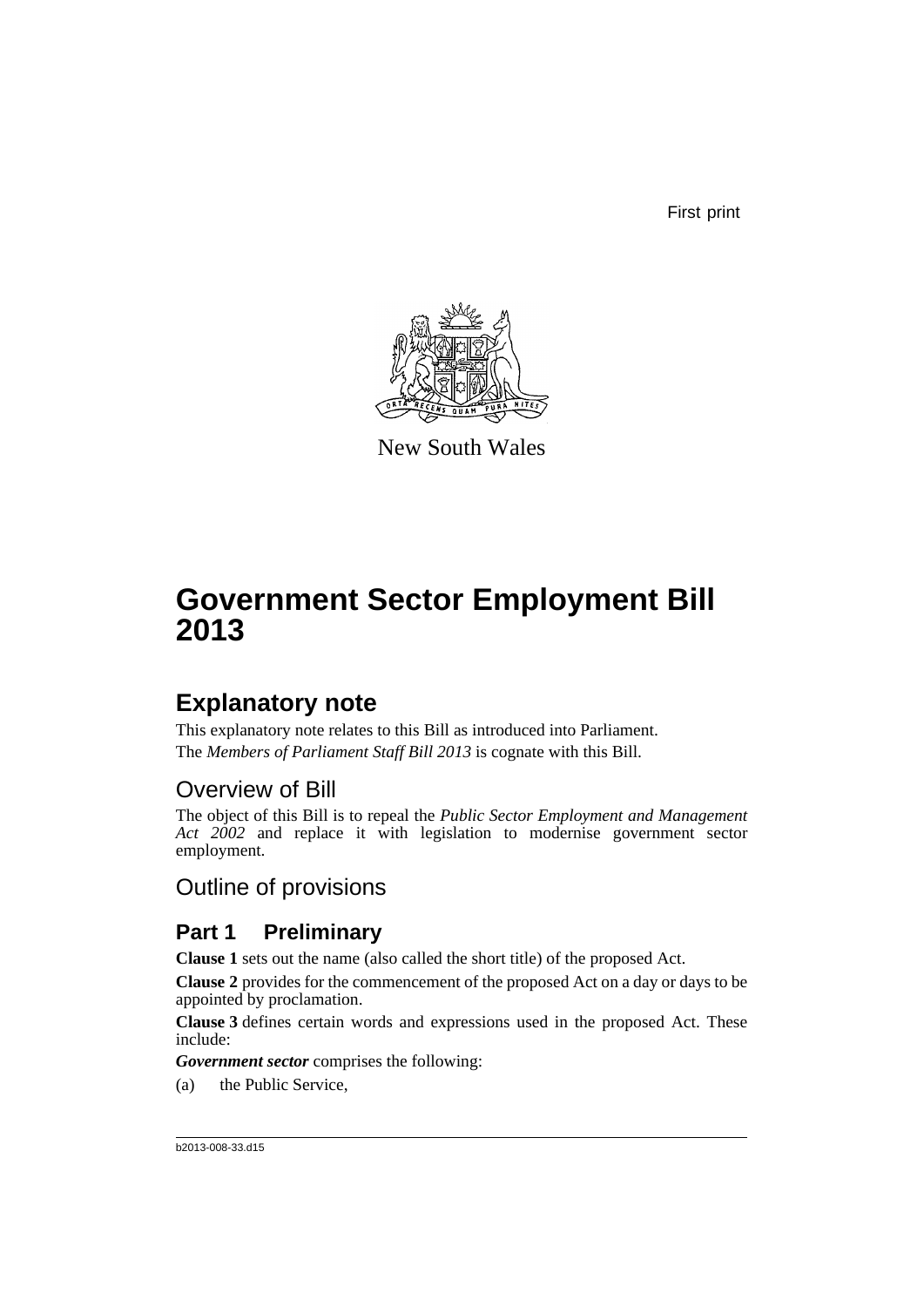Explanatory note

- (b) the Teaching Service,
- (c) the NSW Police Force,
- (d) the NSW Health Service,
- (e) the Transport Service,
- (f) any other service of the Crown (including the service of any NSW government agency),
- (g) persons or bodies prescribed by the regulations.

*Public Service agency* means:

- (a) a Department, or
- (b) a Public Service executive agency related to a Department, or
- (c) a separate Public Service agency.

*Public Service employee* means a person employed in ongoing, term, temporary, casual or other employment, or on secondment, in a Public Service agency.

**Clause 4** sets out the objects of the proposed Act.

**Clause 5** specifies persons to whom the proposed Act does not apply. In particular, judicial officers, parliamentary or Ministerial staff and staff of ICAC, the Audit Office and the Judicial Commission.

# **Part 2 Ethical framework for the government sector**

This Part reproduces similar provisions in the current Act.

**Clause 6** sets out the objective of Part 2.

**Clause 7** sets out the core values for the government sector, being integrity, trust, service and accountability, and the principles that guide their implementation.

**Clause 8** contains general provisions, including that the Public Service Commissioner has the function of promoting and maintaining the government sector core values.

#### **Part 3 Public Service Commissioner and Advisory Board**

This Part reproduces provisions (with some modification) enacted in 2011.

#### **Division 1 Public Service Commissioner**

**Clause 9** continues to provide for the appointment of a Public Service Commissioner.

**Clause 10** outlines the principal objectives of the Commissioner.

**Clause 11** outlines the general functions of the Commissioner. The Bill contains additional specific functions including the making of government sector employment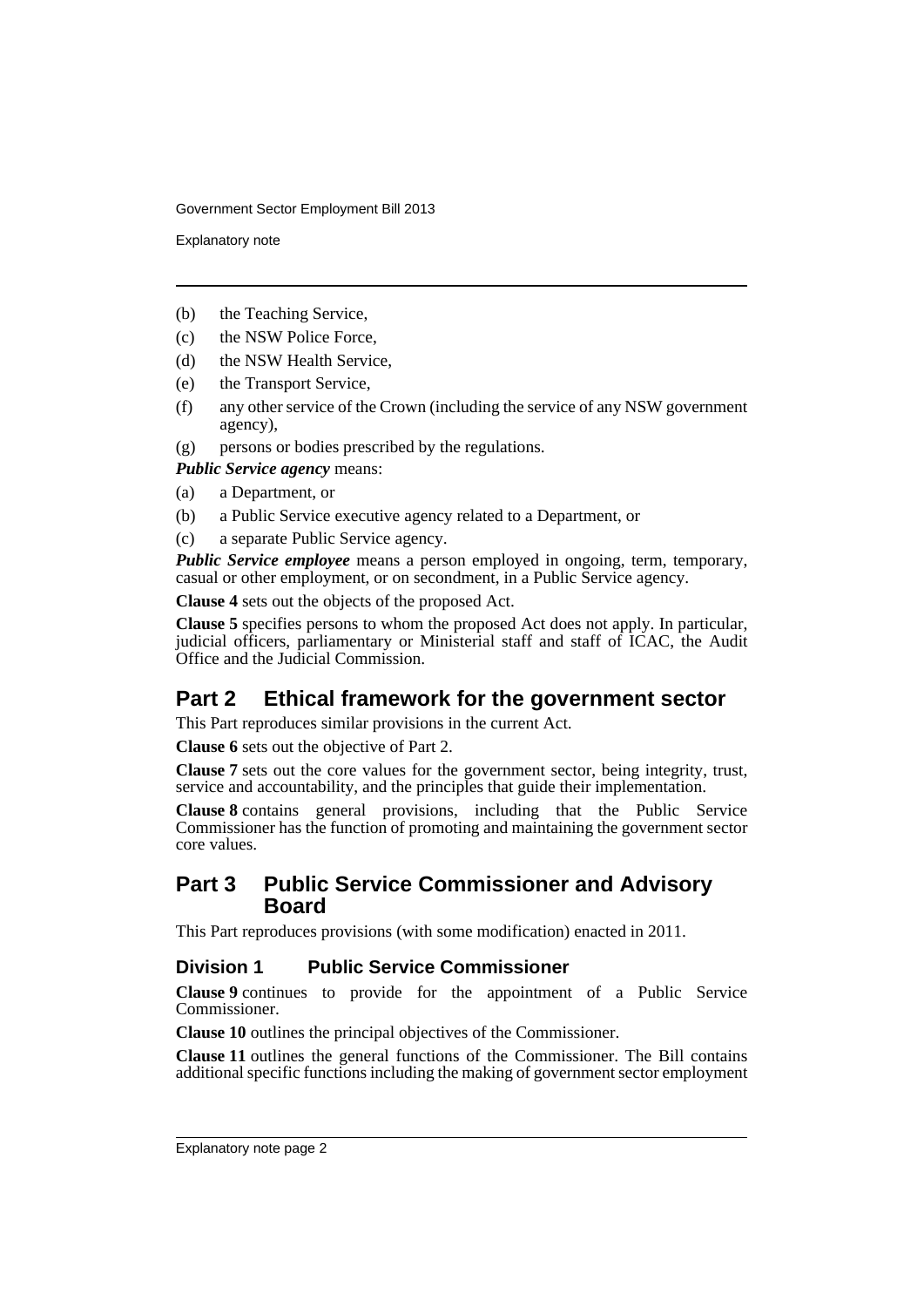Explanatory note

rules, assigning in certain cases senior executives to roles in the Public Service and reporting on workforce diversity.

**Clause 12** enables the Commissioner to make government sector employment rules on any matter for which rules are authorised to be made by the proposed Act.

**Clause 13** enables the Commissioner to give a direction to the head of a government sector agency on a specific matter in relation to the employees of that agency.

**Clause 14** provides that the Commissioner is to report to the Premier in connection with the exercise of the Commissioner's functions but is not subject to the control and direction of the Premier in the exercise of those functions.

**Clause 15** requires the Commissioner to provide an annual report to the Premier on the Commissioner's work and activities, and the state of the government sector.

**Clause 16** enables the Commissioner to require the head of a government sector agency to provide the Commissioner with a report on matters relating to the employees of the agency or its employment policies and practices.

**Clause 17** makes miscellaneous provisions in relation to the Commissioner, including provisions relating to the staff of the Commissioner, the delegation of the Commissioner's functions and the publication of government sector employment information on the Commissioner's website.

#### **Division 2 Public Service Commission Advisory Board**

**Clause 18** continues the Public Service Commission Advisory Board.

**Clause 19** outlines the functions of the Advisory Board.

## **Part 4 The Public Service**

This Part establishes a new Public Service to replace the existing Government Services that comprises Public Service and Non-Public Service Divisions.

#### **Division 1 General**

**Clause 20** provides that the Public Service of New South Wales consists of those persons who are employed under this Part by the Government of New South Wales in the service of the Crown.

**Clause 21** enables the Government of New South Wales to employ persons in the Public Service to enable Ministers, statutory bodies or statutory officers to exercise their functions, or for any other purpose.

**Clause 22** provides that Public Service employees are employed in:

- (a) Departments (to be listed in Part 1 of Schedule 1 to the proposed Act), or
- (b) Public Service executive agencies related to a Department (to be listed in Part 2 of Schedule 1), or
- (c) separate Public Service agencies (to be listed in Part 3 of Schedule 1).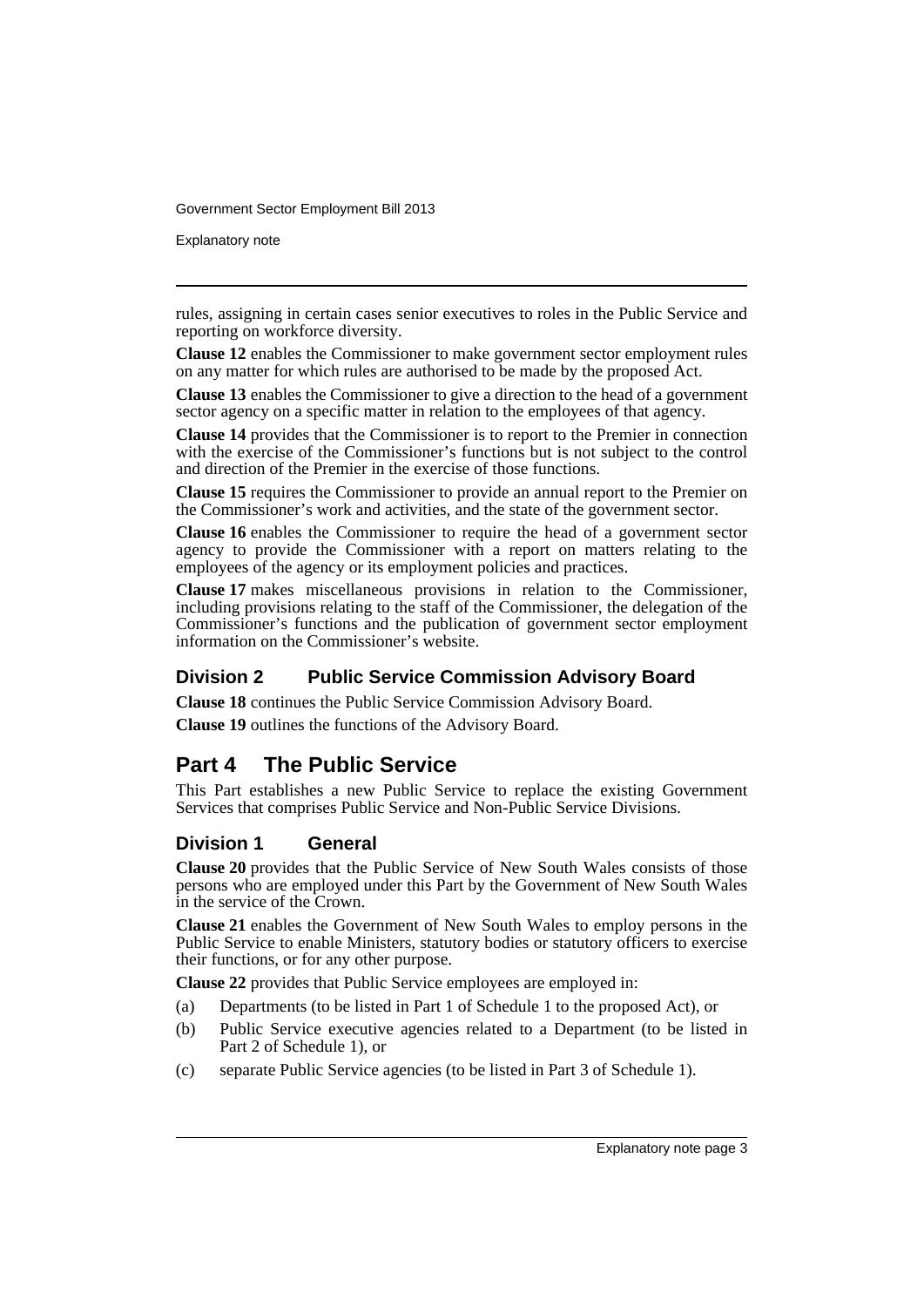Explanatory note

Administrative arrangements orders under proposed Part 7 of the *Constitution Act 1902* can create, abolish or change the name of these Public Services agencies and amend Schedule 1 to the proposed Act accordingly.

#### **Division 2 Secretaries of Departments**

**Clause 23** provides that the head of a Department is the Secretary of the Department. Secretaries are appointed by the Minister administering the proposed Act (or delegate) and are subject to the Public Service senior executive provisions of this Part.

**Clause 24** provides that the Minister (or delegate) may appoint a Public Service employee to act as the Secretary of a Department if the office of the Secretary is vacant or the Secretary is unavailable.

**Clause 25** provides that the Secretary of a Department is responsible to the Minister or Ministers to whom the Department is responsible for the general conduct and management of the functions and activities of the Department in accordance with government sector core values.

**Clause 26** enables the Secretary of a Department to exercise the employer functions of the Government in relation to:

- (a) Public Service senior executives assigned to roles in the Department and other employees of the Department, and
- (b) certain heads of Public Service executive agencies related to the Department and Public Service senior executives assigned to roles in Public Service executive agencies related to the Department.

The employer functions of the Government are all the functions of an employer in respect of employees, including the power to employ persons, assign their roles and terminate their employment.

**Clause 27** enables the Secretary of a Department to delegate functions to employees of the Department or of other Public Service agencies, or to statutory officers.

#### **Division 3 Heads of other Public Service agencies**

**Clause 28** provides that the head of a Public Service agency (other than a Department) is the holder of the office specified in Part 2 or 3 of Schedule 1 in relation to the agency concerned. Appointments to an office of head are to be made:

- (a) in the case of a Public Service executive agency related to a Department—by the Secretary of the Department, or
- (b) in the case of a separate Public Service agency—by the Minister administering the proposed Act (or delegate).

However, if Schedule 1 provides that some other person exercises employer functions in relation to the head, appointments to the office of the head are to be made by that other person.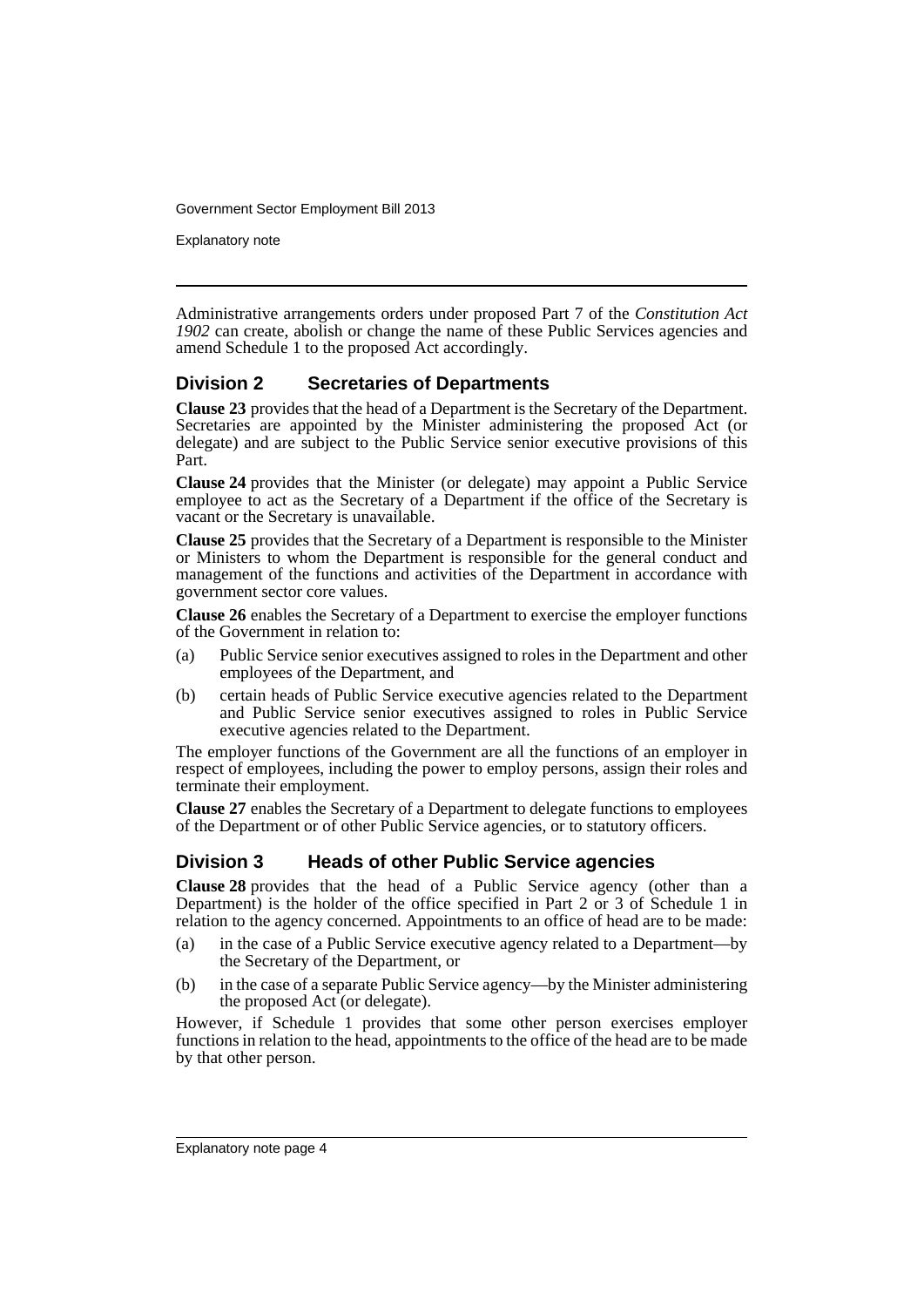Explanatory note

**Clause 29** provides that the person authorised to appoint the head of a Public Service agency (other than a Department) may appoint a Public Service employee to act as the head of the agency if the office of the head is vacant or the head is unavailable.

**Clause 30** provides that the head of a Public Service agency (other than a Department) is responsible to the Minister or Ministers to whom the agency is responsible for the general conduct and management of the functions and activities of the agency in accordance with government sector core values.

**Clause 31** enables the head of a Public Service agency (other than a Department) to exercise employer functions in relation to employees of the agency, other than Public Service senior executives of an agency related to a Department (see clause 26).

**Clause 32** enables the head of a Public Service agency (other than a Department) to delegate certain functions of the head (including functions under the proposed Act and employer functions) to employees of the agency or of other Public Service agencies, or to statutory officers. The clause also enables sub-delegation of the head's functions in certain circumstances.

#### **Division 4 Public Service senior executives**

**Clause 33** provides that Division 4 applies to *Public Service senior executives*, being the Secretary of a Department, the heads of other Public Service agencies and other Public Service employees who are employed in a Public Service senior executive band. The *employer* of a Public Service senior executive is the person authorised by the proposed Act to exercise employer functions in relation to the executive that is:

- (a) for the Secretary of a Department—the Minister (or delegate), and
- (b) for executives of a Department or a Public Service executive agency related to a Department—the Secretary of the Department, and
- (c) for executives of separate Public Service agencies—the head of the agency.

**Clause 34** provides that employment as a Public Service senior executive may be:

- (a) ongoing employment (being employment that continues until the executive resigns or his or her employment is terminated), or
- (b) term employment (being employment for a specified period or for the duration of a specified task, unless the executive sooner resigns, or his or her employment is sooner terminated).

**Clause 35** enables the Minister, with the advice of the Public Service Commissioner, to determine the bands in which Public Service senior executives are to be employed (the *senior executive bands determination*).

**Clause 36** provides that the government sector employment rules may deal with any matter relating to the employment of Public Service senior executives, including work level standards for roles in bands in which those executives are employed, methods of job evaluation for the roles of those executives and capabilities for the roles of those executives.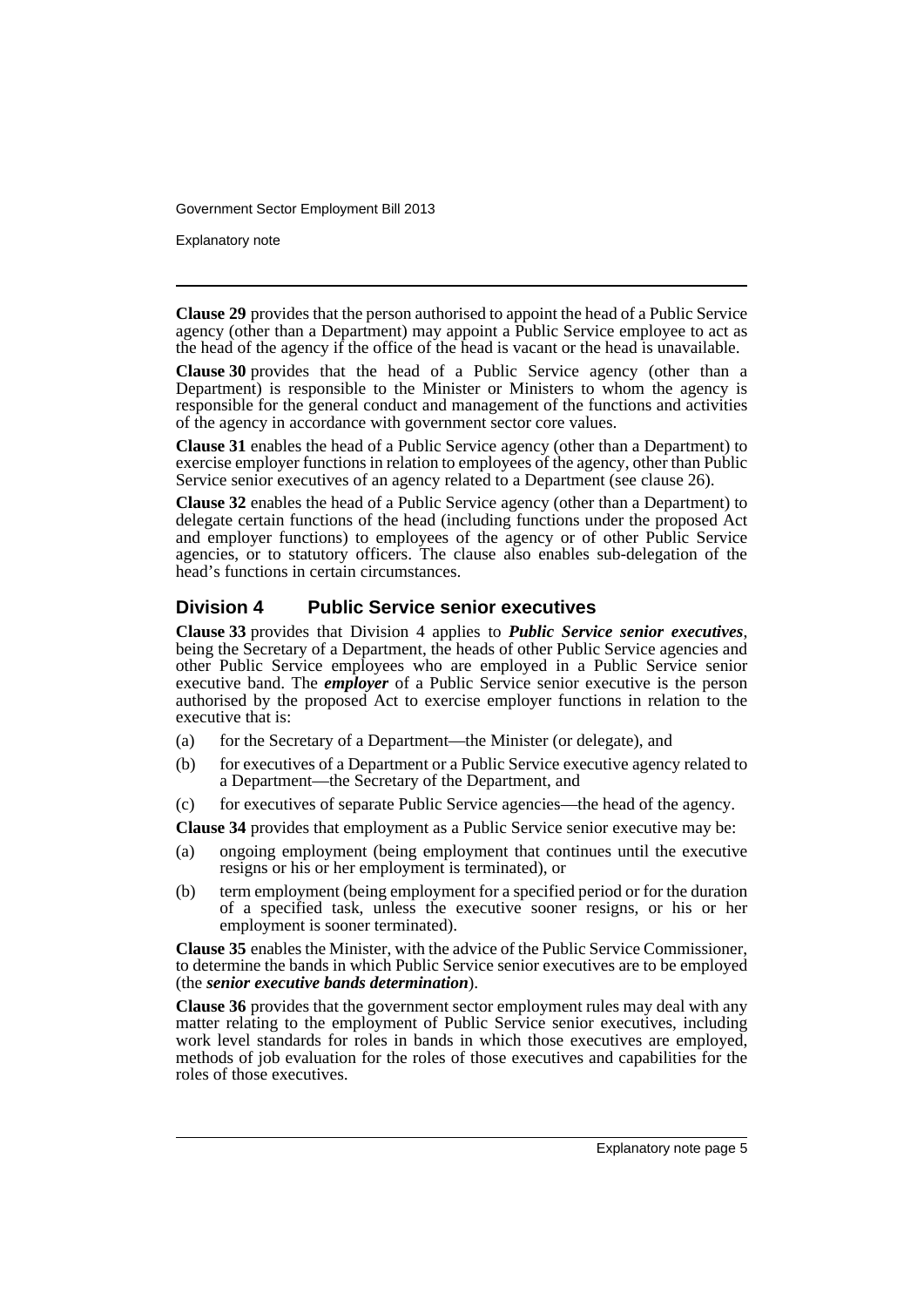Explanatory note

**Clause 37** provides that a Public Service senior executive is to be employed in a band determined under the senior executive bands determination that the employer of the executive considers appropriate for the role of the executive.

**Clause 38** provides that a Public Service senior executive may be assigned to a role in any Public Service agency in the band in which the executive is employed and assigned to a different role within that band from time to time.

Executives may be assigned to roles by the employer of the executive or by the Public Service Commissioner.

**Clause 39** provides that a Public Service senior executive is to be employed under a written contract of employment, and sets out the matters with which the contract is to deal.

**Clause 40** makes provision for the remuneration, employment benefits and allowances for Public Service senior executives (in accordance with the remuneration package for the relevant bands determined by the Statutory and Other Offices Remuneration Tribunal).

**Clause 41** enables the employer of a Public Service senior executive to terminate the employment of the executive at any time for any or no stated reason and without notice. Such an executive is entitled only to the compensation provided for in his or her employment contract.

#### **Division 5 Public Service employees (other than senior executives)**

**Clause 42** provides that Division 5 applies to Public Service employees other than Secretaries of Departments, heads of certain Public Service agencies and other Public Service senior executives (*Public Service non-executive employees*).

**Clause 43** provides that employment as a Public Service non-executive employee may be:

- (a) ongoing employment (being employment that continues until the employee resigns or his or her employment is terminated), or
- (b) temporary employment (being employment for a temporary purpose), or
- (c) casual employment (being employment to carry out irregular, intermittent, short-term, urgent or other work as and when required).

**Clause 44** allows the engagement of Public Service non-executive employees to be made subject to conditions notified to the employee on engagement (such as probation, health clearances and citizenship or residency requirements).

**Clause 45** provides that Public Service non-executive employees are to be employed in a Public Service agency in a classification of work determined by the head of the Public Service agency in which the person is employed.

**Clause 46** enables the head of a Public Service agency to assign Public Service non-executive employees to roles in the agency within the classification of work in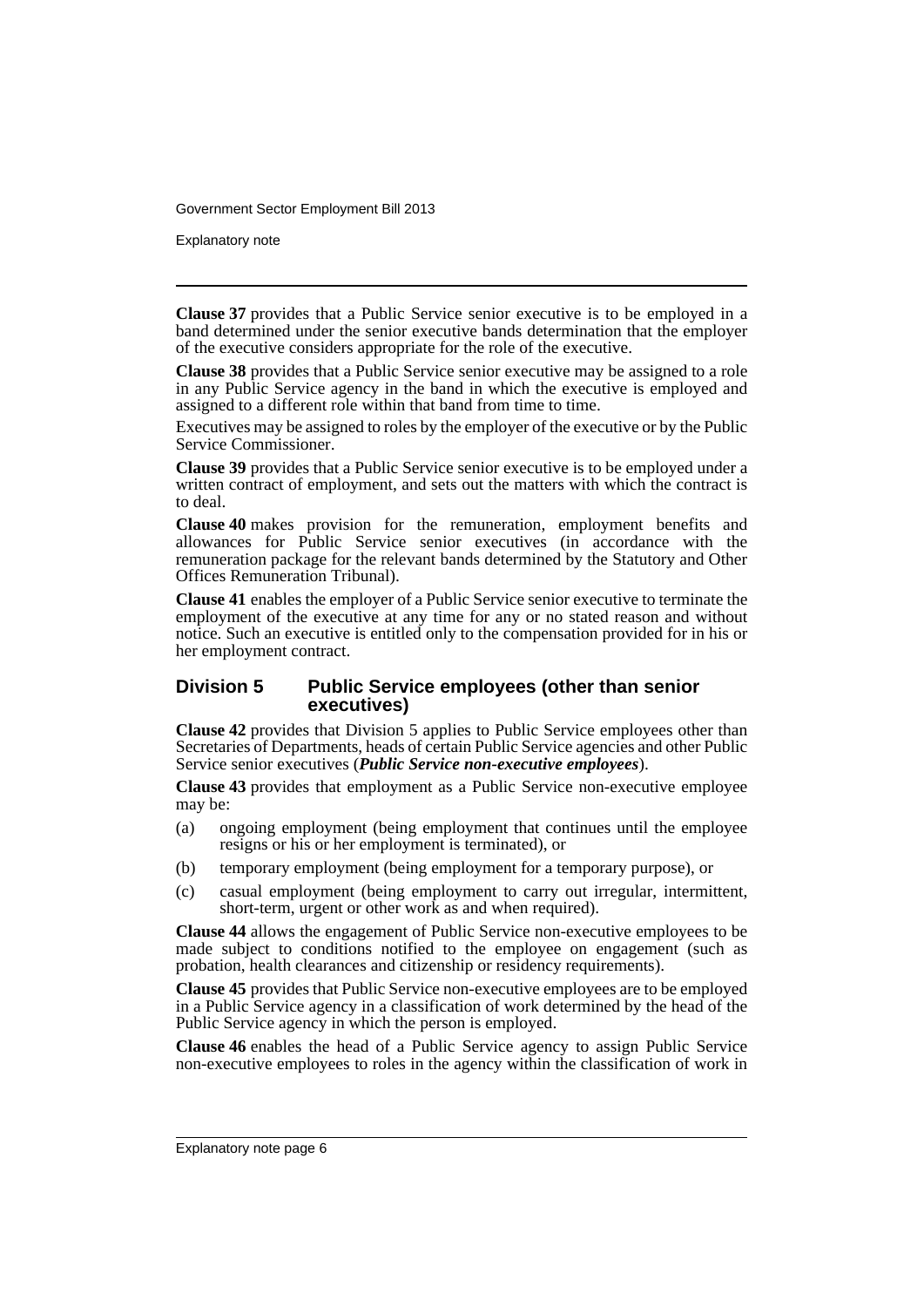Explanatory note

which the employees are employed, and enables them to be assigned to different roles from time to time.

**Clause 47** enables the head of a Public Service agency to terminate the employment of a Public Sector non-executive employee of the agency on certain specified grounds, if the employment is ongoing. If the employment is not ongoing, the head may terminate the employment at any time.

**Clause 48** provides that the government sector employment rules may deal with any matter relating to the employment of Public Service non-executive employees.

#### **Division 6 Industrial relations employer functions**

**Clause 49** contains provisions relating to the interpretation and application of Division 6.

**Clause 50** provides that the Industrial Relations Secretary (being currently the Secretary of the Treasury) is, for the purposes of any industrial proceedings relating to Public Service employees, taken to be the employer of those employees.

**Clause 51** enables the Industrial Relations Secretary to enter into an agreement with any association or organisation representing a group of Public Service employees with respect to industrial matters.

**Clause 52** enables the Industrial Relations Secretary to make determinations fixing conditions of employment of Public Service employees.

**Clause 53** contains miscellaneous provisions in relation to the Industrial Relations Secretary, including provisions relating to the functions of the Secretary and the delegation of those functions.

#### **Division 7 Additional Public Service employment provisions**

**Clause 54** provides that Public Service employees have the entitlements to extended and other leave prescribed by the regulations.

**Clause 55** provides that Public Service employees may resign their employment by written notice of resignation.

**Clause 56** enables the head of a Public Service agency to retire employees of the agency if they are unfit to perform or incapable of performing their duties.

**Clause 57** preserves the Crown's right to dispense with the services of any Public Service employee.

**Clause 58** excludes certain industrial and legal proceedings with respect to the employment of Public Service senior executives and with respect to the decision to engage or not engage any Public Service employee.

**Clause 59** deals with the construction, in other Acts, instruments and contracts, of references to officers, employees or members of staff of statutory bodies.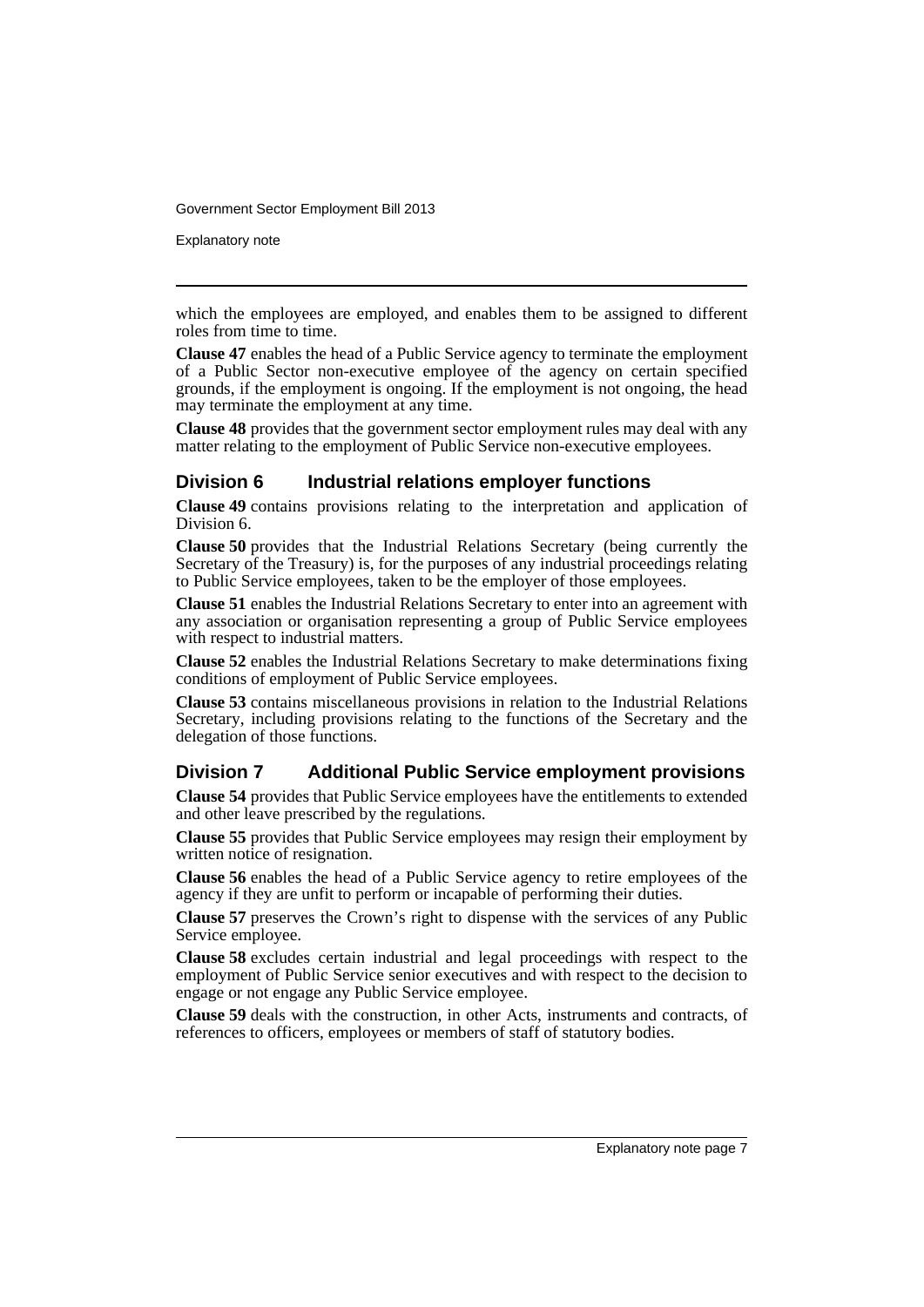Explanatory note

**Clause 60** enables the Minister or Treasurer to give statutory bodies directions requiring payment, by the statutory body, of employer costs for Public Service employees who are employed to enable the body to exercise its functions.

**Clause 61** deals with civil liability with respect to staff of statutory bodies.

**Clause 62** provides that a group of Public Service employees employed to enable a statutory body to exercise its functions is taken to be part of the statutory body for the purposes of privacy legislation.

## **Part 5 Government sector employees**

This Part deals with Public Service employees and employees in the wider government sector.

**Clause 63** provides that the head of a government sector agency (including a State owned corporation) is responsible for workplace diversity within the agency. The government sector employment rules may deal with workplace diversity.

**Clause 64** provides that the government sector employment rules may deal with the transfer of employees between or within government sector and other agencies (by way of secondment or permanent transfer).

**Clause 65** enables cross-agency employment by allowing a person to be employed by 2 or more government sector agencies.

**Clause 66** allows for temporary assignments of employees between government sector agencies and between those agencies and other relevant bodies (such as private sector entities, universities and other Australian government agencies).

**Clause 67** provides that the head of a government sector agency is responsible for developing and implementing a performance management system with respect to employees of the agency.

**Clause 68** provides that the government sector employment rules may deal with the procedural requirements for dealing with unsatisfactory performance. If the performance of an employee of a government sector agency is determined to be unsatisfactory in accordance with those rules, the head of the agency may take certain actions, including terminating the employment of the employee, or reducing the remuneration or the classification or grade of the employee.

**Clause 69** provides that the head of a Public Service agency or other prescribed government sector agency is responsible for dealing with any misconduct (or any conviction for a serious offence) by employees of the agency. This may include terminating the employment of the employee, imposing a fine on the employee or reducing the remuneration or the classification or grade of the employee, among other actions.

**Clause 70** enables the head of a government agency to suspend an employee from duty (and withhold remuneration) in connection with any allegation of misconduct, serious criminal charges or corrupt findings or investigations of ICAC.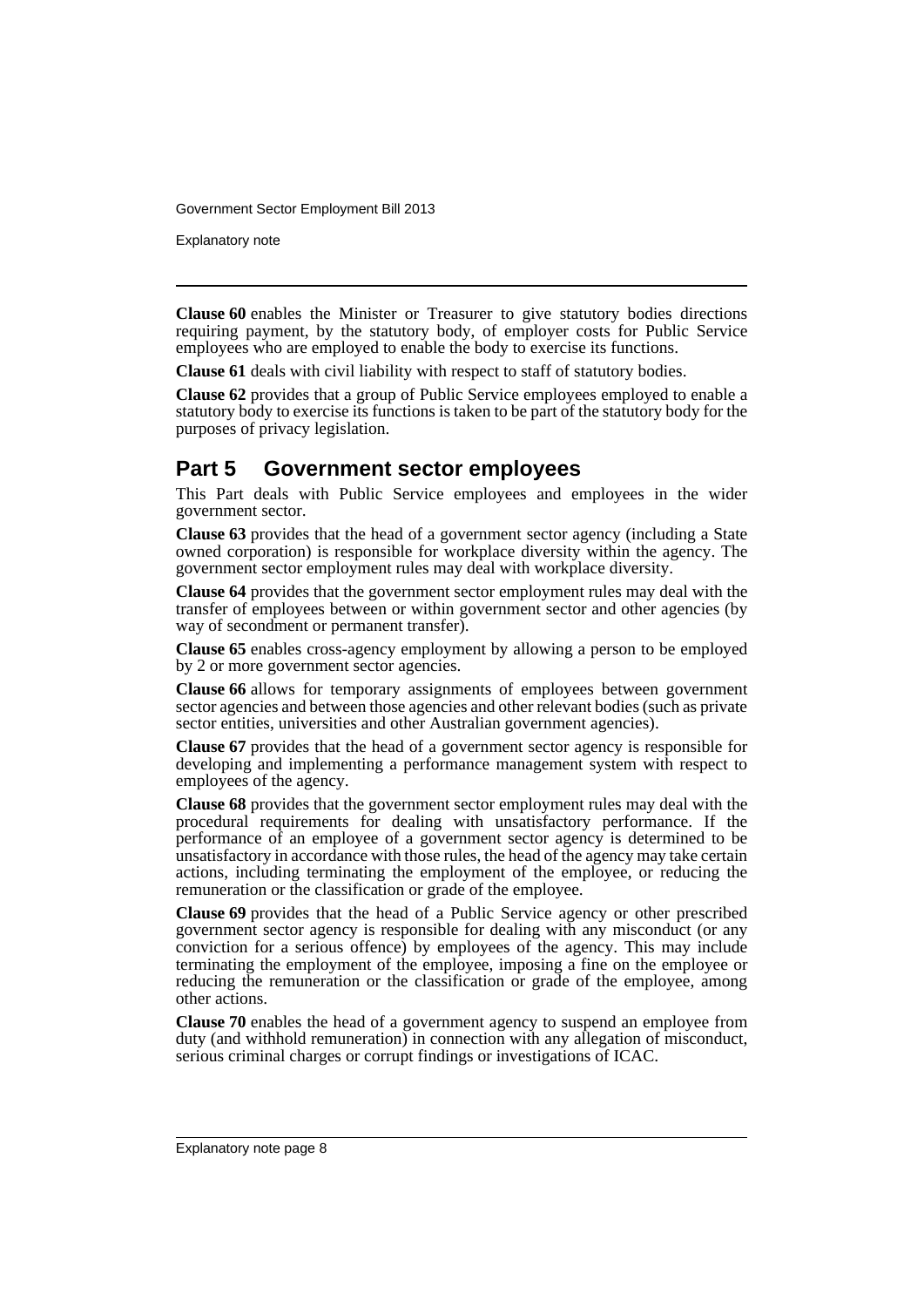Explanatory note

**Clause 71** provides that a person employed in any government sector agency who is nominated for election to the Legislative Assembly or Legislative Council is to be granted leave of absence until the result of the election is declared. If the person is elected, the person is required to resign from the government sector agency.

**Clause 72** provides for the re-employment, in certain circumstances, of employees of government sector agencies who resign to contest Commonwealth elections but fail to be elected.

**Clause 73** provides that the doctrine of incompatibility of office does not prevent the holder of a position in a government sector agency from being appointed to another position in that or any other government sector agency, or require the holder to surrender or vacate the original position.

**Clause 74** provides that Division 2 of Part 9 of Chapter 2 of the *Industrial Relations* Act 1996 (Unfair contracts) does not apply to employment contracts of employees of government sector agencies that are alleged to be unfair for any reason relating to excess employees.

# **Part 6 Removal of statutory officers**

This Part reproduces provisions of the existing Act that is being repealed.

**Clause 75** provides that Part 6 applies to:

- (a) a person appointed by the Governor or a Minister to a statutory office where the Act concerned provides that the holder of the office holds it for a specified term, and
- (b) a director or chief executive officer of a statutory State owned corporation.

**Clause 76** specifies persons to whom Part 6 does not apply (such as Ministers, judicial officers, Public Service senior executives and statutory officers whose removal requires an address of both Houses of Parliament).

**Clause 77** enables the Governor to remove a person to whom Part 6 applies from office at any time for any or no stated reason and without notice.

**Clause 78** entitles a person who is removed from office under Part 6 (other than part-time office holders) to compensation for loss of remuneration as determined by the Statutory and Other Offices Remuneration Tribunal.

**Clause 79** contains provisions relating to the operation of Part 6.

# **Part 7 Miscellaneous**

**Clause 80** provides that the proposed Act will bind the Crown.

**Clause 81** enables the Minister to delegate the Minister's functions under the proposed Act to any authorised person.

**Clause 82** enables the Minister to direct a specific person to conduct a special inquiry into any matter relating to a government sector agency or a NSW government agency.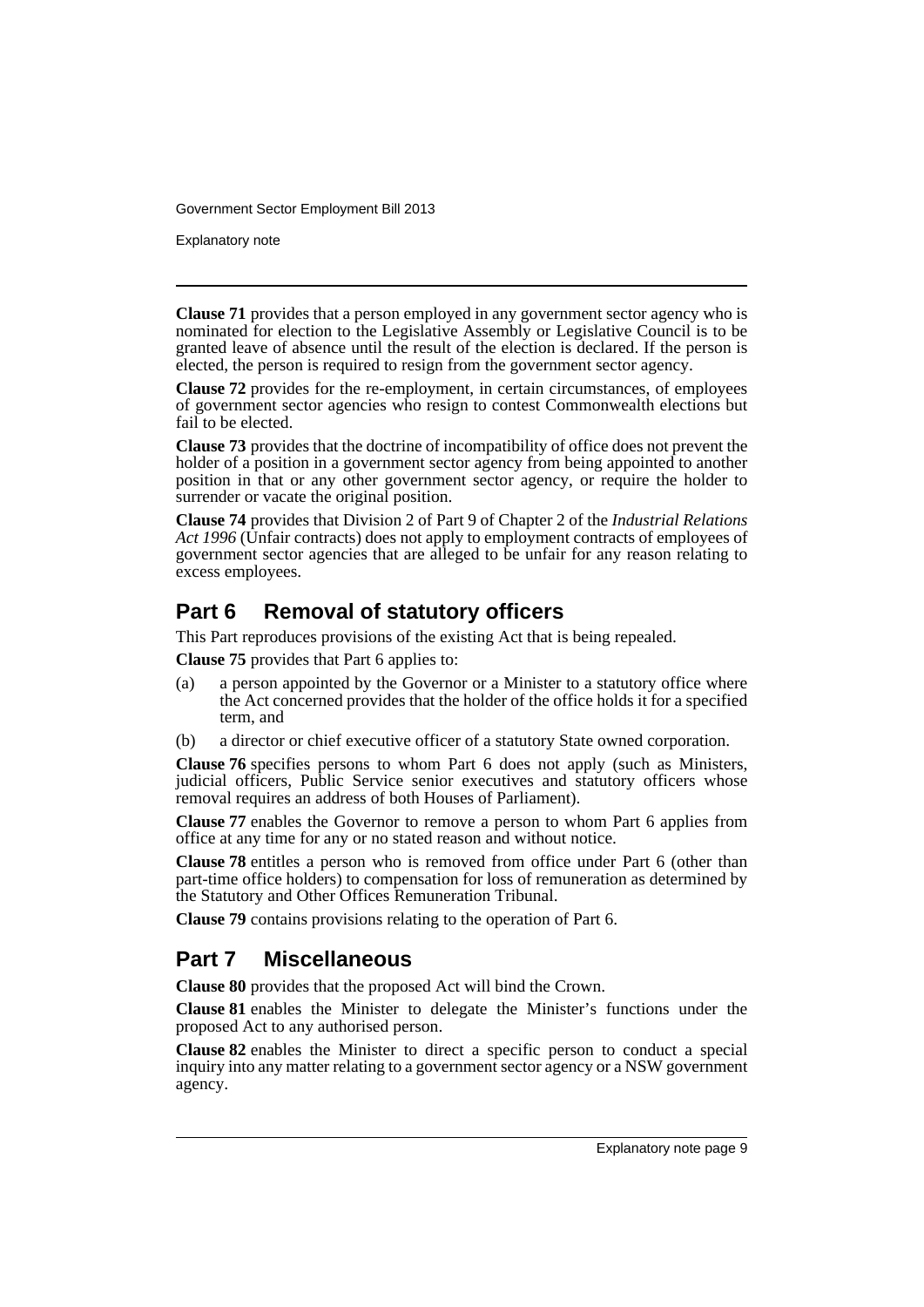Explanatory note

**Clause 83** enables the Public Service Commissioner or the Secretary of the Department of Premier and Cabinet (or a person authorised by either) to conduct an inquiry into any matter relating to the administration or management of a government sector agency.

**Clause 84** provides that nothing in the proposed Act limits a Minister's ordinary and necessary departmental authority with respect to the control and direction of staff and work.

**Clause 85** preserves the operation of the *Industrial Relations Act 1996* and State superannuation legislation.

**Clause 86** provides that nothing in the proposed Act prevents the head of a Public Service agency or a Public Service senior executive or employee from also being appointed to a statutory office.

**Clause 87** provides that proceedings for offences against the regulations may be dealt with summarily before the Local Court.

**Clause 88** enables the Governor to make regulations for the purposes of the proposed Act. Regulations may be made for any purpose for which government sector employment rules may be made.

**Clause 89** provides for the review of the proposed Act in 5 years.

# **Schedule 1 Public Service Agencies**

The Schedule will list Departments, Executive agencies related to Departments and separate agencies.

## **Schedule 2 Provisions relating to Public Service Commissioner**

This Schedule continues existing provisions relating to the Public Service Commissioner.

## **Schedule 3 Members and procedure of Public Service Commission Advisory Board**

This Schedule continues existing provisions relating to the members and procedure of the Public Service Commission Advisory Board.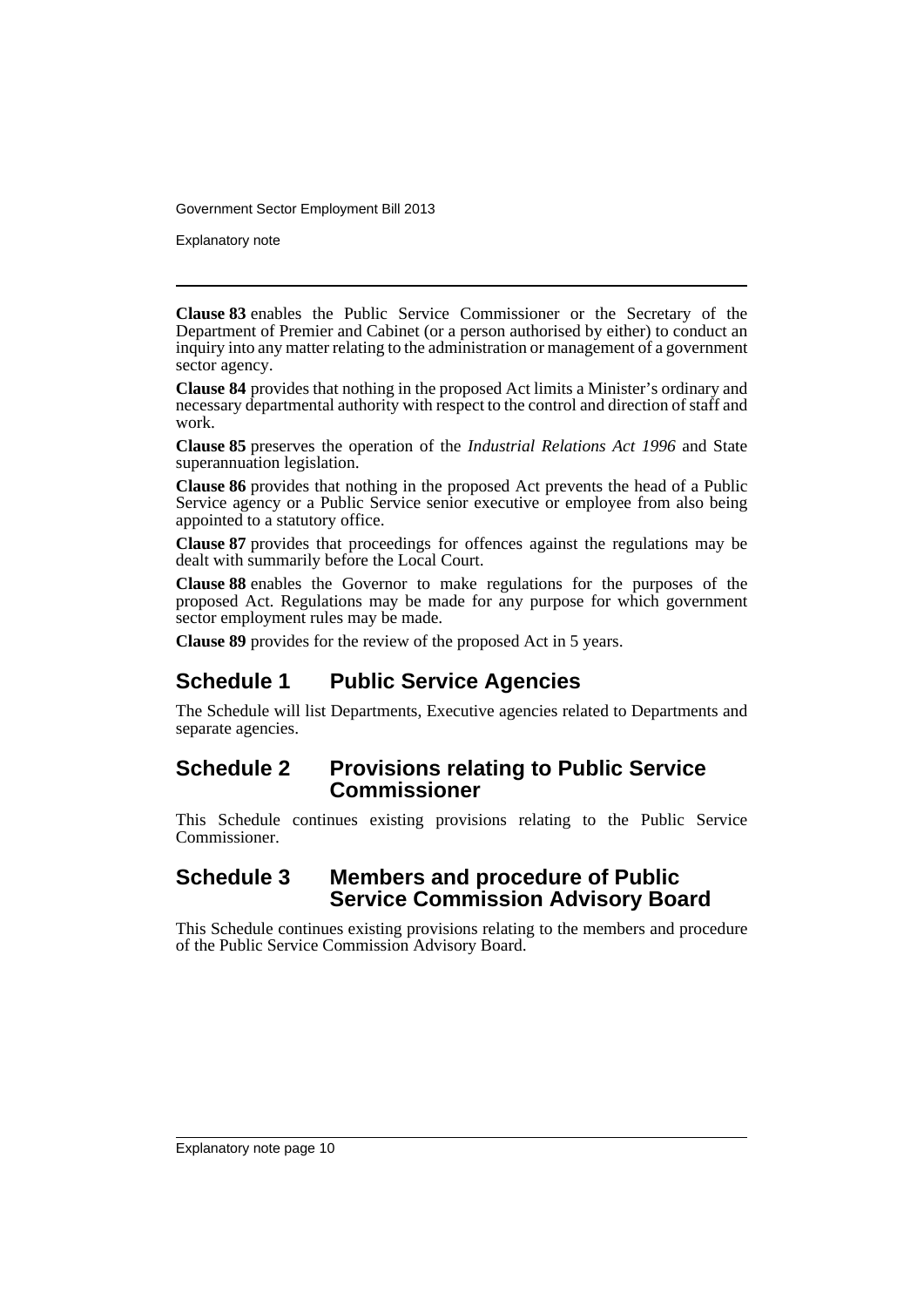Explanatory note

#### **Schedule 4 Savings, transitional and other provisions**

This Schedule contains savings, transitional and other provisions consequent on the enactment of the proposed Act. In particular, the Schedule:

- (a) continues the employment of existing staff of the Government Service as employees in the Public Service, and
- (b) continues in office the existing Public Service Commissioner and departmental heads, and
- (c) provides for the staged implementation of the new senior executive employment arrangements, and
- (d) preserves existing conditions of employment.

# **Schedule 5 Repeal of existing Act and Regulation**

This Schedule repeals the *Public Sector Employment and Management Act 2002* and the *Public Sector Employment and Management Regulation 2009*.

# **Schedule 6 Amendment of other Acts**

This Schedule contains amendments to the following Acts:

## **6.1 Anti-Discrimination Act 1977**

Part 9A of that Act relating to Equal Opportunity in Public Employment is omitted as a result of the transfer of provisions relating to workforce diversity to section 63 of the proposed Act.

## **6.2 Constitution Act 1902**

The amendments transfer to the *Constitution Act 1902* provisions of the existing *Public Sector Employment and Management Act 2002* relating to administrative changes orders. In addition to maintaining existing powers to establish, abolish or change the name of existing Public Service Departments and other agencies, to transfer affected staff and construe legislative references as a result of administrative changes, the new provisions give statutory recognition to the allocation to Ministers of the administration of Acts and other portfolio responsibilities. The new orders will be known as administrative arrangements orders.

## **6.3 Government Information (Public Access) Act 2009**

The amendment enables the exclusion of access to information held by the Public Service Commissioner in relation to inquiries under the proposed Act.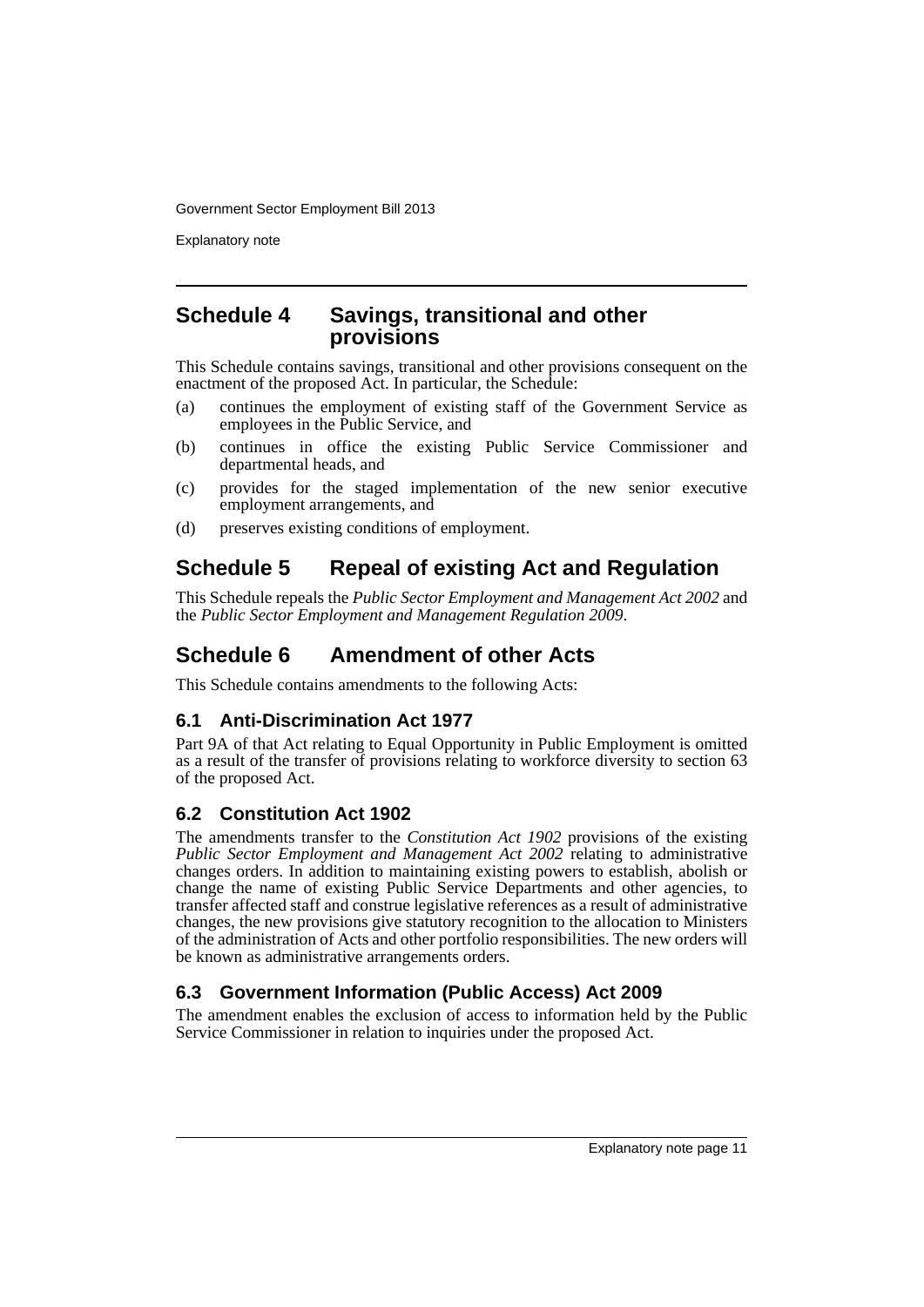Explanatory note

#### **6.4 Industrial Relations Act 1996**

The amendments abolish promotion appeals in the public sector and make consequential changes.

#### **6.5 Interpretation Act 1987**

The amendments make consequential changes.

#### **6.6 Police Act 1990**

The amendments make consequential changes.

#### **6.7 Public Sector Employment and Management Act 2002**

The Act is amended before its repeal to enable the transfer of provisions relating to government procurement of goods and services to the *Public Works Act 1912*.

#### **6.8 Public Works Act 1912**

The Act is consequentially amended and renamed the *Public Works and Procurement Act 1912*.

#### **6.9 Statutory and Other Offices Remuneration Act 1975**

The amendments authorise the Statutory and Other Offices Remuneration Tribunal to determine the appropriate remuneration package for Secretaries of Departments and other bands of Public Service senior executives.

#### **6.10 Transport Administration Act 1988**

The amendments transfer the employment of the heads of Roads and Maritime Services, the State Transit Authority and RailCorp from the Government Service to the Transport Service.

#### **6.11 Transport Legislation Amendment Act 2011**

The amendment makes a consequential repeal.

#### **6.12 Workers Compensation Act 1987**

The amendment transfers a provision relating to workers compensation liability from the *Public Sector Employment and Management Act 2002* to the Act.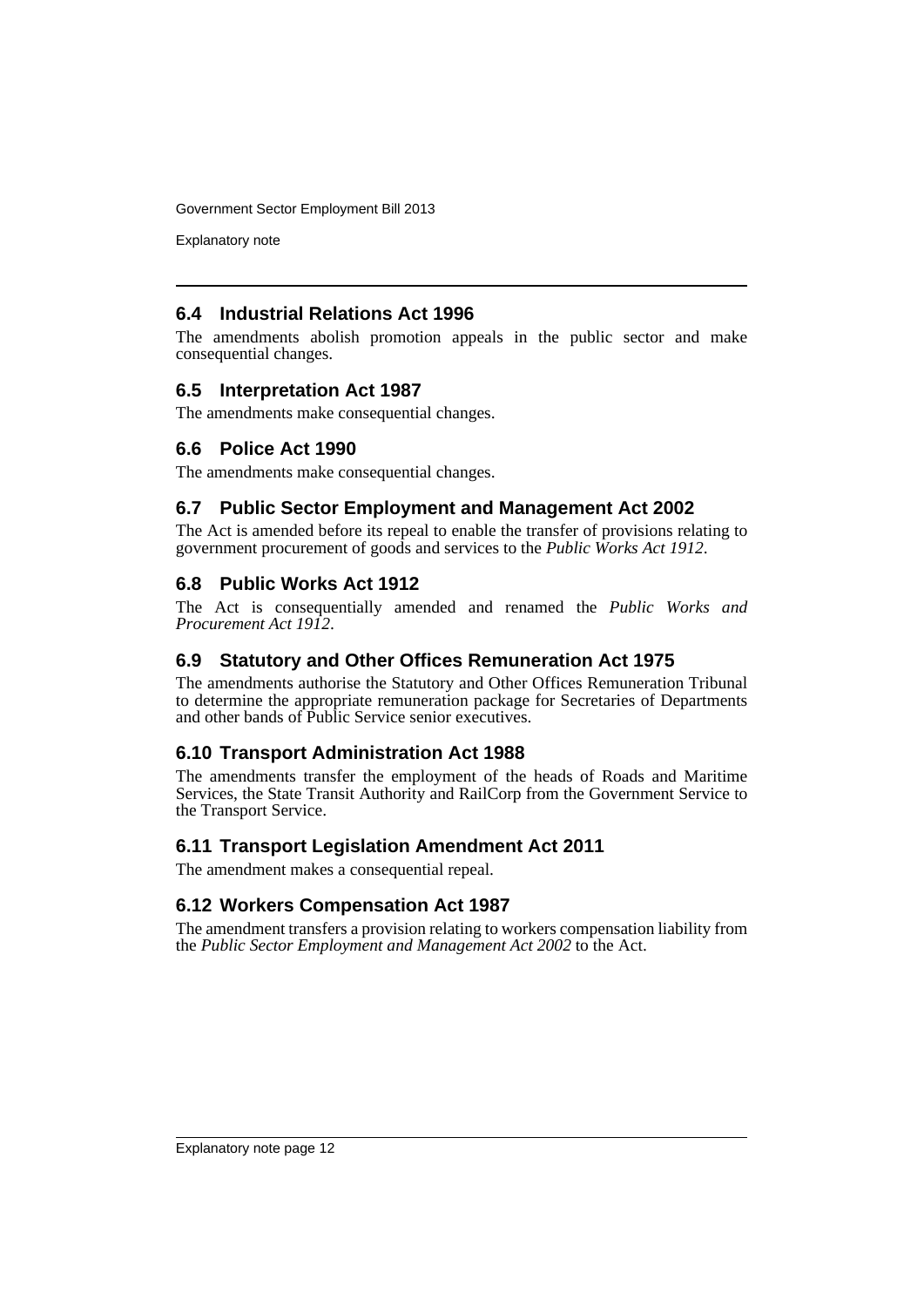Explanatory note

# **Table of concordance**

| Column 1                       | Column <sub>2</sub>                                                                                |
|--------------------------------|----------------------------------------------------------------------------------------------------|
| Provisions of the proposed Act | <b>Corresponding provisions of</b><br>repealed Public Sector Employment<br>and Management Act 2002 |
| Secs $1-4$                     |                                                                                                    |
| Sec 5                          | Sec 158A                                                                                           |
| Sec 6                          | Sec 3A                                                                                             |
| Sec 7                          | Sec 3B                                                                                             |
| Sec 8                          | Sec 3C                                                                                             |
| Sec 9                          | Sec 3D                                                                                             |
| Sec 10                         | Sec 3E                                                                                             |
| Sec 11                         | Sec 3F                                                                                             |
| Sec 12                         |                                                                                                    |
| Sec 13                         | Sec 3J                                                                                             |
| Sec 14                         | Sec 3G                                                                                             |
| Sec 15                         | Sec 3H                                                                                             |
| Sec 16                         | Sec 3I                                                                                             |
| Sec 17                         | Secs 3L-3P, 164 (1A)                                                                               |
| Sec 18                         | Sec 3Q                                                                                             |
| Sec 19                         | Sec 3R                                                                                             |
| Sec 20                         | Secs 4A, 6                                                                                         |
| Sec 21                         | Sec 4B                                                                                             |
| Sec 22                         | Sec 4C                                                                                             |
| Sec 23                         | Secs 4D (1), 10, 12                                                                                |
| Sec 24                         | Sec 13                                                                                             |
| Sec 25                         | Sec 14                                                                                             |
| Sec 26                         | Sec $4D(2)$ , (3)                                                                                  |
| Sec 27                         | Sec 4F                                                                                             |
| Sec 28                         | Secs 4D (1), 10                                                                                    |
| Sec 29                         | Sec 13                                                                                             |
|                                |                                                                                                    |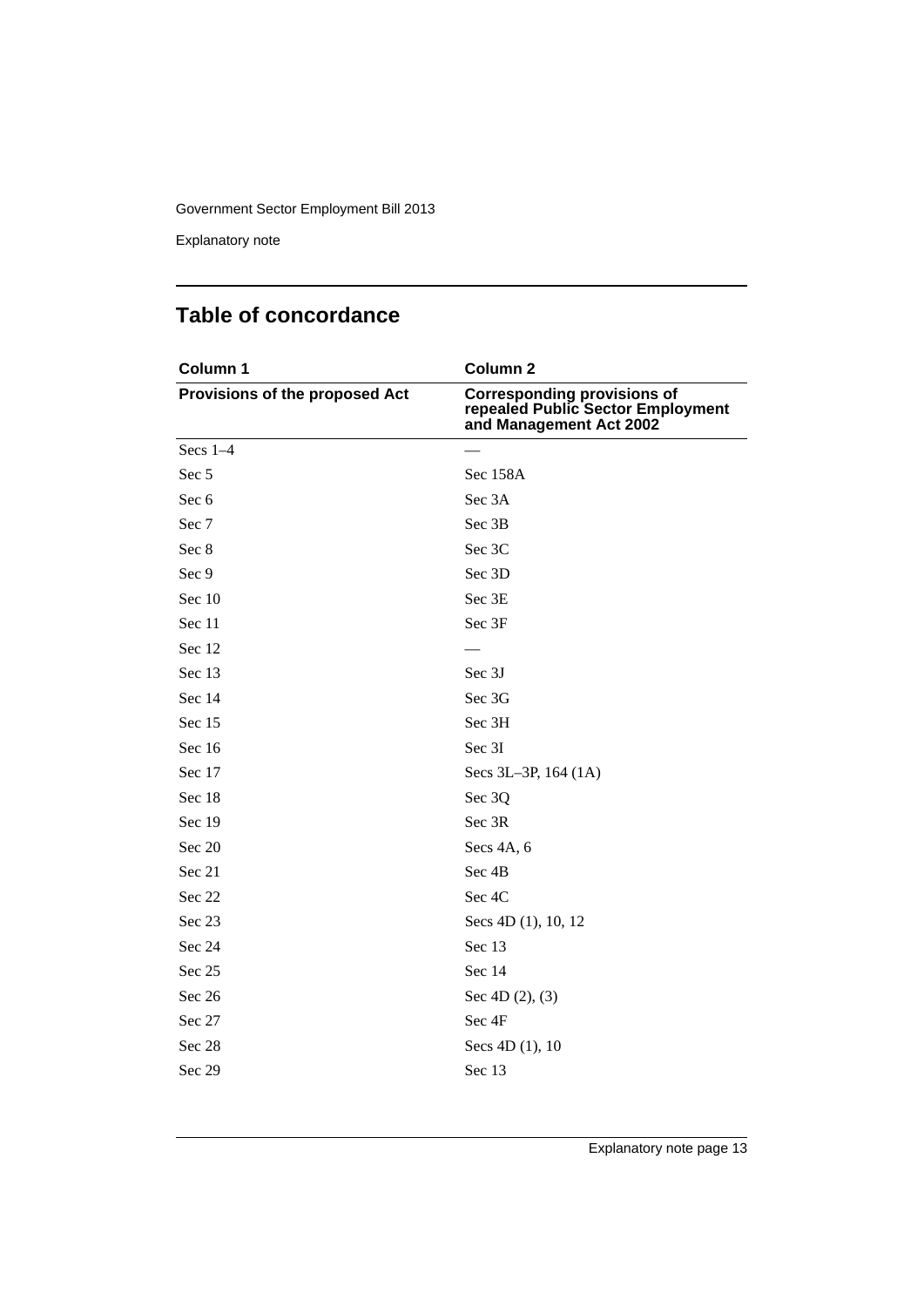Explanatory note

| Column 1                       | Column <sub>2</sub>                                                                                |
|--------------------------------|----------------------------------------------------------------------------------------------------|
| Provisions of the proposed Act | <b>Corresponding provisions of</b><br>repealed Public Sector Employment<br>and Management Act 2002 |
| Sec 30                         | Sec 14                                                                                             |
| Sec 31                         | Sec $4D(2)$ , (3)                                                                                  |
| Sec 32                         | Sec 4F                                                                                             |
| Secs 33-38                     |                                                                                                    |
| Sec 39                         | Sec 69                                                                                             |
| Sec 40                         | Sec 74                                                                                             |
| Sec 41                         | Sec 77                                                                                             |
| Sec 42                         | Sec $16$                                                                                           |
| Sec 43                         | Sec 7                                                                                              |
| Secs 44–46                     |                                                                                                    |
| Sec 47                         | Secs 25, 26, 30, 39, 56                                                                            |
| Secs 48, 49                    |                                                                                                    |
| Sec 50                         | Sec 129                                                                                            |
| Sec 51                         | Sec 131                                                                                            |
| Sec 52                         | Secs 4E (1), 130                                                                                   |
| Sec 53                         | Secs 122–125                                                                                       |
| Secs 54, 55                    |                                                                                                    |
| Sec 56                         | Sec 25                                                                                             |
| Sec 57                         | Secs 60, 61                                                                                        |
| Sec 58                         | Secs 22, 72                                                                                        |
| Sec 59                         | Sec 4K                                                                                             |
| Sec 60                         | Sec $4E(2)$ , $(3)$                                                                                |
| Sec 61                         | Sec $4I(4)$                                                                                        |
| Sec 62                         | Sec 4J                                                                                             |
| Sec 63                         |                                                                                                    |
| Sec 64                         | Secs 86-91                                                                                         |
| Sec 65                         | Sec 100                                                                                            |
| Sec 66                         | Secs 88, 88A                                                                                       |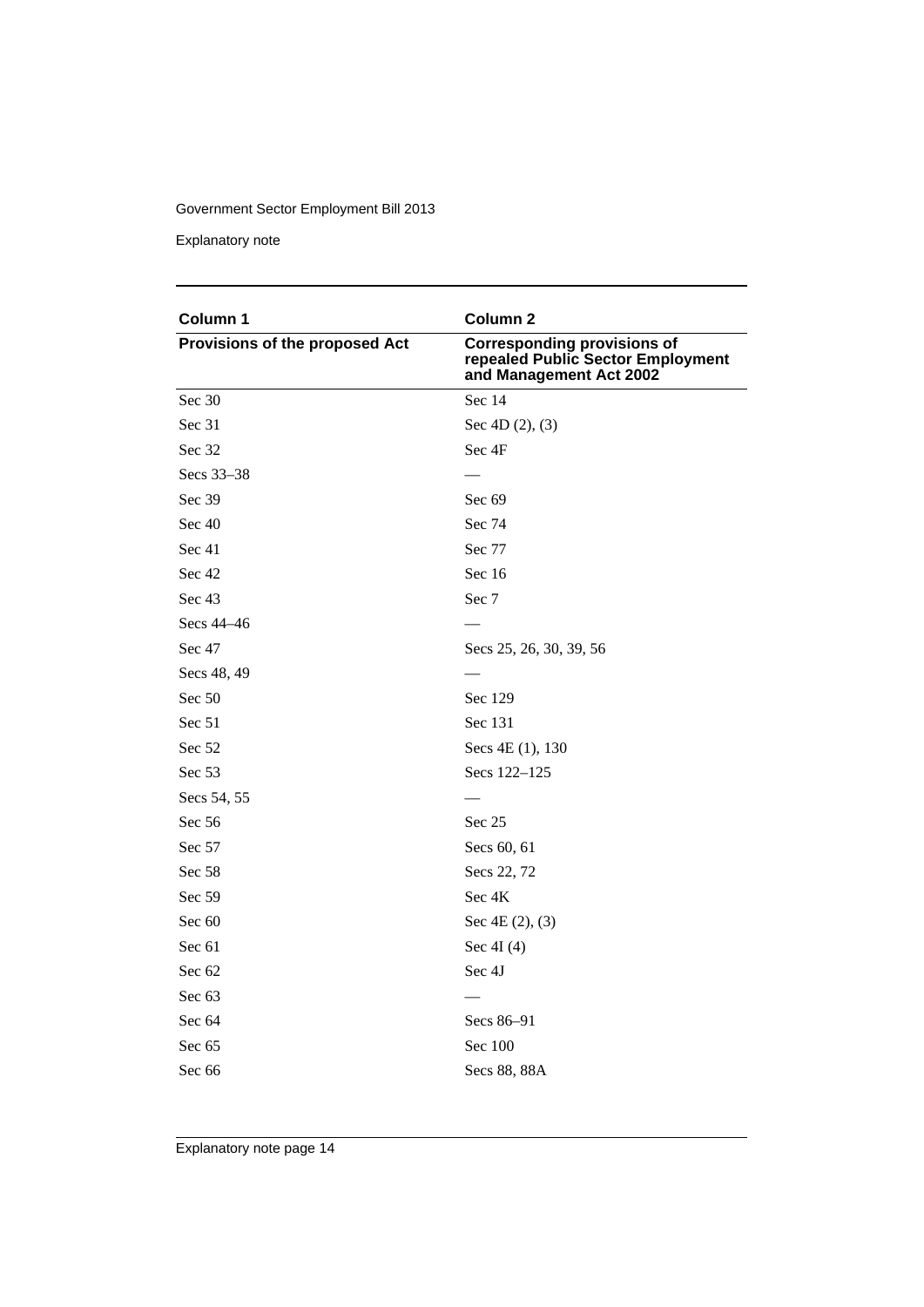Explanatory note

| Column 1                       | Column <sub>2</sub>                                                                                |
|--------------------------------|----------------------------------------------------------------------------------------------------|
| Provisions of the proposed Act | <b>Corresponding provisions of</b><br>repealed Public Sector Employment<br>and Management Act 2002 |
| Sec 67                         | Sec 101A                                                                                           |
| Sec 68                         | Sec 47                                                                                             |
| Sec 69                         | Secs 40-53                                                                                         |
| Sec 70                         | Sec 49                                                                                             |
| Sec 71                         | Sec 102                                                                                            |
| Sec 72                         | Sec 103                                                                                            |
| Sec 73                         | Sec 102A                                                                                           |
| Sec 74                         | Sec 103A                                                                                           |
| Sec 75                         | Secs 114, 116 (3)                                                                                  |
| Sec 76                         | Secs 115, 116 (4), 120<br>(6)                                                                      |
| Sec 77                         | Sec 116                                                                                            |
| Sec 78                         | Sec 118                                                                                            |
| Sec 79                         | Sec 120                                                                                            |
| Sec 80                         | Sec 158                                                                                            |
| Sec 81                         | Sec 162                                                                                            |
| Sec 82                         | Sec 159                                                                                            |
| Sec 83                         | Secs 3K, 159A                                                                                      |
| Sec 84                         | Sec 161                                                                                            |
| Sec 85                         | Secs 93, 160                                                                                       |
| Sec 86                         |                                                                                                    |
| Sec 87                         | Sec 163                                                                                            |
| Sec 88                         | Secs 4G, 62, 164                                                                                   |
| Sec 89                         |                                                                                                    |
| Sch 1                          | Sch 1                                                                                              |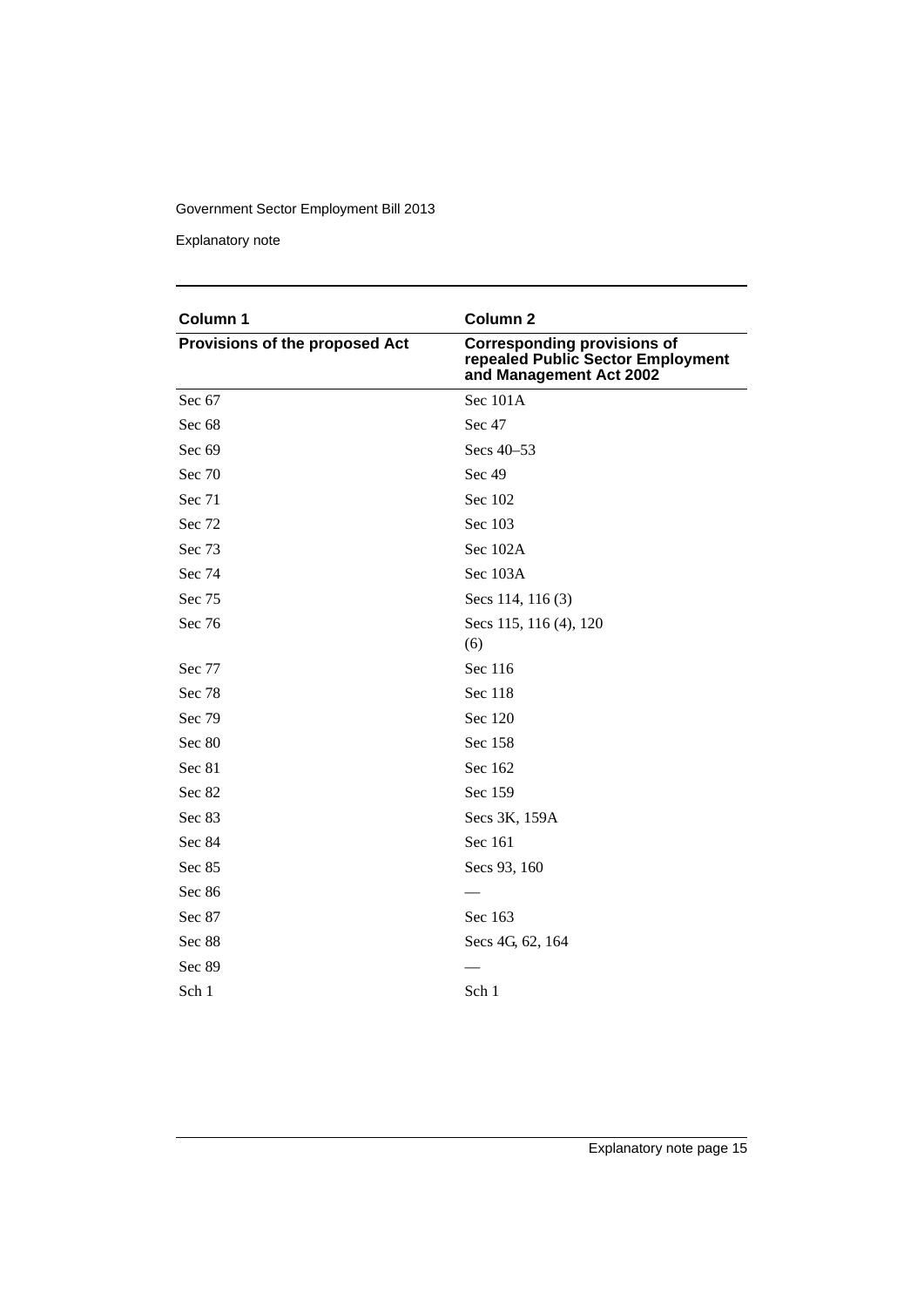Explanatory note

| Column 1                              | Column 2                                                                                           |
|---------------------------------------|----------------------------------------------------------------------------------------------------|
| <b>Provisions of the proposed Act</b> | <b>Corresponding provisions of</b><br>repealed Public Sector Employment<br>and Management Act 2002 |
| Sch 2                                 | Sch 2A                                                                                             |
| Sch <sub>3</sub>                      | Sch 2B                                                                                             |

**Note.** See Part 7 of the *Constitution Act 1902* in relation to sections 104, 106 and 108–113 of the repealed *Public Sector Employment and Management Act 2002*.

See section 279A of the *Workers Compensation Act 1987* in relation to section 4I of the repealed *Public Sector Employment and Management Act 2002*.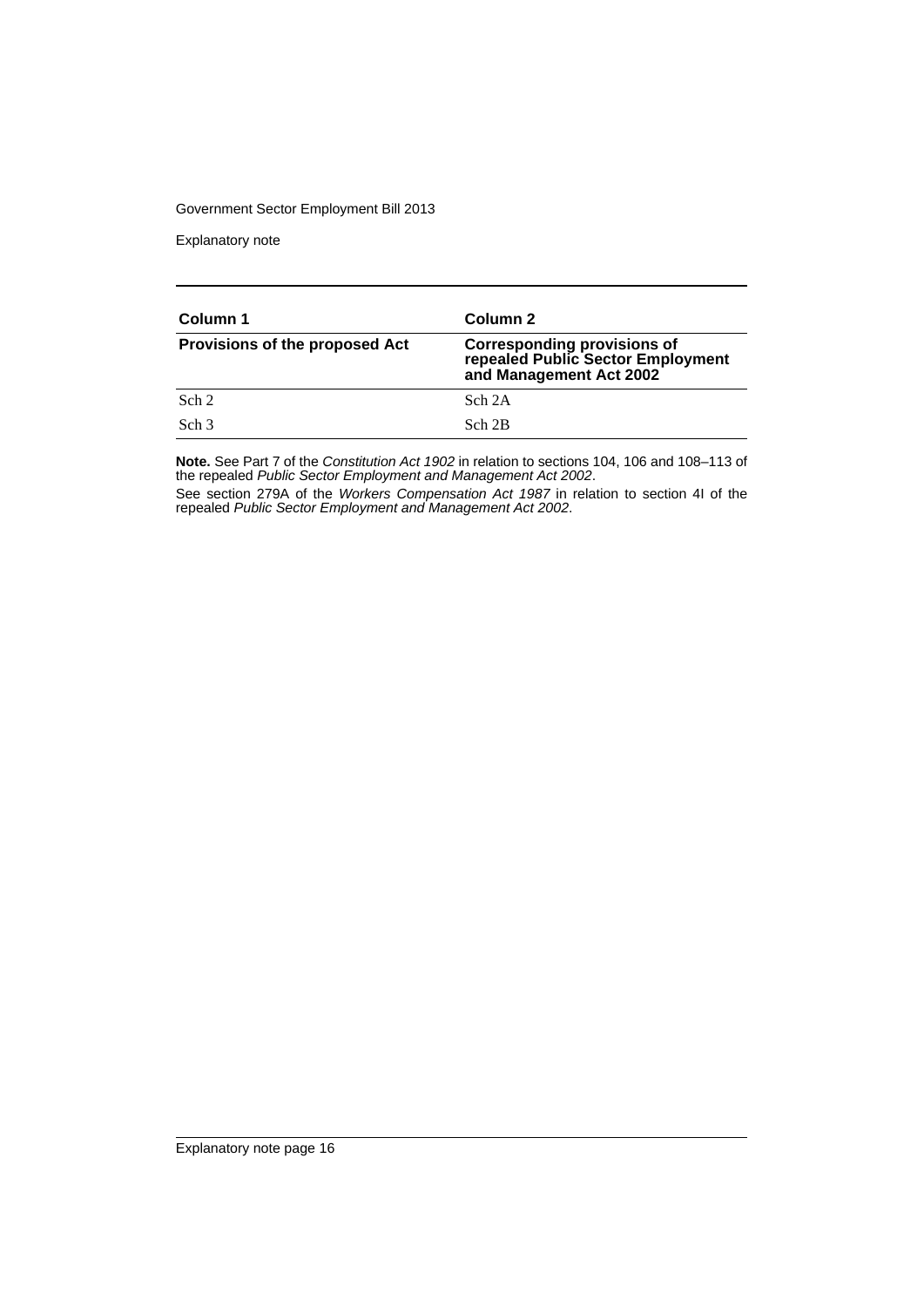First print



New South Wales

# **Government Sector Employment Bill 2013**

# **Contents**

|        |   |                                             | Page |
|--------|---|---------------------------------------------|------|
| Part 1 |   | <b>Preliminary</b>                          |      |
|        |   | Name of Act                                 | 2    |
|        | 2 | Commencement                                | 2    |
|        | 3 | Definitions                                 | 2    |
|        | 4 | Objects of Act                              |      |
|        | 5 | Persons to whom Act does not apply          | 4    |
| Part 2 |   | Ethical framework for the government sector |      |
|        | 6 | Objective of Part                           | 5    |
|        |   | Government sector core values               | 5    |
|        | 8 | General provisions                          | 6    |
|        |   |                                             |      |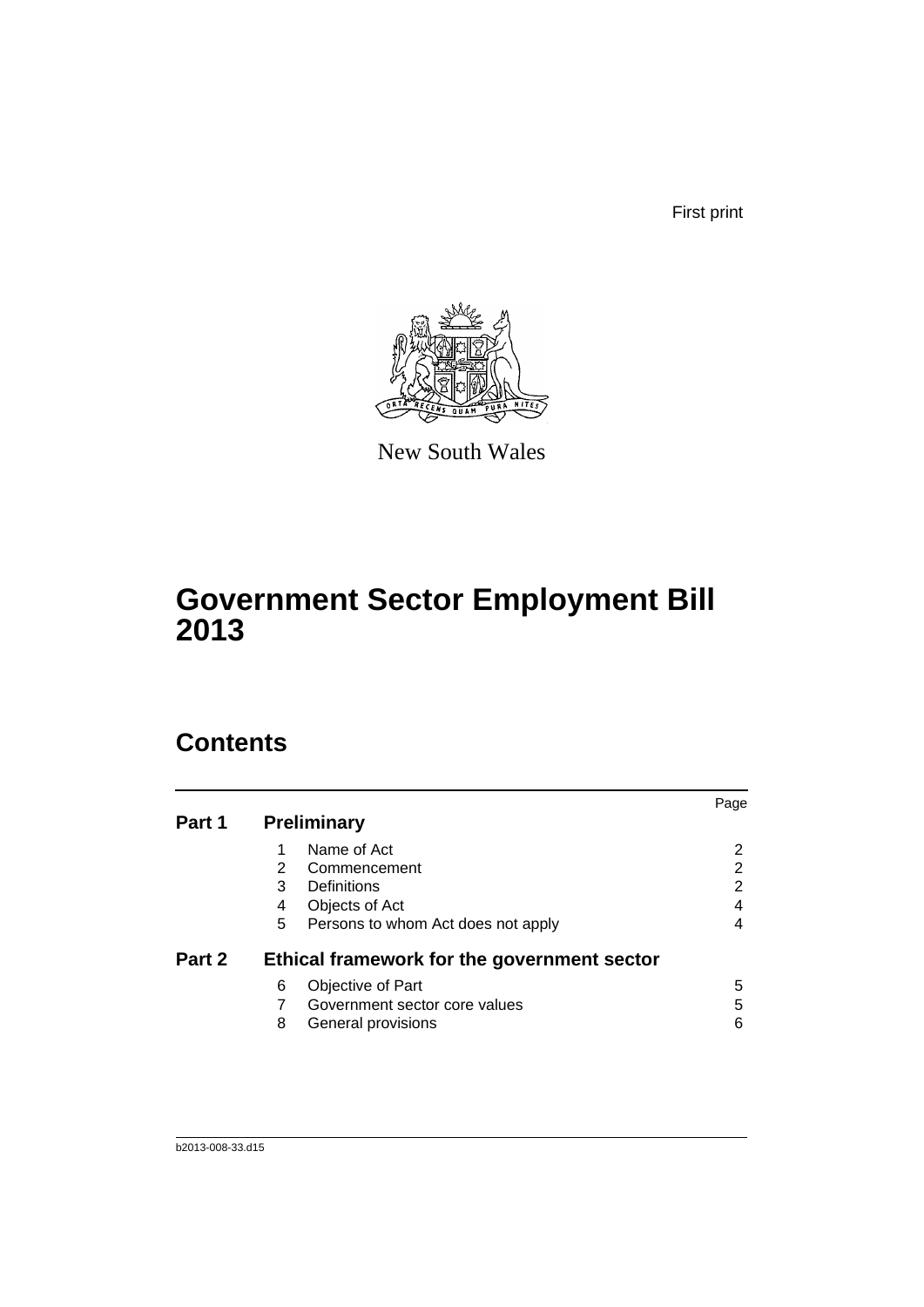**Contents** 

|        |                   |                                                                                        | Page            |
|--------|-------------------|----------------------------------------------------------------------------------------|-----------------|
| Part 3 |                   | <b>Public Service Commissioner and Advisory Board</b>                                  |                 |
|        | <b>Division 1</b> | <b>Public Service Commissioner</b>                                                     |                 |
|        | 9                 | Appointment of Commissioner etc                                                        | 7               |
|        | 10                | Principal objectives of Commissioner                                                   | 8               |
|        | 11                | General functions of Commissioner                                                      | 8               |
|        | 12                | Government sector employment rules                                                     | 9               |
|        | 13                | Directions by Commissioner to a government sector                                      |                 |
|        | agency            |                                                                                        | 10              |
|        | 14                | Commissioner to report to Premier                                                      | 10              |
|        | 15<br>16          | Annual reports of the Commissioner<br>Provision of reports and information by agencies | 11<br>11        |
|        | 17                | Miscellaneous provisions relating to Commissioner                                      | 12              |
|        | <b>Division 2</b> | <b>Public Service Commission Advisory Board</b>                                        |                 |
|        | 18                | Establishment and members of Advisory Board                                            | 12 <sub>2</sub> |
|        | 19                | Functions of Advisory Board                                                            | 13              |
| Part 4 |                   | <b>The Public Service</b>                                                              |                 |
|        | <b>Division 1</b> | General                                                                                |                 |
|        | 20                | The Public Service                                                                     | 14              |
|        | 21                | <b>Employment in the Public Service</b>                                                | 14              |
|        | 22                | Departments and other Public Service agencies                                          | 14              |
|        | <b>Division 2</b> | <b>Secretaries of Departments</b>                                                      |                 |
|        | 23                | Secretaries of Departments                                                             | 15              |
|        | 24                | Acting appointments as Secretary of a Department                                       | 15              |
|        | 25                | General responsibility of Secretaries of Departments                                   | 15              |
|        | 26                | <b>Employer functions of Secretaries of Departments</b>                                | 16              |
|        | 27                | Delegation by Secretaries of Departments                                               | 17              |
|        | <b>Division 3</b> | <b>Heads of other Public Service agencies</b>                                          |                 |
|        | 28                | Heads of agencies other than Departments                                               | 17              |
|        | 29                | Acting appointments as head of agency (other than                                      |                 |
|        |                   | Department)                                                                            | 18              |
|        | 30                | General responsibility of heads of agencies (other than                                |                 |
|        |                   | Departments)                                                                           | 19              |
|        | 31                | Employer functions of heads of agencies (other than<br>Departments)                    | 19              |
|        | 32                | Delegation by heads of Public Service agencies (other                                  |                 |
|        |                   | than Departments)                                                                      | 19              |
|        |                   |                                                                                        |                 |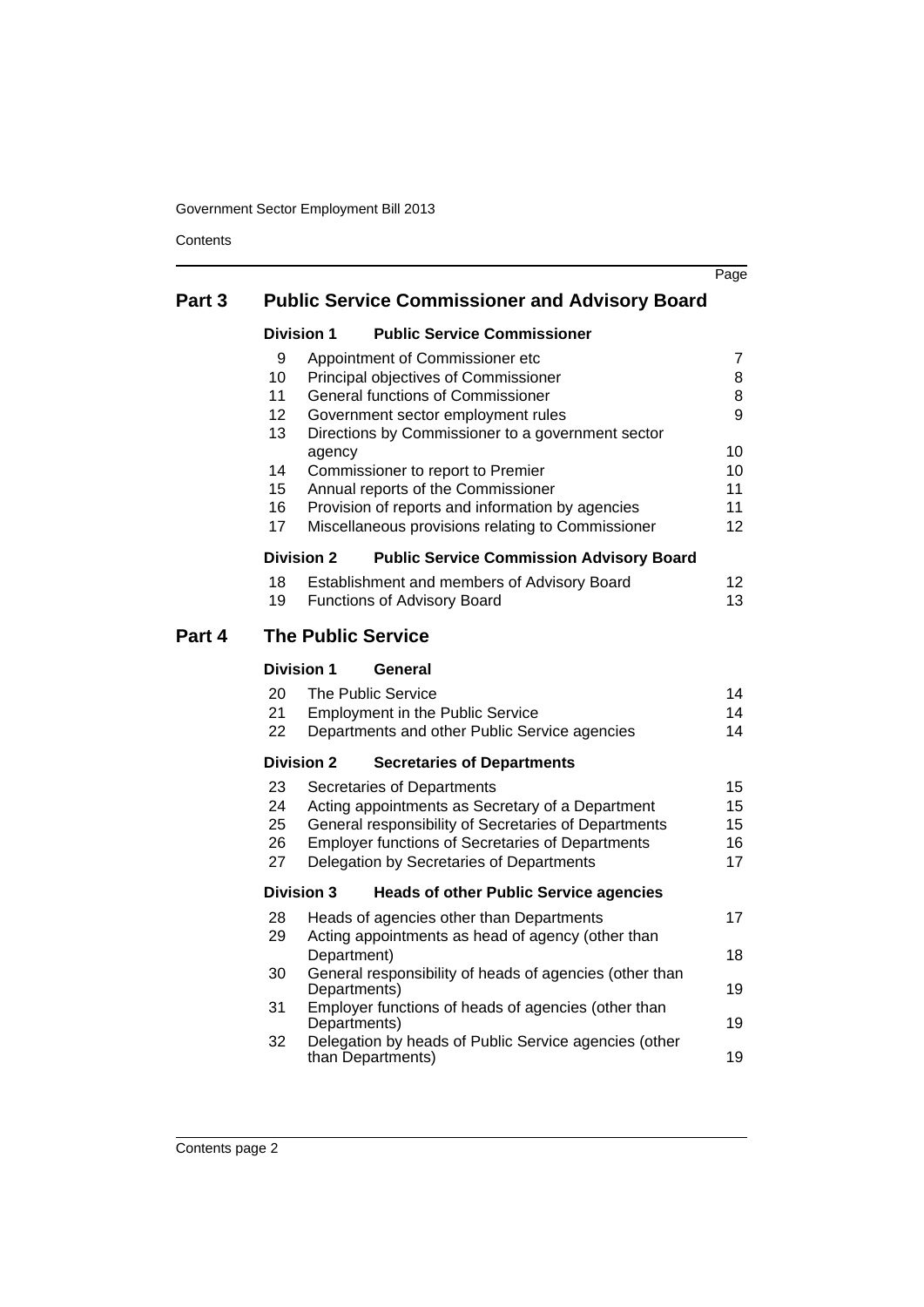**Contents** 

|    |                                                                                                               | Page |
|----|---------------------------------------------------------------------------------------------------------------|------|
|    | <b>Division 4</b><br><b>Public Service senior executives</b>                                                  |      |
| 33 | Application of Division                                                                                       | 20   |
| 34 | Kinds of senior executive employment                                                                          | 20   |
| 35 | Minister may determine bands in which senior executives                                                       |      |
|    | to be employed                                                                                                | 21   |
| 36 | Government sector employment rules relating to senior<br>executives                                           | 21   |
| 37 | Employment of senior executives in bands                                                                      | 21   |
| 38 | Assignment of senior executives to roles in bands<br>across Public Service (other than heads of agencies)     | 21   |
| 39 | Contract of employment of senior executives                                                                   | 22   |
| 40 | Remuneration, benefits and allowances for senior                                                              |      |
|    | executives                                                                                                    | 23   |
| 41 | Termination of employment of senior executives                                                                | 24   |
|    | <b>Division 5</b><br>Public Service employees (other than senior<br>executives)                               |      |
| 42 | Application of Division                                                                                       | 24   |
| 43 | Kinds of employment                                                                                           | 25   |
| 44 | Conditions of engagement                                                                                      | 25   |
| 45 | Employment in classifications of work                                                                         | 25   |
| 46 | Assignment of roles in work classifications                                                                   | 26   |
| 47 | Termination of employment                                                                                     | 26   |
| 48 | Matters that government sector employment rules<br>may deal with                                              | 27   |
|    | Division 6<br>Industrial relations employer functions                                                         |      |
| 49 | Interpretation and application: Division 6                                                                    | 28   |
| 50 | Role of Industrial Relations Secretary in industrial                                                          |      |
|    | proceedings                                                                                                   | 28   |
| 51 | Industrial Relations Secretary may enter into agreements                                                      | 28   |
| 52 | Industrial Relations Secretary may determine employment                                                       |      |
|    | conditions not otherwise lawfully determined                                                                  | 28   |
| 53 | Industrial relations provisions                                                                               | 29   |
|    | <b>Division 7</b><br><b>Additional Public Service employment</b><br>provisions                                |      |
| 54 | Entitlement to extended and other leave                                                                       | 30   |
| 55 | Resignation                                                                                                   | 30   |
| 56 | Retirement on medical grounds                                                                                 | 30   |
| 57 | Crown's dispensation with services                                                                            | 30   |
| 58 | Industrial or legal proceedings excluded                                                                      | 30   |
| 59 | How references to employees etc of statutory body to be<br>construed in other Acts, instruments and contracts | 32   |
| 60 | Employer costs for Public Service staff of statutory bodies                                                   | 32   |

Contents page 3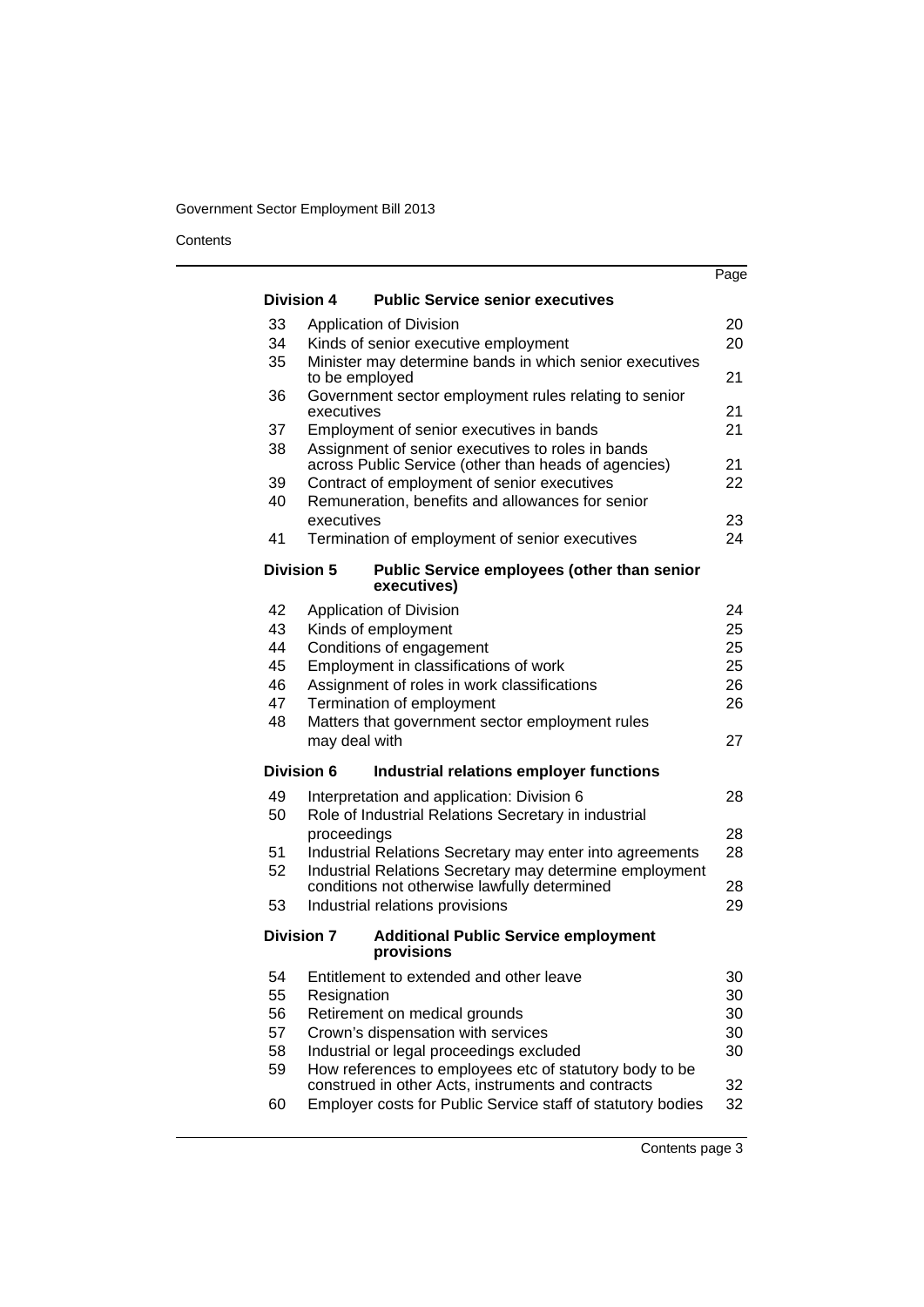**Contents** 

|        |                      |                                                                                                                          | Page     |
|--------|----------------------|--------------------------------------------------------------------------------------------------------------------------|----------|
|        | 61<br>62             | Civil liability with respect to staff of statutory bodies<br>Operation of privacy legislation                            | 32<br>33 |
|        |                      |                                                                                                                          |          |
| Part 5 |                      | Government sector employees                                                                                              |          |
|        | 63                   | Workforce diversity                                                                                                      | 34       |
|        | 64                   | Employee transfers and secondments                                                                                       | 34       |
|        | 65                   | Cross-agency employment                                                                                                  | 35       |
|        | 66                   | Temporary assignments of staff between government<br>sector agencies and other relevant bodies                           | 35       |
|        | 67                   | Performance management systems                                                                                           | 36       |
|        | 68                   | Unsatisfactory performance of government sector<br>employees                                                             | 36       |
|        | 69                   | Misconduct-Public Service and other prescribed<br>government sector employees                                            | 37       |
|        | 70                   | Suspension of employees from duty pending decision<br>in relation to misconduct, criminal charge or corrupt              |          |
|        |                      | conduct                                                                                                                  | 38       |
|        | 71<br>72             | <b>Employees contesting State elections</b><br>Re-employment of employees resigning to contest<br>Commonwealth elections | 39<br>39 |
|        | 73                   | Appointment to position in government sector not                                                                         |          |
|        |                      | affected by additional appointment                                                                                       | 40       |
|        | 74                   | Excess employees-jurisdiction of Industrial Relations<br>Commission                                                      | 40       |
| Part 6 |                      | <b>Removal of statutory officers</b>                                                                                     |          |
|        | 75                   | Statutory officers to whom Part applies                                                                                  | 42       |
|        | 76                   | Statutory officers to whom Part does not apply                                                                           | 42       |
|        | 77                   | Removal from office of statutory officers to whom Part                                                                   |          |
|        |                      | applies                                                                                                                  | 42       |
|        | 78<br>79             | Compensation for office holder following removal<br>Operation of this Part                                               | 43<br>44 |
| Part 7 | <b>Miscellaneous</b> |                                                                                                                          |          |
|        | 80                   | Act to bind Crown                                                                                                        | 45       |
|        | 81                   | Delegation by Minister                                                                                                   | 45       |
|        | 82                   | Special Ministerial inquiries                                                                                            | 45       |
|        | 83                   | Inquiries by Public Service Commissioner or DPC<br>Secretary into government sector agencies                             | 46       |
|        | 84                   | Minister's powers to control staff and work of Department<br>not affected                                                | 47       |
|        | 85                   | Operation of industrial relations and superannuation<br>legislation                                                      | 47       |
|        | 86                   | Appointment to other statutory offices                                                                                   | 47       |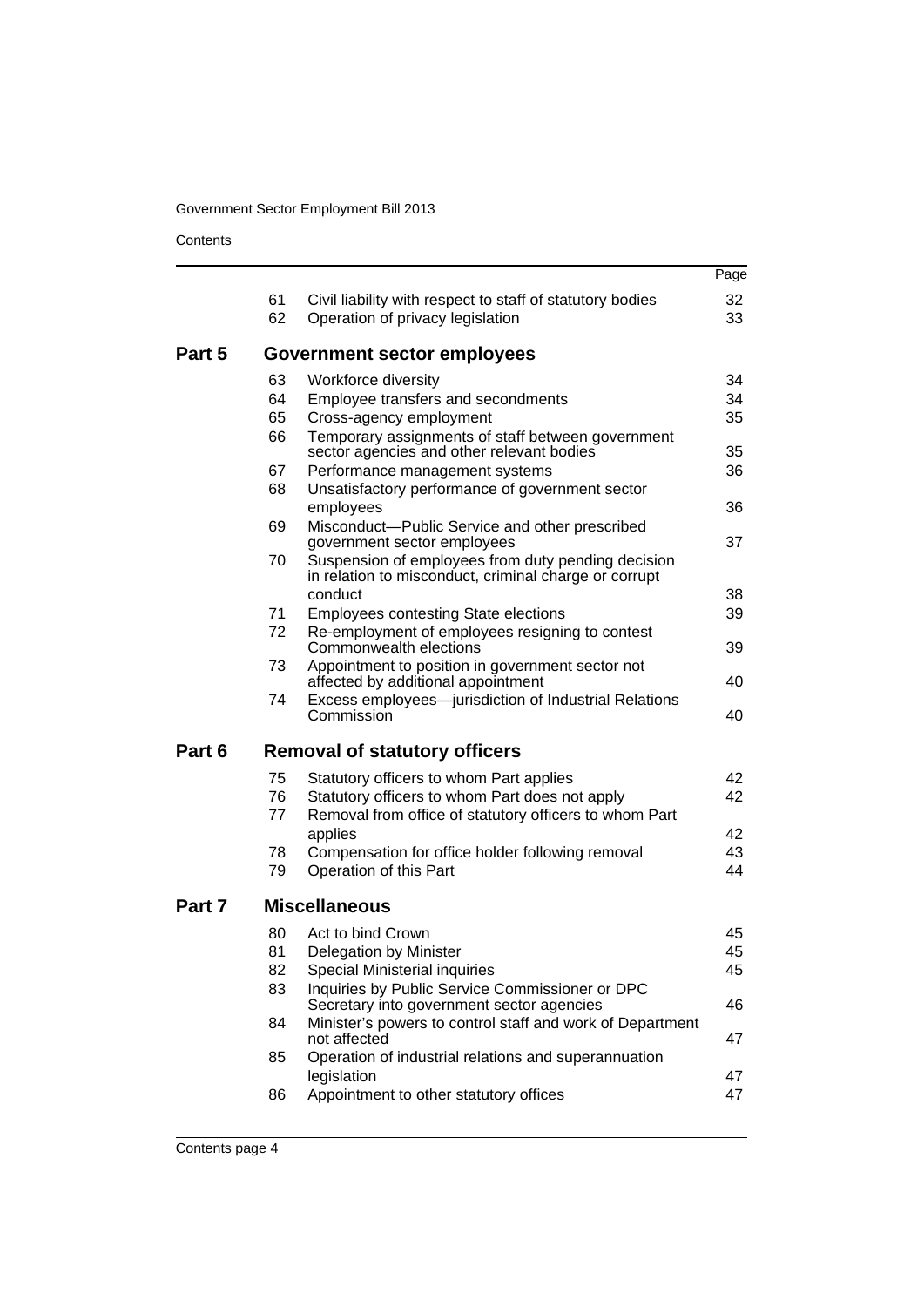**Contents** 

|                   |                                                                              | Page |
|-------------------|------------------------------------------------------------------------------|------|
| 87                | Proceedings for offences                                                     | 47   |
| 88                | Regulations                                                                  | 48   |
| 89                | Review of Act                                                                | 48   |
| <b>Schedule 1</b> | <b>Public Service Agencies</b>                                               | 49   |
| <b>Schedule 2</b> | <b>Provisions relating to Public Service</b><br><b>Commissioner</b>          | 50   |
| <b>Schedule 3</b> | <b>Members and procedure of Public Service<br/>Commission Advisory Board</b> |      |
|                   |                                                                              | 52   |
| <b>Schedule 4</b> | Savings, transitional and other provisions                                   | 57   |
| <b>Schedule 5</b> | <b>Repeal of existing Act and Regulation</b>                                 | 64   |
| <b>Schedule 6</b> | <b>Amendment of other Acts</b>                                               | 65   |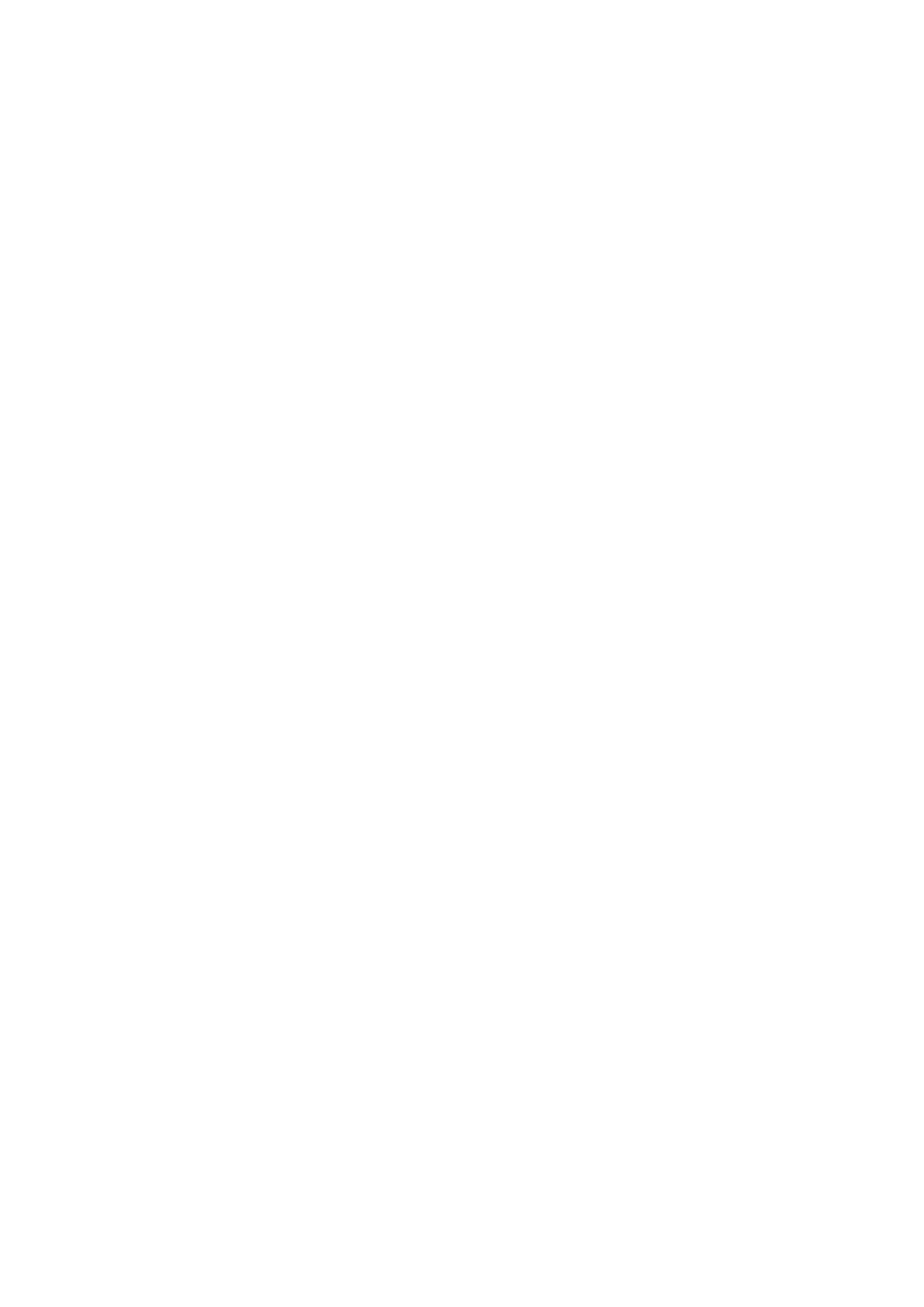

New South Wales

# **Government Sector Employment Bill 2013**

No , 2013

## **A Bill for**

An Act relating to employment in the government sector.

See also the *Members of Parliament Staff Bill 2013*.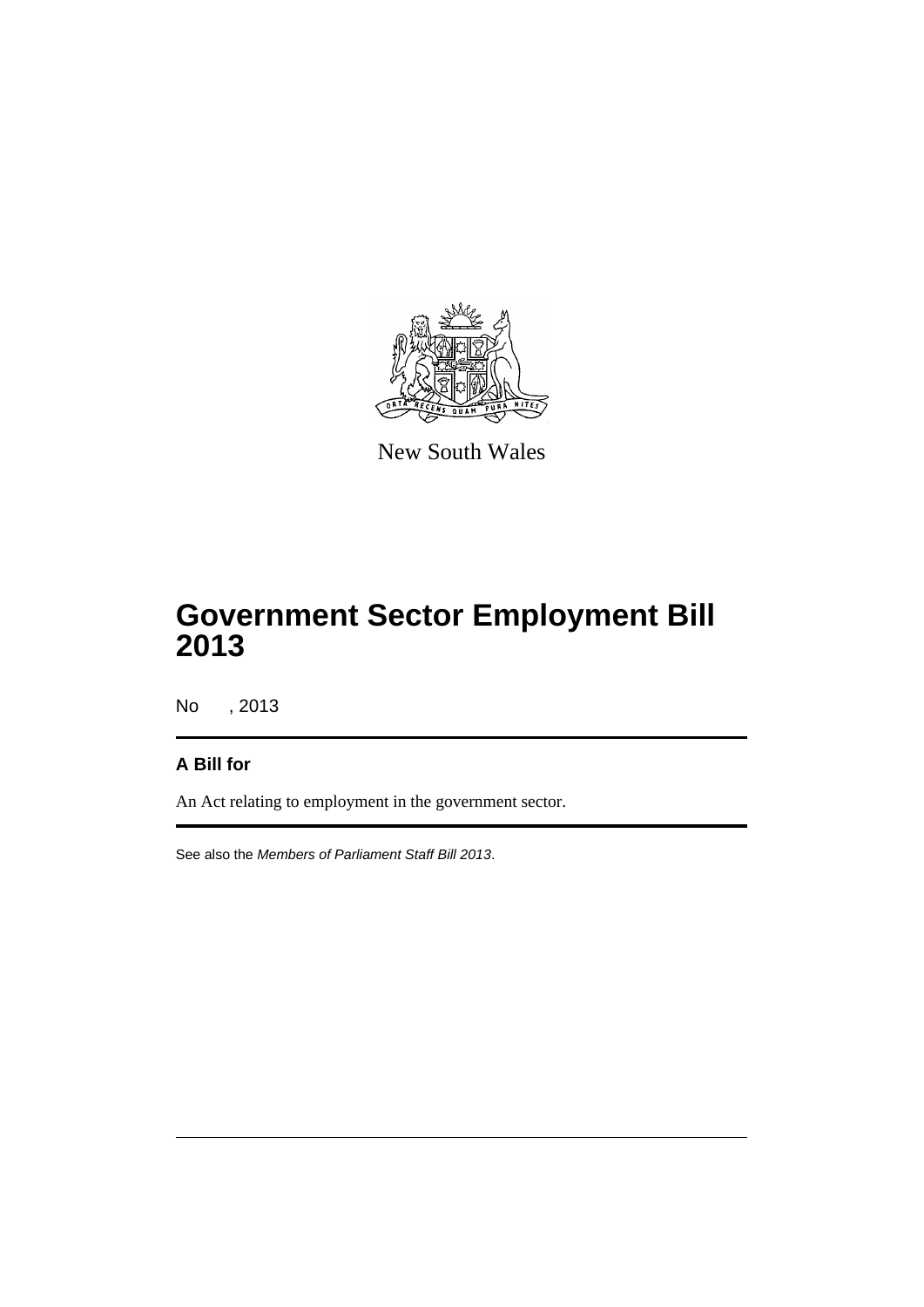Part 1 Preliminary

<span id="page-23-3"></span><span id="page-23-2"></span><span id="page-23-1"></span><span id="page-23-0"></span>

|              |                                                                                                                                                           |                    | The Legislature of New South Wales enacts:                                                                                                                                                                                                            | 1                    |
|--------------|-----------------------------------------------------------------------------------------------------------------------------------------------------------|--------------------|-------------------------------------------------------------------------------------------------------------------------------------------------------------------------------------------------------------------------------------------------------|----------------------|
| Part 1       |                                                                                                                                                           |                    | <b>Preliminary</b>                                                                                                                                                                                                                                    | 2                    |
| 1            |                                                                                                                                                           | <b>Name of Act</b> |                                                                                                                                                                                                                                                       | 3                    |
|              |                                                                                                                                                           |                    | This Act is the Government Sector Employment Act 2013.                                                                                                                                                                                                | 4                    |
|              |                                                                                                                                                           |                    |                                                                                                                                                                                                                                                       |                      |
| $\mathbf{2}$ |                                                                                                                                                           |                    | <b>Commencement</b>                                                                                                                                                                                                                                   | 5                    |
|              |                                                                                                                                                           |                    | This Act commences on a day or days to be appointed by proclamation.                                                                                                                                                                                  | 6                    |
| 3            |                                                                                                                                                           | <b>Definitions</b> |                                                                                                                                                                                                                                                       | $\overline{7}$       |
|              | (1)                                                                                                                                                       |                    | In this Act:                                                                                                                                                                                                                                          | 8                    |
|              |                                                                                                                                                           |                    | <b>Department</b> means a Department of the Public Service listed in Part 1<br>of Schedule 1.                                                                                                                                                         | 9<br>10              |
|              |                                                                                                                                                           |                    | <i>function</i> includes a power, authority or duty, and <i>exercise</i> a function<br>includes perform a duty.                                                                                                                                       | 11<br>12             |
|              | <i>government sector</i> comprises all of the following (other than any<br>service in which persons excluded from this Act by section 5 are<br>employed): |                    | 13<br>14<br>15                                                                                                                                                                                                                                        |                      |
|              |                                                                                                                                                           | (a)                | the Public Service,                                                                                                                                                                                                                                   | 16                   |
|              |                                                                                                                                                           | (b)                | the Teaching Service,                                                                                                                                                                                                                                 | 17                   |
|              |                                                                                                                                                           | (c)                | the NSW Police Force.                                                                                                                                                                                                                                 | 18                   |
|              |                                                                                                                                                           | (d)                | the NSW Health Service,                                                                                                                                                                                                                               | 19                   |
|              |                                                                                                                                                           | (e)                | the Transport Service of New South Wales,                                                                                                                                                                                                             | 20                   |
|              |                                                                                                                                                           | (f)                | any other service of the Crown (including the service of any<br>NSW government agency),                                                                                                                                                               | 21<br>22             |
|              |                                                                                                                                                           | (g)                | the service of any other person or body constituted by or under an<br>Act or exercising public functions (such as a State owned<br>corporation), being a person or body that is prescribed by the<br>regulations for the purposes of this definition. | 23<br>24<br>25<br>26 |
|              |                                                                                                                                                           |                    | government sector agency means:                                                                                                                                                                                                                       | 27                   |
|              |                                                                                                                                                           | (a)                | in the case of the Public Service—a Public Service agency, or                                                                                                                                                                                         | 28                   |
|              |                                                                                                                                                           | (b)                | in the case of any other service in the government sector-the<br>group of staff comprising the service or (subject to the<br>regulations) any separate group of that staff,                                                                           | 29<br>30<br>31       |
|              |                                                                                                                                                           |                    | and the <i>head</i> of a government sector agency means the head of the<br>Public Service agency (where paragraph (a) applies) or the person who<br>exercises employer functions in relation to the relevant staff (where<br>paragraph (b) applies).  | 32<br>33<br>34<br>35 |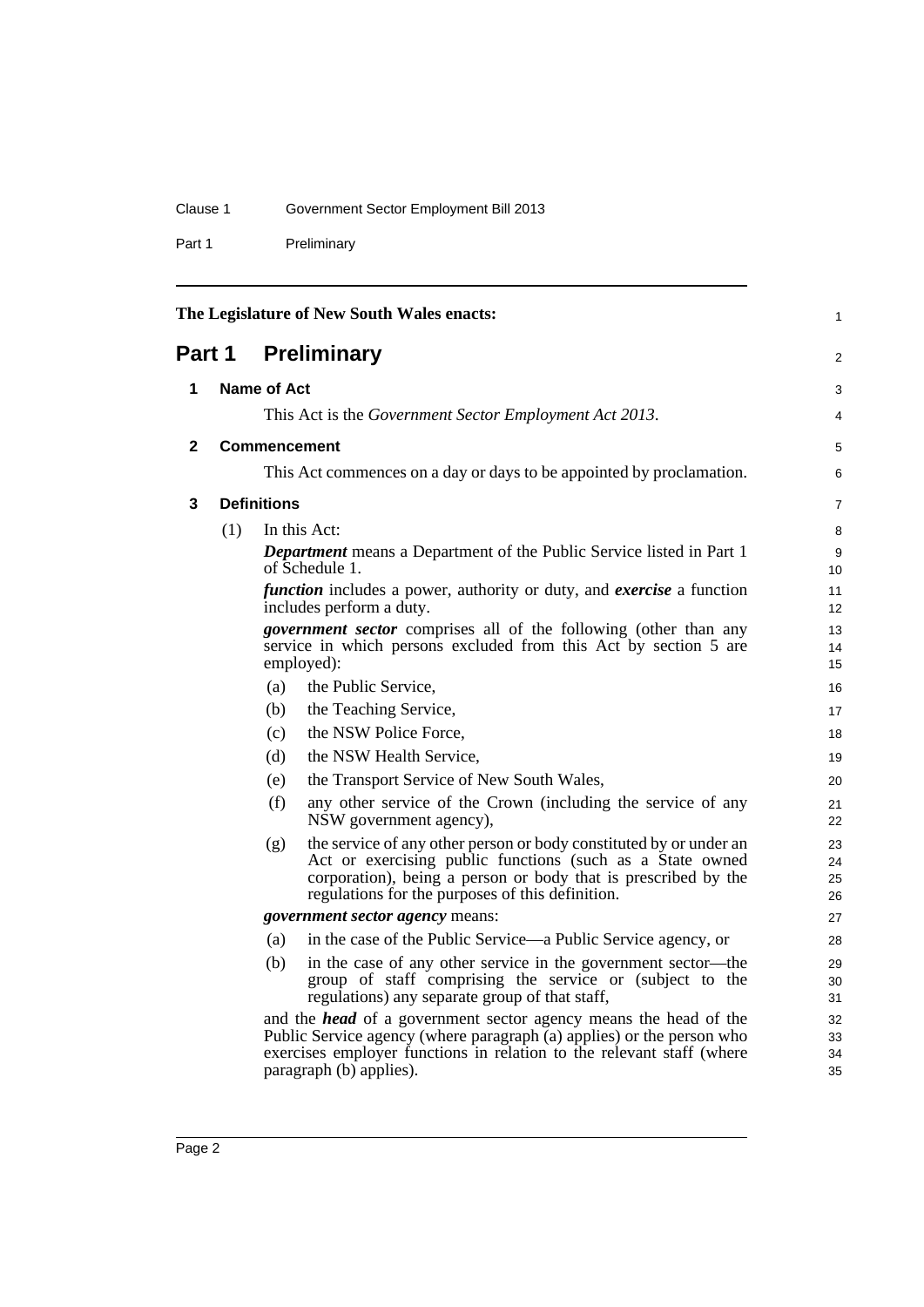Government Sector Employment Bill 2013 Clause 3

Preliminary **Preliminary Part 1** 

| <i>government sector employment rules</i> means rules made by the                         | $\mathbf{1}$   |
|-------------------------------------------------------------------------------------------|----------------|
| Commissioner under section 12.                                                            | $\overline{2}$ |
| head of a Public Service agency means:                                                    | 3              |
| in the case of a Department—the Secretary of the Department, or<br>(a)                    | 4              |
| in any other case—the head of the agency listed in Part 2 or 3 of<br>(b)<br>Schedule 1.   | 5<br>6         |
| <b>Public Service</b> means the Public Service of New South Wales referred                | $\overline{7}$ |
| to in Part 4.                                                                             | 8              |
| <b>Public Service agency means:</b>                                                       | 9              |
| (a)<br>a Department, or                                                                   | 10             |
| (b)<br>a Public Service executive agency (being an agency related to a<br>Department), or | 11<br>12       |
| a separate Public Service agency.<br>(c)                                                  | 13             |
| Public Service Commission Advisory Board (or Advisory Board)                              | 14             |
| means the Public Service Commission Advisory Board established                            | 15             |
| under Division 2 of Part 3.                                                               | 16             |
| <b>Public Service Commissioner</b> (or <b>Commissioner</b> ) means the Public             | 17             |
| Service Commissioner appointed under Division 1 of Part 3.                                | 18             |
| <b>Public Service employee</b> means a person employed in ongoing, term,                  | 19             |
| temporary, casual or other employment, or on secondment, in a Public                      | 20             |
| Service agency (and <i>employee</i> of a Public Service agency means a                    | 21             |
| person so employed in a Public Service agency).                                           | 22             |
| <b>Public Service executive agency related to a Department means a</b>                    | 23             |
| Public Service agency listed in Part 2 of Schedule 1.                                     | 24             |
| <b>Public Service senior executive means the Secretary of a Department</b>                | 25             |
| and any other Public Service employee to whom Division 4 of Part 4                        | 26             |
| applies.                                                                                  | 27             |
| resignation includes retirement.                                                          | 28             |
| <i>role</i> of an employee means the duties and responsibilities of the                   | 29             |
| employee.                                                                                 | 30             |
| senior executive bands determination means a determination made by                        | 31             |
| the Minister under section 35.                                                            | 32             |
| <i>separate Public Service agency</i> means a Public Service agency listed in             | 33             |
| Part 3 of Schedule 1.                                                                     | 34             |
| Notes included in this Act do not form part of this Act.                                  | 35             |

(2) Notes included in this Act do not form part of this Act.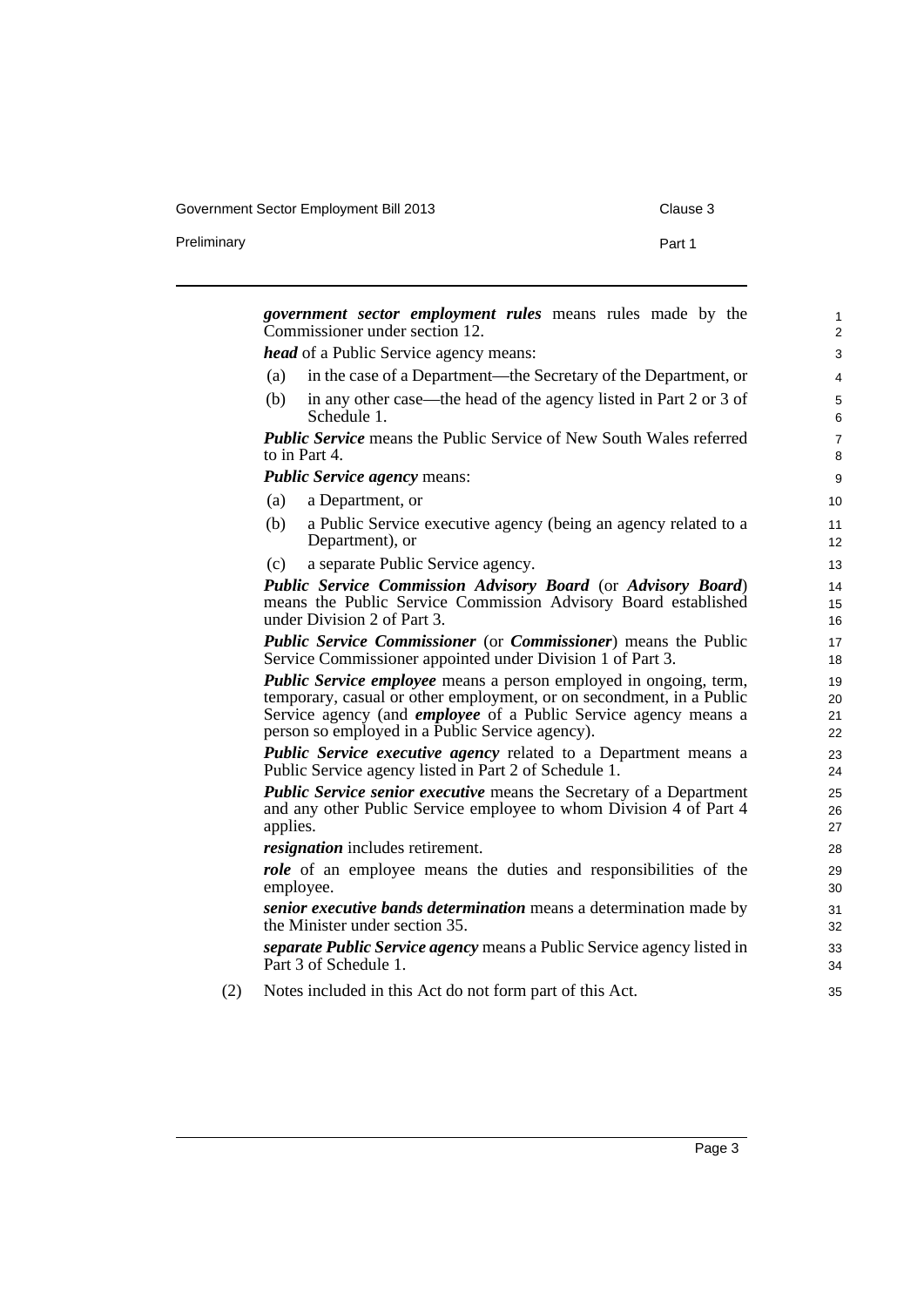#### Clause 4 Government Sector Employment Bill 2013

Part 1 Preliminary

#### <span id="page-25-0"></span>**4 Objects of Act**

The objects of this Act are as follows:

- (a) to develop a modern high performing government sector:
	- (i) that is efficient and effective in serving the Government in the delivery of services to the people of New South Wales, and

- (ii) that has effective and fair employment arrangements, management and leadership,
- (b) to establish the Public Service as the general service within the government sector,
- (c) to provide transparent governance and employment arrangements for the Public Service, including providing for the employer functions and responsibilities of heads of Public Service agencies,
- (d) to establish an ethical framework for the government sector comprising core values and principles that guide their implementation,
- (e) to make provision for the objectives, functions and responsibilities of the Public Service Commissioner.

#### <span id="page-25-1"></span>**5 Persons to whom Act does not apply**

- (1) This Act does not apply to any of the following:
	- (a) a judicial officer within the meaning of the *Judicial Officers Act 1986*,
	- (b) an officer or employee of either House of Parliament or any officer or employee under the separate control of the President or Speaker, or under their joint control,
	- (c) persons employed under the *Members of Parliament Staff Act 2013*,
	- (d) staff of the Independent Commission Against Corruption, or of the Inspector of the Independent Commission Against Corruption, employed under the *Independent Commission Against Corruption Act 1988*,
	- (e) staff of the Audit Office employed under the *Public Finance and Audit Act 1983*,
	- (f) staff of the Judicial Commission of New South Wales employed under the *Judicial Officers Act 1986*.
- (2) However, provisions of this Act apply to the extent that this Act expressly so provides.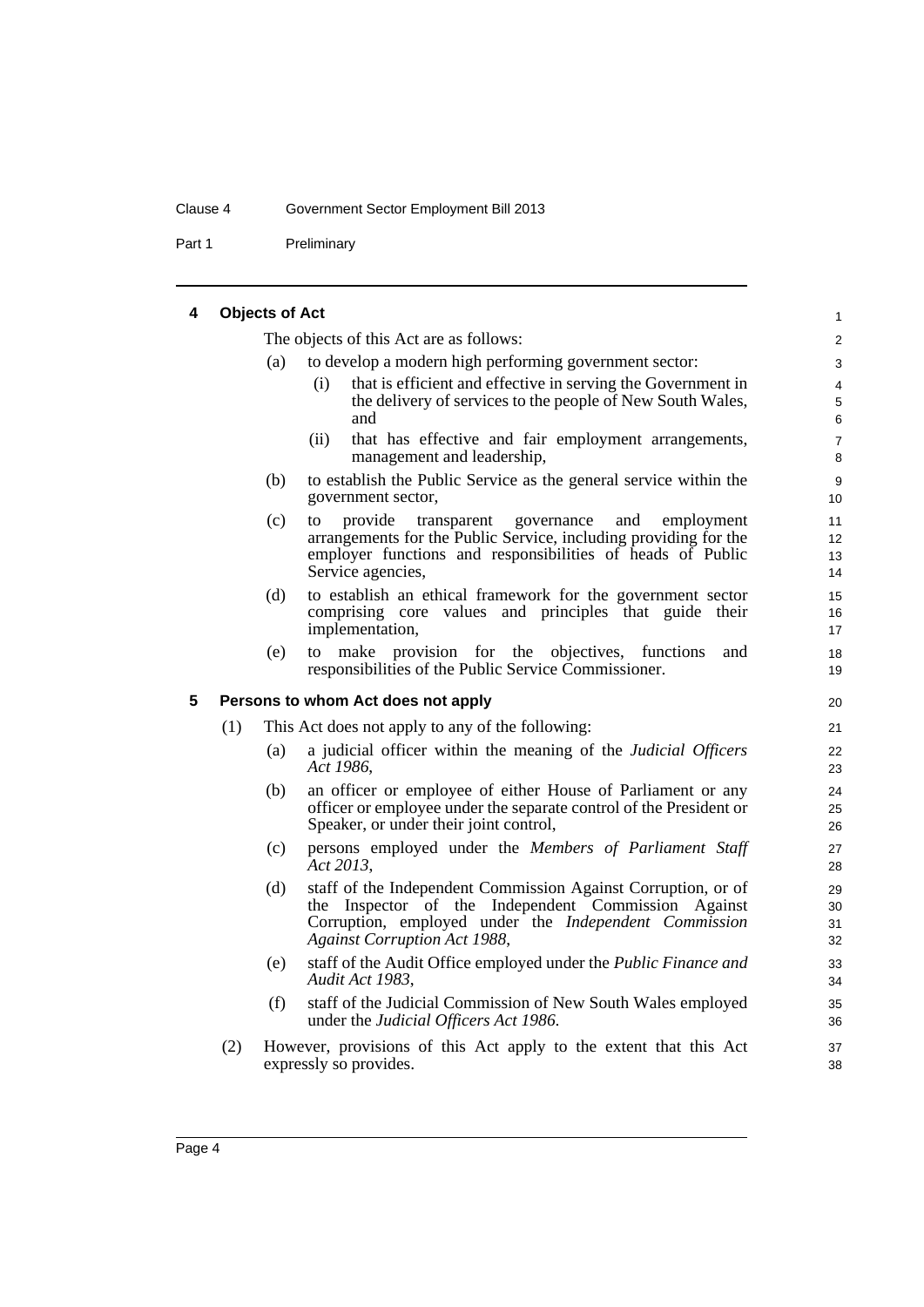| Ethical framework for the government sector | Part 2 |
|---------------------------------------------|--------|
|                                             |        |

<span id="page-26-2"></span><span id="page-26-1"></span><span id="page-26-0"></span>

| Part 2 |     |                          | Ethical framework for the government sector                                                                     | 1                   |
|--------|-----|--------------------------|-----------------------------------------------------------------------------------------------------------------|---------------------|
| 6      |     | <b>Objective of Part</b> |                                                                                                                 | $\overline{2}$      |
|        |     | This Part:               |                                                                                                                 | 3                   |
|        | (a) |                          | recognises the role of the government sector in preserving the                                                  | $\overline{4}$      |
|        |     |                          | public interest, defending public value and adding professional                                                 | 5                   |
|        |     | day, and                 | quality and value to the commitments of the Government of the                                                   | 6<br>$\overline{7}$ |
|        | (b) |                          | establishes an ethical framework for a merit-based, apolitical and                                              | 8                   |
|        |     |                          | professional government sector that implements the decisions of<br>the Government of the day.                   | 9<br>10             |
| 7      |     |                          | Government sector core values                                                                                   | 11                  |
|        |     |                          | The core values for the government sector and the principles that guide<br>their implementation are as follows: | 12<br>13            |
|        |     | <b>Integrity</b>         |                                                                                                                 | 14                  |
|        |     | (a)                      | Consider people equally without prejudice or favour.                                                            | 15                  |
|        |     | (b)                      | Act professionally with honesty, consistency<br>and<br>impartiality.                                            | 16<br>17            |
|        |     | (c)                      | Take responsibility for situations, showing leadership and<br>courage.                                          | 18<br>19            |
|        |     | (d)                      | Place the public interest over personal interest.                                                               | 20                  |
|        |     | <b>Trust</b>             |                                                                                                                 | 21                  |
|        |     | (a)                      | Appreciate difference and welcome learning from others.                                                         | 22                  |
|        |     | (b)                      | Build relationships based on mutual respect.                                                                    | 23                  |
|        |     | (c)                      | Uphold the law, institutions of government and democratic<br>principles.                                        | 24<br>25            |
|        |     | (d)                      | Communicate intentions clearly and invite teamwork and<br>collaboration.                                        | 26<br>27            |
|        |     | (e)                      | Provide apolitical and non-partisan advice.                                                                     | 28                  |
|        |     | <b>Service</b>           |                                                                                                                 | 29                  |
|        |     | (a)                      | Provide services fairly with a focus on customer needs.                                                         | 30                  |
|        |     | (b)                      | Be flexible, innovative and reliable in service delivery.                                                       | 31                  |
|        |     | (c)                      | Engage with the not-for-profit and business sectors to<br>develop and implement service solutions.              | 32<br>33            |
|        |     | (d)                      | Focus on quality while maximising service delivery.                                                             | 34                  |
|        |     |                          | <b>Accountability</b>                                                                                           | 35                  |
|        |     | (a)                      | Recruit and promote employees on merit.                                                                         | 36                  |
|        |     | (b)                      | Take responsibility for decisions and actions.                                                                  | 37                  |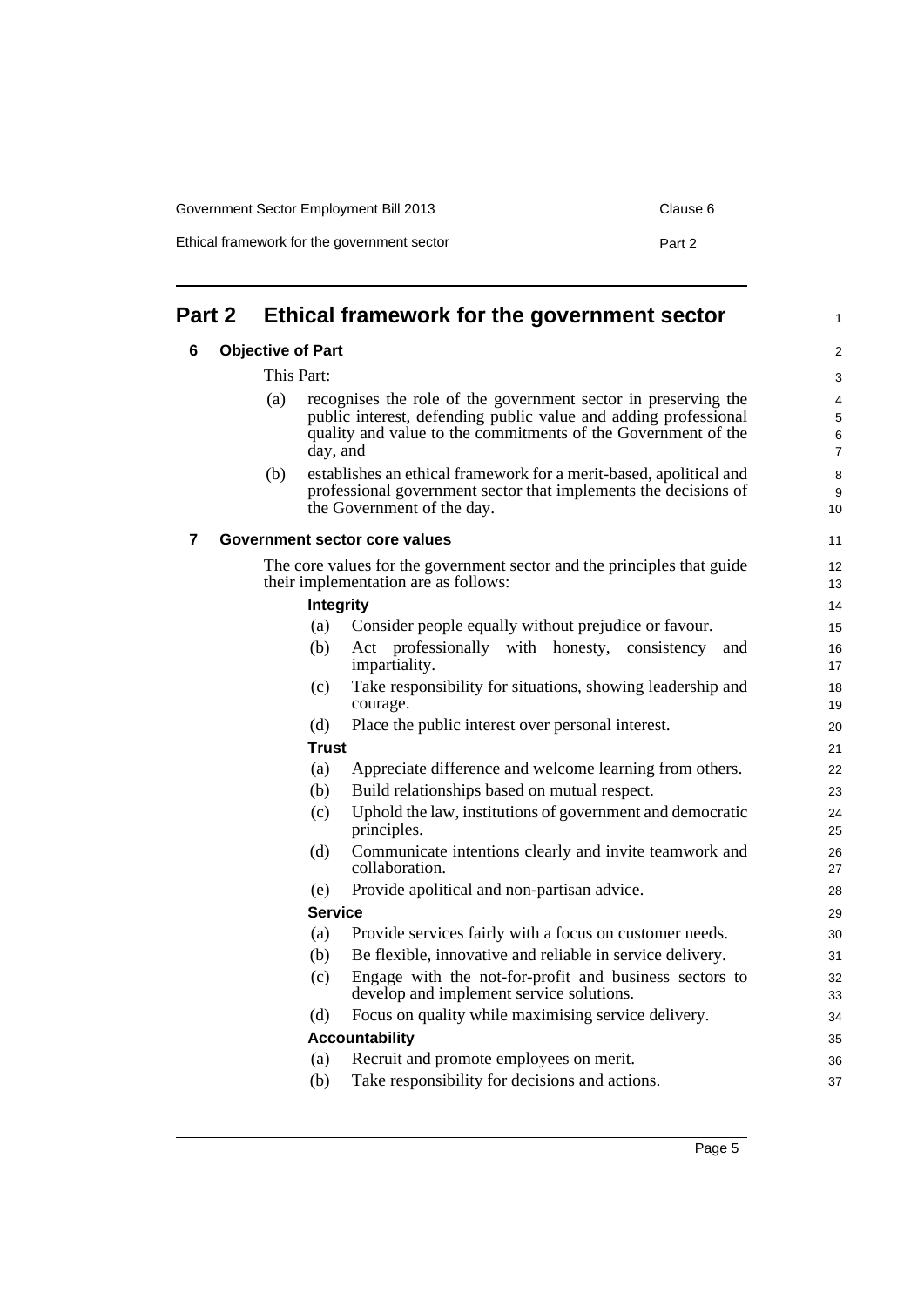## Clause 8 Government Sector Employment Bill 2013

Part 2 Ethical framework for the government sector

<span id="page-27-0"></span>

|   |     | (c)<br>(d)                | Provide transparency to enable public scrutiny.<br>Observe standards for safety.                                    | 2  |
|---|-----|---------------------------|---------------------------------------------------------------------------------------------------------------------|----|
|   |     |                           |                                                                                                                     |    |
|   |     | (e)                       | Be fiscally responsible and focus on efficient, effective                                                           | 3  |
|   |     |                           | and prudent use of resources.                                                                                       | 4  |
| 8 |     | <b>General provisions</b> |                                                                                                                     | 5  |
|   | (1) |                           | The Public Service Commissioner has the function of promoting and<br>maintaining the government sector core values. | 6  |
|   | (2) |                           | There is no hierarchy among the core values and each is of equal                                                    | 8  |
|   |     |                           |                                                                                                                     |    |
|   |     | importance.               |                                                                                                                     | 9  |
|   | (3) |                           | Nothing in this Part gives rise to, or can be taken into account in, any                                            | 10 |
|   |     | civil cause of action.    |                                                                                                                     | 11 |
|   |     |                           |                                                                                                                     |    |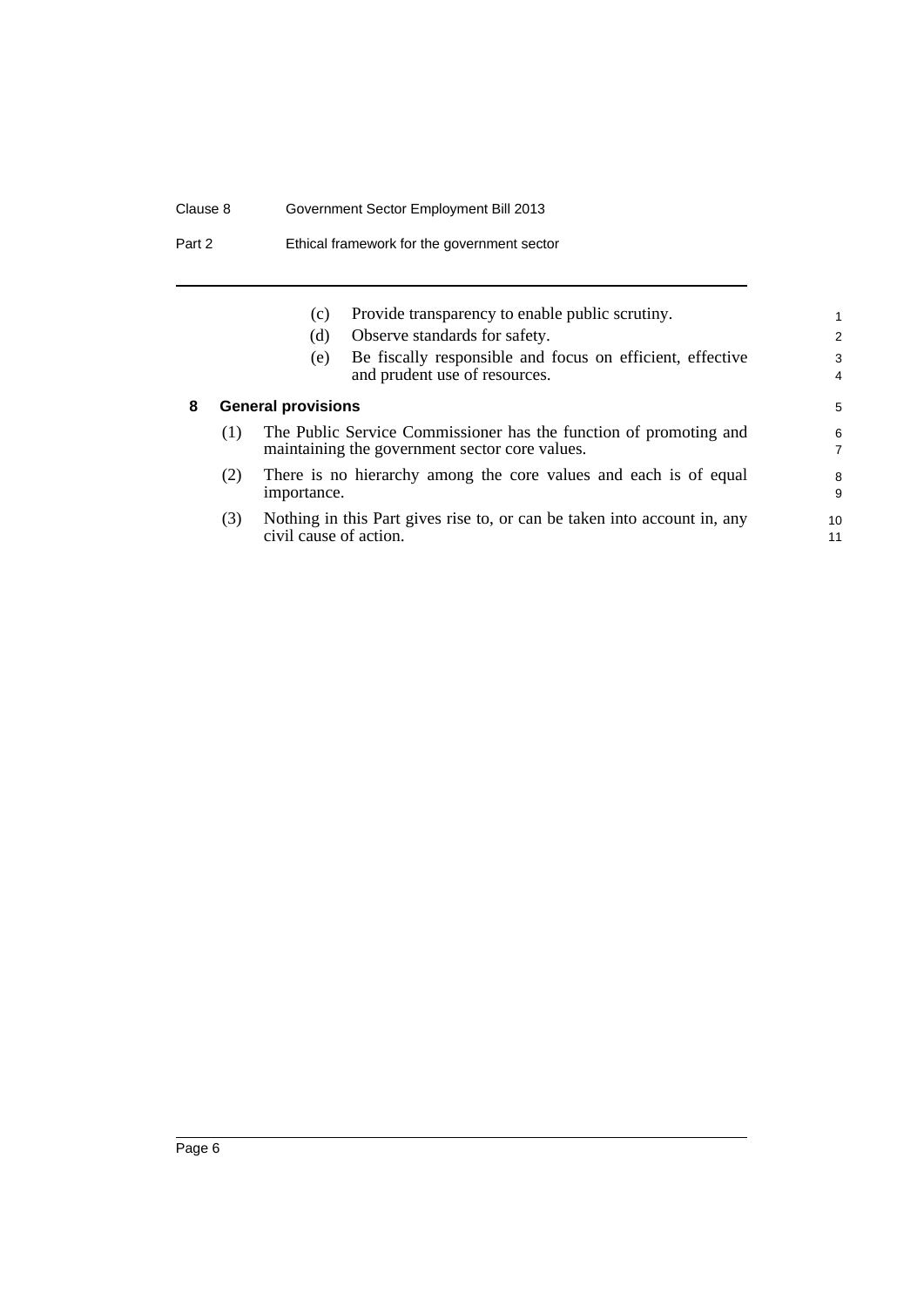| Government Sector Employment Bill 2013         | Clause 9 |
|------------------------------------------------|----------|
| Public Service Commissioner and Advisory Board | Part 3   |

<span id="page-28-2"></span><span id="page-28-1"></span><span id="page-28-0"></span>

| Part 3 |                   | <b>Public Service Commissioner and Advisory</b><br><b>Board</b>                                                                                                                                                                                                                                 | 1<br>2                     |
|--------|-------------------|-------------------------------------------------------------------------------------------------------------------------------------------------------------------------------------------------------------------------------------------------------------------------------------------------|----------------------------|
|        | <b>Division 1</b> | <b>Public Service Commissioner</b>                                                                                                                                                                                                                                                              | 3                          |
| 9      |                   | <b>Appointment of Commissioner etc</b>                                                                                                                                                                                                                                                          | 4                          |
|        | (1)               | The Governor may appoint a Public Service Commissioner.                                                                                                                                                                                                                                         | 5                          |
|        | (2)               | A person may only be appointed as Commissioner if the Advisory<br>Board has recommended to the Premier that the person be appointed as<br>the Commissioner.                                                                                                                                     | 6<br>7<br>8                |
|        | (3)               | The Governor may remove the Commissioner from office for<br>incapacity, incompetence or misbehaviour.                                                                                                                                                                                           | 9<br>10                    |
|        | (4)               | The Commissioner may only be removed from office:                                                                                                                                                                                                                                               | 11                         |
|        |                   | following an independent review of the performance or conduct<br>(a)<br>of the Commissioner, and                                                                                                                                                                                                | 12<br>13                   |
|        |                   | if the Advisory Board has recommended to the Premier that the<br>(b)<br>Commissioner be removed from office.                                                                                                                                                                                    | 14<br>15                   |
|        | (5)               | Any such independent review may be initiated:                                                                                                                                                                                                                                                   | 16                         |
|        |                   | by the Advisory Board at the request of the Premier, or<br>(a)                                                                                                                                                                                                                                  | 17                         |
|        |                   | by the Premier.<br>(b)                                                                                                                                                                                                                                                                          | 18                         |
|        | (6)               | An independent review of the performance or conduct of the<br>Commissioner is not required under this section before the<br>Commissioner can be removed from office if the performance or<br>conduct giving rise to the Advisory Board's recommendation for<br>removal has been the subject of: | 19<br>20<br>21<br>22<br>23 |
|        |                   | an inquiry and report by the Independent Commission Against<br>(a)<br>Corruption, a Royal Commission, a Special Commission of<br>Inquiry or other body constituted by a judicial officer, or                                                                                                    | 24<br>25<br>26             |
|        |                   | (b)<br>a finding by a court.                                                                                                                                                                                                                                                                    | 27                         |
|        | (7)               | The Premier is, if the Commissioner is removed from office, to cause<br>the reasons for the removal to be tabled in both Houses of Parliament.                                                                                                                                                  | 28<br>29                   |
|        | (8)               | The Commissioner must not be present during any deliberation of the<br>Advisory Board on any matter that relates to the making of a<br>recommendation under this section.                                                                                                                       | 30<br>31<br>32             |
|        | (9)               | Schedule 2 contains provisions relating to the Commissioner.                                                                                                                                                                                                                                    | 33                         |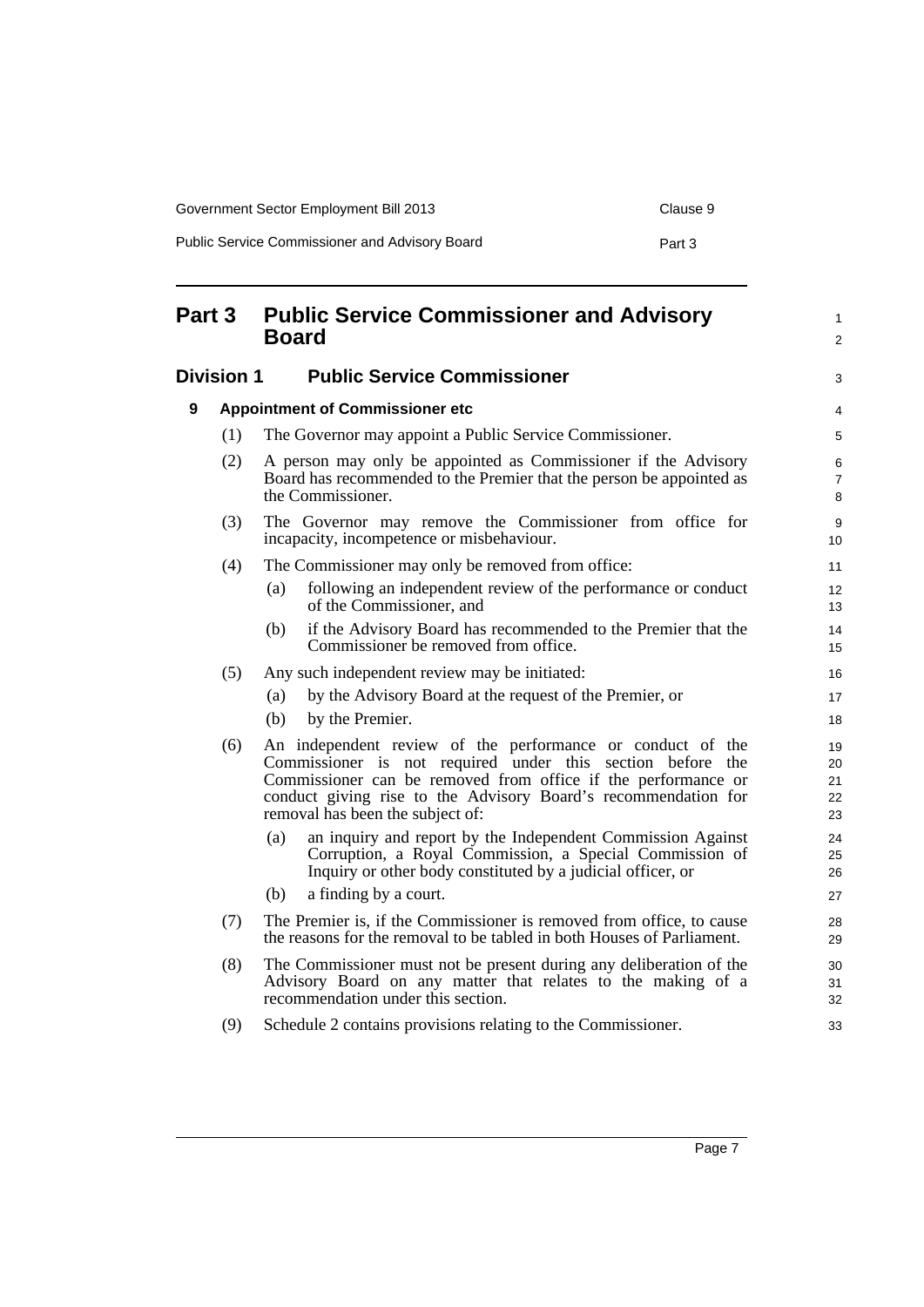## Clause 10 Government Sector Employment Bill 2013

Part 3 Public Service Commissioner and Advisory Board

<span id="page-29-1"></span><span id="page-29-0"></span>

| 10 |     |     | <b>Principal objectives of Commissioner</b>                                                                                                                                         | $\mathbf{1}$             |
|----|-----|-----|-------------------------------------------------------------------------------------------------------------------------------------------------------------------------------------|--------------------------|
|    |     |     | The principal objectives of the Commissioner are as follows:                                                                                                                        | 2                        |
|    |     | (a) | to promote and maintain the highest levels of integrity,<br>impartiality, accountability and leadership across the government<br>sector.                                            | 3<br>4<br>5              |
|    |     | (b) | to improve the capability of the government sector to provide<br>strategic and innovative policy advice, implement the decisions<br>of the Government and meet public expectations, | 6<br>$\overline{7}$<br>8 |
|    |     | (c) | to attract and retain a high calibre professional government sector<br>workforce,                                                                                                   | 9<br>10                  |
|    |     | (d) | to ensure that government sector recruitment and selection<br>processes comply with the merit principle and adhere to<br>professional standards,                                    | 11<br>12<br>13           |
|    |     | (e) | to foster a public service culture in which customer service,<br>initiative, individual responsibility and the achievement of results<br>are strongly valued,                       | 14<br>15<br>16           |
|    |     | (f) | to build public confidence in the government sector,                                                                                                                                | 17                       |
|    |     | (g) | to support the Government in achieving positive budget<br>outcomes through strengthening the capability of the government<br>sector workforce.                                      | 18<br>19<br>20           |
| 11 |     |     | <b>General functions of Commissioner</b>                                                                                                                                            | 21                       |
|    | (1) |     | The Commissioner has the following functions:                                                                                                                                       | 22                       |
|    |     | (a) | to identify reform opportunities for the government sector<br>workforce and to advise the Government on policy innovations<br>and strategy in those areas of reform,                | 23<br>24<br>25           |
|    |     | (b) |                                                                                                                                                                                     |                          |
|    |     |     | to lead the strategic development and management of the<br>government sector workforce in relation to the following:                                                                | 26<br>27                 |
|    |     |     | workforce planning, including identifying risks and<br>(i)<br>strategies to minimise risks,                                                                                         | 28<br>29                 |
|    |     |     | particularly<br>(ii)<br>compliance<br>with<br>the<br>recruitment,<br>requirements relating to appointment and promotion on<br>merit,                                                | 30<br>31<br>32           |
|    |     |     | (iii)<br>performance management and recognition,                                                                                                                                    | 33                       |
|    |     |     | equity and diversity, including strategies to ensure the<br>(iv)<br>government sector reflects the diversity of the wider<br>community,                                             |                          |
|    |     |     | (v)<br>general conduct and compliance with ethical practices,                                                                                                                       | 34<br>35<br>36<br>37     |
|    |     |     | (vi)<br>learning and development,<br>(vii)<br>succession planning,                                                                                                                  | 38                       |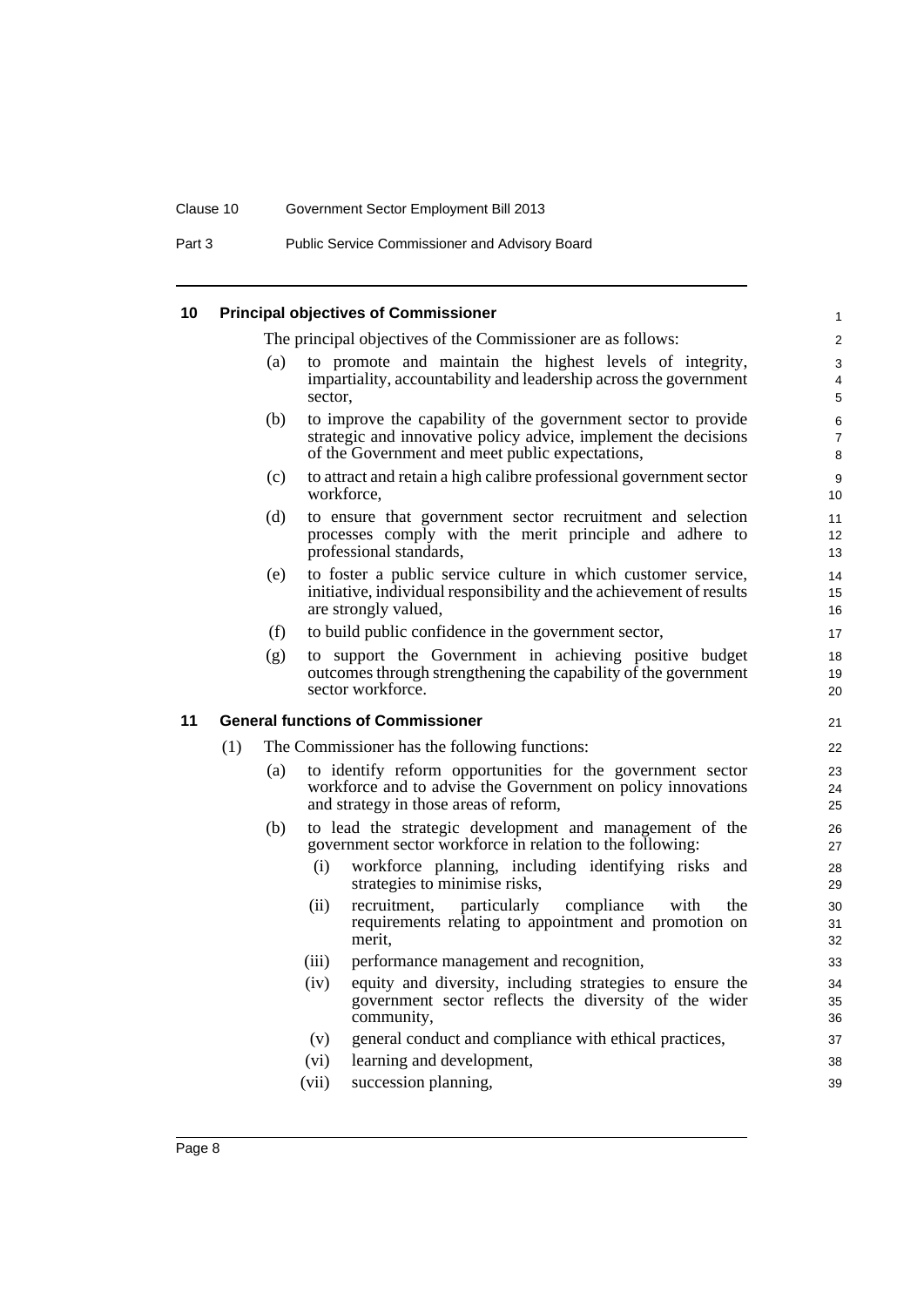Public Service Commissioner and Advisory Board **Part 3** Part 3 (viii) redeployment, including excess employees,

- (ix) staff mobility,
- (x) executive employment arrangements,
- (c) to advise the Government on leadership structure for the government sector,
- (d) to advise the Government on appropriate strategies, policies and practices in relation to the structure of the government sector workforce,
- (e) to advise the Government on appropriate strategies, policies and practices in relation to such other government sector matters as the Minister may determine from time to time, and to monitor, co-ordinate and assist the implementation of Government strategies, policies and practices in such other areas as the Minister may determine from time to time,
- (f) to develop and advise the Government on service delivery strategies and models for the government sector through collaboration with the private business sector, the not-for-profit sector and the wider community,
- (g) to set standards, subject to any legislative requirements, for the selection of persons for appointment as members of boards or committees of public authorities (including Government business enterprises).
- (2) The Commissioner has and may exercise such other functions as are conferred or imposed on the Commissioner by or under this or any other Act.

**Note.** Other functions of the Commissioner include promoting and maintaining the government sector core values (see section 7); making government sector employment rules under section 12; giving directions to government sector agencies under section 13; assigning a senior executive to a role in a Public Service agency under section 38; reporting on workforce diversity under section 63 and conducting inquiries under section 83.

(3) The Commissioner is to exercise his or her functions in accordance with the general policies and strategic directions determined by the Public Service Commission Advisory Board.

#### <span id="page-30-0"></span>**12 Government sector employment rules**

- (1) The Commissioner may make government sector employment rules, not inconsistent with this Act and the regulations, on any matter for which any such rules are authorised to be made by or under this Act.
- (2) The Commissioner may amend or repeal a government sector employment rule by a further rule.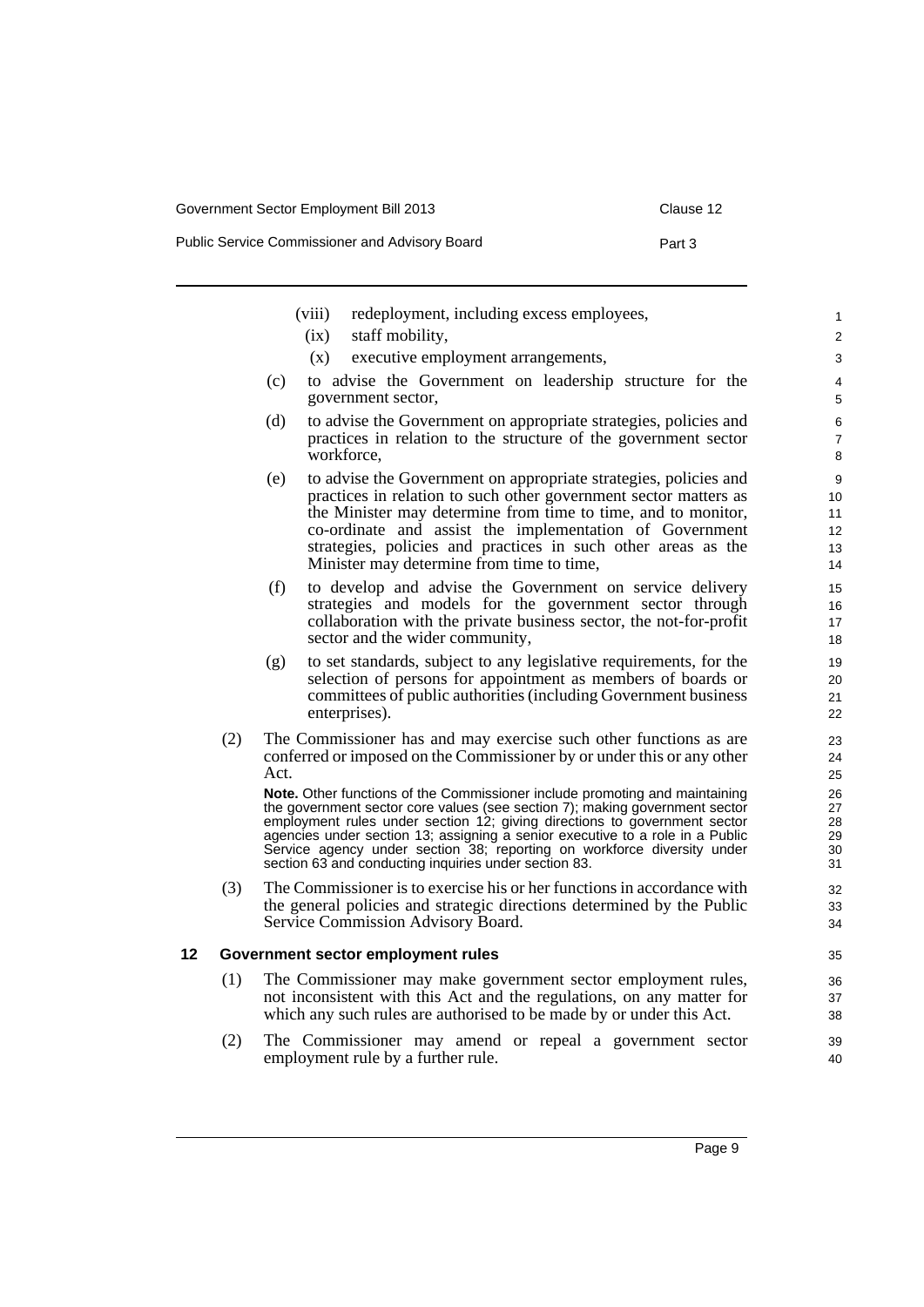#### Clause 13 Government Sector Employment Bill 2013

Part 3 Public Service Commissioner and Advisory Board

(3) Government sector employment rules (including any amendment or repeal) are to be published on the NSW legislation website and take effect on the date they are so published or on any later specified date.

1  $\overline{2}$ 3

#### <span id="page-31-0"></span>**13 Directions by Commissioner to a government sector agency**

- (1) The Commissioner may, for the purposes of exercising his or her functions or ensuring compliance with this Act, the regulations and the government sector employment rules, give a direction in writing to the head of a government sector agency on a specific matter in relation to the employees of that agency.
- (2) Before giving a direction the Commissioner is to consult the head of the government sector agency to whom the direction is to be given and such other persons affected by the direction as the Commissioner considers appropriate.
- (3) The head of the government sector agency to whom a direction under this section is given must comply with the direction.
- (4) However, the head of a separate Public Service agency is not required to comply with the direction if the head considers that the direction is not consistent with the independent exercise of statutory functions by the head and the agency. The head is required to report to any Parliamentary Committee that oversees the exercise of those functions on the reasons for any non-compliance with the substantive employment outcomes sought by the direction.
- (5) A direction under this section:
	- (a) must not be inconsistent with this Act (including the regulations and the government sector employment rules) or with the principal objectives of the Commissioner referred to in this Division, and
	- (b) must be made publicly available by the Commissioner as soon as practicable after it is given.

#### <span id="page-31-1"></span>**14 Commissioner to report to Premier**

- (1) The Commissioner is to report to the Premier in connection with the exercise of the Commissioner's functions but is not subject to the control and direction of the Premier in the exercise of those functions.
- (2) This section does not limit any other provisions of this Act relating to the exercise of the functions of the Premier or the Commissioner.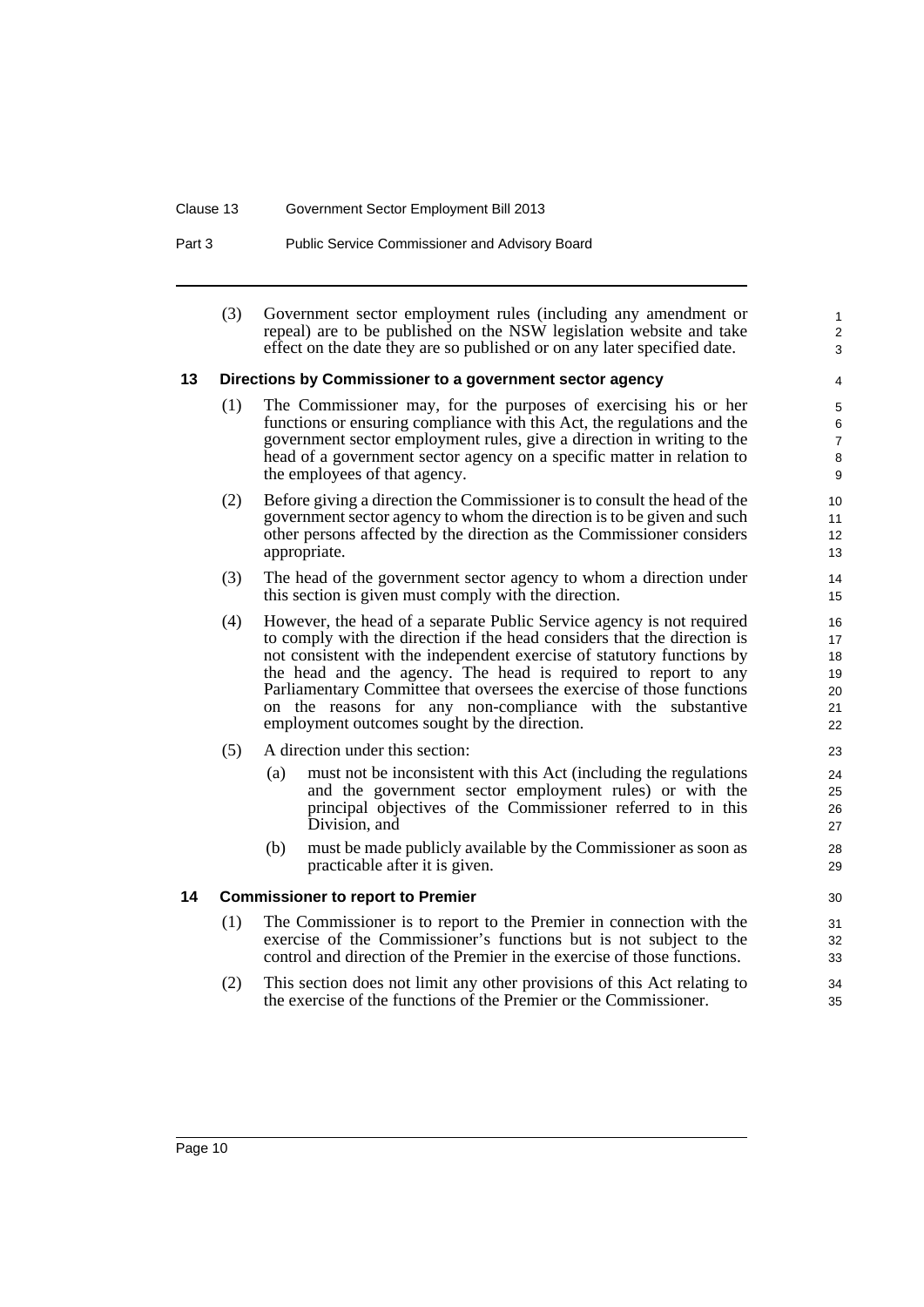| Government Sector Employment Bill 2013         | Clause 15 |
|------------------------------------------------|-----------|
| Public Service Commissioner and Advisory Board | Part 3    |

#### <span id="page-32-0"></span>**15 Annual reports of the Commissioner**

| (1) | The Commissioner is, as soon as practicable after 30 June in each year, |
|-----|-------------------------------------------------------------------------|
|     | to prepare and forward to the Premier:                                  |

- (a) a report on the Commissioner's work and activities for the 12 months ending on that 30 June, and
- (b) a report on the state of the government sector in relation to the period of 12 months ending on that 30 June.
- (2) The report on the state of the government sector is to include the following:
	- (a) an assessment of the performance of the whole of the government sector, including notable achievements, challenges and priorities,
	- (b) an analysis of government sector workforce data.
- (3) The Premier is to table any report under this section, or cause it to be tabled, in both Houses of Parliament as soon as practicable after it is received by the Premier.

#### <span id="page-32-1"></span>**16 Provision of reports and information by agencies**

- (1) The Commissioner may require the head of a government sector agency to provide the Commissioner with a report on such matters relating to the employees of the agency, or to the employment policies and practices of the agency, as the Commissioner requires.
- (2) The Commissioner may also require the head of a government sector agency to provide the Commissioner with information collected or held by the agency in dealing with matters relating to government sector employees.
- (3) The head of the government sector agency concerned must comply with a requirement under this section within such time and in such manner as the Commissioner directs.
- (4) Any law relating to the protection of personal information (within the meaning of the *Privacy and Personal Information Protection Act 1998*) does not operate to prevent the furnishing of information, or affect a duty to furnish information, under this section.
- (5) In this section, *government sector agency* includes any person or body, constituted by or under an Act, that is prescribed by the regulations for the purposes of this section, and the *head* of any such prescribed agency means the person prescribed by the regulations in relation to that agency.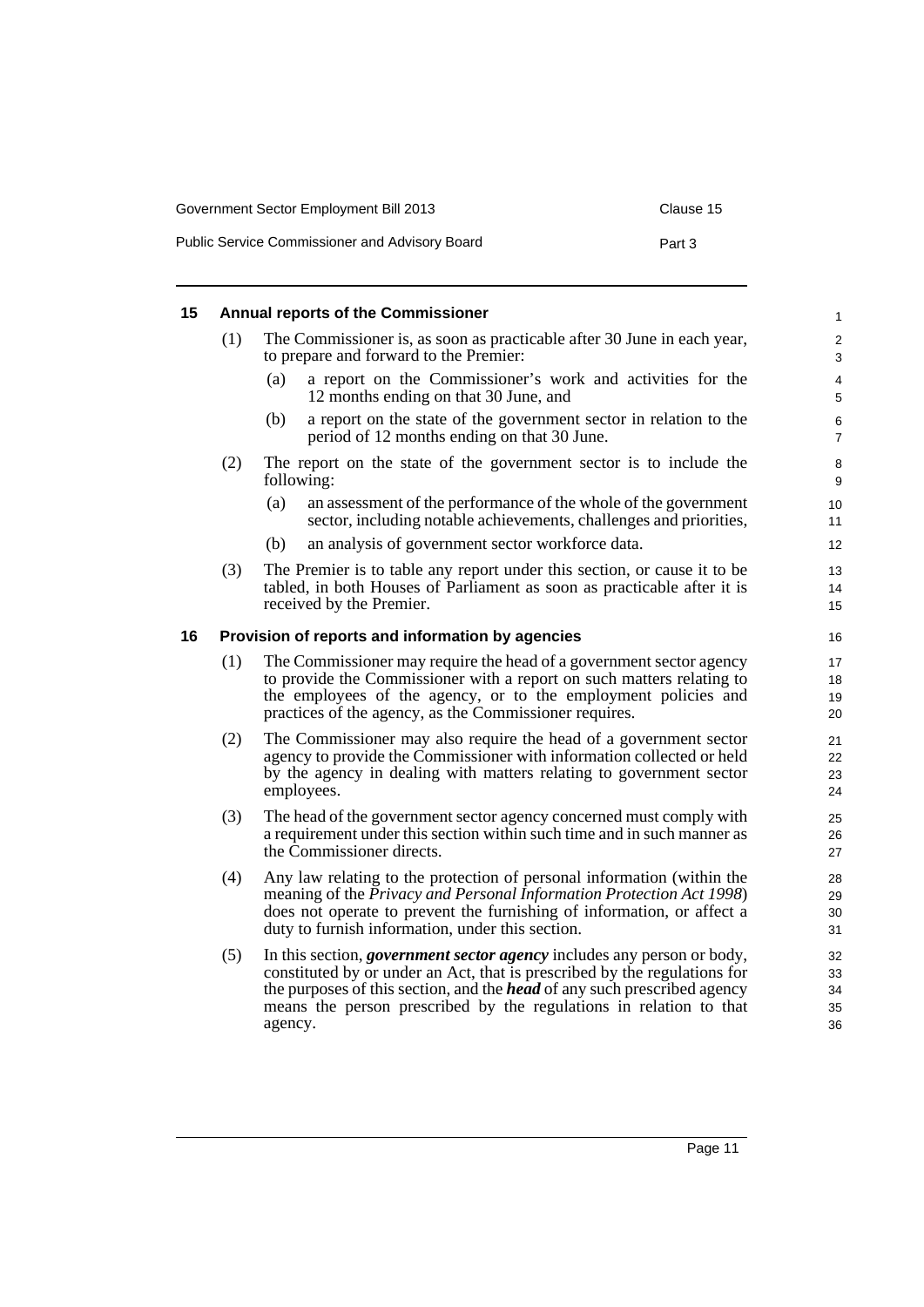#### Clause 17 Government Sector Employment Bill 2013

Part 3 Public Service Commissioner and Advisory Board

#### <span id="page-33-0"></span>**17 Miscellaneous provisions relating to Commissioner**

(1) Persons may be employed in the Public Service to enable the Commissioner to exercise his or her functions. Those persons may be referred to as the staff of the Commissioner or as employees of the Public Service agency in which they are employed.

 $30$ 

38

- (2) The Commissioner may delegate the exercise of any function of the Commissioner (other than this power of delegation) to:
	- (a) the head of any government sector agency or an employee of any government sector agency, or
	- (b) any person, or any class of persons, authorised for the purposes of this section by the regulations.
- (3) The Commissioner is to arrange for government sector employment information to be made available on a website provided and maintained by the Commissioner (including the government sector employment rules, the senior executive bands determination and any guidelines issued by the Commissioner).
- (4) The government sector employment rules may deal with any requirement under this Act for the approval or concurrence of the Commissioner, or for consultation with the Commissioner, and may provide for the circumstances in which the approval, concurrence or consultation is not required.
- (5) The Commissioner is, to the extent that it is reasonable and practicable to do so, to remove any personal information from any report or other document prepared by the Commissioner under this Part that is, or is to be, publicly available. In this subsection, *personal information* means information about an individual whose identity is apparent, or can reasonably be ascertained, from the information.
- (6) The regulations may make provision with respect to the exercise of the functions of the Commissioner.

#### <span id="page-33-2"></span><span id="page-33-1"></span>**Division 2 Public Service Commission Advisory Board**

| 18 |     |                   | <b>Establishment and members of Advisory Board</b>                             | 31       |
|----|-----|-------------------|--------------------------------------------------------------------------------|----------|
|    | (1) |                   | There is to be a Public Service Commission Advisory Board.                     | 32       |
|    | (2) |                   | The Advisory Board is to consist of the following members:                     | 33       |
|    |     | (a)               | a person appointed by the Premier as the Chairperson of the<br>Advisory Board, | 34<br>35 |
|    |     | (b)               | 4 other persons appointed by the Premier,                                      | 36       |
|    |     | $\left( c\right)$ | the Commissioner or a senior member of the staff of the                        | 37       |

(c) the Commissioner or a senior member of the staff of the Commissioner nominated by the Commissioner,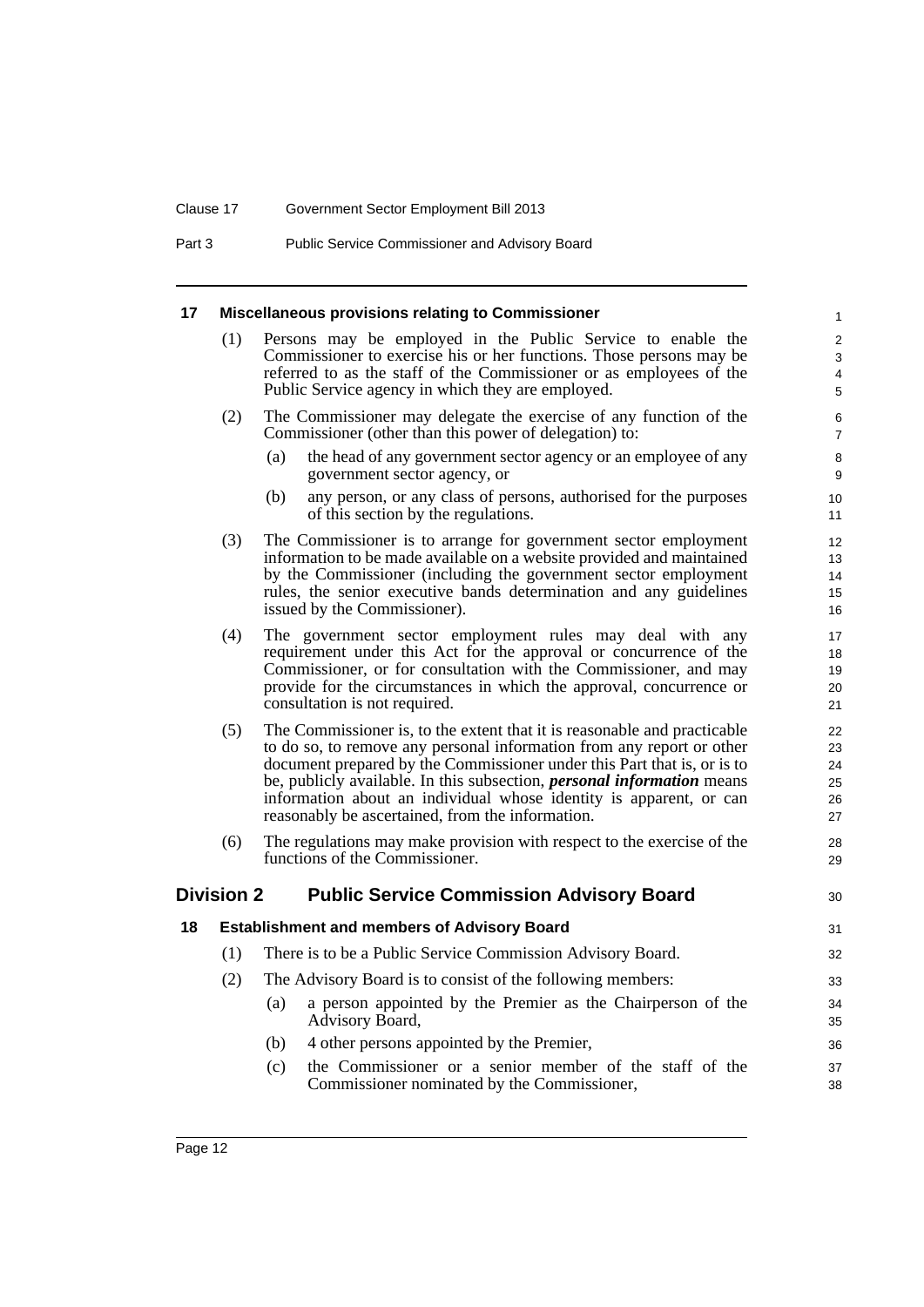| Government Sector Employment Bill 2013         | Clause 19 |
|------------------------------------------------|-----------|
| Public Service Commissioner and Advisory Board | Part 3    |

<span id="page-34-0"></span>

|    |     | the Secretary of the Department of Premier and Cabinet or a<br>(d)<br>senior employee of that Department nominated by the Secretary.                                                                                                                                                              | $\mathbf{1}$<br>2                                        |
|----|-----|---------------------------------------------------------------------------------------------------------------------------------------------------------------------------------------------------------------------------------------------------------------------------------------------------|----------------------------------------------------------|
|    | (3) | The members appointed by the Premier are to be persons who together<br>have expertise in human resources management, probity and<br>accountability, strategic planning, budget and performance<br>management and service delivery in the public, private, tertiary and<br>not-for-profit sectors. | 3<br>$\overline{4}$<br>$\sqrt{5}$<br>6<br>$\overline{7}$ |
|    | (4) | Schedule 3 contains provisions relating to the members and procedure<br>of the Advisory Board.                                                                                                                                                                                                    | 8<br>9                                                   |
| 19 |     | <b>Functions of Advisory Board</b>                                                                                                                                                                                                                                                                | 10                                                       |
|    | (1) | The Advisory Board has the following functions:                                                                                                                                                                                                                                                   | 11                                                       |
|    |     | to determine general policies and strategic directions in relation<br>(a)<br>to the functions of the Commissioner,                                                                                                                                                                                | 12<br>13                                                 |
|    |     | to provide the Premier, either at the request of the Premier or on<br>(b)<br>its own initiative, with advice on any matter relating to the<br>management and performance of the government sector.                                                                                                | 14<br>15<br>16                                           |
|    | (2) | The Advisory Board has such other functions as are conferred or<br>imposed on it by or under this or any other Act.                                                                                                                                                                               | 17<br>18                                                 |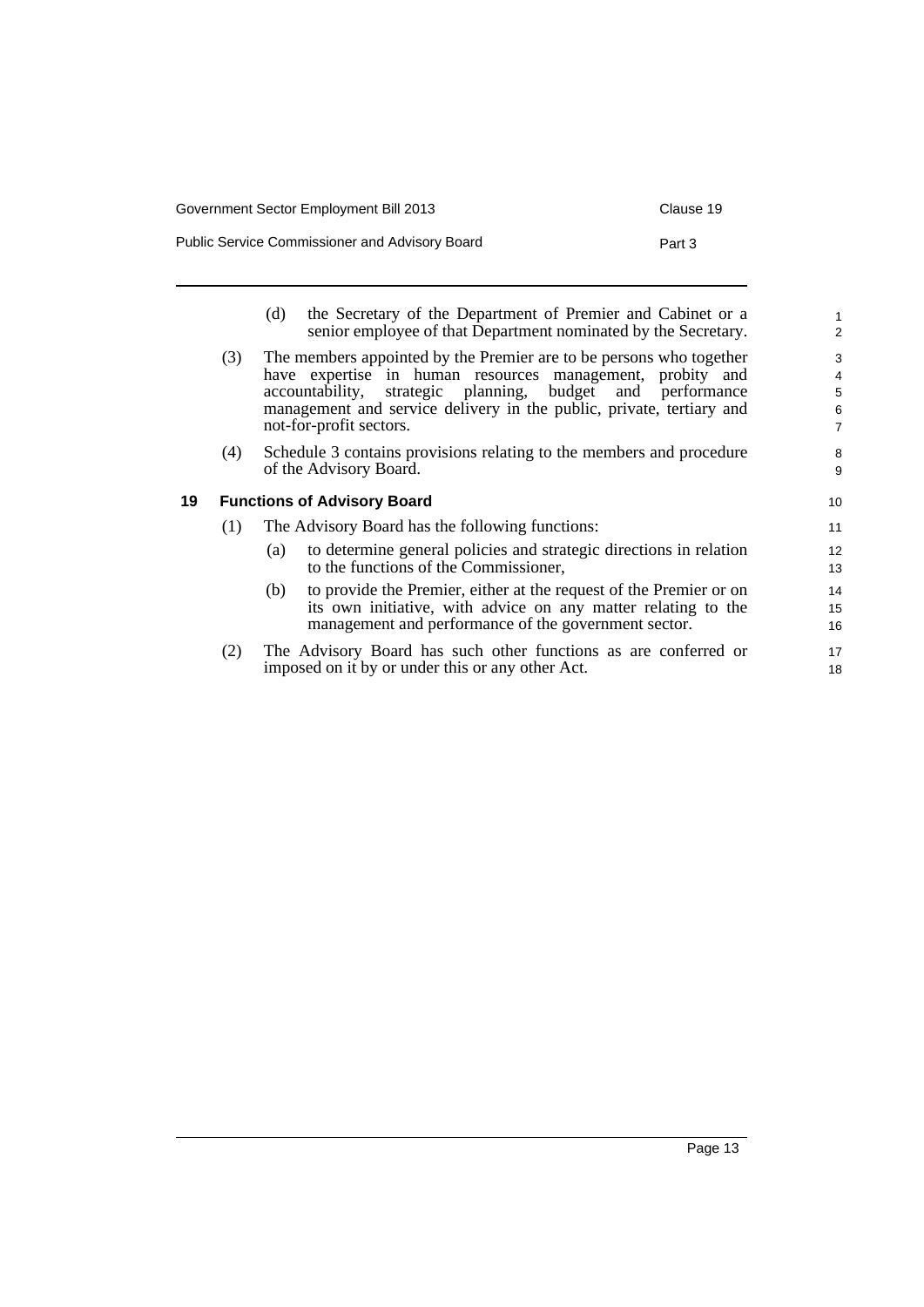Part 4 The Public Service

# <span id="page-35-0"></span>**Part 4 The Public Service**

<span id="page-35-1"></span>

| <b>Division 1</b> | <b>General</b> |
|-------------------|----------------|
|                   |                |

#### <span id="page-35-2"></span>**20 The Public Service**

The Public Service of New South Wales consists of those persons who are employed under this Part by the Government of New South Wales in the service of the Crown. **Note.** See section 47A of the *Constitution Act 1902*.

1

2

#### <span id="page-35-3"></span>**21 Employment in the Public Service**

| The Government of New South Wales may employ persons in the      |
|------------------------------------------------------------------|
| Public Service in accordance with this and any other Act or law. |

- (2) Persons may be so employed for the following purposes:
	- (a) to enable Ministers to exercise their functions,
		- (b) to enable statutory bodies or statutory officers to exercise their functions,
		- (c) for any other purpose.
- (3) This section does not affect any other means (statutory or otherwise) by which a person may be employed in the service of the Crown. **Note.** Other ways in which persons are employed in the service of the Crown include employment in the Teaching Service, the NSW Health Service or the NSW Police Force—see definition of *government sector* in section 3.

#### <span id="page-35-4"></span>**22 Departments and other Public Service agencies**

- (1) Public Service employees are employed in:
	- (a) Departments (listed in Part 1 of Schedule 1), or
	- (b) Public Service executive agencies related to Departments (listed in Part 2 of Schedule 1), or
	- (c) separate Public Service agencies (listed in Part 3 of Schedule 1).
	- (2) A Department or other Public Service agency may comprise such branches or other groups of employees as the Secretary of the Department or the head of the other agency determines from time to time.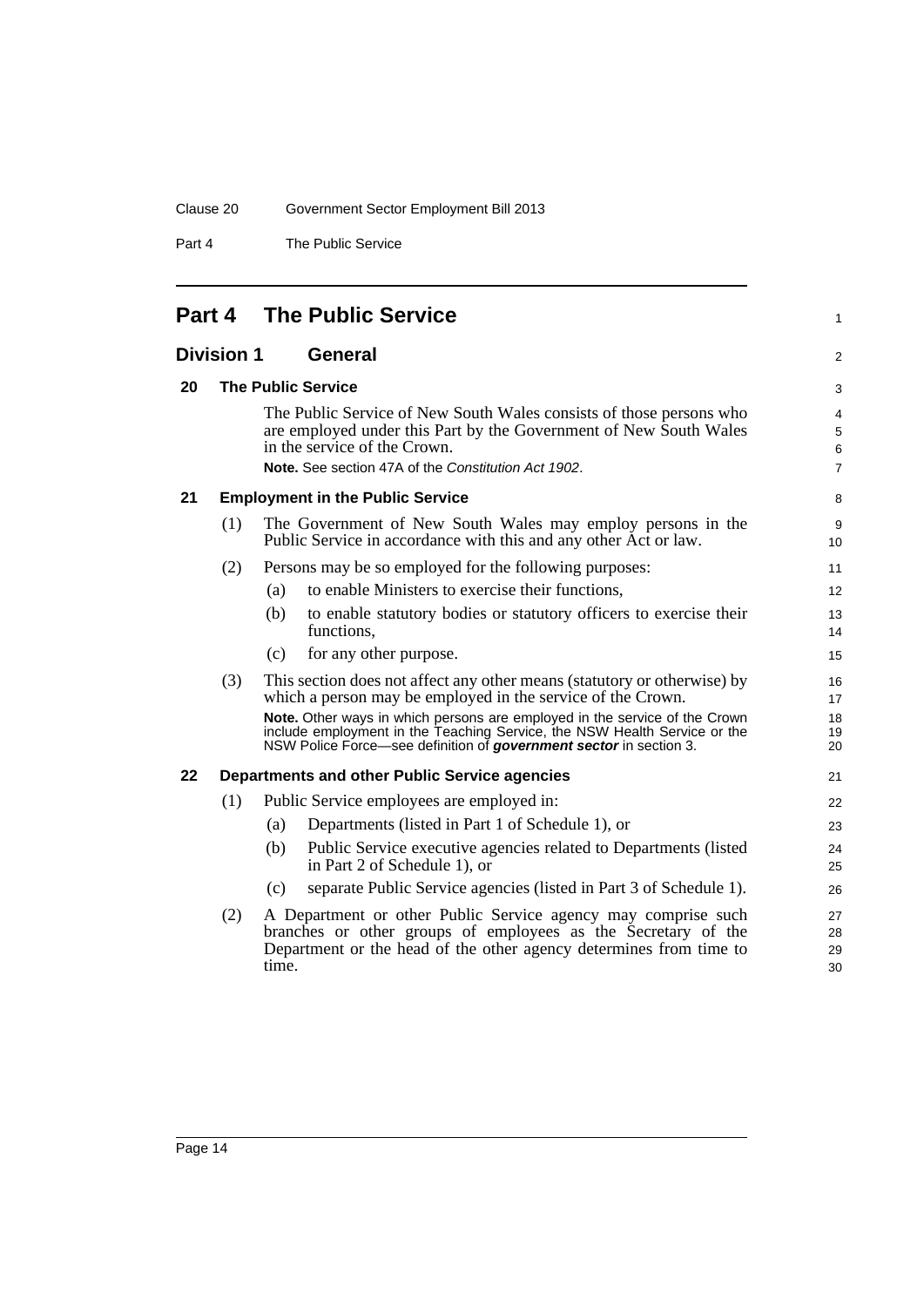The Public Service **Part 4** 

|    | (3)               | Part 7 of the Constitution Act 1902 authorises the amendment of<br>Schedule 1 by an administrative arrangements order under that Part.<br>Any such order may also amend Schedule 1 to specify, change or<br>remove the Department to which a Public Service agency is related.<br>Note. An administrative arrangements order may create, abolish or change the<br>name of Departments and other Public Service agencies and transfer<br>employees between agencies. | $\mathbf{1}$<br>2<br>3<br>$\overline{4}$<br>$\mathbf 5$<br>6<br>$\overline{7}$ |
|----|-------------------|---------------------------------------------------------------------------------------------------------------------------------------------------------------------------------------------------------------------------------------------------------------------------------------------------------------------------------------------------------------------------------------------------------------------------------------------------------------------|--------------------------------------------------------------------------------|
|    | <b>Division 2</b> | <b>Secretaries of Departments</b>                                                                                                                                                                                                                                                                                                                                                                                                                                   | 8                                                                              |
| 23 |                   | <b>Secretaries of Departments</b>                                                                                                                                                                                                                                                                                                                                                                                                                                   | 9                                                                              |
|    | (1)               | The head of a Department is the Secretary of the Department.                                                                                                                                                                                                                                                                                                                                                                                                        | 10                                                                             |
|    | (2)               | The office of Secretary of a Department is established by this section.                                                                                                                                                                                                                                                                                                                                                                                             | 11                                                                             |
|    | (3)               | If a Department is abolished or its name is changed, the office of<br>Secretary of the Department is taken to be abolished or its name<br>correspondingly changed by the operation of this section.                                                                                                                                                                                                                                                                 | 12<br>13<br>14                                                                 |
|    | (4)               | Appointments to the office of Secretary of a Department are to be made<br>by the Minister.<br>Note. The Minister may delegate the function of appointing Secretaries-see<br>section 81.                                                                                                                                                                                                                                                                             | 15<br>16<br>17<br>18                                                           |
|    | (5)               | The appointment of a person to the office of Secretary of a Department<br>is to be made by a contract of employment (under Division 4) between<br>that person and the person who makes the appointment. The person so<br>appointed is a Public Service employee who is employed in the<br>Department.                                                                                                                                                               | 19<br>20<br>21<br>22<br>23                                                     |
| 24 |                   | Acting appointments as Secretary of a Department                                                                                                                                                                                                                                                                                                                                                                                                                    | 24                                                                             |
|    | (1)               | The Minister may appoint a Public Service employee to act as the<br>Secretary of a Department if the office of the Secretary is vacant or if<br>the Secretary is unavailable.                                                                                                                                                                                                                                                                                       | 25<br>26<br>27                                                                 |
|    | (2)               | A person, while acting as the Secretary of a Department, has all the<br>functions of the Secretary.                                                                                                                                                                                                                                                                                                                                                                 | 28<br>29                                                                       |
|    | (3)               | The Minister may, at any time, terminate an acting appointment.                                                                                                                                                                                                                                                                                                                                                                                                     | 30                                                                             |
|    | (4)               | The regulations may make provision with respect to the conditions of<br>employment of a person acting as the Secretary of a Department.                                                                                                                                                                                                                                                                                                                             | 31<br>32                                                                       |
| 25 |                   | <b>General responsibility of Secretaries of Departments</b>                                                                                                                                                                                                                                                                                                                                                                                                         | 33                                                                             |
|    | (1)               | The Secretary of a Department is responsible to the Minister or<br>Ministers to whom the Department is responsible for the general<br>conduct and management of the functions and activities of the                                                                                                                                                                                                                                                                 | 34<br>35<br>36                                                                 |

conduct and management of the functions and activities of the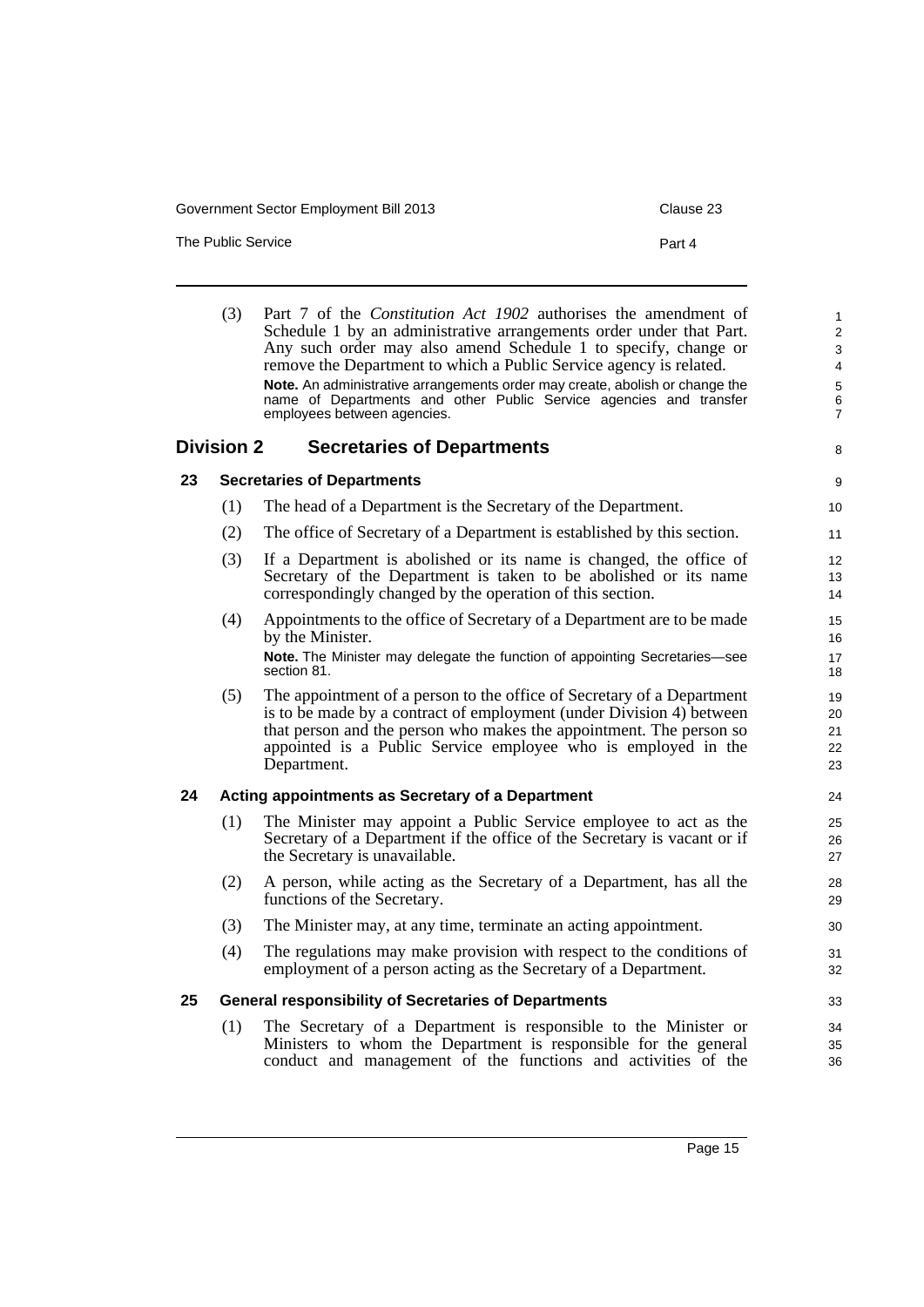#### Clause 26 Government Sector Employment Bill 2013

Part 4 The Public Service

Department in accordance with the government sector core values under Part 2.

**Note.** Section 50C of the *Constitution Act 1902* provides for the designation of the Minister or Ministers to whom a Department is responsible.

(2) Any action taken in the exercise of a responsibility under this section is not to be inconsistent with the functions conferred by this Act of a Minister administering this Act or the Public Service Commissioner. **Note.** The Secretary of a Department is also responsible for workforce diversity under Part 5.

#### **26 Employer functions of Secretaries of Departments**

- (1) The Secretary of a Department may, subject to this and any other Act or law, exercise on behalf of the Government of New South Wales the employer functions of the Government in relation to the following:
	- (a) the Public Service senior executives assigned to roles in the Department,
	- (b) the other employees of the Department,
	- (c) the head of each Public Service executive agency related to the Department unless:
		- (i) the office of the head is a statutory office established by another Act, or
		- (ii) the head is the Secretary, or
		- (iii) Schedule 1 provides that some other person exercises the employer functions in relation to the head,
	- (d) the Public Service senior executives assigned to roles in each Public Service executive agency related to the Department.
- (2) The Minister may, subject to this and any other Act or law, exercise on behalf of the Government of New South Wales the employer functions of the Government in relation to the Secretary of a Department.
- (3) The employer functions of the Government are all the functions of an employer in respect of employees, including (without limitation) the power to employ persons, to assign them to roles and to terminate their employment.

**Note.** Division 6 confers on the Industrial Relations Secretary employer functions relating to the determination of the conditions of employment of, and other industrial matters relating to, Public Service employees.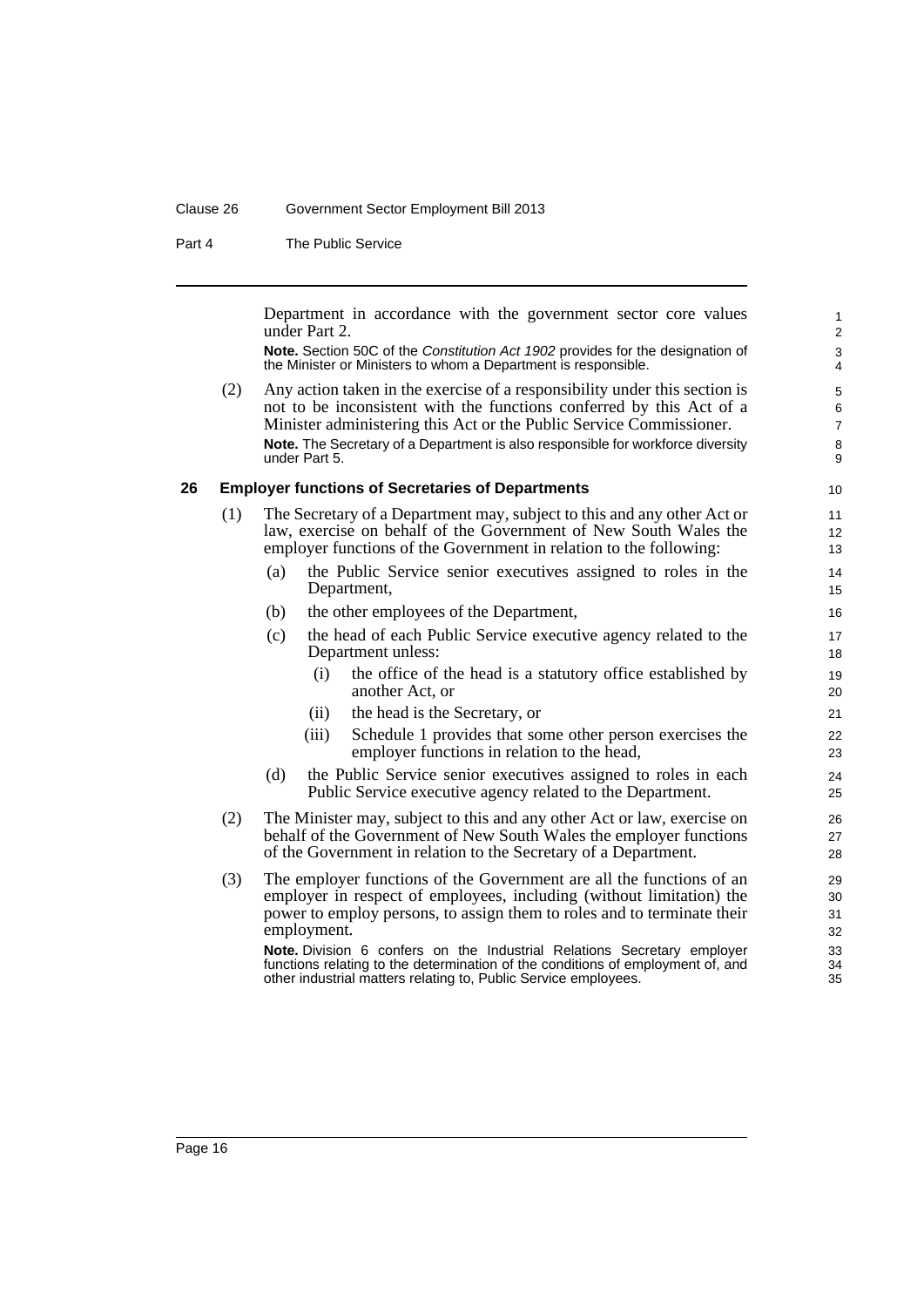The Public Service **Part 4** 

| 27 |                   |          | <b>Delegation by Secretaries of Departments</b>                                                                                                                                                                               | $\mathbf{1}$                            |
|----|-------------------|----------|-------------------------------------------------------------------------------------------------------------------------------------------------------------------------------------------------------------------------------|-----------------------------------------|
|    | (1)               | officer: | The Secretary of a Department may delegate to any employee of the<br>Department or of any other Public Service agency or to any statutory                                                                                     | $\sqrt{2}$<br>3<br>$\overline{4}$       |
|    |                   | (a)      | any of the functions of the Secretary under this Act (other than<br>this power of delegation), and                                                                                                                            | $\mathbf 5$<br>6                        |
|    |                   | (b)      | any employer functions under any other Act or law that the<br>Secretary exercises on behalf of the Government of New South<br>Wales in relation to Public Service employees.                                                  | $\overline{7}$<br>8<br>$\boldsymbol{9}$ |
|    | (2)               | If:      |                                                                                                                                                                                                                               | 10                                      |
|    |                   | (a)      | a function of the Secretary of a Department is delegated to an<br>employee or officer in accordance with subsection (1), and                                                                                                  | 11<br>12                                |
|    |                   | (b)      | the instrument of delegation authorises the sub-delegation of the<br>function,                                                                                                                                                | 13<br>14                                |
|    |                   | officer. | then, subject to any conditions to which the delegation is subject, the<br>employee or officer may sub-delegate the function to another employee<br>of the Department or of any other Public Service agency or to a statutory | 15<br>16<br>17<br>18                    |
|    | (3)               | Act.     | For the purposes of this section, the functions of the Secretary of a<br>Department include any functions delegated to the Secretary under this                                                                               | 19<br>20<br>21                          |
|    | (4)               |          | The government sector employment rules may limit a power of<br>delegation or sub-delegation under this section.                                                                                                               | 22<br>23                                |
|    | <b>Division 3</b> |          | <b>Heads of other Public Service agencies</b>                                                                                                                                                                                 | 24                                      |
| 28 |                   |          | <b>Heads of agencies other than Departments</b>                                                                                                                                                                               | 25                                      |
|    | (1)               |          | The head of a Public Service agency (other than a Department) is the<br>holder of the office specified in Part 2 or 3 of Schedule 1 in relation to<br>the agency concerned.                                                   | 26<br>27<br>28                          |
|    | (2)               |          | The Secretary of a Department may be specified as the head of any other<br>Public Service agency and the same person may be specified as the head<br>of more than one agency.                                                 | 29<br>30<br>31                          |

(3) An administrative arrangements order under Part 7 of the *Constitution Act 1902* may amend Schedule 1 to specify or change the head of a Public Service agency (other than a Department).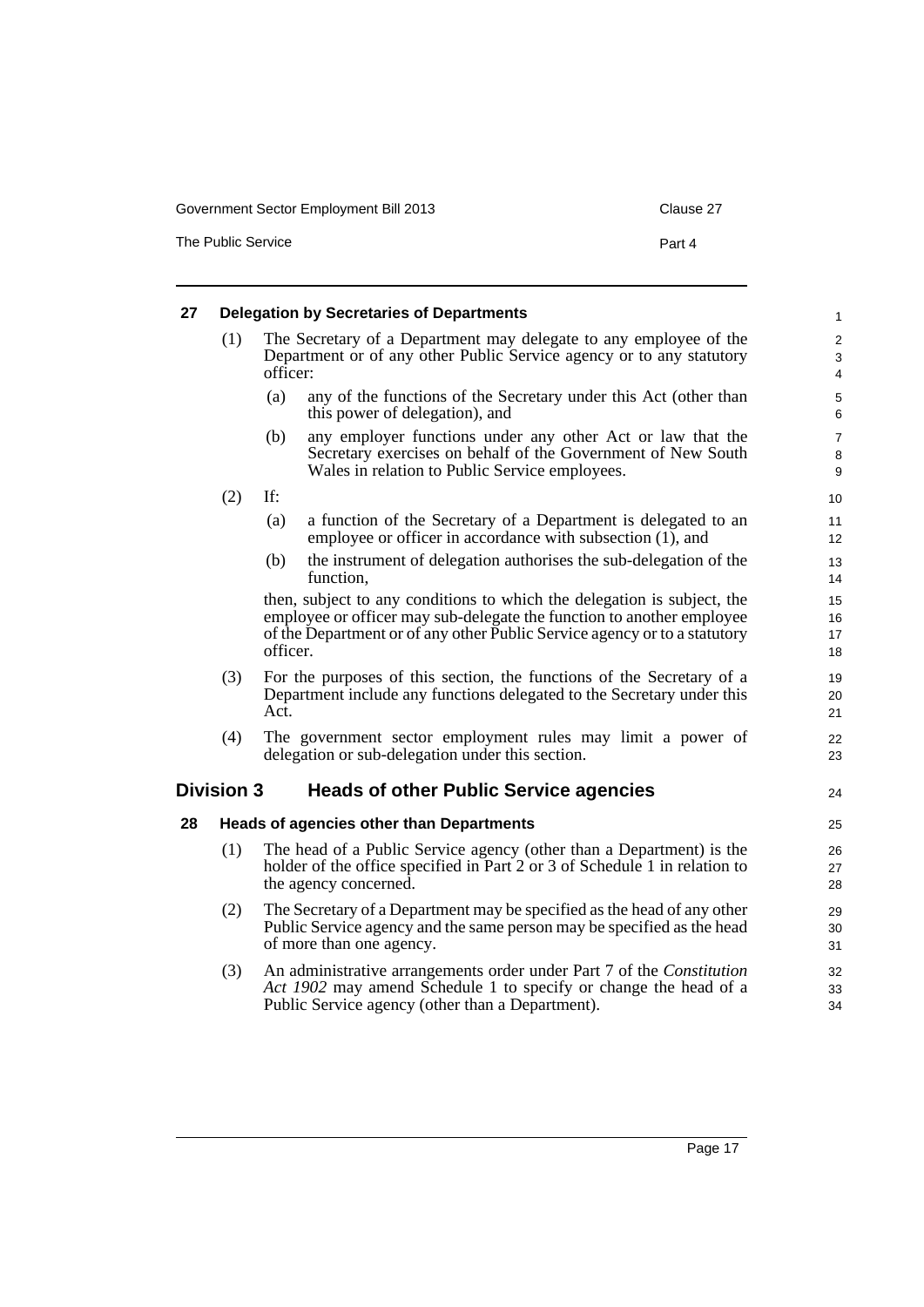#### Clause 29 Government Sector Employment Bill 2013

Part 4 The Public Service

(4) The office of head of a Public Service agency (other than a Department) is established by this section, unless it is a statutory office created by another provision of this Act or by any other Act. **Note.** The statutory offices established by another provision of this Act or by any other Act are identified in Part 2 or 3 of Schedule 1. Accordingly, the following provisions of this section do not apply to any such head of an agency. (5) If the description of an office established by this section is omitted or changed by an amendment of Schedule 1, the office is taken to be abolished or its name correspondingly changed by the operation of this section. (6) Appointments to an office of head established by this section are to be made: (a) in the case of a Public Service executive agency related to a Department—by the Secretary of the Department, or (b) in the case of a separate Public Service agency—by the Minister. However, if Schedule 1 provides that some other person exercises the employer functions of the Government of New South Wales in relation to the head, appointments to the office of the head are to be made by that other person. (7) The appointment of a person to an office of head established by this section is to be made by a contract of employment (under Division 4) between that person and the person who makes the appointment. The person so appointed is a Public Service employee who is employed in the Public Service agency concerned. **29 Acting appointments as head of agency (other than Department)** (1) The person authorised to appoint the head of a Public Service agency (other than a Department) may appoint a Public Service employee to act as the head of the agency if the office of the head is vacant or if the head is unavailable (and no other person has been duly appointed to act as a statutory officer who is the head of that office). (2) A person, while acting as the head of any such Public Service agency, has all the functions of the head. (3) An acting appointment may be terminated, at any time, by the person who made the acting appointment. (4) The regulations may make provision with respect to the conditions of employment of a person acting as the head of any such Public Service agency. 1 2 3  $\boldsymbol{\Lambda}$ 5 6 7 8 9 10 11 12 13 14 15 16 17 18 19 20 21 22 23 24 25 26 27 28 29 30 31 32 33 34 35 36 37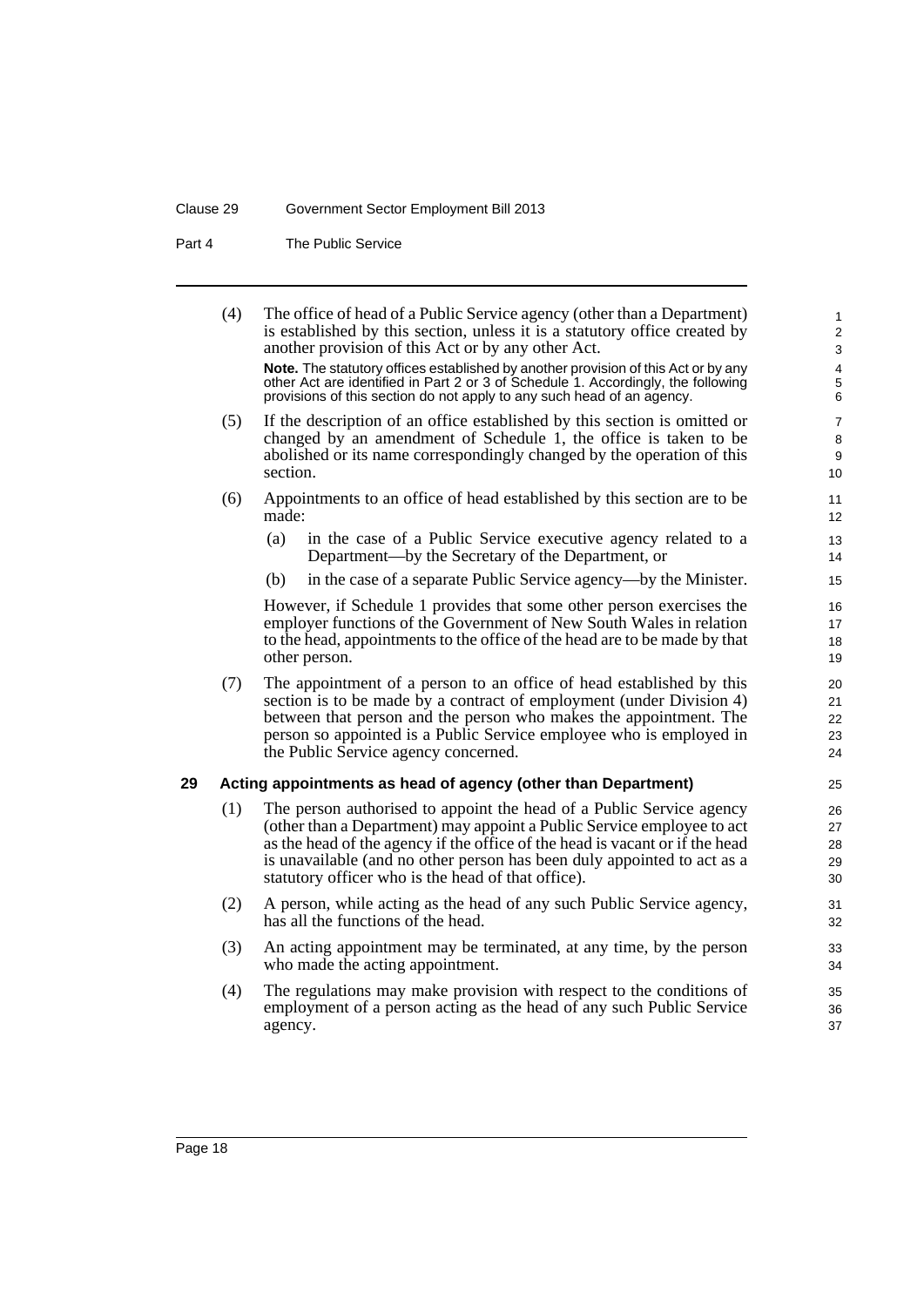The Public Service **Part 4** 

#### **30 General responsibility of heads of agencies (other than Departments)**

- (1) The head of a Public Service agency (other than a Department) is responsible to the Minister or Ministers to whom the agency is responsible for the general conduct and management of the functions and activities of the agency in accordance with government sector core values under Part 2.
- (2) Any action taken in the exercise of a responsibility under this section is not to be inconsistent with the functions conferred by this Act of a Minister administering this Act or the Public Service Commissioner. **Note.** The head of any such agency is also responsible for workforce diversity under Part 5.

#### **31 Employer functions of heads of agencies (other than Departments)**

- (1) The head of a Public Service agency (other than a Department) may, subject to this and any other Act or law, exercise on behalf of the Government of New South Wales the employer functions of the Government in relation to the employees of the agency (other than Public Service senior executives of an agency that is related to a Department).
- (2) The employer functions of the Government are all the functions of an employer in respect of employees, including (without limitation) the power to employ persons, to assign their roles and to terminate their employment.

**Note.** The Secretary of the relevant Department exercises employer functions in relation to Public Service senior executives of an agency that is related to the Department.

Division 6 confers on the Industrial Relations Secretary employer functions relating to the determination of the conditions of employment of, and other industrial matters relating to, Public Service employees.

#### **32 Delegation by heads of Public Service agencies (other than Departments)**

- (1) The head of a Public Service agency (other than a Department) may delegate to any employee of the agency or of any other Public Service agency or to a statutory officer:
	- (a) any of the functions of the head under this Act (other than this power of delegation), and
	- (b) any employer functions under any other Act or law that the head exercises on behalf of the Government of New South Wales in relation to Public Service employees.
- (2) If:
	- (a) a function of the head of an agency is delegated to an employee or officer in accordance with subsection (1), and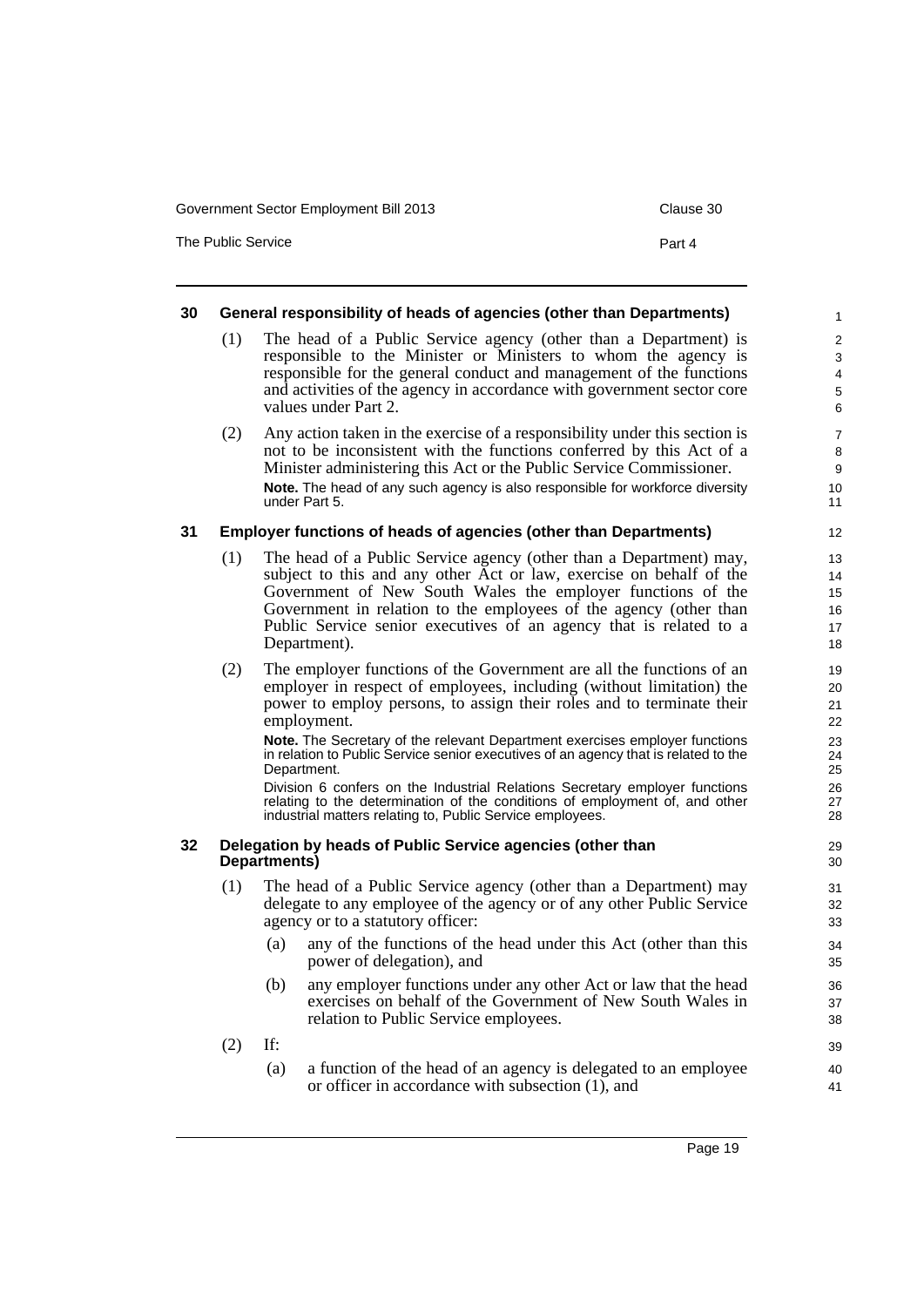#### Clause 33 Government Sector Employment Bill 2013

Part 4 The Public Service

| (b) | the instrument of delegation authorises the sub-delegation of the |
|-----|-------------------------------------------------------------------|
|     | function,                                                         |

12

13

then, subject to any conditions to which the delegation is subject, the employee or officer may sub-delegate the function to another employee of the agency or of any other Public Service agency or to a statutory officer.

- (3) For the purposes of this section, the functions of the head of an agency include any functions delegated to the head of the agency under this Act.
- (4) The government sector employment rules may limit a power of delegation or sub-delegation under this section.

## **Division 4 Public Service senior executives**

#### **33 Application of Division**

| (1) | This Division applies to the following: |                                                               |    |
|-----|-----------------------------------------|---------------------------------------------------------------|----|
|     | (a)                                     | the Secretary of a Department,                                | 15 |
|     | (b)                                     | the head of any other Public Service agency if the head is an | 16 |
|     |                                         | employee of the agency and not a statutory officer,           | 17 |

- (c) any other employees of a Public Service agency who are employed in a Public Service senior executive band.
- (2) For the purposes of this Act, the employees to whom this Division applies are *Public Service senior executives*.
- (3) The person who is authorised by this Act to exercise the employer functions of the Government of New South Wales in relation to a Public Service senior executive is referred to in this Division as the *employer* of the executive.

#### **34 Kinds of senior executive employment**

- (1) Employment as a Public Service senior executive may be any one of the following kinds of employment:
	- (a) ongoing employment,
	- (b) term employment.
- (2) Ongoing employment is employment that continues until the executive resigns or his or her employment is terminated.
- (3) Term employment is employment for a specified period or for the duration of a specified task (unless the executive sooner resigns or his or her employment is sooner terminated).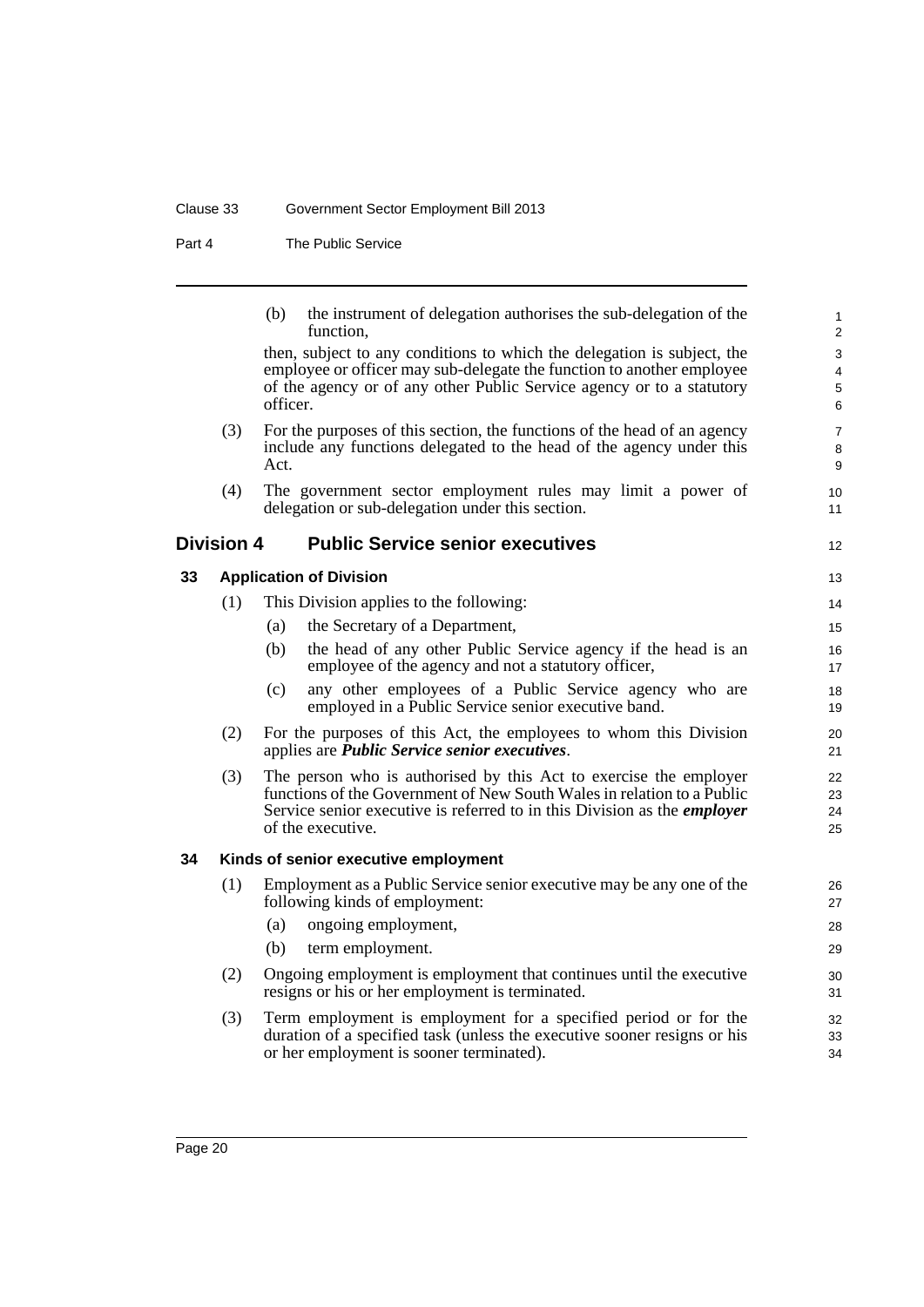The Public Service **Part 4** 

| 35 |     | Minister may determine bands in which senior executives to be<br>employed                                                                                                                                                                              | $\mathbf{1}$<br>2        |
|----|-----|--------------------------------------------------------------------------------------------------------------------------------------------------------------------------------------------------------------------------------------------------------|--------------------------|
|    | (1) | The Minister may from time to time determine the bands in which<br>Public Service senior executives are to be employed (the senior<br>executive bands determination).                                                                                  | 3<br>$\overline{4}$<br>5 |
|    | (2) | The senior executive bands determination may deal with matters related<br>to bands.                                                                                                                                                                    | 6<br>$\overline{7}$      |
|    | (3) | The Minister may amend or repeal the senior executive bands<br>determination by a further determination.                                                                                                                                               | 8<br>9                   |
|    | (4) | Before making, amending or repealing the senior executive bands<br>determination, the Minister is to obtain the advice of the Commissioner.                                                                                                            | 10<br>11                 |
|    | (5) | The senior executive bands determination (including any amendment or<br>repeal) is to be published on the NSW legislation website and takes<br>effect on the date it is so published or on any later specified date.                                   | 12<br>13<br>14           |
| 36 |     | Government sector employment rules relating to senior executives                                                                                                                                                                                       | 15                       |
|    |     | The government sector employment rules may deal with any matter<br>relating to the employment of Public Service senior executives,<br>including (without limitation) the following matters:                                                            | 16<br>17<br>18           |
|    |     | work level standards for roles in the bands in which those<br>(a)<br>executives are employed,                                                                                                                                                          | 19<br>20                 |
|    |     | methods of job evaluation for the roles of those executives,<br>(b)                                                                                                                                                                                    | 21                       |
|    |     | capabilities for the roles of those executives,<br>(c)                                                                                                                                                                                                 | 22                       |
|    |     | (d)<br>the assignment of those executives to roles,                                                                                                                                                                                                    | 23                       |
|    |     | contracts of employment of those executives and their contents.<br>(e)                                                                                                                                                                                 | 24                       |
| 37 |     | <b>Employment of senior executives in bands</b>                                                                                                                                                                                                        | 25                       |
|    | (1) | A Public Service senior executive is to be employed in a band<br>determined under the senior executive bands determination that the<br>employer of the executive considers appropriate for the role of the<br>executive.                               | 26<br>27<br>28<br>29     |
|    | (2) | In determining the number of Public Service senior executives and the<br>appropriate band in which they are employed, the employer is to apply<br>the applicable work level standards and have regard to any guidance<br>provided by the Commissioner. | 30<br>31<br>32<br>33     |
| 38 |     | Assignment of senior executives to roles in bands across Public Service<br>(other than heads of agencies)                                                                                                                                              | 34<br>35                 |
|    | (1) | In this section:                                                                                                                                                                                                                                       | 36                       |
|    |     | <i>assign</i> to a role includes assign to a different role.                                                                                                                                                                                           | 37                       |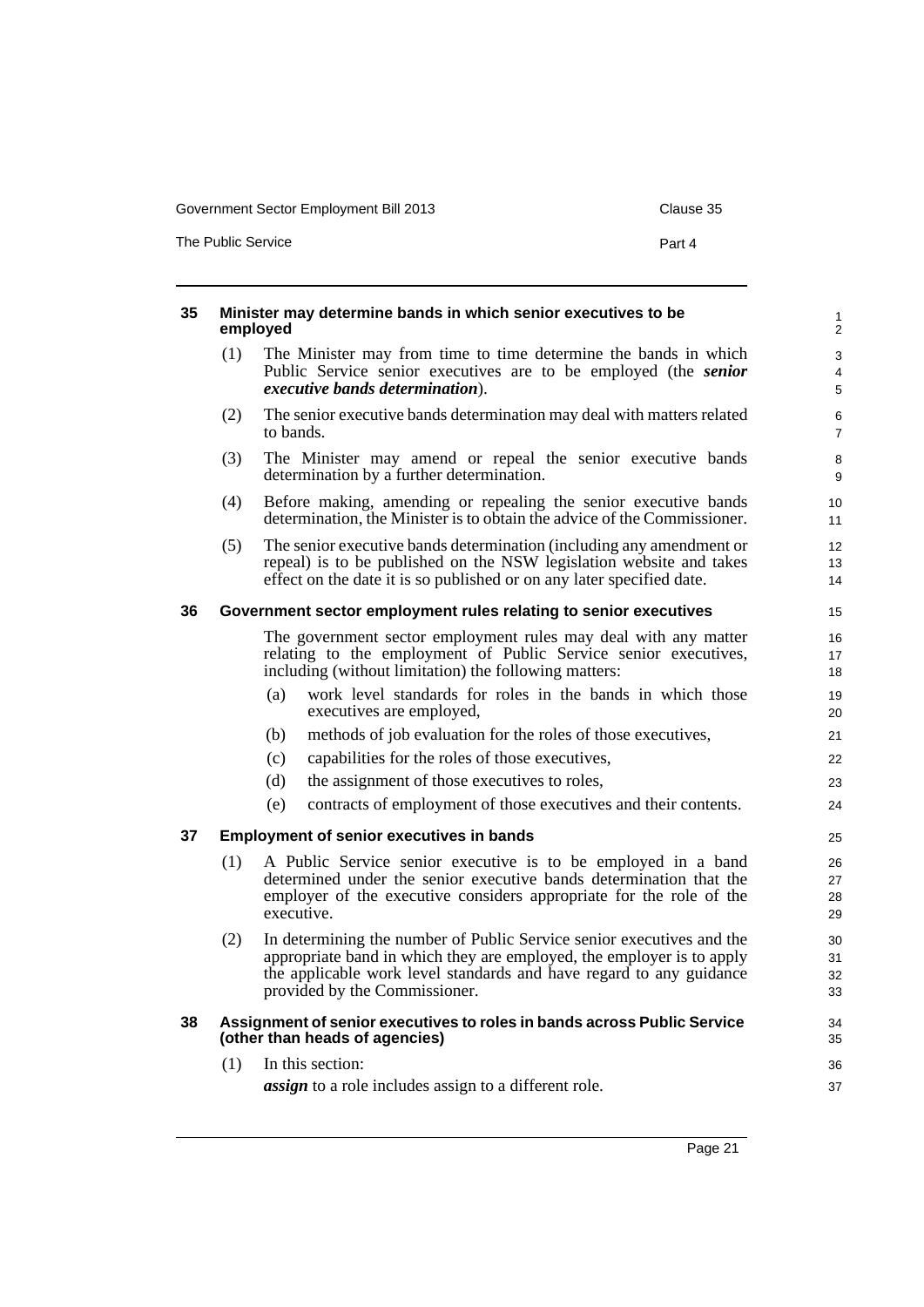#### Clause 39 Government Sector Employment Bill 2013

Part 4 The Public Service

*Public Service senior executive* does not include the Secretary of a Department or the head of any other Public Service agency.

- (2) A Public Service senior executive may, from time to time, be assigned to a role in any Public Service agency in the band in which the executive is employed.
- (3) A Public Service senior executive may be assigned to a role by the employer of the executive or by the Commissioner.
- (4) Public Service senior executives may be assigned to roles to enable the flexible deployment of staff resources within the Public Service and to develop the capabilities of staff.
- (5) The Secretary of a Department is not to assign a Public Service senior executive to a role in a Public Service executive agency related to the Department without consulting the head of the agency.
- (6) The Commissioner is not to assign a Public Service senior executive to a role in a Department or a Public Service executive agency related to a Department without consulting the Secretary of the Department and the head of any such agency.
- (7) The Commissioner is not to assign a Public Service senior executive to a role in a separate Public Service agency without the agreement of the head of the agency.
- (8) A Public Service senior executive is not to be assigned to a different role unless the executive has been consulted. The remuneration payable to the executive is not to be reduced because of the assignment to the different role without the consent of the executive.

#### **39 Contract of employment of senior executives**

- (1) A Public Service senior executive is to be employed under a written contract of employment signed by the executive and by the employer on behalf of the Government.
- (2) The government sector employment rules may deal with contracts of employment of Public Service senior executives and their contents.
- (3) The government sector employment rules may prescribe model contracts of employment and may specify any model provisions that are mandatory and that prevail in the event of any inconsistency with the provisions of a contract of employment.
- (4) Subject to this Act, the government sector employment rules and any direction issued by the Commissioner under this Act, a contract of employment of a Public Service senior executive is to deal with the following matters:
	- (a) the band in which the executive is employed,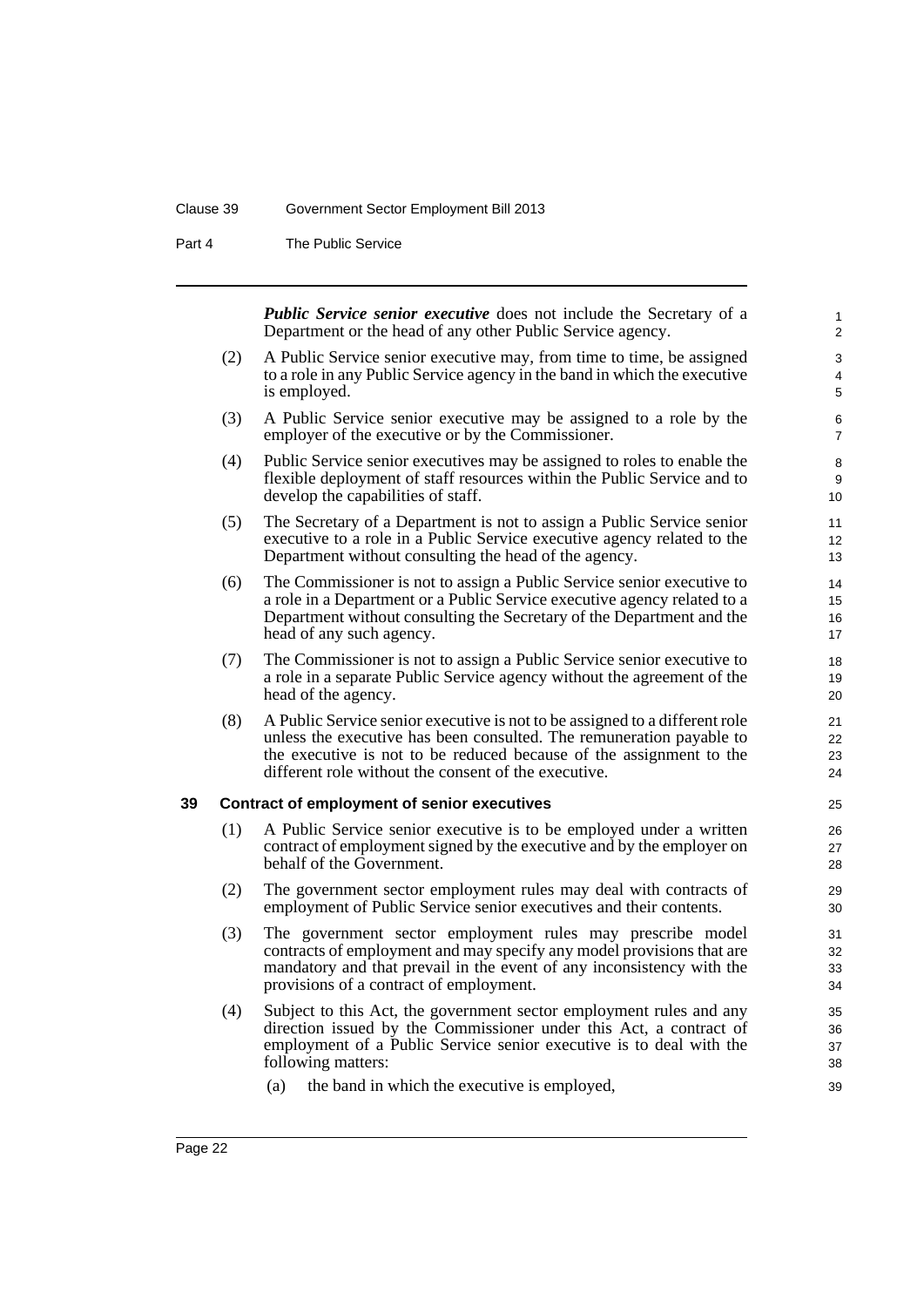The Public Service **Part 4** 

|    |     | (b) | conditions of engagement (of a kind referred to in section 44),                                                                                                                                                                                  | $\mathbf{1}$         |
|----|-----|-----|--------------------------------------------------------------------------------------------------------------------------------------------------------------------------------------------------------------------------------------------------|----------------------|
|    |     | (c) | the duration of the contract if the executive is not employed in<br>ongoing employment,                                                                                                                                                          | 2<br>3               |
|    |     | (d) | the total remuneration package of the executive (comprising<br>monetary remuneration and employment benefits) and any<br>allowances,                                                                                                             | 4<br>5<br>6          |
|    |     | (e) | performance obligations, and reviews of performance, of the<br>executive,                                                                                                                                                                        | $\overline{7}$<br>8  |
|    |     | (f) | progression in the total remuneration package of the executive<br>based on performance,                                                                                                                                                          | 9<br>10              |
|    |     | (g) | leave and other conditions of employment of the executive,                                                                                                                                                                                       | 11                   |
|    |     | (h) | the compensation for any termination of employment of the<br>executive by the employer (including the period to which the<br>compensation relates),                                                                                              | 12<br>13<br>14       |
|    |     | (i) | any other matter prescribed by the regulations.                                                                                                                                                                                                  | 15                   |
|    | (5) |     | The contract of employment of a Public Service senior executive does<br>not limit (and is not affected by) the assignment of the executive to a<br>different role or any other change to the title, place of work or duties of<br>the executive. | 16<br>17<br>18<br>19 |
|    | (6) |     | A contract of employment of a Public Service senior executive may,<br>subject to this section, be varied at any time by further agreement.                                                                                                       | 20<br>21             |
| 40 |     |     | Remuneration, benefits and allowances for senior executives                                                                                                                                                                                      | 22                   |
|    | (1) |     | The remuneration package of a Public Service senior executive must be<br>within the range determined under the Statutory and Other Offices<br>Remuneration Act 1975 for the band in which the executive is<br>employed.                          | 23<br>24<br>25<br>26 |
|    | (2) |     | The kinds and value of employment benefits and the allowances for a<br>Public Service senior executive are to be determined in accordance with<br>the regulations and any guidance provided by the Commissioner.                                 | 27<br>28<br>29       |
|    | (3) |     | A Public Service senior executive is only entitled to the remuneration,<br>employment benefits or allowances provided in the executive's contract<br>of employment.                                                                              | 30<br>31<br>32       |
|    | (4) |     | For the purposes of this Division, employment benefits for a Public<br>Service senior executive are:                                                                                                                                             | 33<br>34             |
|    |     | (a) | contributions by the executive's employer to a superannuation<br>scheme or fund of the executive, and                                                                                                                                            | 35<br>36             |
|    |     | (b) | other benefits provided to the executive at the cost of the                                                                                                                                                                                      | 37                   |

executive's employer that are of a private nature.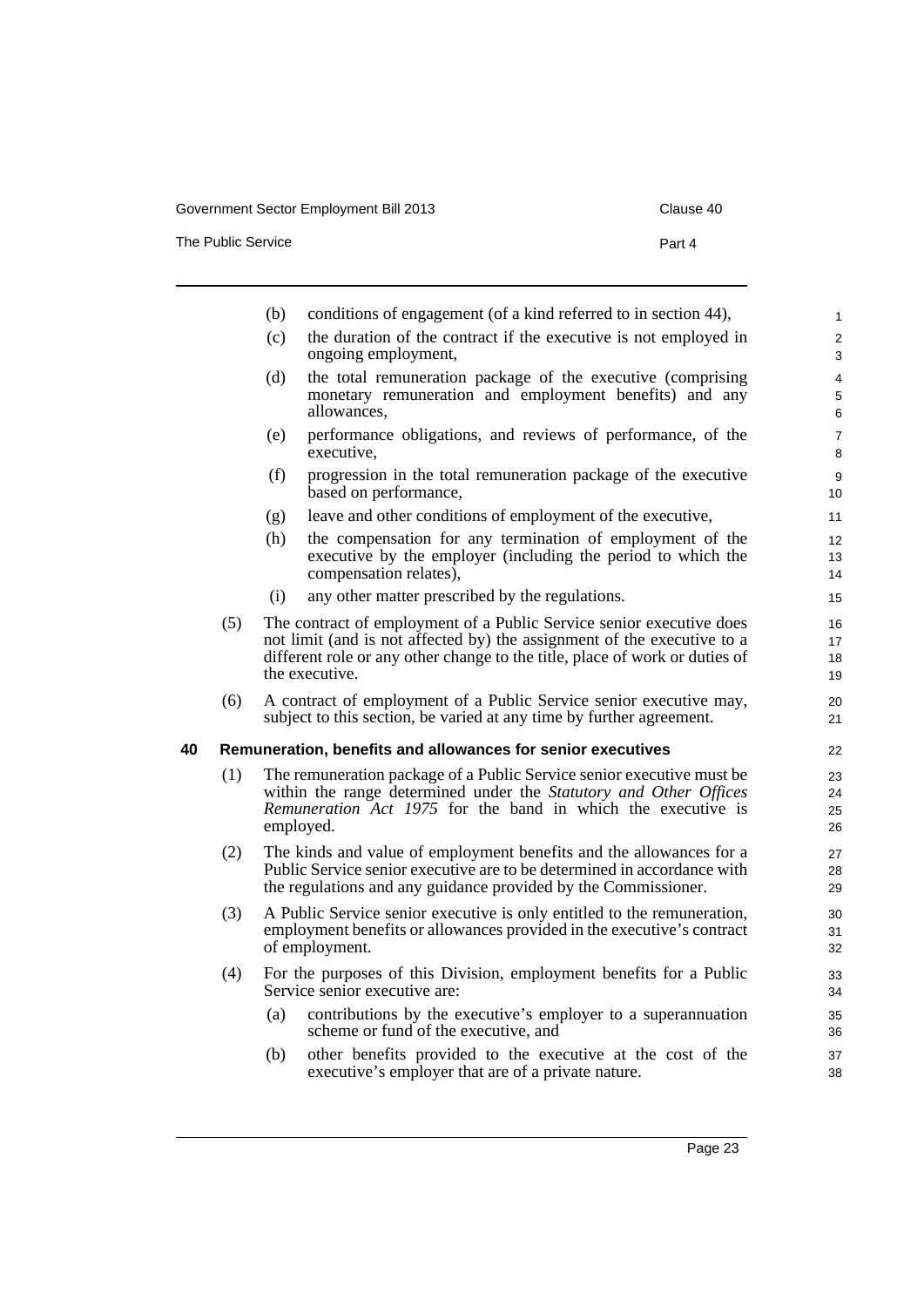#### Clause 41 Government Sector Employment Bill 2013

Part 4 The Public Service

| (5) | For the purposes of this Division, allowances for a Public Service senior |
|-----|---------------------------------------------------------------------------|
|     | executive are allowances paid in money, other than allowances             |
|     | excluded by the government sector employment rules.                       |

1 2 3

 $32$ 33

## **41 Termination of employment of senior executives**

- (1) The employer of a Public Service senior executive may terminate the employment of the executive at any time, for any or no stated reason and without notice.
- (2) A Public Service senior executive whose employment is so terminated is entitled to the compensation provided in the contract of employment of the executive (and to no other compensation or entitlement for the termination of employment).
- (3) A Public Service senior executive whose employment is so terminated is not to be employed in the public sector during the period specified in the contract of employment to which the compensation relates, unless arrangements have been made for a refund of the proportionate amount of the compensation.
- (4) The employment of the head of a Public Service agency that is related to a Department may not be terminated under this section by the Secretary of the Department unless the Secretary has consulted the Commissioner.
- (5) In this section:

*employment* of a former executive in the public sector includes:

- (a) engagement of the former executive as a consultant or contractor to the employer, and
- (b) engagement of the former executive through a labour hire arrangement with the employer, and
- (c) engagement of a company or partnership that provides the services of the former executive to the employer.

*public sector* means the government sector, the service of a State owned corporation (or a subsidiary), any service excluded by section 5 or a statutory office.

## **Division 5 Public Service employees (other than senior executives)**

## **42 Application of Division**

(1) This Division applies to Public Service employees other than Secretaries of Departments, heads of other Public Service agencies and other Public Service senior executives.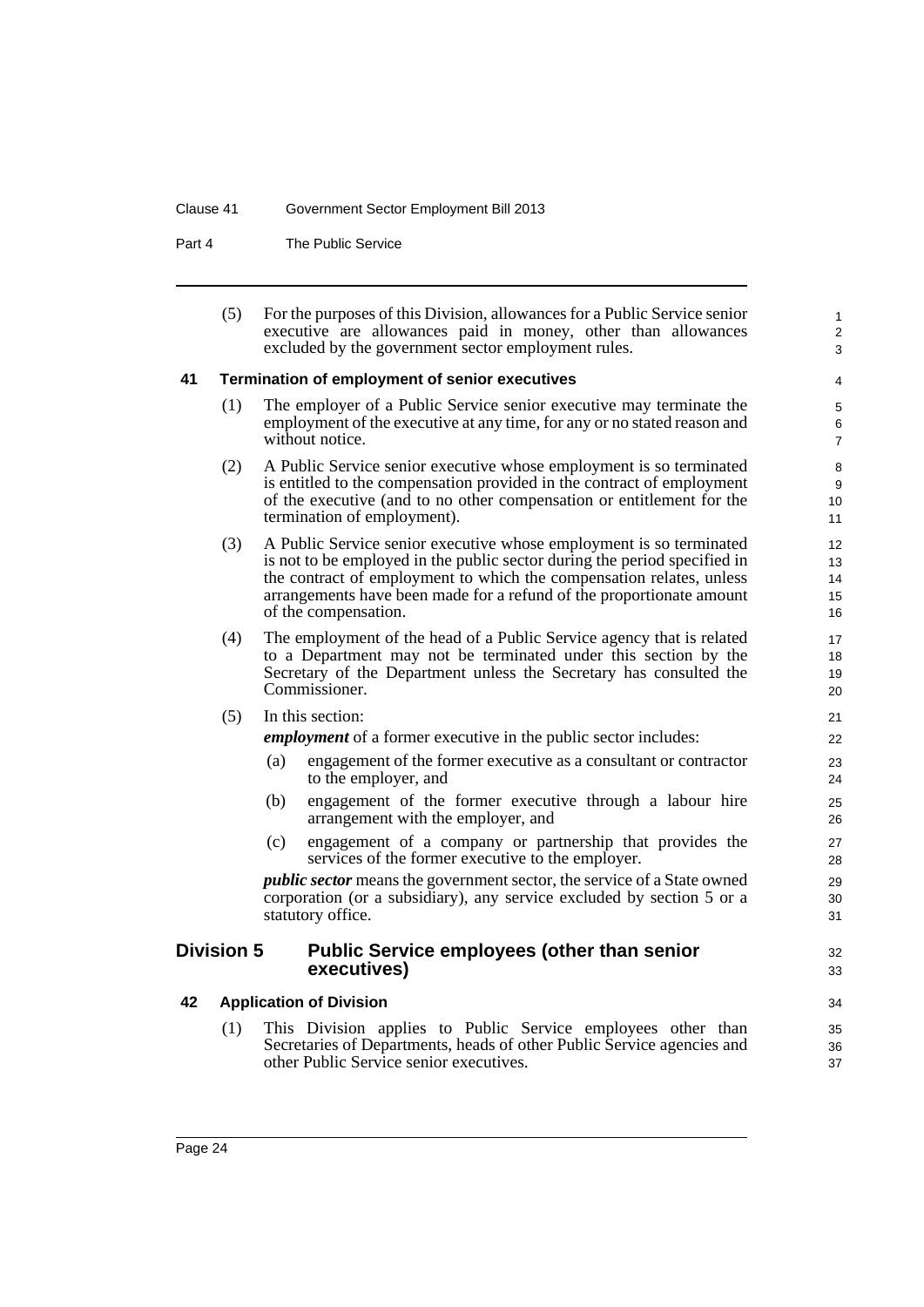| The Public Service | Part 4 |
|--------------------|--------|

|    | (2)                 | The employees to whom this Division applies are referred to in this<br>Division as <i>Public Service non-executive employees</i> .                                                                                                                                   | 1<br>$\overline{2}$  |
|----|---------------------|----------------------------------------------------------------------------------------------------------------------------------------------------------------------------------------------------------------------------------------------------------------------|----------------------|
| 43 | Kinds of employment |                                                                                                                                                                                                                                                                      |                      |
|    | (1)                 | Employment as a Public Service non-executive employee may be any<br>one of the following kinds of employment:                                                                                                                                                        | 4<br>5               |
|    |                     | ongoing employment,<br>(a)                                                                                                                                                                                                                                           | 6                    |
|    |                     | (b)<br>temporary employment,                                                                                                                                                                                                                                         | $\overline{7}$       |
|    |                     | casual employment.<br>(c)                                                                                                                                                                                                                                            | 8                    |
|    | (2)                 | Ongoing employment is employment that continues until the employee<br>resigns or his or her employment is terminated.                                                                                                                                                | 9<br>10              |
|    | (3)                 | Temporary employment is employment for a temporary purpose.                                                                                                                                                                                                          | 11                   |
|    | (4)                 | Casual employment is employment to carry out irregular, intermittent,<br>short-term, urgent or other work as and when required.                                                                                                                                      | 12<br>13             |
|    | (5)                 | An employee who is employed to assist a specified judicial officer (or<br>other specified officer of a kind prescribed by the regulations) may be<br>employed on the basis that the person's employment may be terminated<br>when the officer ceases to hold office. | 14<br>15<br>16<br>17 |
|    |                     |                                                                                                                                                                                                                                                                      |                      |
| 44 |                     | <b>Conditions of engagement</b>                                                                                                                                                                                                                                      | 18                   |
|    | (1)                 | The engagement of a Public Service non-executive employee may be<br>made subject to conditions notified to the employee on his or her<br>engagement.                                                                                                                 | 19<br>20<br>21       |
|    | (2)                 | The conditions may include (without limitation) conditions dealing<br>with any of the following matters:                                                                                                                                                             | 22<br>23             |
|    |                     | (a)<br>probation,                                                                                                                                                                                                                                                    | 24                   |
|    |                     | citizenship or residency requirements,<br>(b)                                                                                                                                                                                                                        | 25                   |
|    |                     | formal qualifications,<br>(c)                                                                                                                                                                                                                                        | 26                   |
|    |                     | security and other clearances,<br>(d)                                                                                                                                                                                                                                | 27                   |
|    |                     | health clearances.<br>(e)                                                                                                                                                                                                                                            | 28                   |
|    | (3)                 | The imposition of conditions is subject to the government sector<br>employment rules.                                                                                                                                                                                |                      |
| 45 |                     | <b>Employment in classifications of work</b>                                                                                                                                                                                                                         | 29<br>30<br>31       |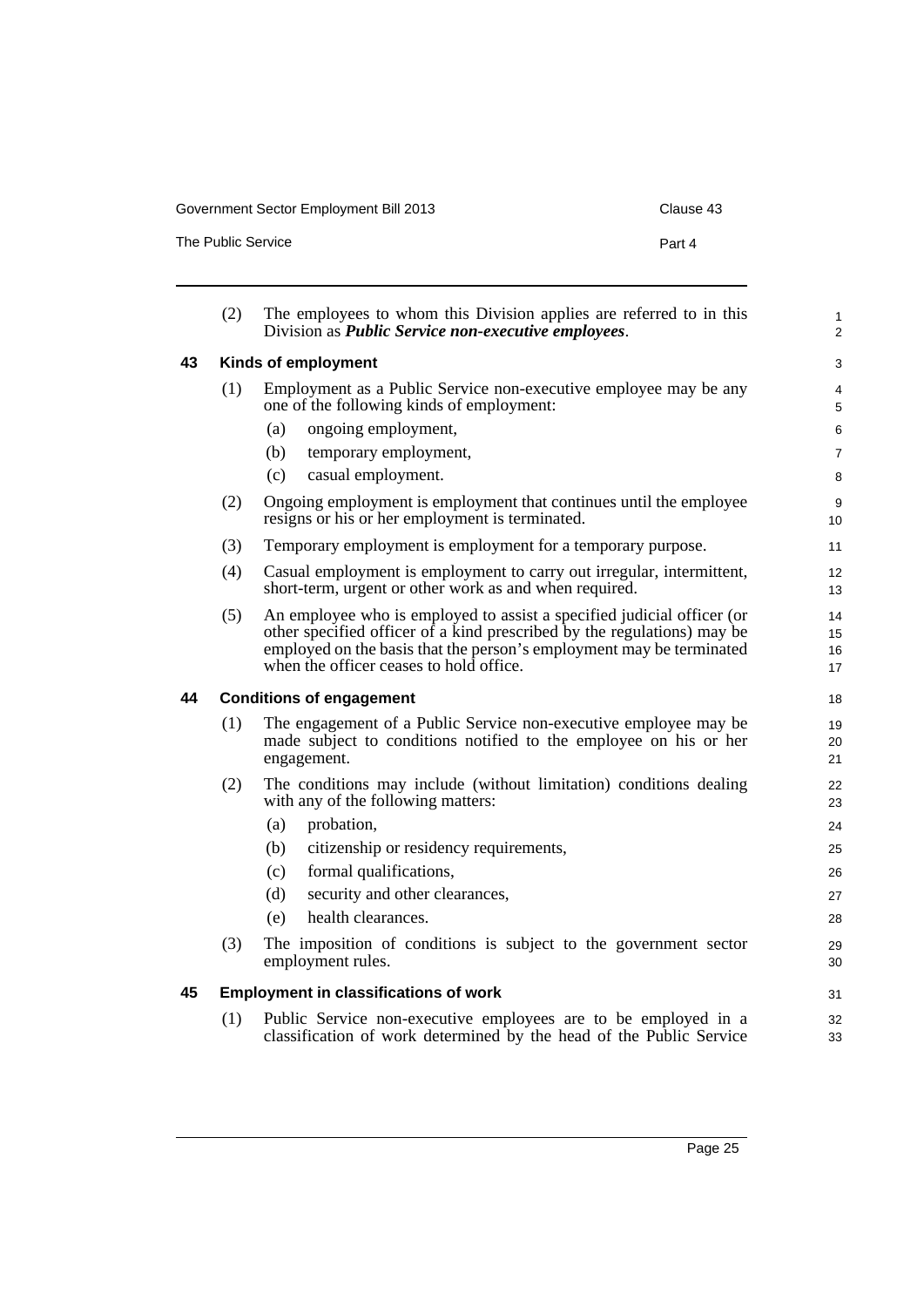#### Clause 46 Government Sector Employment Bill 2013

Part 4 The Public Service

agency in which the person is employed in accordance with this Act and any other Act or law.

**Note.** See Division 6 in relation to classifications determined under industrial instruments.

(2) A classification of work extends to any kind of work and any grade of that work.

#### **46 Assignment of roles in work classifications**

(1) In this section:

*assign* to a role includes assign to a different role.

- (2) The head of a Public Service agency may from time to time assign Public Service non-executive employees of the agency to roles in the agency in the classification of work in which the employees are employed.
- (3) Public Service non-executive employees may be assigned to roles to enable the flexible deployment of staff resources within the agency and to develop the capabilities of staff.
- (4) A Public Service non-executive employee is not to be assigned to a different role unless the employee has been consulted. The remuneration payable to the employee is not to be reduced because of the assignment to the different role without the consent of the employee.

#### **47 Termination of employment**

- (1) The head of a Public Service agency may, by instrument in writing, terminate the employment of a Public Service non-executive employee of the agency on any of the following grounds if the employment is ongoing employment:
	- (a) the employee has failed to meet a condition of engagement as an employee imposed under section 44,
	- (b) the employee lacks, or has lost, an essential qualification for performing the duties of the role assigned to the employee,
	- (c) the performance of the employee is determined under section 68 to be unsatisfactory,
	- (d) the employee is unable to perform the duties of the role assigned to the employee because of physical or mental incapacity,
	- (e) the employee is retired on medical grounds under section 56,
	- (f) the employee has refused to perform duties to which the employee has been duly assigned,
	- (g) the employee has abandoned his or her employment,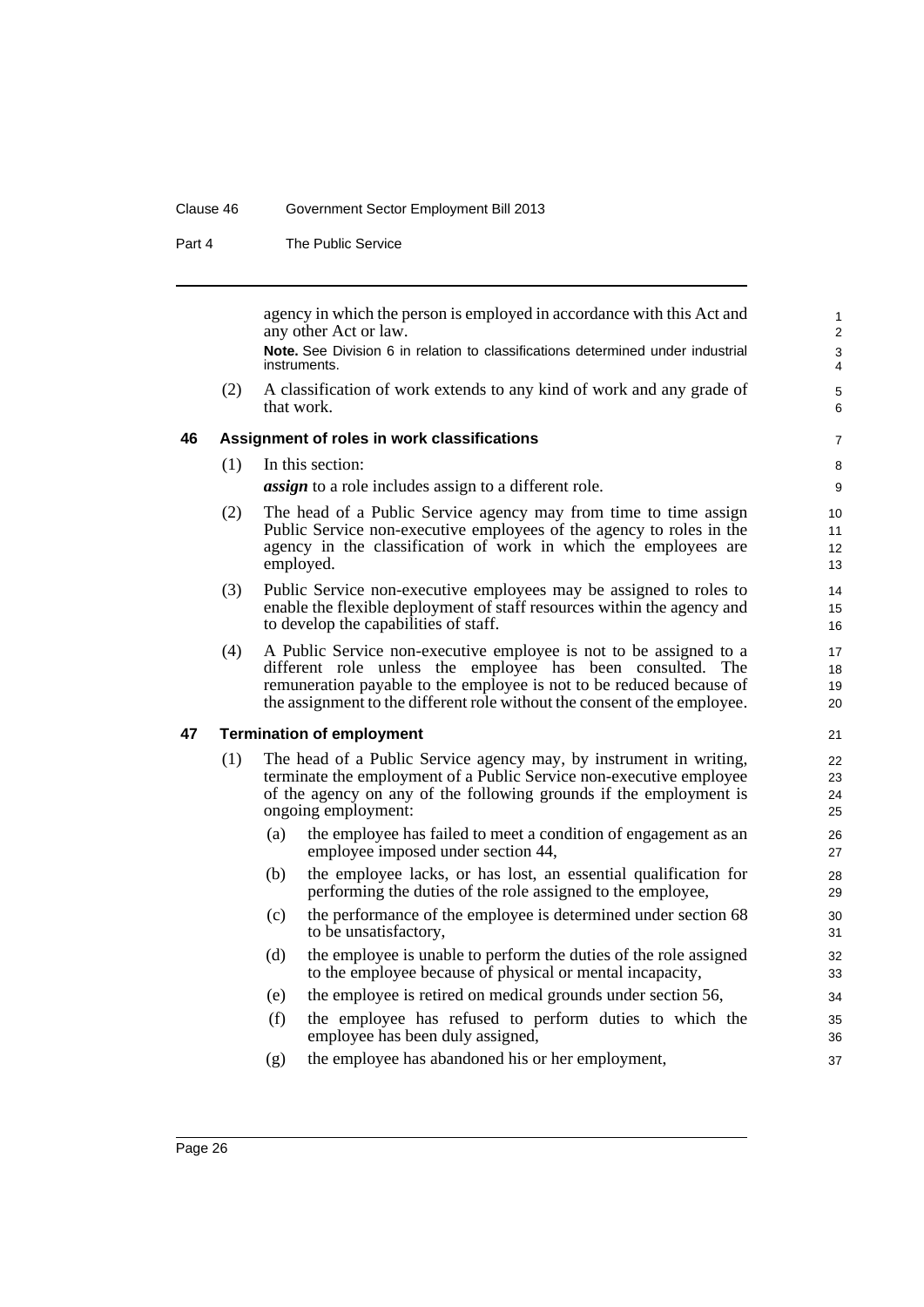The Public Service **Part 4** 

|    |     | (h) | a finding of misconduct has been made against the employee<br>under section 69,                                                                                                                                        | $\mathbf{1}$<br>2             |
|----|-----|-----|------------------------------------------------------------------------------------------------------------------------------------------------------------------------------------------------------------------------|-------------------------------|
|    |     | (i) | a finding has been made under section 69 that the employee has<br>been convicted of a serious offence,                                                                                                                 | $\mathsf 3$<br>$\overline{4}$ |
|    |     | (i) | the employee is determined in accordance with the regulations<br>and the government sector employment rules to be excess to the<br>requirements of the relevant part of the agency in which he or she<br>is employed,  | 5<br>6<br>$\overline{7}$<br>8 |
|    |     | (k) | on any other ground prescribed by the regulations.                                                                                                                                                                     | $\boldsymbol{9}$              |
|    |     |     | The instrument is to set out the ground or grounds on which the<br>employment is terminated.                                                                                                                           | 10<br>11                      |
|    | (2) |     | The head of a Public Service agency may, by instrument in writing,<br>terminate the employment of a Public Service non-executive employee<br>of the agency at any time if the employment is not ongoing<br>employment. | 12<br>13<br>14<br>15          |
| 48 |     |     | Matters that government sector employment rules may deal with                                                                                                                                                          | 16                            |
|    |     |     | The government sector employment rules may deal with any matter<br>relating to the employment of Public Service non-executive employees,<br>including (without limitation) the following matters:                      | 17<br>18<br>19                |
|    |     | (a) | the recruitment of any such employees (including the recruitment<br>process and the application of the principle of employment on<br>merit),                                                                           | 20<br>21<br>22                |
|    |     | (b) | the circumstances in which any such employees may be<br>employed in particular kinds of employment,                                                                                                                    | 23<br>24                      |
|    |     | (c) | the conditions of engagement of any such employees,                                                                                                                                                                    | 25                            |
|    |     | (d) | work level standards for roles in classifications of work in which<br>any such employees are employed,                                                                                                                 | 26<br>27                      |
|    |     | (e) | methods of job evaluation for the roles of any such employees,                                                                                                                                                         | 28                            |
|    |     | (f) | capabilities for the roles of any such employees,                                                                                                                                                                      | 29                            |
|    |     | (g) | the assigning of any such employees to roles,                                                                                                                                                                          | 30                            |
|    |     | (h) | acting of any such employees in another classification of work or<br>in a Public Service senior executive role,                                                                                                        | 31<br>32                      |
|    |     | (i) | the termination of employment of any such employees,                                                                                                                                                                   | 33                            |
|    |     | (i) | dealing with any such employees who are excess employees.                                                                                                                                                              | 34                            |
|    |     |     |                                                                                                                                                                                                                        |                               |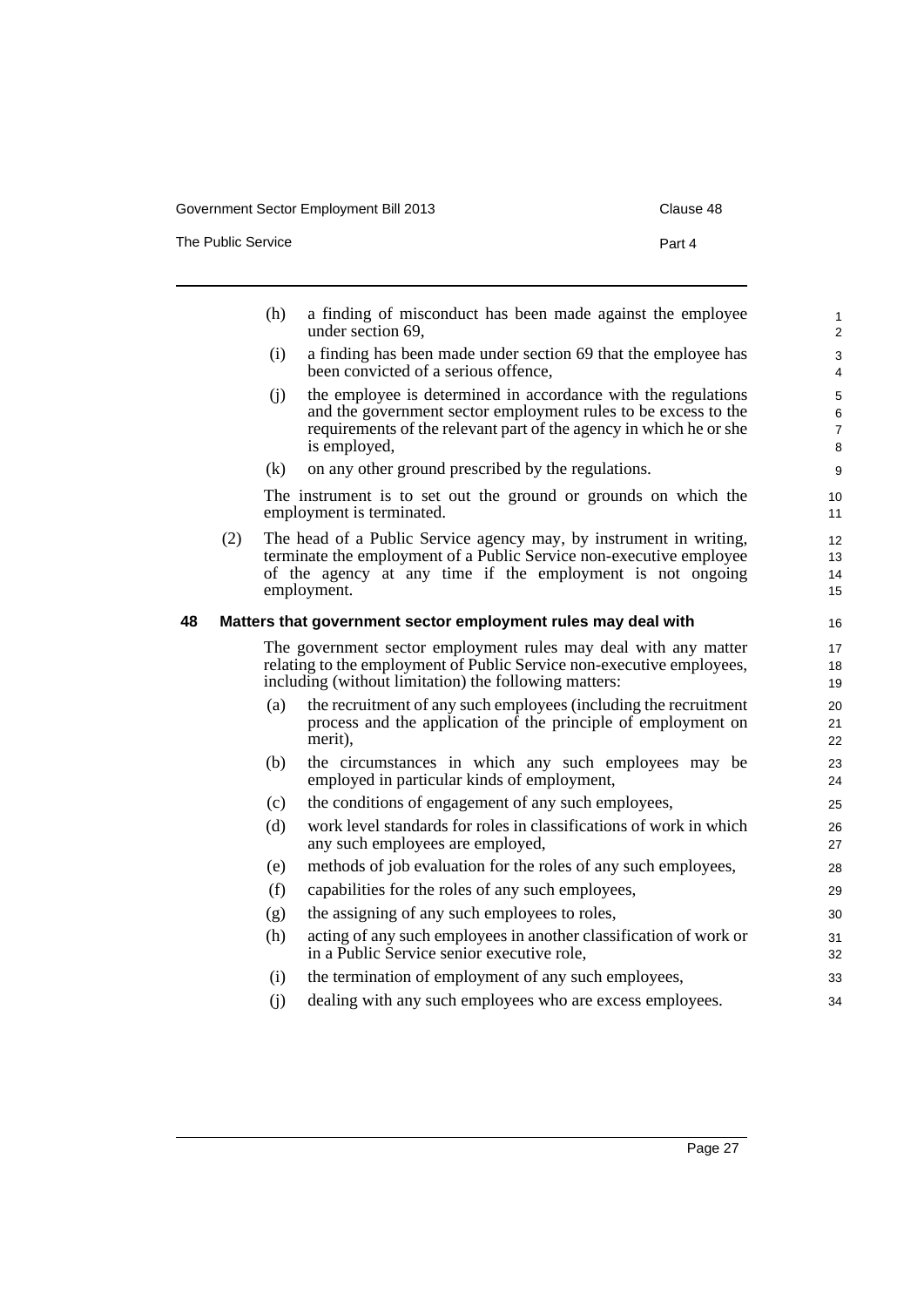#### Clause 49 Government Sector Employment Bill 2013

Part 4 The Public Service

## **Division 6 Industrial relations employer functions**

#### **49 Interpretation and application: Division 6**

(1) In this Division:

*conditions of employment* and *industrial matters* have the same meanings they have in the *Industrial Relations Act 1996*.

1

#### *Industrial Relations Secretary* means the Secretary of the Treasury.

**Note.** An administrative arrangements order may be made under Part 7 of the *Constitution Act 1902* to change the reference to the Secretary of the Treasury having regard to future administrative changes in the allocation of Ministerial and departmental responsibilities.

(2) This Division does not apply to the conditions of employment of the Secretary of a Department or a Public Service senior executive. This subsection does not prevent particular conditions of employment under this Division from being adopted by reference in the contract of employment of the Secretary or executive.

#### **50 Role of Industrial Relations Secretary in industrial proceedings**

The Industrial Relations Secretary is, for the purposes of any proceedings relating to Public Service employees held before a competent tribunal having jurisdiction to deal with industrial matters, taken to be the employer of Public Service employees.

#### **51 Industrial Relations Secretary may enter into agreements**

- (1) The Industrial Relations Secretary may enter into an agreement with any association or organisation representing a group of Public Service employees with respect to industrial matters.
- (2) Any such agreement binds all Public Service employees in the group affected by the agreement, and no such employee (whether a member of the association or organisation with which the agreement was entered into or not) has any right of appeal against the terms of the agreement.
- (3) An agreement under this section is not an enterprise agreement within the meaning of the *Industrial Relations Act 1996*. However, the Industrial Relations Secretary (or any delegate of the Industrial Relations Secretary) may enter into such an enterprise agreement as the employer of the employees concerned.

#### **52 Industrial Relations Secretary may determine employment conditions not otherwise lawfully determined**

(1) The Industrial Relations Secretary may from time to time make determinations fixing conditions of employment of Public Service employees (or any group of them).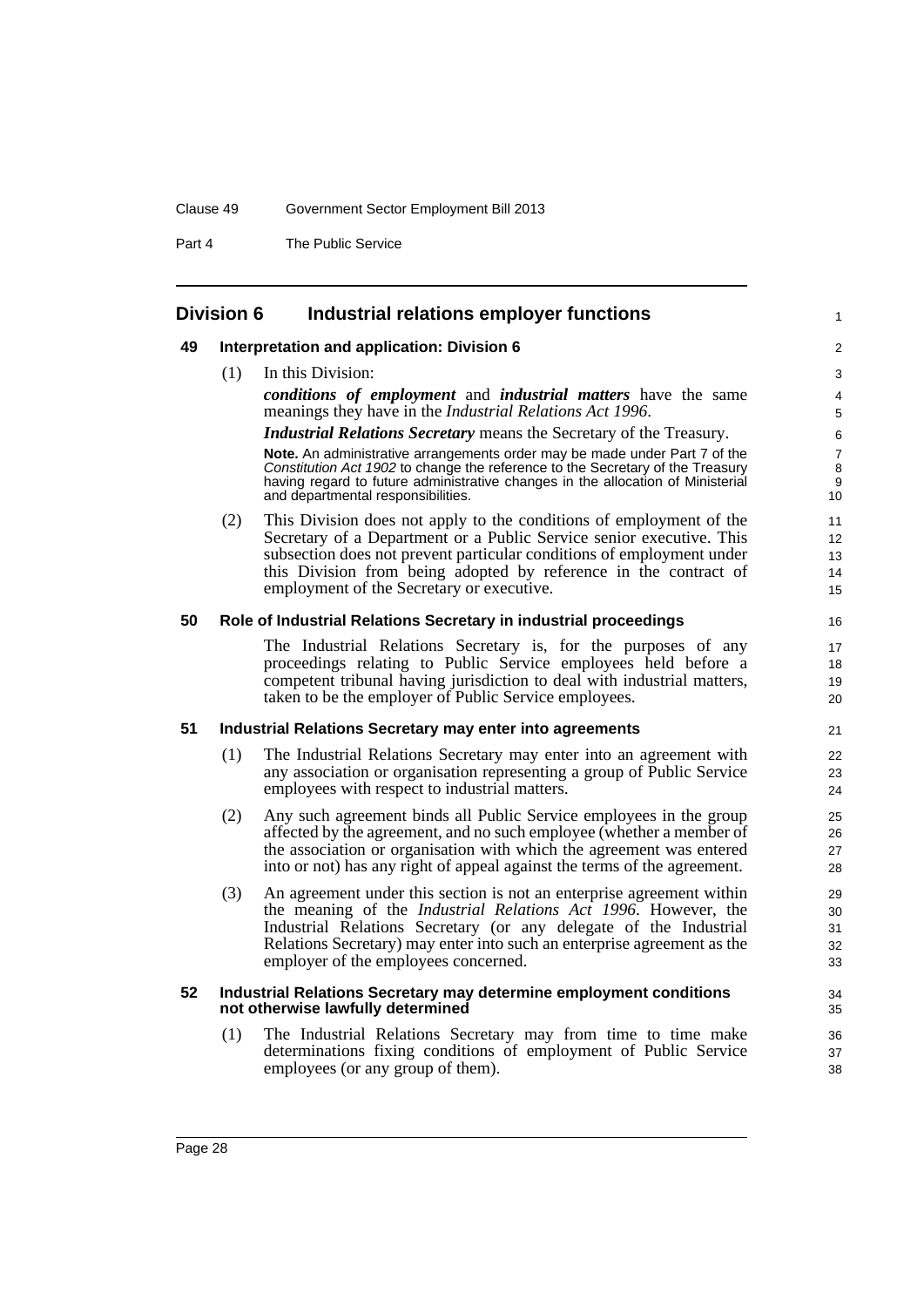The Public Service **Part 4** 

- (2) Conditions of employment that are so determined apply to Public Service employees unless inconsistent with this Act, State industrial instruments or any other law. (3) This section does not prevent the head of a Public Service agency from determining conditions of employment of employees of the agency for the purposes of the day to day management of the agency in matters not regulated by State industrial instruments and determinations under this section. (4) For the purposes of the recovery of any amount owing under a determination under this section, the determination is taken to be a State industrial instrument. **53 Industrial relations provisions** (1) The Industrial Relations Secretary is not subject to the control and direction of any Minister: (a) in determining conditions of employment under this Division, or (b) in dealing with a dispute relating to an industrial matter concerning Public Service employees. (2) The Industrial Relations Secretary may delegate any of his or her functions under this Division (other than this power of delegation) to the head of a Public Service agency or any Public Service employee or to a statutory officer. (3) The Industrial Relations Secretary has the following functions: (a) advising the Government on appropriate strategies and policies regarding employment conditions and industrial relations in the government sector, (b) monitoring the implementation of Government strategies and policies on employment conditions and industrial relations in the government sector and assisting with the implementation of those strategies and policies. The Industrial Relations Secretary must consult with the Public Service Commissioner before exercising any function under this subsection. (4) The head of a Public Service agency is to notify the Industrial Relations Secretary of such industrial matters affecting the agency as the Industrial Relations Secretary specifies in a notice given to the head of the agency. (5) A Public Service employee who is authorised by the Industrial Relations Secretary for the purposes of this subsection may: 1  $\overline{2}$ 3 4 5 6 7 8 9 10 11 12 13 14 15 16 17 18 19 20 21 22  $2<sup>2</sup>$ 24 25 26 27 28 29 30 31 32 33  $34$ 35 36 37
	- (a) enter the premises of any Public Service agency, and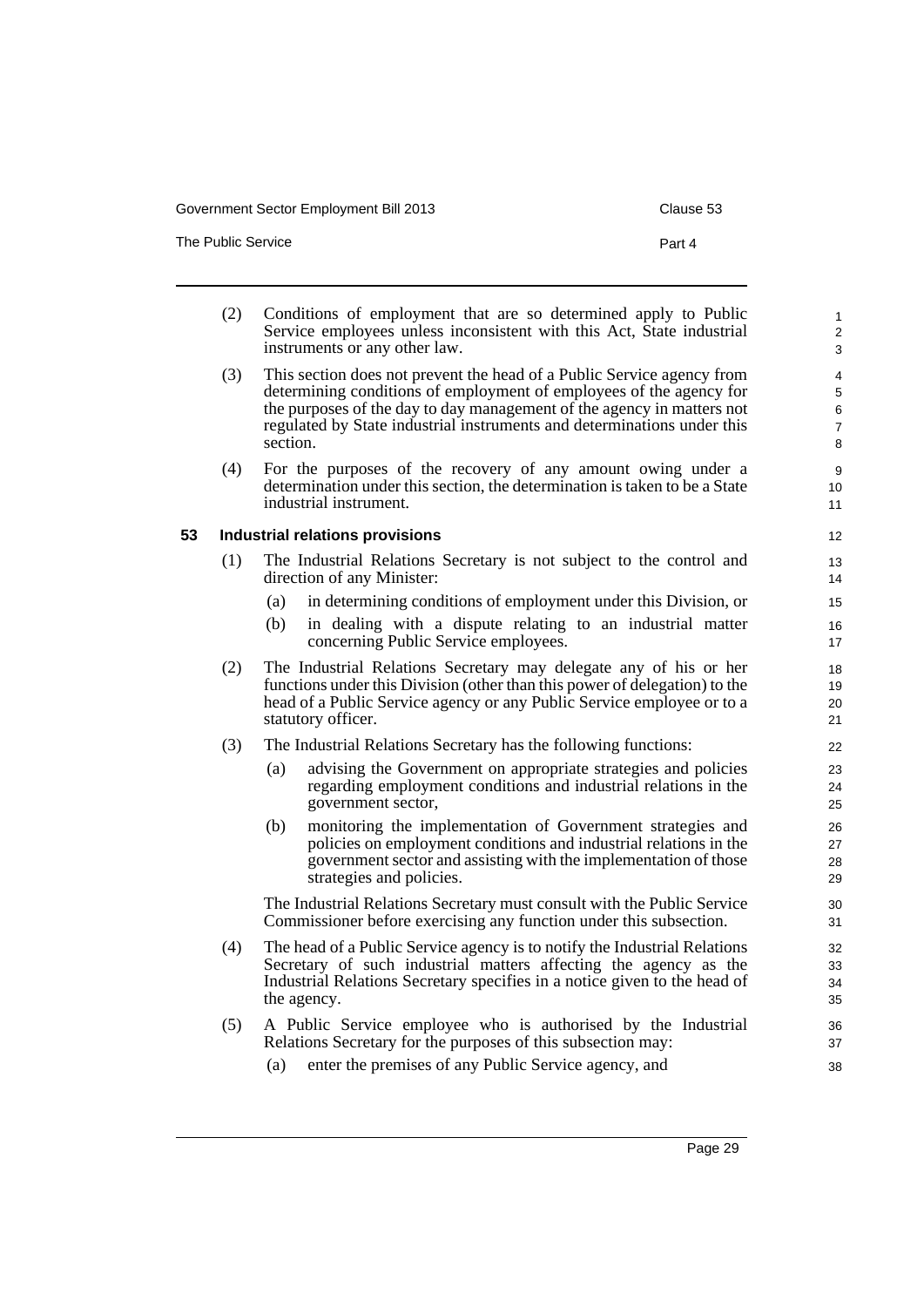## Clause 54 Government Sector Employment Bill 2013

Part 4 The Public Service

|    | require the production of and examine any documents in the<br>(b)<br>custody of any Public Service employee, and                                  | $\mathbf{1}$<br>2 |
|----|---------------------------------------------------------------------------------------------------------------------------------------------------|-------------------|
|    | require any Public Service employee to answer questions,<br>(c)                                                                                   | 3                 |
|    | for the purposes of enabling the Industrial Relations Secretary to                                                                                | 4                 |
|    | exercise his or her functions under this Division.                                                                                                | 5                 |
|    | <b>Division 7</b><br><b>Additional Public Service employment provisions</b>                                                                       | 6                 |
| 54 | Entitlement to extended and other leave                                                                                                           | $\overline{7}$    |
|    | Public Service employees have the entitlements to extended and other<br>leave prescribed by the regulations.                                      | 8<br>9            |
| 55 | <b>Resignation</b>                                                                                                                                | 10                |
|    | A Public Service employee may resign his or her employment by                                                                                     | 11                |
|    | written notice to the person who exercises employer functions in                                                                                  | 12                |
|    | relation to the employee.                                                                                                                         | 13                |
| 56 | <b>Retirement on medical grounds</b>                                                                                                              | 14                |
|    | The head of a Public Service agency may retire a person who is an                                                                                 | 15                |
|    | employee of the agency if:                                                                                                                        | 16                |
|    | the person is found to be unfit to perform or incapable of<br>(a)<br>performing the duties of the person's employment, and                        | 17<br>18          |
|    | the person's unfitness or incapacity:<br>(b)                                                                                                      | 19                |
|    | appears likely to be of a permanent nature, and<br>(i)                                                                                            | 20                |
|    | (ii)<br>has not arisen from actual misconduct on the part of the                                                                                  | 21                |
|    | person, or from causes within the person's control.                                                                                               | 22                |
| 57 | Crown's dispensation with services                                                                                                                | 23                |
|    | The right or power of the Crown to dispense with the services of any<br>(1)                                                                       | 24                |
|    | Public Service employee, as it existed immediately before the                                                                                     | 25                |
|    | commencement of this section, is not abrogated or restricted by any of<br>the provisions of this Act.                                             | 26<br>27          |
|    |                                                                                                                                                   |                   |
|    | A Public Service employee is not, except as provided by this or any<br>(2)<br>other Act, entitled to any compensation as a result of the person's | 28<br>29          |
|    | services being dispensed with.                                                                                                                    | 30                |
| 58 | Industrial or legal proceedings excluded                                                                                                          | 31                |
|    | In this section, executive employee means the Secretary of a<br>(1)                                                                               | 32                |
|    | Department or other Public Service<br>senior<br>executive,<br>and                                                                                 | 33                |
|    | non-executive employee means a Public Service employee other than                                                                                 | 34                |
|    | an executive employee.                                                                                                                            | 35                |
|    |                                                                                                                                                   |                   |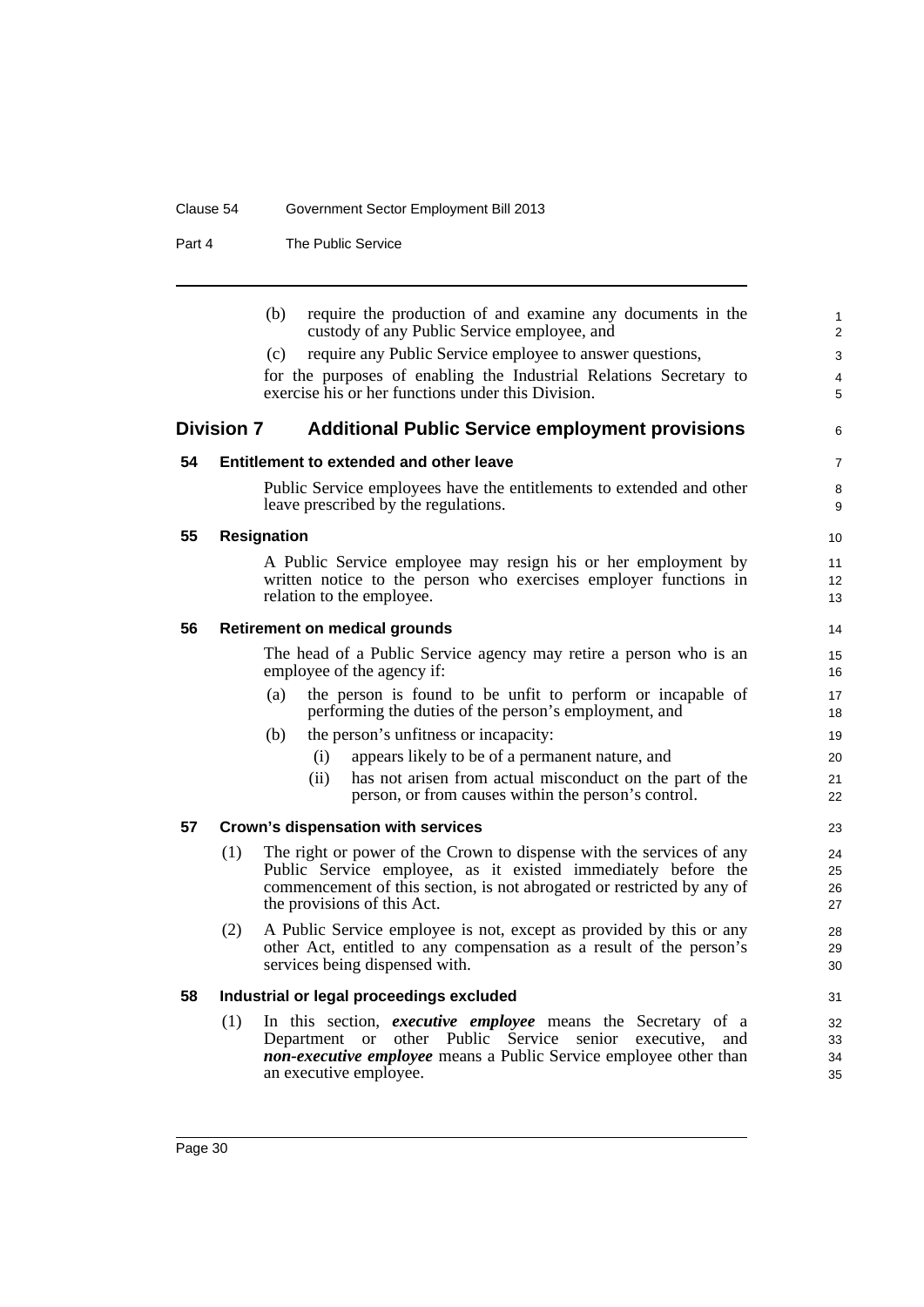The Public Service **Part 4** 

| (2) | In this section, a reference to the employment of an executive employee<br>is a reference to:                                                                                                                                                                                                                                                                                                                                  | $\mathbf{1}$<br>$\overline{2}$   |
|-----|--------------------------------------------------------------------------------------------------------------------------------------------------------------------------------------------------------------------------------------------------------------------------------------------------------------------------------------------------------------------------------------------------------------------------------|----------------------------------|
|     | the engagement of, or failure to engage, a person as an executive<br>(a)<br>employee, or                                                                                                                                                                                                                                                                                                                                       | 3<br>4                           |
|     | the assignment or re-assignment of the executive employee to a<br>(b)<br>role in a band, or                                                                                                                                                                                                                                                                                                                                    | 5<br>6                           |
|     | the removal, retirement, termination of employment or other<br>(c)<br>cessation of employment of an executive employee, or                                                                                                                                                                                                                                                                                                     | $\overline{7}$<br>8              |
|     | (d)<br>any disciplinary proceedings or action taken against an executive<br>employee, or                                                                                                                                                                                                                                                                                                                                       | 9<br>10                          |
|     | the remuneration or other conditions of employment of an<br>(e)<br>executive employee.                                                                                                                                                                                                                                                                                                                                         | 11<br>12                         |
| (3) | The employment of an executive employee, or any matter, question or<br>dispute relating to any such employment, is not an industrial matter for<br>the purposes of the <i>Industrial Relations Act 1996</i> .                                                                                                                                                                                                                  | 13<br>14<br>15                   |
| (4) | Parts 6, 7 and 9 of Chapter 2 of the <i>Industrial Relations Act 1996</i> do not<br>apply to or in respect of the employment of an executive employee.                                                                                                                                                                                                                                                                         | 16<br>17                         |
| (5) | Any State industrial instrument (whether made before or after the<br>commencement of this section) does not have effect in so far as it relates<br>to the employment of executive employees. This subsection does not<br>prevent the regulations or other statutory instruments or any contract of<br>employment from applying the provisions of any such industrial<br>instrument to the employment of an executive employee. | 18<br>19<br>20<br>21<br>22<br>23 |
| (6) | The engagement of, or the failure to engage, a person as a non-executive<br>employee, or any matter, question or dispute relating to any such<br>engagement (or failure to engage), is not an industrial matter for the<br>purposes of the Industrial Relations Act 1996.                                                                                                                                                      | 24<br>25<br>26<br>27             |
| (7) | No proceedings for an order in the nature of prohibition, certiorari or<br>mandamus or for a declaration or injunction or for any other relief, lie<br>in respect of a matter that is declared by this section not to be an<br>industrial matter for the purposes of the Industrial Relations Act 1996.                                                                                                                        | 28<br>29<br>30<br>31             |
| (8) | Nothing in this section prevents any of the following proceedings from<br>being brought by an employee of a Public Service agency in relation to<br>the employment of another employee of any Public Service agency:                                                                                                                                                                                                           | 32<br>33<br>34                   |
|     | proceedings under Part 9 of the Anti-Discrimination Act 1977 in<br>(a)<br>relation to a complaint under that Part,                                                                                                                                                                                                                                                                                                             | 35<br>36                         |
|     | proceedings under section 213 of the Industrial Relations Act<br>(b)<br>1996 to enforce the provisions of section 210 (Freedom from<br>victimisation) of that Act.                                                                                                                                                                                                                                                             | 37<br>38<br>39                   |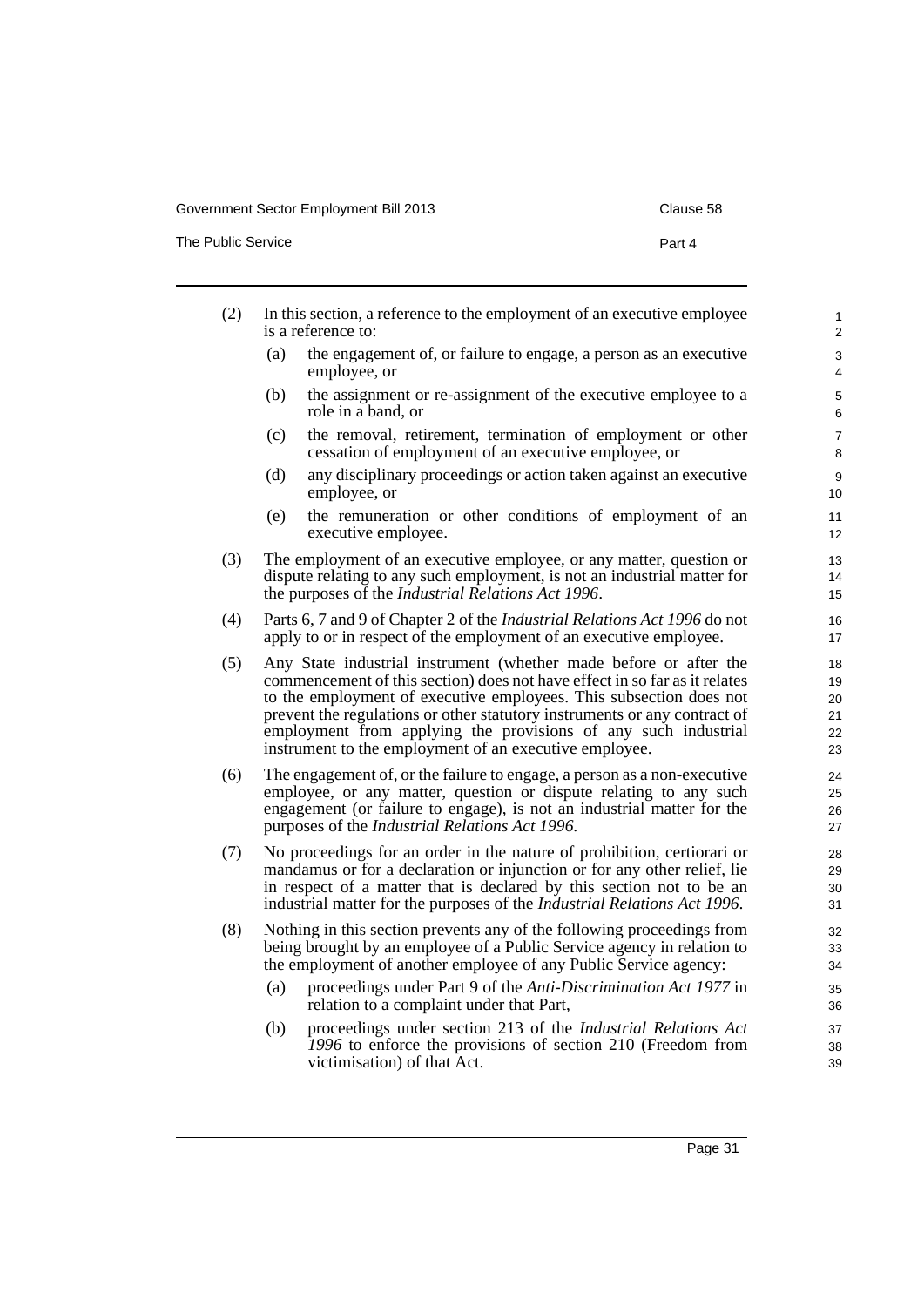#### Clause 59 Government Sector Employment Bill 2013

Part 4 The Public Service

#### **59 How references to employees etc of statutory body to be construed in other Acts, instruments and contracts**

- (1) In any other Act, in any statutory or other instrument, or in any contract or agreement (whether enacted, made or executed before or after the commencement of this section):
	- (a) a reference to an officer or employee, or a member of staff, of a statutory body is to be read as including a reference:
		- (i) to a Public Service employee who is employed to enable the statutory body to exercise its functions, and

- (ii) to any other person whose services the statutory body makes use of (whether by way of secondment or otherwise), and
- (b) a reference to a statutory body in its capacity as an employer of persons is, to the extent that the persons concerned comprise persons employed in the Public Service to enable the statutory body to exercise its functions, to be read as including a reference to the Government of New South Wales or, as the case requires, to the head of the Public Service agency in which the persons are employed.
- (2) This section is subject to the regulations.

#### **60 Employer costs for Public Service staff of statutory bodies**

- (1) The Minister or the Treasurer may give directions to a statutory body requiring the payment by the statutory body, on behalf of the Government of New South Wales, of the remuneration and other employment-related costs (such as superannuation, workers compensation and public liability insurance) in respect of those Public Service employees who are employed to enable the statutory body to exercise its functions.
- (2) If a fund is established under any Act in connection with a statutory body and the provisions of that Act authorise the payment of amounts from the fund in connection with the employment of persons, the statutory body is authorised to apply the fund for the purposes of any payment required to be made by the body under subsection (1).

#### **61 Civil liability with respect to staff of statutory bodies**

- If:
- (a) a person is employed in the Public Service to enable a statutory body to exercise its functions, and
- (b) the Government of New South Wales is, as the person's employer, proceeded against for any negligence or other tort of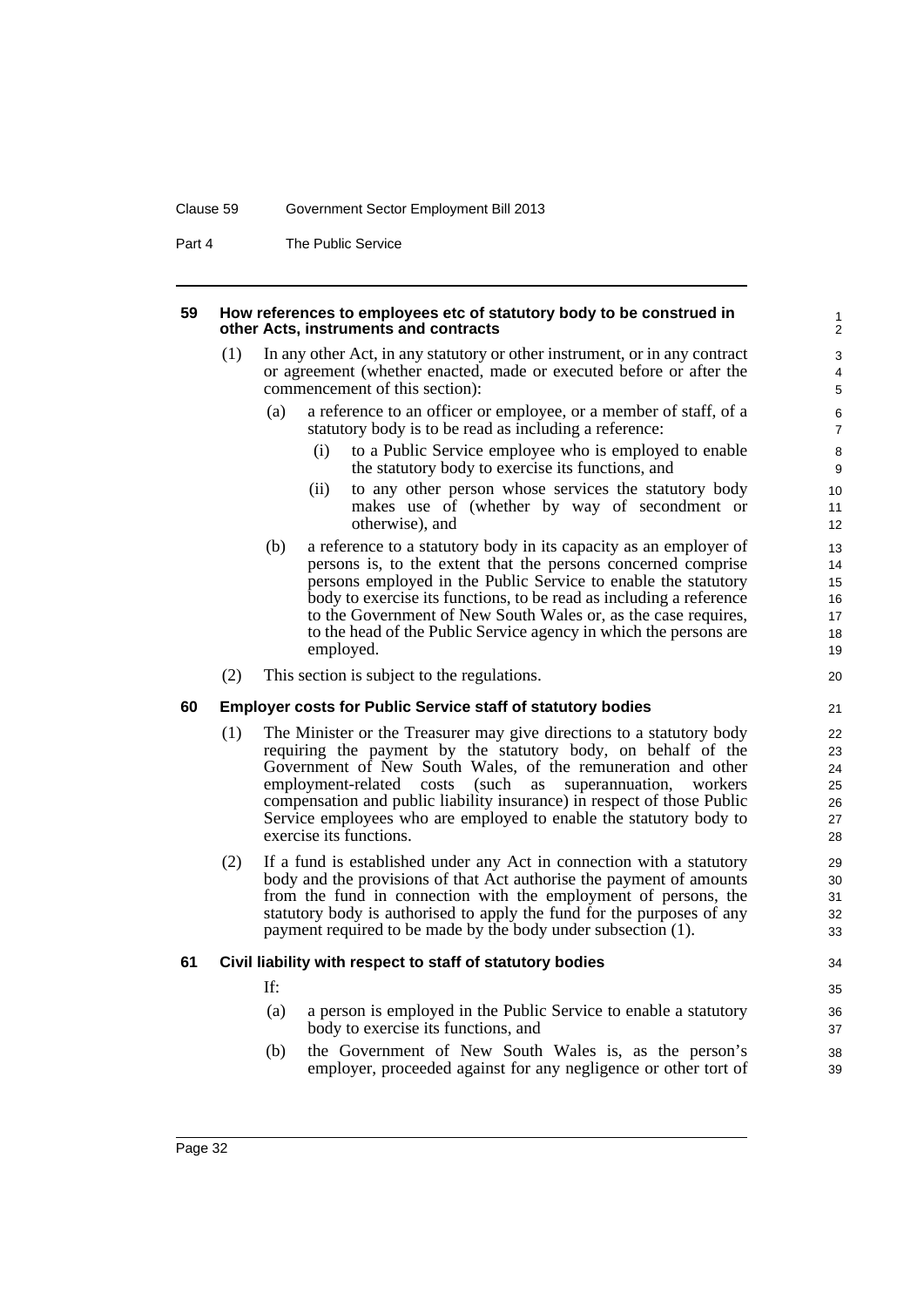| Government Sector Employment Bill 2013 | Clause 62 |
|----------------------------------------|-----------|
| The Public Service                     | Part 4    |
|                                        |           |

the person (whether the damages are recoverable in an action for tort or breach of contract or in any other action), and (c) the statutory body is entitled under a policy of insurance or

indemnity to be indemnified in respect of liability that the body may incur in respect of that negligence or other tort,

the Government is subrogated to the rights of the statutory body under that policy in respect of the liability incurred by the Government arising from that negligence or other tort.

## **62 Operation of privacy legislation**

A group of Public Service employees employed to enable a statutory body to exercise its functions is, for the purposes of the *Privacy and Personal Information Protection Act 1998* and the *Health Records and Information Privacy Act 2002*, taken to be part of the statutory body.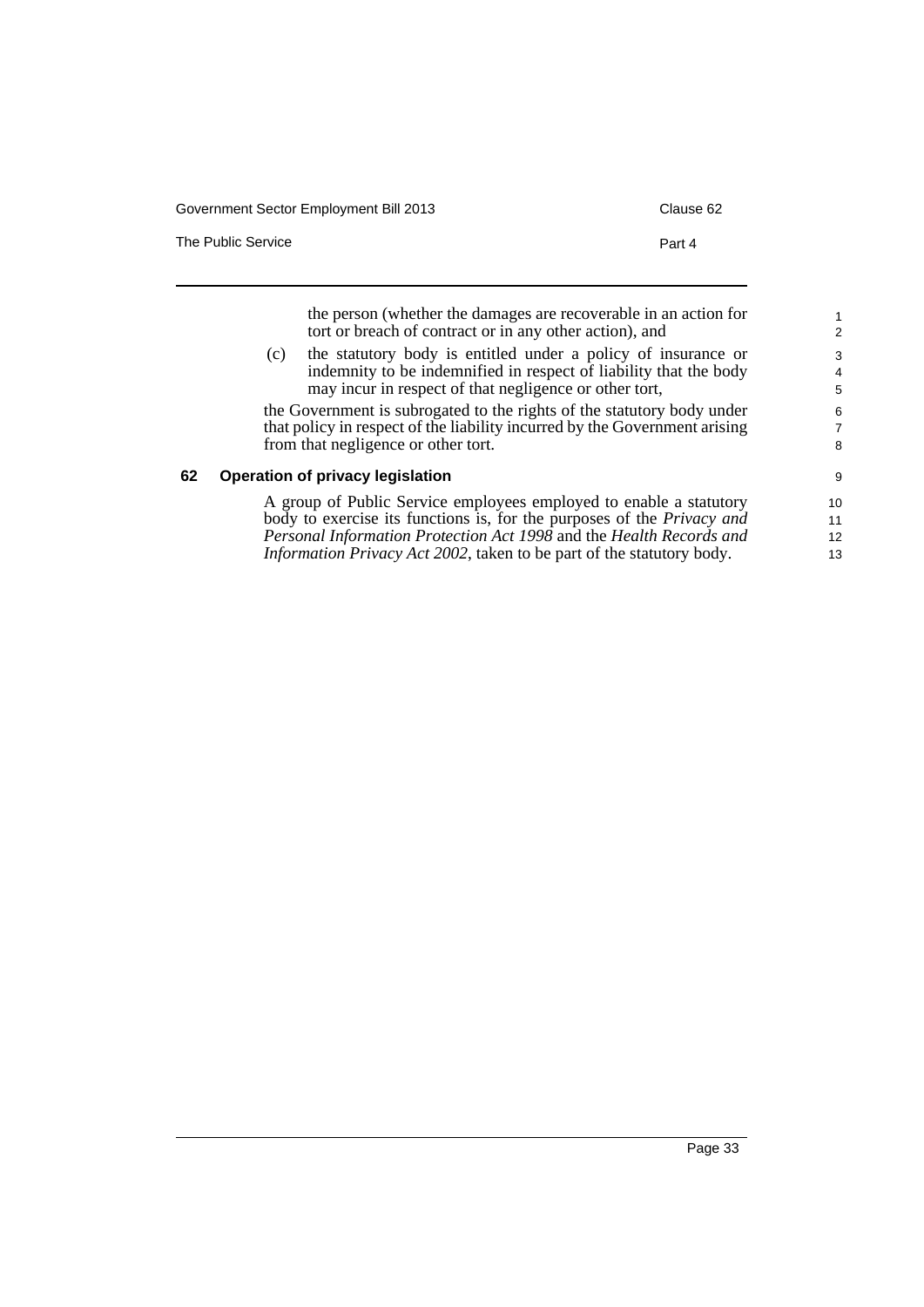Part 5 Government sector employees

# **Part 5 Government sector employees**

#### **63 Workforce diversity**

(1) In this section:

 $\overline{2}$ 3

1

*government sector agency* includes the service of a State owned corporation, and any university or other service or agency prescribed by the regulations.

*workforce diversity* includes (but is not limited to) diversity of the workforce in respect of gender, cultural and linguistic background, Aboriginal people and people with a disability.

- (2) The head of a government sector agency is responsible for workforce diversity within the agency and for ensuring that workforce diversity is integrated into workforce planning in the agency.
- (3) The government sector employment rules may deal with workforce diversity in any government sector agency. The head of the agency is to ensure that any obligations of the agency under those rules are complied with.
- (4) The Commissioner is to include in annual or other reports under Part 3 periodic reports on workforce diversity across government sector agencies.
- (5) The obligations of those rules prevail over any inconsistent obligations under the *Anti-Discrimination Act 1977*.

#### **64 Employee transfers and secondments**

- (1) The government sector employment rules may deal with the transfer of employees between government sector agencies by way of secondment or permanent transfers of employees (whether or not at the request of the employees). **Note.** See also Part 4 with respect to assignment of Public Service senior executives to roles.
- (2) Unless a transfer is initiated by the employee, the person who initiates a transfer is required to consult the employee.
- (3) The remuneration of an employee who is transferred is not to be reduced without the approval of the employee.
- (4) The government sector employment rules are to set out the circumstances in which employees have the right to have a transfer they have not initiated reviewed.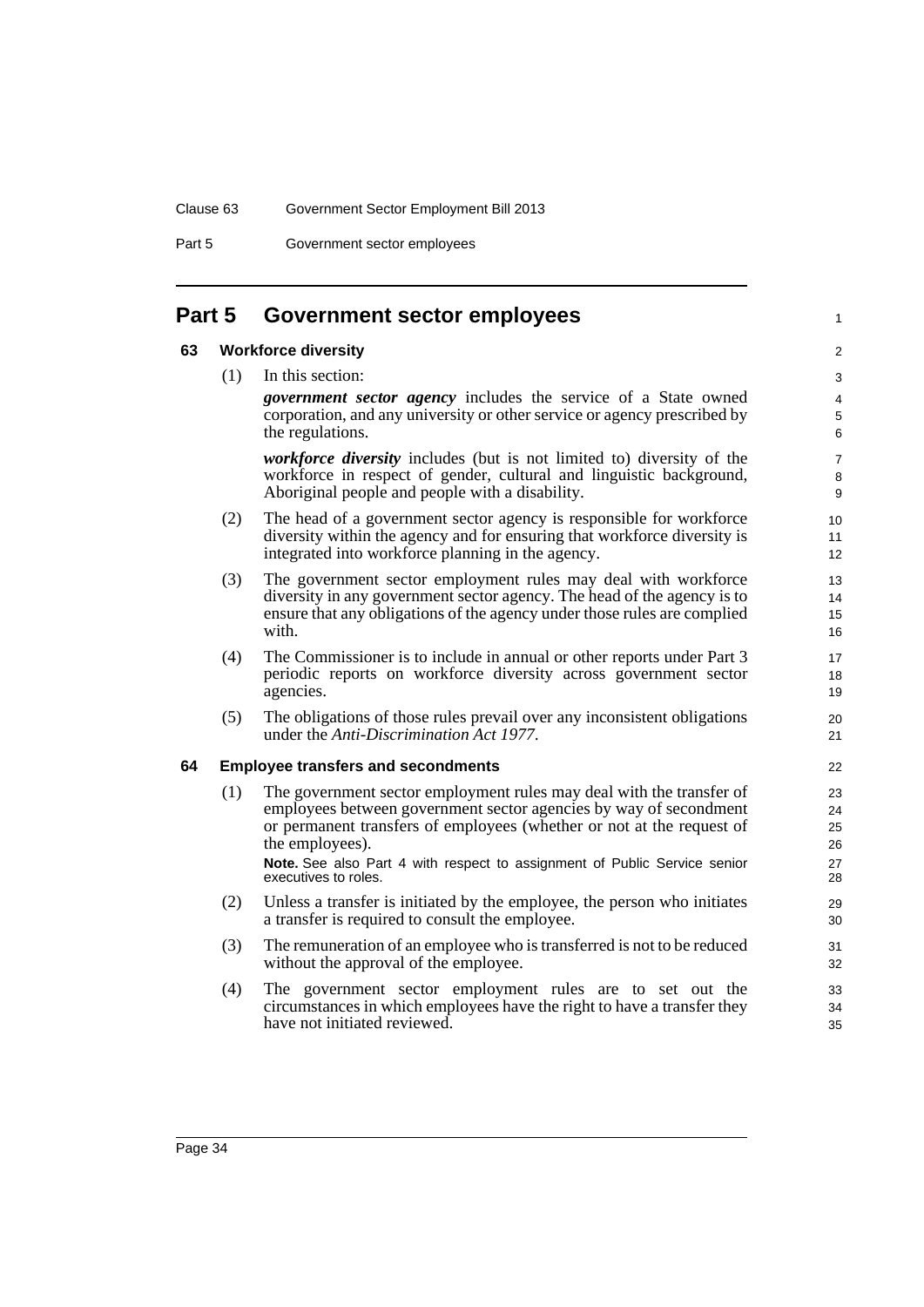Government sector employees example of the sector employees of the sector of the Part 5

|    | (5) |     | In this section, <i>government sector agency</i> includes:                                                                                                                                                                                                                                                                                                                                               | 1                               |
|----|-----|-----|----------------------------------------------------------------------------------------------------------------------------------------------------------------------------------------------------------------------------------------------------------------------------------------------------------------------------------------------------------------------------------------------------------|---------------------------------|
|    |     | (a) | the service of a State owned corporation (or a subsidiary), and                                                                                                                                                                                                                                                                                                                                          | 2                               |
|    |     | (b) | any service excluded by section 5 (but only for transfers initiated<br>by the employee).                                                                                                                                                                                                                                                                                                                 | 3<br>4                          |
| 65 |     |     | <b>Cross-agency employment</b>                                                                                                                                                                                                                                                                                                                                                                           | 5                               |
|    | (1) |     | A person may be employed in 2 or more government sector agencies<br>(whether those agencies are Public Service agencies, other agencies or<br>a combination of Public Service agencies and other agencies).                                                                                                                                                                                              | 6<br>7<br>8                     |
|    | (2) |     | If the person is employed in 2 or more government sector agencies, the<br>heads of those agencies may determine that the person is to be regarded<br>as employed in one of those agencies for the purposes of all or any<br>conditions of employment of the person (including for the purposes of<br>provisions of or made under this Act or any other Act relating to the<br>employment of the person). | 9<br>10<br>11<br>12<br>13<br>14 |
| 66 |     |     | Temporary assignments of staff between government sector agencies<br>and other relevant bodies                                                                                                                                                                                                                                                                                                           | 15<br>16                        |
|    | (1) |     | Arrangements may be made under this section under which:                                                                                                                                                                                                                                                                                                                                                 | 17                              |
|    |     | (a) | a person who is employed in a government sector agency is<br>temporarily assigned to carry out work in or for another<br>government sector agency, or                                                                                                                                                                                                                                                    | 18<br>19<br>20                  |
|    |     | (b) | a person who is employed in a government sector agency is<br>temporarily assigned to carry out work in or for<br><sub>a</sub><br>non-government sector body, or                                                                                                                                                                                                                                          | 21<br>22<br>23                  |
|    |     | (c) | a person who is employed in or by a non-government sector body<br>is temporarily assigned to carry out work in or for a government<br>sector agency.                                                                                                                                                                                                                                                     | 24<br>25<br>26                  |
|    |     |     | Any such assignment may be on a full-time or part-time basis.                                                                                                                                                                                                                                                                                                                                            | 27                              |
|    | (2) |     | An arrangement for a temporary assignment under this section is to be<br>made between the heads of the government sector agencies or between<br>the head of the government sector agency and the person responsible for<br>the employment of persons in or by the non-government sector body.                                                                                                            | 28<br>29<br>30<br>31            |
|    | (3) |     | A person employed in or by a non-government sector body (other than<br>a local council or State owned corporation) is not to be temporarily<br>assigned under this section to carry out work in or for a government<br>sector agency unless:                                                                                                                                                             | 32<br>33<br>34<br>35            |
|    |     | (a) | the head of the agency is satisfied that the temporary assignment<br>is justified because of the special skills of the person or the<br>special circumstances of the case, and                                                                                                                                                                                                                           | 36<br>37<br>38                  |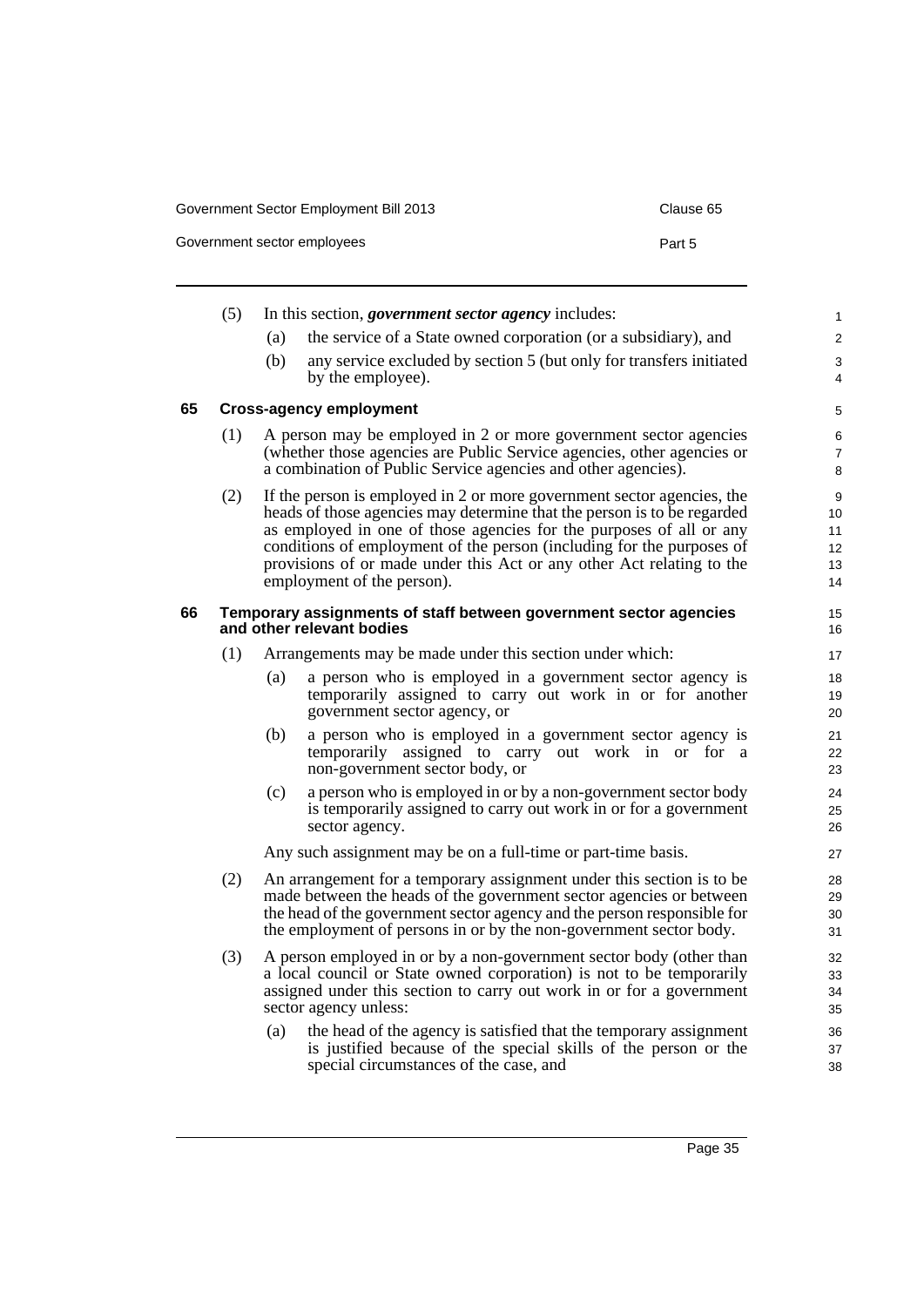## Clause 67 Government Sector Employment Bill 2013

Part 5 **Government sector employees** 

|    |     | (b)<br>the period of any one assignment does not exceed 2 years.                                                                                                                                                                                  |
|----|-----|---------------------------------------------------------------------------------------------------------------------------------------------------------------------------------------------------------------------------------------------------|
|    | (4) | The government sector employment rules may deal with temporary<br>assignments under this section.                                                                                                                                                 |
|    | (5) | A person's employment in a government sector agency (including the<br>continuity of that employment) is not affected by the temporary<br>assignment of the person under this section.                                                             |
|    | (6) | In this section:                                                                                                                                                                                                                                  |
|    |     | <i>non-government sector body</i> means any of the following:                                                                                                                                                                                     |
|    |     | (a)<br>a local council.                                                                                                                                                                                                                           |
|    |     | (b)<br>a State owned corporation,                                                                                                                                                                                                                 |
|    |     | (c)<br>a private sector entity (including a not-for-profit sector entity),                                                                                                                                                                        |
|    |     | (d)<br>a public authority or government agency of the Commonwealth<br>or of another State or Territory,                                                                                                                                           |
|    |     | a political office holder under the Members of Parliament Staff<br>(e)<br>Act 2013 (except in relation to an assignment to carry out work in<br>or for a government sector agency),                                                               |
|    |     | a university.<br>(f)                                                                                                                                                                                                                              |
| 67 |     | Performance management systems                                                                                                                                                                                                                    |
|    | (1) | The head of a government sector agency is responsible for developing<br>and implementing a performance management system with respect to<br>employees of the agency.                                                                              |
|    | (2) | The government sector employment rules may deal with the core<br>requirements of any such performance management system.                                                                                                                          |
| 68 |     | Unsatisfactory performance of government sector employees                                                                                                                                                                                         |
|    | (1) | The government sector employment rules may deal with the procedural<br>requirements for dealing with unsatisfactory performance (consistently<br>with procedural fairness).                                                                       |
|    | (2) | If the performance of an employee of a government sector agency is<br>determined to be unsatisfactory in accordance with those rules, the head<br>of the agency may (without limitation on relevant action) take any of the<br>following actions: |
|    |     | terminate the employment of the employee (after giving the<br>(a)<br>employee an opportunity to resign),                                                                                                                                          |
|    |     | reduce the remuneration payable to the employee,<br>(b)                                                                                                                                                                                           |
|    |     | reduce the classification or grade of the employee,<br>(c)                                                                                                                                                                                        |
|    |     | assign the employee to a different role.<br>(d)                                                                                                                                                                                                   |
|    |     |                                                                                                                                                                                                                                                   |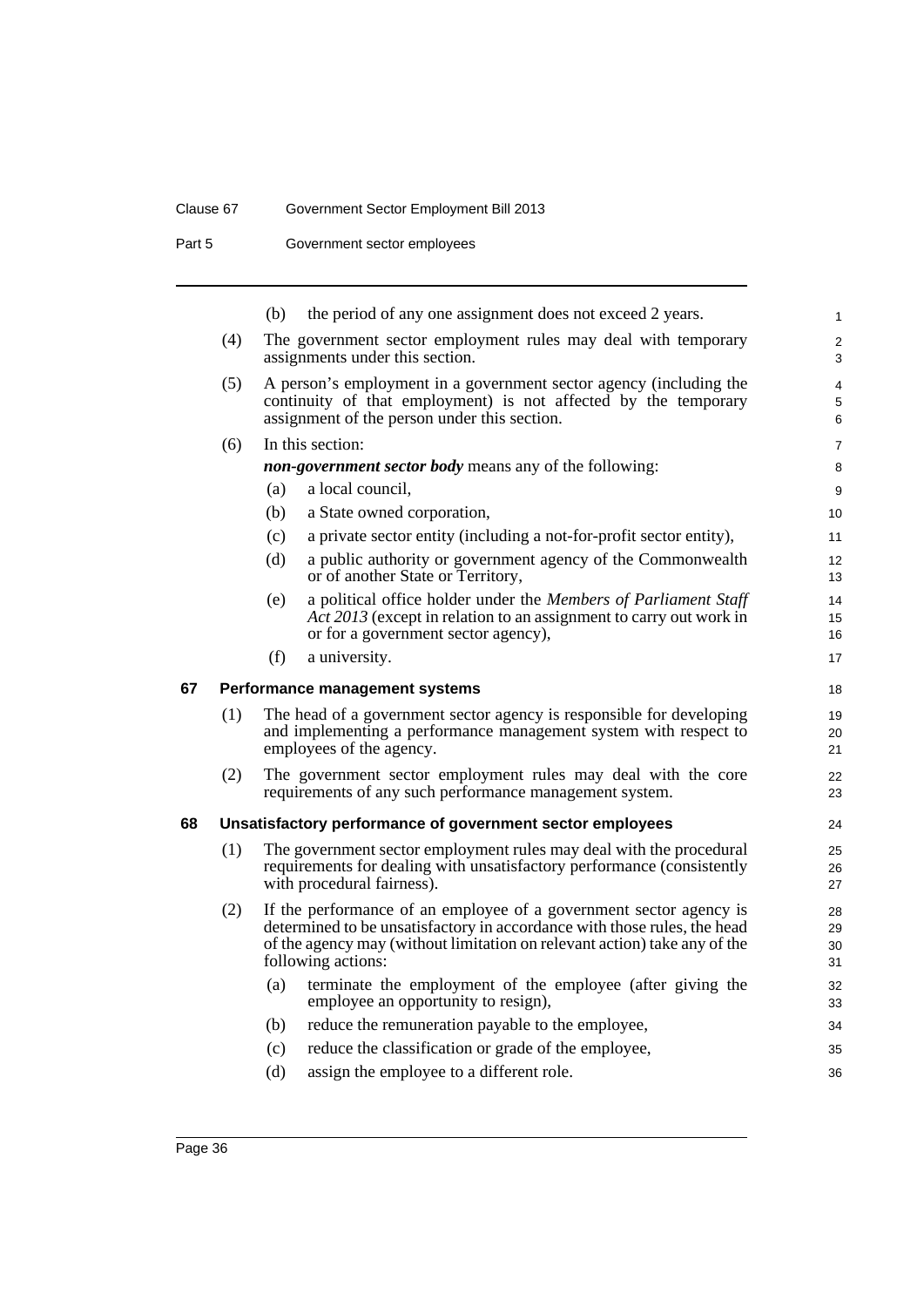Government sector employees **Part 5** 

**69 Misconduct—Public Service and other prescribed government sector employees** (1) In this section: *government sector agency* means: (a) a Public Service agency, and (b) any other government sector agency prescribed by the regulations for the purposes of this section. *misconduct* extends to the following: (a) a contravention of this Act or an instrument made under this Act, (b) taking any detrimental action (within the meaning of the *Public Interest Disclosures Act 1994*) against a person that is substantially in reprisal for the person making a public interest disclosure within the meaning of that Act, (c) taking any action against another employee of a government sector agency that is substantially in reprisal for a disclosure made by that employee of the alleged misconduct of the employee taking that action. The subject matter of any misconduct by an employee may relate to an incident or conduct that happened while the employee was not on duty or before his or her employment. *serious offence* means an offence punishable by imprisonment for 12 months or more. (2) The head of a government sector agency is responsible for dealing with any misconduct by employees of the agency (or any conviction for a serious offence by any such employee) in accordance with this section. (3) The government sector employment rules may deal with the following: (a) misconduct by employees of government sector agencies or the conviction of any such employees for a serious offence, (b) the procedural requirements for dealing with allegations of misconduct by employees of government sector agencies (consistently with procedural fairness). (4) If, in accordance with those rules, there is a finding of misconduct by an employee of a government sector agency or any such employee is found to have been convicted of a serious offence, the head of the agency may take any of the following actions: (a) terminate the employment of the employee (without giving the employee an opportunity to resign), (b) terminate the employment of the employee (after giving the employee an opportunity to resign), 1  $\overline{2}$  $\overline{a}$ 4 5 6 7 8  $\overline{Q}$ 10 11 12 13  $14$ 15 16 17 18 19  $20$ 21 22  $2<sup>2</sup>$ 24 25 26 27 28 29 30 31 32 33 34 35 36 37 38 39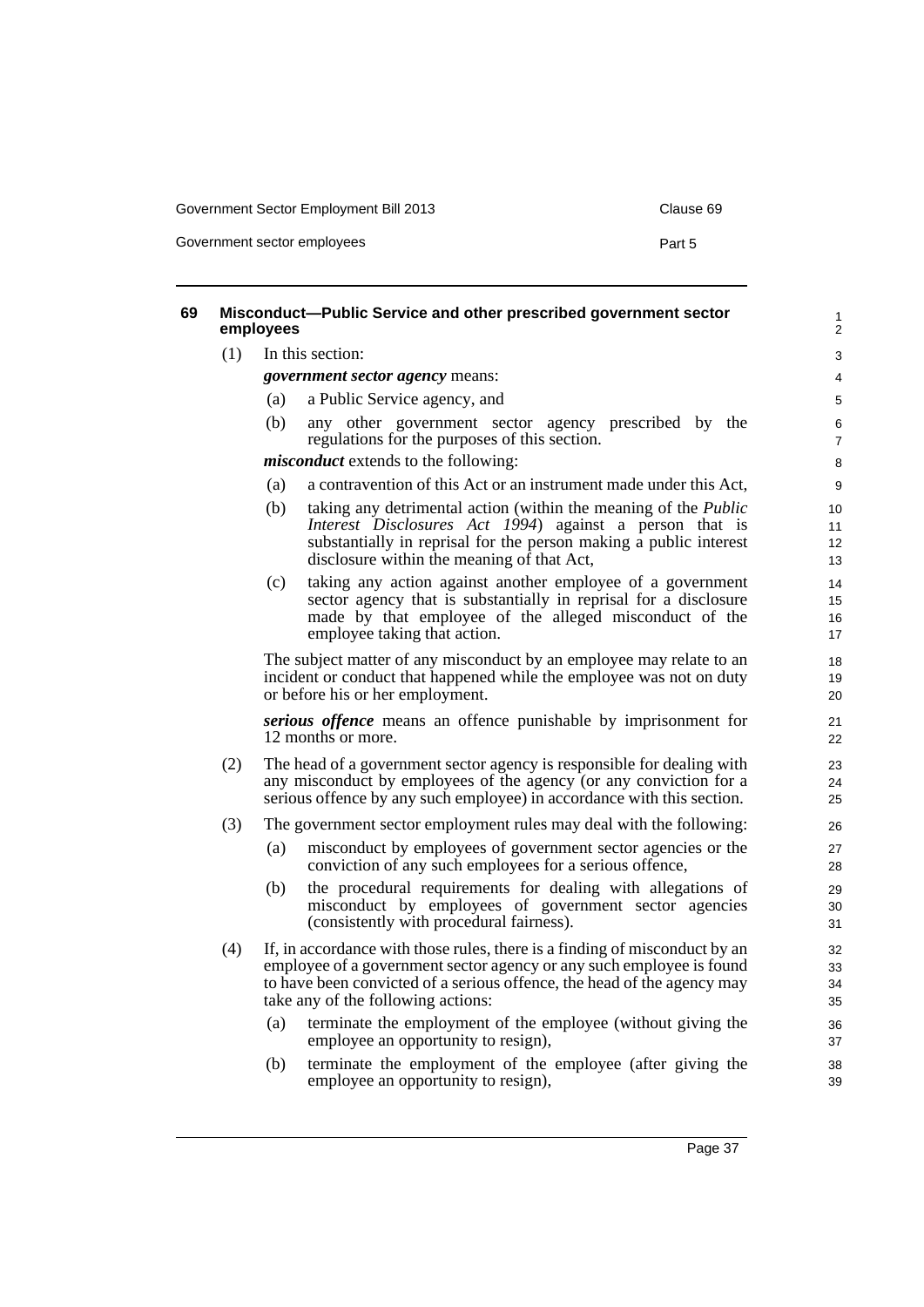## Clause 70 Government Sector Employment Bill 2013

Part 5 **Government sector employees** 

|    |     | (c) | impose a fine on the employee (which may be deducted from the<br>remuneration payable to the employee),                                                                                                           | 1<br>2         |
|----|-----|-----|-------------------------------------------------------------------------------------------------------------------------------------------------------------------------------------------------------------------|----------------|
|    |     | (d) | reduce the remuneration payable to the employee,                                                                                                                                                                  | 3              |
|    |     | (e) | reduce the classification or grade of the employee,                                                                                                                                                               | 4              |
|    |     | (f) | assign the employee to a different role,                                                                                                                                                                          | 5              |
|    |     | (g) | caution or reprimand the employee.                                                                                                                                                                                | 6              |
|    | (5) |     | Proceedings and actions under this section may be taken or continued                                                                                                                                              | $\overline{7}$ |
|    |     |     | despite the employee resigning or otherwise ceasing to be an employee                                                                                                                                             | 8              |
|    |     |     | of the agency concerned. Any such action may be expressed to be a                                                                                                                                                 | 9              |
|    |     |     | termination of employment even if the person has ceased to be an<br>employee.                                                                                                                                     | 10<br>11       |
|    | (6) |     | This section does not apply to any employees of a government sector                                                                                                                                               | 12             |
|    |     |     | agency who are excluded by the regulations.<br>Note. See section 82 (2) for inquiries into conduct of heads of agencies.                                                                                          | 13<br>14       |
|    |     |     |                                                                                                                                                                                                                   |                |
| 70 |     |     | Suspension of employees from duty pending decision in relation to                                                                                                                                                 | 15             |
|    |     |     | misconduct, criminal charge or corrupt conduct                                                                                                                                                                    | 16             |
|    | (1) |     | In this section:                                                                                                                                                                                                  | 17             |
|    |     |     | government sector agency means:                                                                                                                                                                                   | 18             |
|    |     | (a) | a Public Service agency, and                                                                                                                                                                                      | 19             |
|    |     | (b) | any other government sector agency prescribed by the<br>regulations for the purposes of this section.                                                                                                             | 20<br>21       |
|    | (2) | If: |                                                                                                                                                                                                                   | 22             |
|    |     | (a) | an allegation of misconduct by an employee of a government<br>sector agency is being dealt with by the head of the agency, or                                                                                     | 23<br>24       |
|    |     | (b) | an employee of a government sector agency is charged with a<br>serious offence referred to in section 69,                                                                                                         | 25<br>26       |
|    |     |     | the head of the agency may suspend the employee from duty until the<br>allegation of misconduct or the criminal charge has been dealt with and<br>any subsequent action has been taken by the head of the agency. | 27<br>28<br>29 |
|    | (3) |     | If the Independent Commission Against Corruption:                                                                                                                                                                 | 30             |
|    |     | (a) | has made a corrupt conduct finding against an employee of a                                                                                                                                                       | 31             |
|    |     |     | government sector agency of a kind referred to in section 114A<br>of the Independent Commission Against Corruption Act 1988, or                                                                                   | 32<br>33       |
|    |     | (b) | is conducting an investigation into the conduct of any such<br>employee that may lead to such a finding,                                                                                                          | 34<br>35       |
|    |     |     | the head of the agency may suspend the employee from duty until the<br>completion of any such investigation and, in the case of any such                                                                          | 36<br>37       |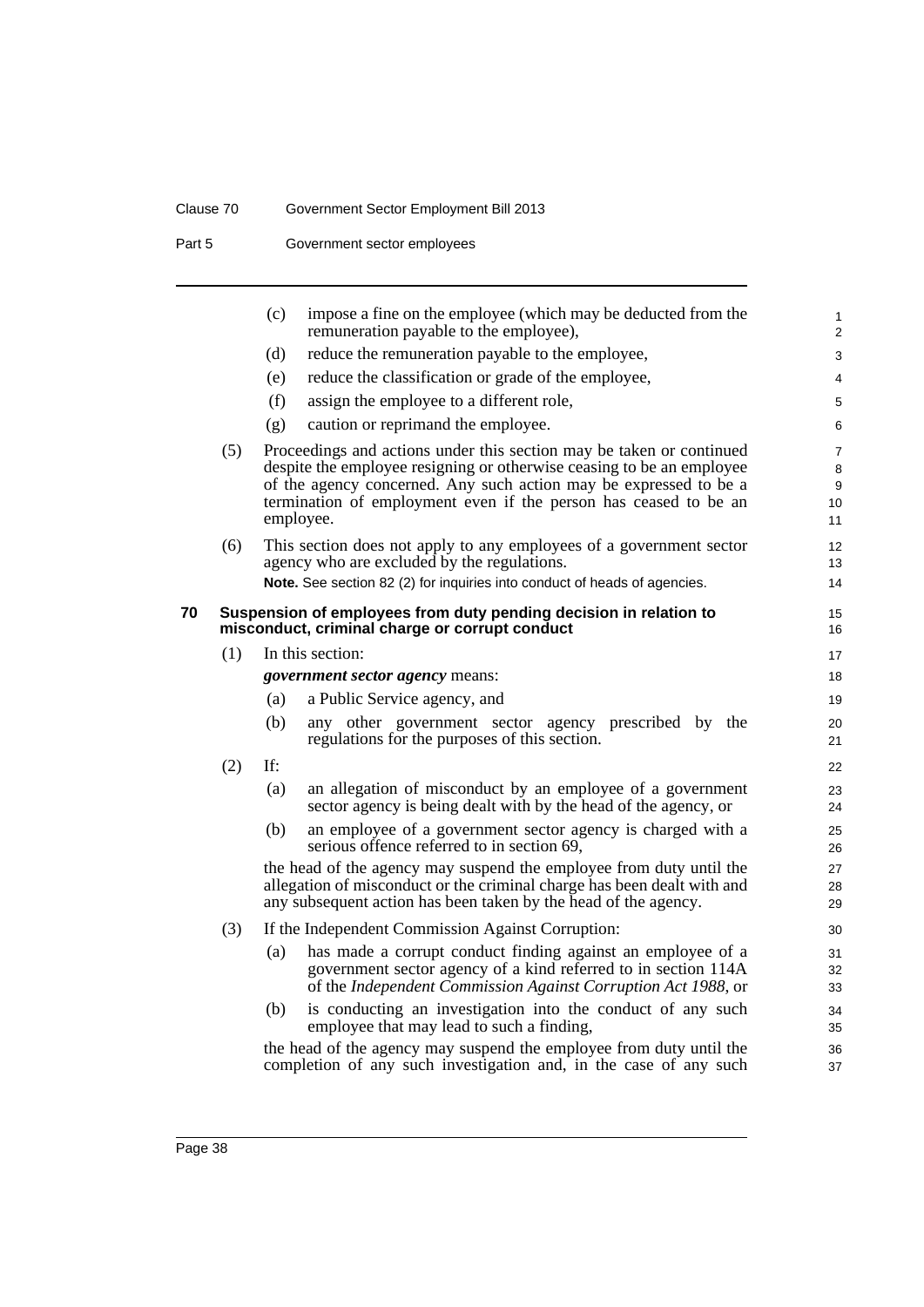| Government Sector Employment Bill 2013 | Clause 71 |
|----------------------------------------|-----------|
| Government sector employees            | Part 5    |

finding, until any subsequent action has been taken by the head of the agency.

- (4) The head of the agency may direct that any remuneration payable to an employee while the employee is suspended from duty under this section is to be withheld.
- (5) If:
	- (a) the head of the agency takes action against the employee for the misconduct or the corrupt conduct finding, or
	- (b) the employee is convicted of the offence concerned,

any remuneration so withheld is forfeited to the State unless the head of the agency otherwise directs or that remuneration was due to the employee in respect of a period before the suspension was imposed.

(6) The head of the agency may at any time remove a suspension under this section.

## **71 Employees contesting State elections**

- (1) If a person who is employed in any government sector agency is nominated for election to the Legislative Assembly or Legislative Council, the person is to be granted leave of absence until the day on which the result of the election is declared.
- (2) If the person is elected, the person is required to resign from the government sector agency concerned.
- (3) Unless the person is entitled to leave with pay (and duly applies for that leave), any leave of absence under this section is to be leave without pay.
- (4) In this section:

*government sector agency* includes the service of a State owned corporation (or a subsidiary) or any service excluded by section 5.

#### **72 Re-employment of employees resigning to contest Commonwealth elections**

- (1) If a person who is employed in any government sector agency:
	- (a) resigns in writing from the government sector agency and the resignation takes effect not earlier than 3 months before polling day at an election of a member or members of either House of Parliament of the Commonwealth and before the day fixed for nominations for the election, and
	- (b) includes in the resignation notice of the person's intention to become a candidate at that election, and
	- (c) becomes a candidate at that election, and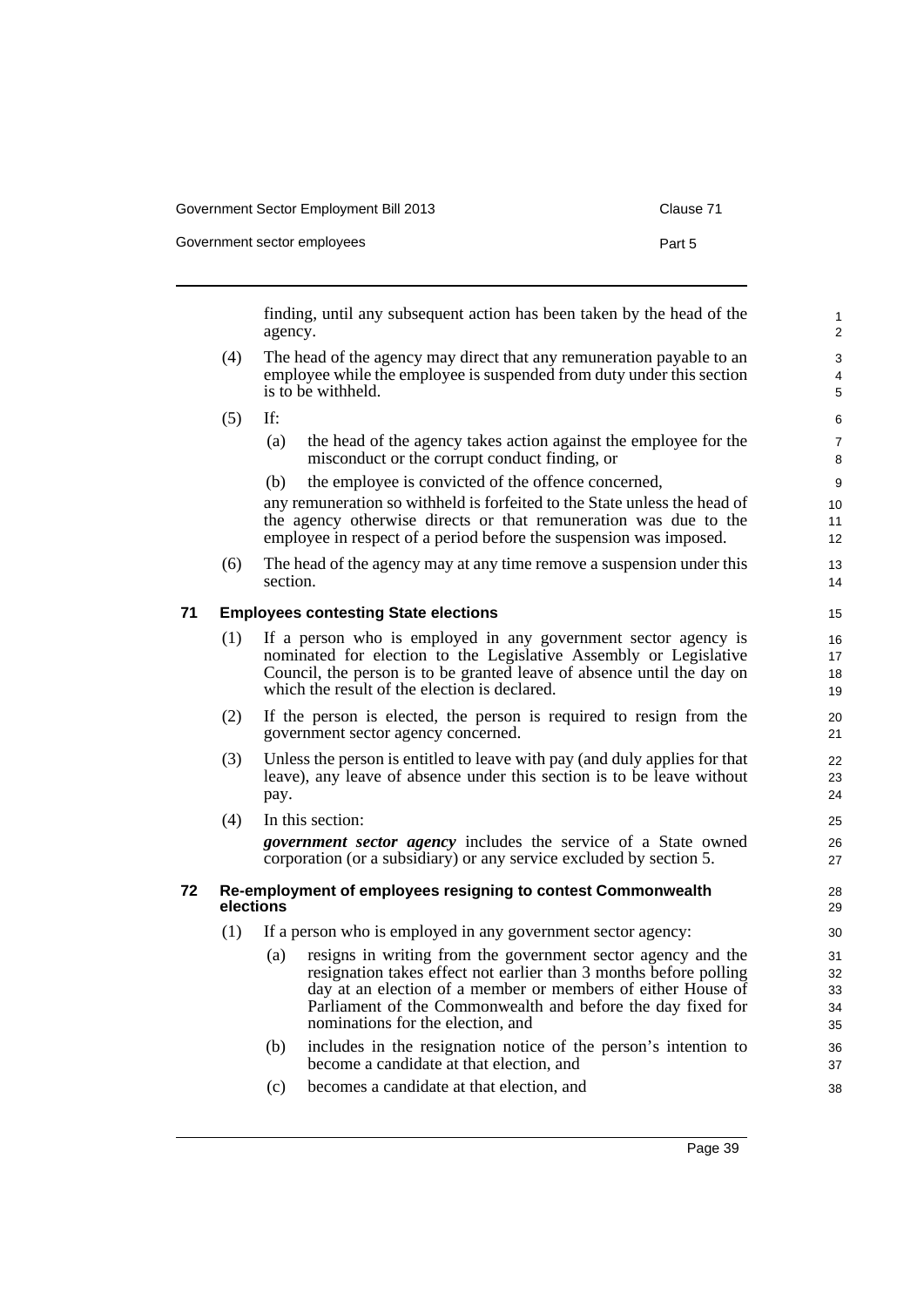# Clause 73 Government Sector Employment Bill 2013

Part 5 **Government sector employees** 

|    |     | (d)         | fails to be elected at that election, and                                                                                                        | $\mathbf{1}$        |
|----|-----|-------------|--------------------------------------------------------------------------------------------------------------------------------------------------|---------------------|
|    |     | (e)         | makes written application for re-employment in the government<br>sector agency concerned within 2 months after the declaration of                | 2<br>3              |
|    |     |             | the result of that election,                                                                                                                     | 4                   |
|    |     |             | the person is entitled to be re-employed in the government sector                                                                                | 5                   |
|    |     |             | agency not lower in remuneration than the current remuneration for the<br>employment of the person at the date of the person's resignation (or a | 6<br>$\overline{7}$ |
|    |     |             | similar employment).                                                                                                                             | 8                   |
|    | (2) |             | A person, on being re-employed under this section, is taken:                                                                                     | 9                   |
|    |     | (a)         | to have never resigned from the government sector agency<br>concerned, and                                                                       | 10<br>11            |
|    |     | (b)         | to have been on leave without pay during the period between<br>resignation and re-employment.                                                    | 12<br>13            |
|    | (3) |             | In this section:                                                                                                                                 | 14                  |
|    |     |             | <i>government sector agency</i> includes the service of a State owned                                                                            | 15                  |
|    |     |             | corporation (or a subsidiary) or any service excluded by section 5.                                                                              | 16                  |
| 73 |     | appointment | Appointment to position in government sector not affected by additional                                                                          | 17<br>18            |
|    | (1) |             | The doctrine of incompatibility of office:                                                                                                       | 19                  |
|    |     | (a)         | does not operate to prevent the holder of a position in any                                                                                      | 20                  |
|    |     |             | government sector agency (the <i>original position</i> ) from being<br>appointed to another position in that or any other government             | 21                  |
|    |     |             | sector agency (the <i>additional position</i> ), and                                                                                             | 22<br>23            |
|    |     | (b)         | does not operate to effect or require the holder of the original                                                                                 | 24                  |
|    |     |             | position to surrender or vacate that position as a result of the                                                                                 | 25                  |
|    |     |             | appointment to the additional position.                                                                                                          | 26                  |
|    | (2) |             | This section:                                                                                                                                    | 27                  |
|    |     | (a)         | applies even if the original position or the additional position is<br>held on an acting or temporary basis, and                                 | 28<br>29            |
|    |     | (b)         | extends to an appointment made before the commencement of                                                                                        | 30                  |
|    |     |             | this section (and applies to such an appointment as if this section<br>had been in force when the appointment was made).                         | 31<br>32            |
|    |     |             |                                                                                                                                                  |                     |
| 74 |     |             | Excess employees-jurisdiction of Industrial Relations Commission                                                                                 | 33                  |
|    | (1) |             | In this section:                                                                                                                                 | 34                  |
|    |     |             | excess employee means an employee of a government sector agency                                                                                  | 35                  |
|    |     |             | who is determined by the head of the agency to be excess to the<br>requirements of the relevant part of the agency in which the employee         | 36<br>37            |
|    |     |             |                                                                                                                                                  |                     |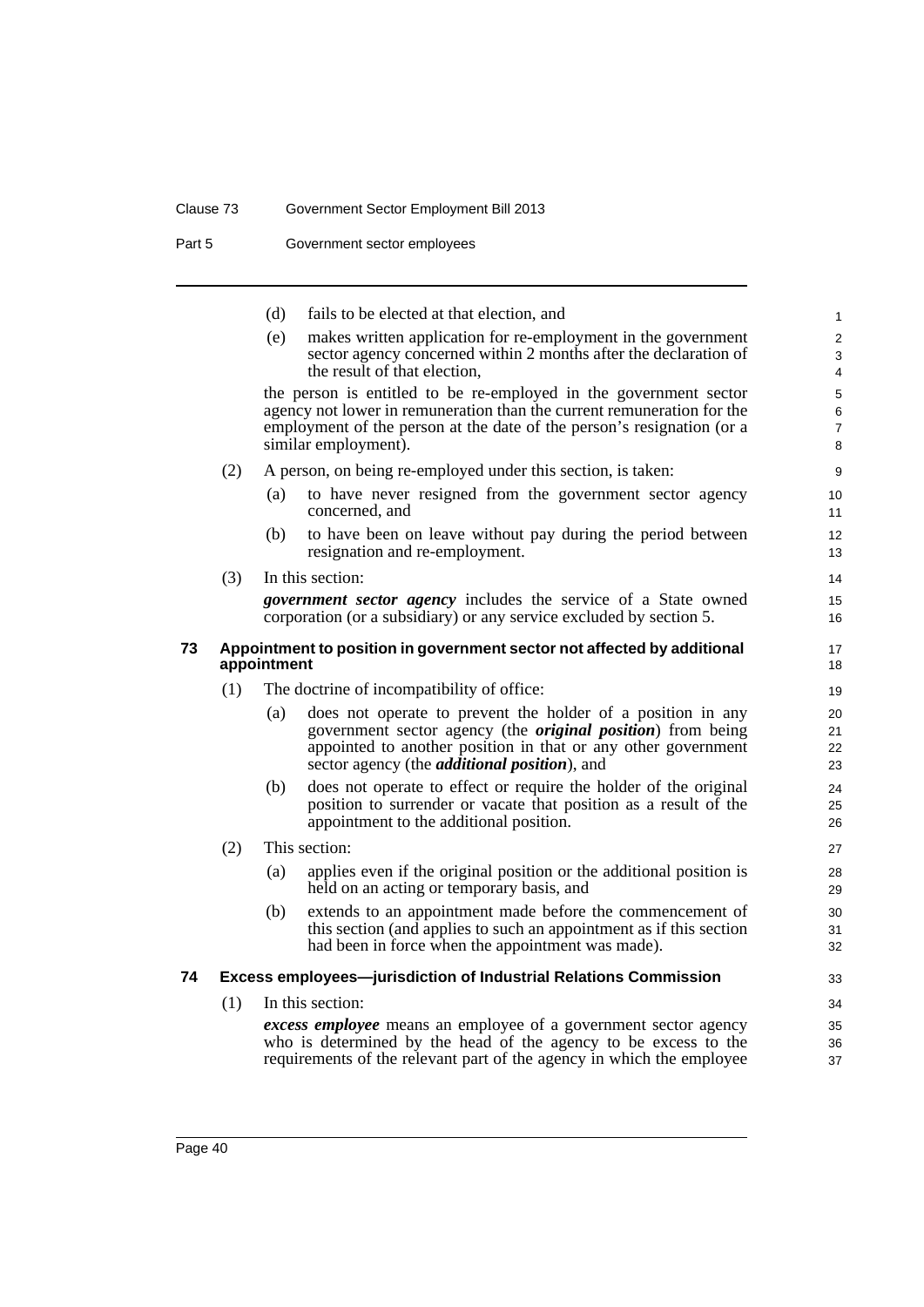Clause 74

| Government sector employees | Part 5 |
|-----------------------------|--------|
|-----------------------------|--------|

is employed, and includes an employee of a government sector agency who has been notified by the head of the agency: (a) that his or her role, position or work in the agency has been abolished or terminated, and (b) that he or she is an excess or displaced employee. Any such person does not cease to be an excess employee merely because the person is engaged (on a temporary basis) to carry out other work in the same or any other government sector agency. *termination* of the employment of a person includes dispensing with the services of the person. (2) Division 2 of Part 9 of Chapter 2 of the *Industrial Relations Act 1996* does not apply to contracts of employment of employees of any government sector agency that are alleged to be unfair for any reason relating to excess employees, including the following: (a) when and how employees become excess employees, (b) the entitlements of excess employees (including with respect to redeployment, employment retention, salary maintenance and voluntary or other redundancy payments), 1 2 3 4 5 6 7 8 9 10 11 12 13 14 15 16 17 18

(c) the termination of the employment of excess employees.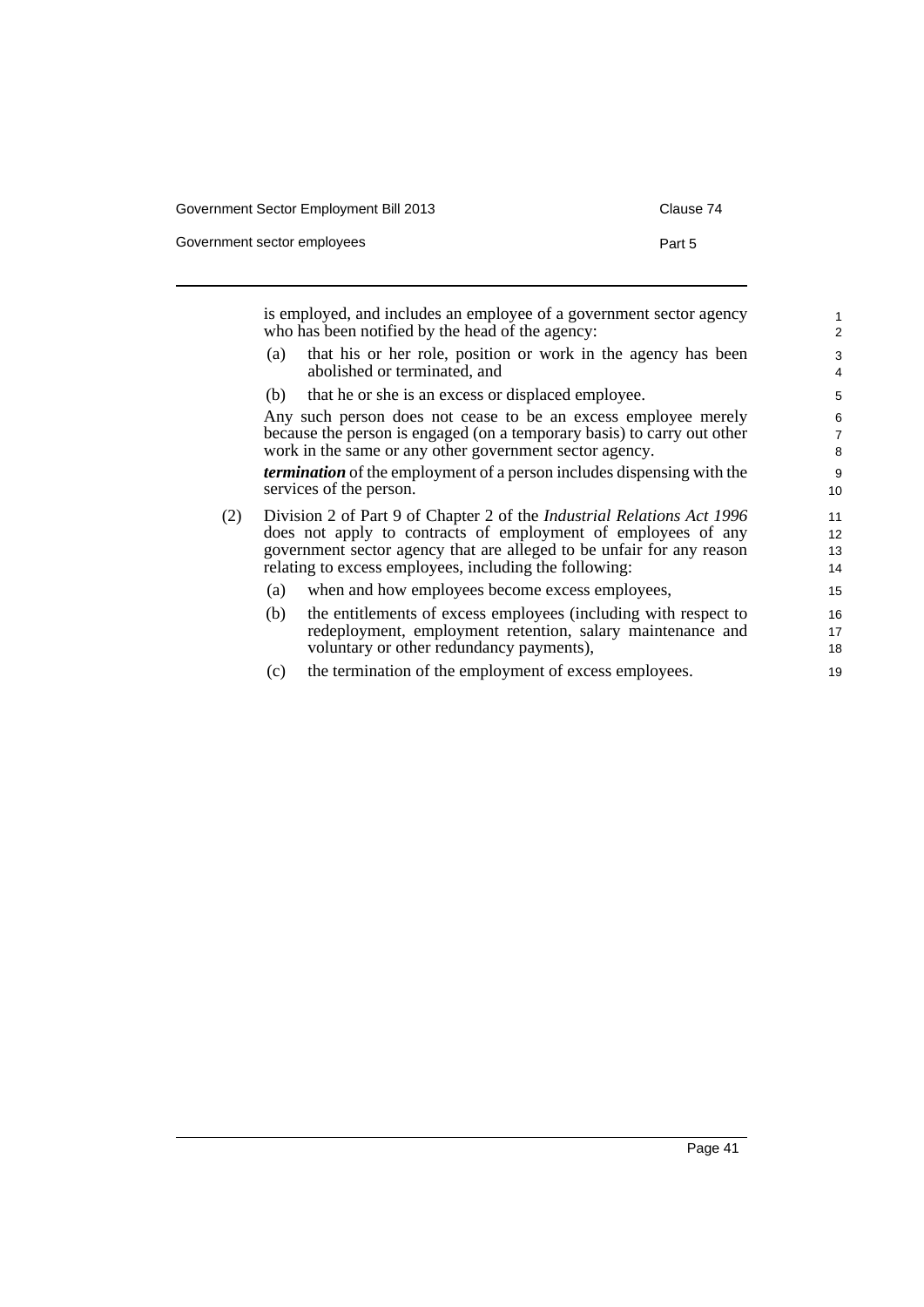Part 6 Removal of statutory officers

| Part 6 |     |     | <b>Removal of statutory officers</b>                                                                                                       | $\mathbf{1}$        |
|--------|-----|-----|--------------------------------------------------------------------------------------------------------------------------------------------|---------------------|
| 75     |     |     | <b>Statutory officers to whom Part applies</b>                                                                                             | $\overline{2}$      |
|        | (1) |     | This Part applies to:                                                                                                                      | 3                   |
|        |     | (a) | a person appointed by the Governor or a Minister to a statutory                                                                            | 4                   |
|        |     |     | office where the Act concerned provides that the holder of the                                                                             | 5                   |
|        |     |     | office holds it for a term specified in the Act, in the instrument of<br>appointment or in another instrument, and                         | 6<br>$\overline{7}$ |
|        |     | (b) | a director or chief executive officer of a statutory State owned<br>corporation.                                                           | 8<br>9              |
|        | (2) |     | This Part applies whether the person holds office on a full-time or<br>part-time basis.                                                    | 10<br>11            |
|        | (3) |     | This Part does not apply to a person merely because an Act provides that<br>the person ceases to hold office on reaching a particular age. | 12<br>13            |
| 76     |     |     | Statutory officers to whom Part does not apply                                                                                             | 14                  |
|        |     |     | This Part does not apply to a person in the person's capacity as:                                                                          | 15                  |
|        |     | (a) | the Governor, the Lieutenant-Governor or other officer<br>administering the Government, or                                                 | 16<br>17            |
|        |     | (b) | a member of the Executive Council, a Minister of the Crown, a                                                                              | 18                  |
|        |     |     | member of either House of Parliament or the holder of any other<br>political office, or                                                    | 19<br>20            |
|        |     | (c) | the holder of a judicial office, or                                                                                                        | 21                  |
|        |     | (d) | the Parliamentary Remuneration Tribunal, or                                                                                                | 22                  |
|        |     | (e) | a member of the NSW Police Force, or                                                                                                       | 23                  |
|        |     | (f) | the Secretary of a Department or other Public Service senior<br>executive, or                                                              | 24<br>25            |
|        |     | (g) | the holder of an office under an Act that provides that the holder<br>may or must be removed from office following an address,             | 26<br>27            |
|        |     |     | declaration, resolution or other involvement of either or both of                                                                          | 28                  |
|        |     |     | the Houses of Parliament, or                                                                                                               | 29                  |
|        |     | (h) | the Crown Advocate, or                                                                                                                     | 30                  |
|        |     | (i) | an Assistant Commissioner for the Independent Commission<br>Against Corruption or any other officer of the Commission, or                  | 31<br>32            |
|        |     | (i) | the Public Service Commissioner.                                                                                                           | 33                  |
| 77     |     |     | Removal from office of statutory officers to whom Part applies                                                                             | 34                  |
|        | (1) |     | The Governor may remove a person to whom this Part applies from<br>office at any time for any or no stated reason and without notice.      | 35<br>36            |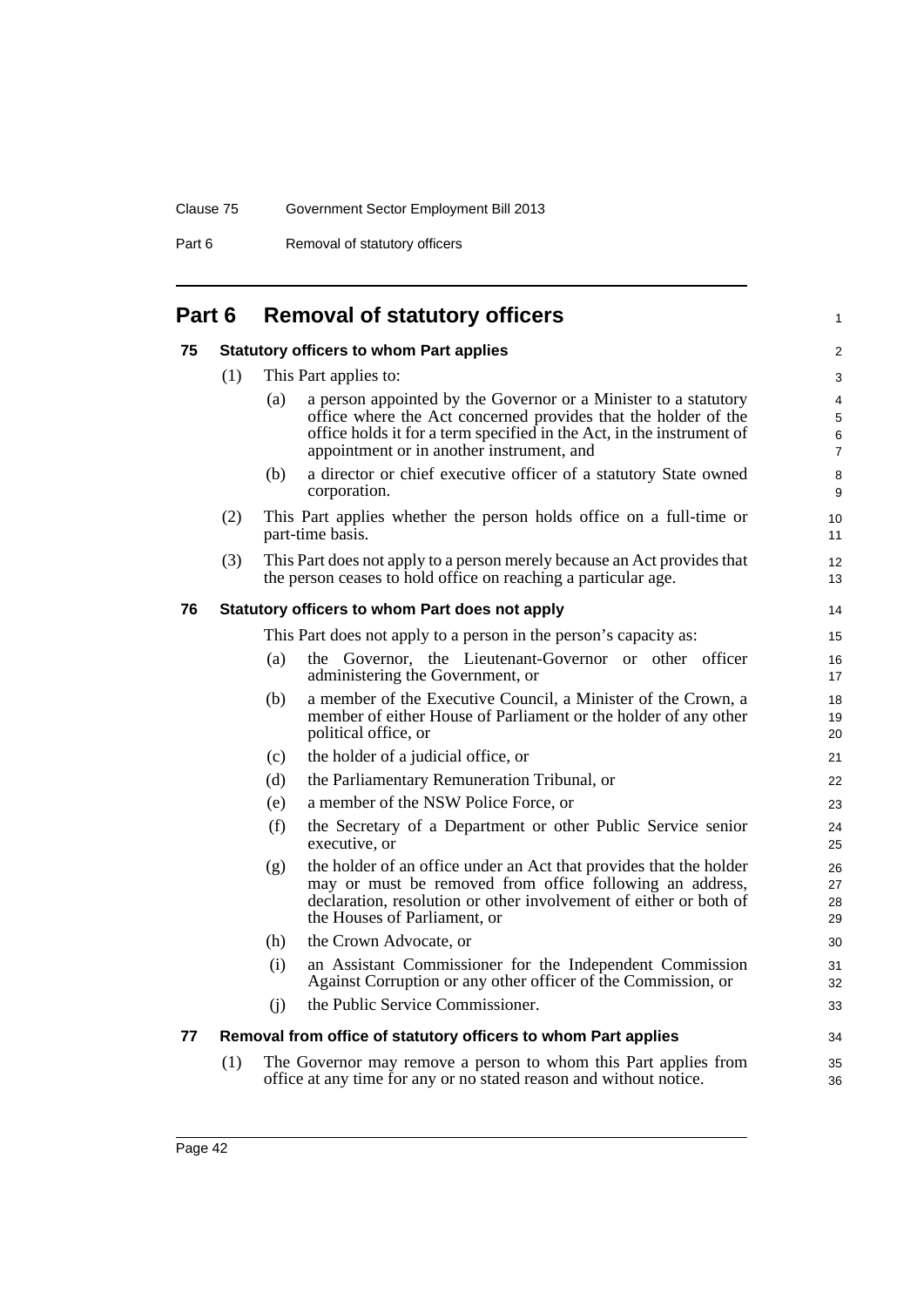| Government Sector Employment Bill 2013 | Clause 78 |
|----------------------------------------|-----------|
|----------------------------------------|-----------|

| Removal of statutory officers | Part 6 |
|-------------------------------|--------|
|-------------------------------|--------|

|    | (2) | This section does not prevent any such person from being removed from<br>office apart from this Act.                                                                                                                                        | 1<br>$\overline{c}$ |  |  |  |
|----|-----|---------------------------------------------------------------------------------------------------------------------------------------------------------------------------------------------------------------------------------------------|---------------------|--|--|--|
| 78 |     | <b>Compensation for office holder following removal</b>                                                                                                                                                                                     | 3                   |  |  |  |
|    | (1) | This section applies to a person who is removed from an office under<br>this Part, but does not apply to a person who held the office concerned<br>on a part-time basis.                                                                    | 4<br>5<br>6         |  |  |  |
|    | (2) | A person to whom this section applies is entitled to such compensation<br>(if any) for loss of remuneration as the Statutory and Other Offices<br>Remuneration Tribunal determines.                                                         | 7<br>8<br>9         |  |  |  |
|    | (3) | The maximum compensation payable is an amount equal to the person's<br>gross remuneration for:                                                                                                                                              | 10<br>11            |  |  |  |
|    |     | the period of 38 weeks, or<br>(a)                                                                                                                                                                                                           | 12                  |  |  |  |
|    |     | the period starting from the person's removal from office and<br>(b)<br>ending when the person's term of office would have expired,                                                                                                         | 13<br>14            |  |  |  |
|    |     | at the rate at which it was payable immediately before the person's<br>removal from office.                                                                                                                                                 | 15<br>16            |  |  |  |
|    | (4) | If more than one such period is applicable, the maximum compensation<br>is to be calculated by reference to the shorter or shortest period.                                                                                                 | 17<br>18            |  |  |  |
|    | (5) | The person is not entitled to any other compensation for the removal<br>from office or to any other remuneration in respect of the office for any<br>period afterwards.                                                                     | 19<br>20<br>21      |  |  |  |
|    | (6) | If the Statutory and Other Offices Remuneration Tribunal determines<br>that compensation is payable under this section, it must, in its<br>determination, specify the period to which the compensation for loss of<br>remuneration relates. |                     |  |  |  |
|    | (7) | The person is not to be employed in the public sector during the period<br>so specified, unless arrangements have been made for a refund of the<br>proportionate amount of the compensation.                                                | 26<br>27<br>28      |  |  |  |
|    | (8) | In this section:                                                                                                                                                                                                                            | 29                  |  |  |  |
|    |     | <i>employment</i> of a person in the public sector includes:                                                                                                                                                                                | 30                  |  |  |  |
|    |     | engagement of the person as a consultant or contractor to the<br>(a)<br>employer, and                                                                                                                                                       | 31<br>32            |  |  |  |
|    |     | engagement of the person through a labour hire arrangement with<br>(b)<br>the employer, and                                                                                                                                                 | 33<br>34            |  |  |  |
|    |     | engagement of a company or partnership that provides the<br>(c)<br>services of the person to the employer.                                                                                                                                  | 35<br>36            |  |  |  |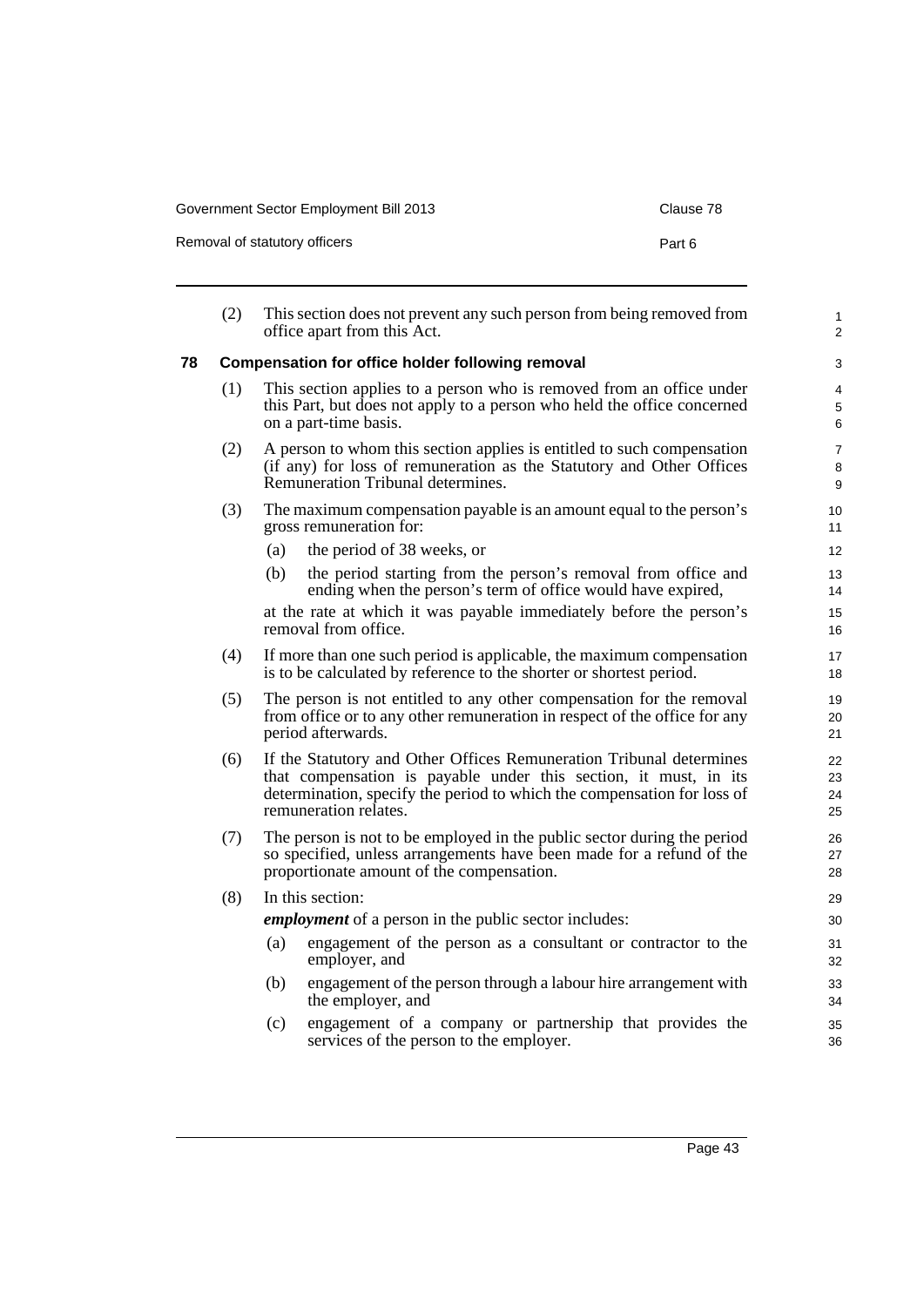#### Clause 79 Government Sector Employment Bill 2013

Part 6 Removal of statutory officers

*public sector* means the government sector, the service of a State owned corporation (or a subsidiary), any service excluded by section 5 or a statutory office.

## **79 Operation of this Part**

| (1)                                                              | This Part prevails over any inconsistent provision of any other Act or |  |  |
|------------------------------------------------------------------|------------------------------------------------------------------------|--|--|
| law or of the terms of appointment of or contract with a person. |                                                                        |  |  |

- (2) Parts 6 and 9 of Chapter 2 of the *Industrial Relations Act 1996* do not apply to or in respect of the removal of a person from office under this Part.
- (3) This Part applies to a person appointed to a statutory office even though the Act concerned excludes the application of this Act, unless it expressly excludes the application of this Part.
- (4) This Part applies to persons holding office at the commencement of this Part, as well as to persons appointed to an office afterwards.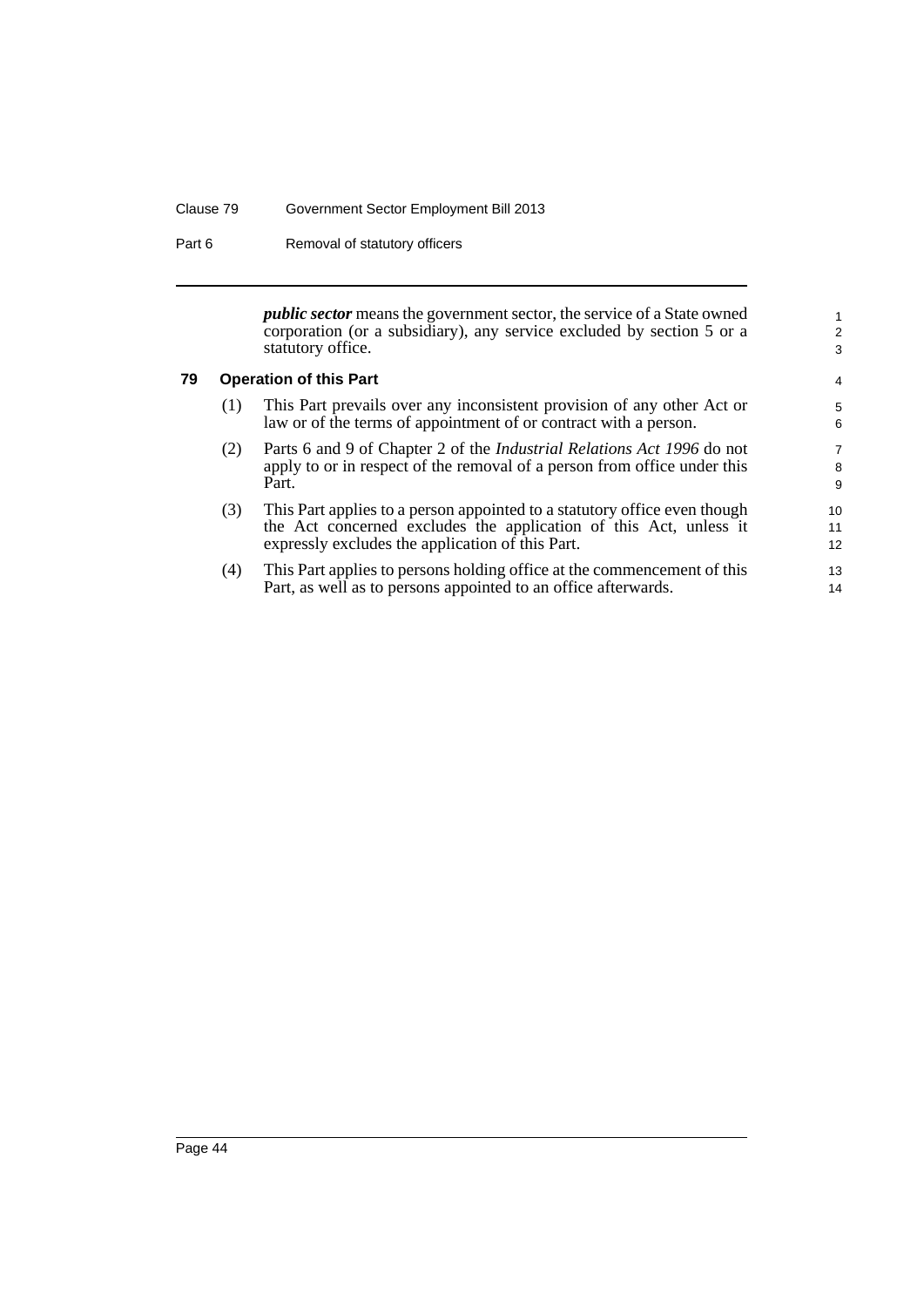Miscellaneous **Part 7** 

# **Part 7 Miscellaneous**

#### **80 Act to bind Crown**

This Act binds the Crown in right of New South Wales and, in so far as the legislative power of the Parliament of New South Wales permits, the Crown in all its other capacities.

5

1

 $\overline{2}$ 3 4

## 6 7

- (1) The Minister may delegate to any authorised person any of the Minister's functions under this Act, other than this power of delegation.
- (2) In this section:

**81 Delegation by Minister**

*authorised person* means the holder of a statutory office, a person employed in the government sector or a person authorised by the regulations.

#### **82 Special Ministerial inquiries**

- (1) The Minister may, in the case of any matter relating to a government sector agency or a NSW government agency, direct such person as the Minister specifies in the direction to conduct a special inquiry into the matter.
- (2) A special inquiry may (without limitation) be conducted under this section into a matter involving the conduct or performance of the head of a government sector agency or a Public Service senior executive (whether or not the person has ceased to be such an agency head or executive).
- (3) A person conducting a special inquiry may enter the premises of any government sector agency or NSW government agency in connection with the inquiry.
- (4) A person conducting a special inquiry has, for the purposes of the inquiry, the functions, protections and immunities conferred on a commissioner by Division 1 of Part 2 of the *Royal Commissions Act 1923*. If 2 or more persons are conducting a special inquiry, the person appointed to preside at the inquiry has, for the purposes of the inquiry, the functions conferred on the chairperson of a commission by the *Royal Commissions Act 1923*.
- (5) The provisions of the *Royal Commissions Act 1923* (except section 13 and Division 2 of Part 2) apply, with necessary modifications:
	- (a) to a special inquiry, and
	- (b) to any witness or person summoned by or appearing before the inquiry or providing material to the inquiry.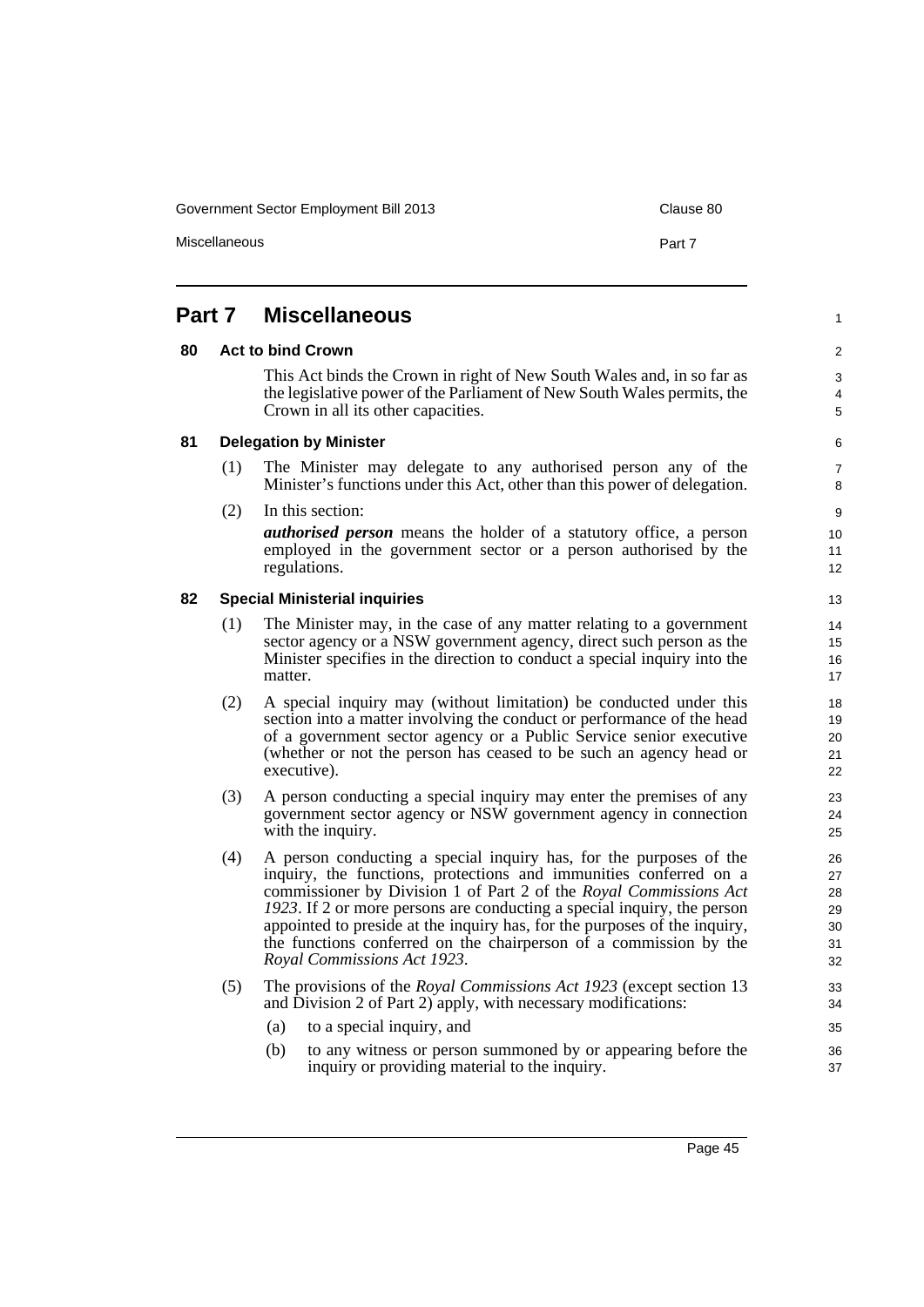#### Clause 83 Government Sector Employment Bill 2013

Part 7 Miscellaneous

(6) If the person conducting a special inquiry agrees, an agent (including an Australian legal practitioner) may represent a person, government sector agency or other agency at the inquiry. (7) The person conducting a special inquiry is not bound by the rules of evidence and may be informed on any matter in issue at the inquiry in such manner as the person considers appropriate. (8) The person conducting a special inquiry may, in respect of a matter not dealt with by or under this Act, give directions as to the procedure to be followed at or in connection with the inquiry. (9) The person conducting a special inquiry must: (a) within such period as the Minister requires, prepare a report on the conduct and findings, and any recommendations, of the inquiry, and (b) immediately after preparing the report, provide the Minister with a copy of the report. (10) The Minister must cause a copy of the report, together with information as to any action taken or proposed to be taken in relation to the subject of the report, to be laid before each House of Parliament within 30 sitting days of that House after the day on which the Minister was provided with a copy of the report. **83 Inquiries by Public Service Commissioner or DPC Secretary into government sector agencies** (1) In this section: *DPC Secretary* means the Secretary of the Department of Premier and Cabinet. (2) The Commissioner or DPC Secretary, or a person authorised by the Commissioner or DPC Secretary, may conduct an inquiry into any matter relating to the administration or management of a government sector agency. (3) An inquiry is not to be conducted by or on behalf of the DPC Secretary into any matter that is the subject of an inquiry by or on behalf of the Commissioner, except with the concurrence of the Commissioner. (4) The Commissioner or DPC Secretary, or a person authorised by the Commissioner or DPC Secretary, may, for the purposes of conducting an inquiry under this section: (a) enter and inspect the premises of a government sector agency, and (b) require the production of, and take copies of, any documents in the custody of an employee of the government sector agency, and 1  $\overline{2}$ 3 4 5 6 7 8 9 10 11 12 13 14 15 16 17 18 19 20 21 22 23 24 25 26 27 28 29 30 31 32 33  $34$ 35 36 37 38 39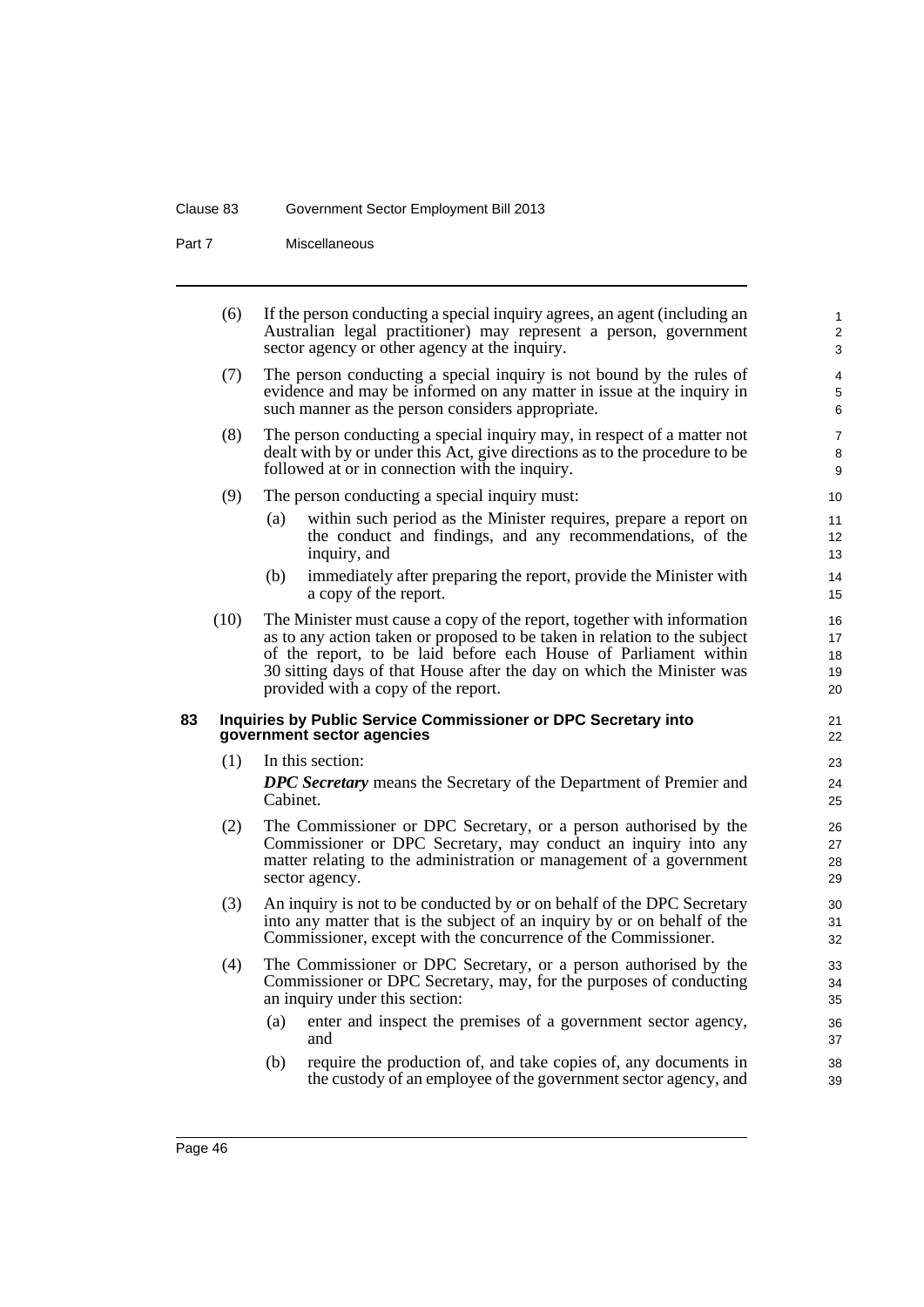#### Government Sector Employment Bill 2013 Covernment Sector Employment Bill 2013

|    | Miscellaneous |     | Part 7                                                                                                                                                                                                                                                                                      |
|----|---------------|-----|---------------------------------------------------------------------------------------------------------------------------------------------------------------------------------------------------------------------------------------------------------------------------------------------|
|    |               | (c) | for the purposes of further examination, take possession of, and<br>remove, any of those documents, and                                                                                                                                                                                     |
|    |               | (d) | require an employee of the government sector agency to answer<br>questions, and                                                                                                                                                                                                             |
|    |               | (e) | require an employee of the government sector agency to provide<br>such assistance and facilities as is or are necessary to enable the<br>Commissioner, Secretary or authorised person to exercise<br>functions under this section.                                                          |
|    |               |     | A reference in this subsection to an employee of a government sector<br>agency includes a reference to any person who is engaged by the agency<br>(whether directly or indirectly) under a contract for services.                                                                           |
|    | (5)           |     | This section does not affect the operation of section 82.                                                                                                                                                                                                                                   |
|    | (6)           |     | The DPC Secretary cannot conduct (or authorise the conduct of) an<br>inquiry under this section into the NSW Police Force.                                                                                                                                                                  |
| 84 |               |     | Minister's powers to control staff and work of Department not affected                                                                                                                                                                                                                      |
|    |               |     | The ordinary and necessary departmental authority of a Minister with<br>respect to the control and direction of staff and work is not limited by<br>anything in this Act.                                                                                                                   |
| 85 |               |     | Operation of industrial relations and superannuation legislation                                                                                                                                                                                                                            |
|    | (1)           |     | This Act does not affect the operation of the <i>Industrial Relations Act</i><br>1996. This subsection does not limit section 58 (Industrial or legal<br>proceedings excluded) and section 74 (Excess employees—jurisdiction<br>of Industrial Relations Commission).                        |
|    | (2)           |     | This Act does not affect the operation of provisions of the<br>Superannuation Act 1916 or any other superannuation legislation<br>relating to retirement and other cessation of employment (and to<br>entitlement to pensions and other benefits) of employees to whom this<br>Act applies. |
| 86 |               |     | Appointment to other statutory offices                                                                                                                                                                                                                                                      |
|    |               |     | Nothing in this Act prevents the head of a Public Service agency or<br>other Public Service employee from also being appointed to a statutory                                                                                                                                               |

# **87 Proceedings for offences**

office under any Act.

Proceedings for an offence against the regulations may be dealt with summarily before the Local Court.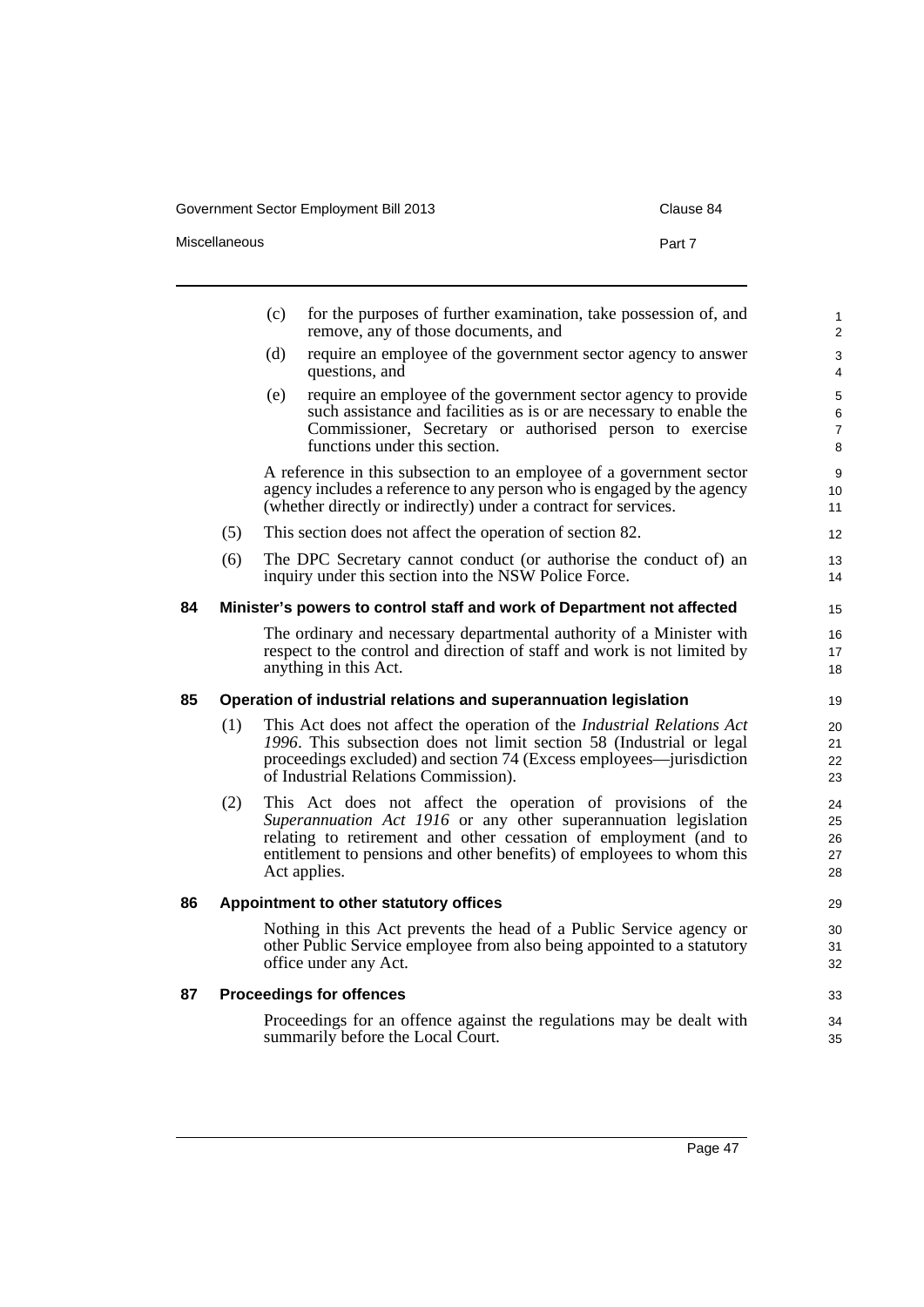#### Clause 88 Government Sector Employment Bill 2013

Part 7 Miscellaneous

#### **88 Regulations**

- (1) The Governor may make regulations, not inconsistent with this Act, for or with respect to any matter that by this Act is required or permitted to be prescribed or that is necessary or convenient to be prescribed for carrying out or giving effect to this Act.
- (2) In particular, the regulations may make provision for or with respect to the following:
	- (a) the employment of persons in the government sector (including employment in special cases, leave, redeployment, mobility and termination),

- (b) any matter that may be dealt with in the government sector employment rules (in which case the regulations prevail to the extent of any inconsistency with those rules).
- (3) The regulations may preclude an employee of a government sector agency who receives a severance or redundancy payment because of a cessation of employment from being engaged in the public sector (referred to in section 41) during a period after that cessation of employment unless arrangements have been made for a refund of a proportionate amount of the payment.
- (4) A regulation may create an offence punishable by a penalty not exceeding 10 penalty units.

#### **89 Review of Act**

- (1) The Minister is to review this Act to determine whether the policy objectives of the Act remain valid and whether the terms of the Act remain appropriate for securing those objectives.
- (2) The review is to be undertaken as soon as possible after the period of 5 years from the commencement of this Act.
- (3) A report on the outcome of the review is to be tabled in each House of Parliament within 12 months after the end of the period of 5 years.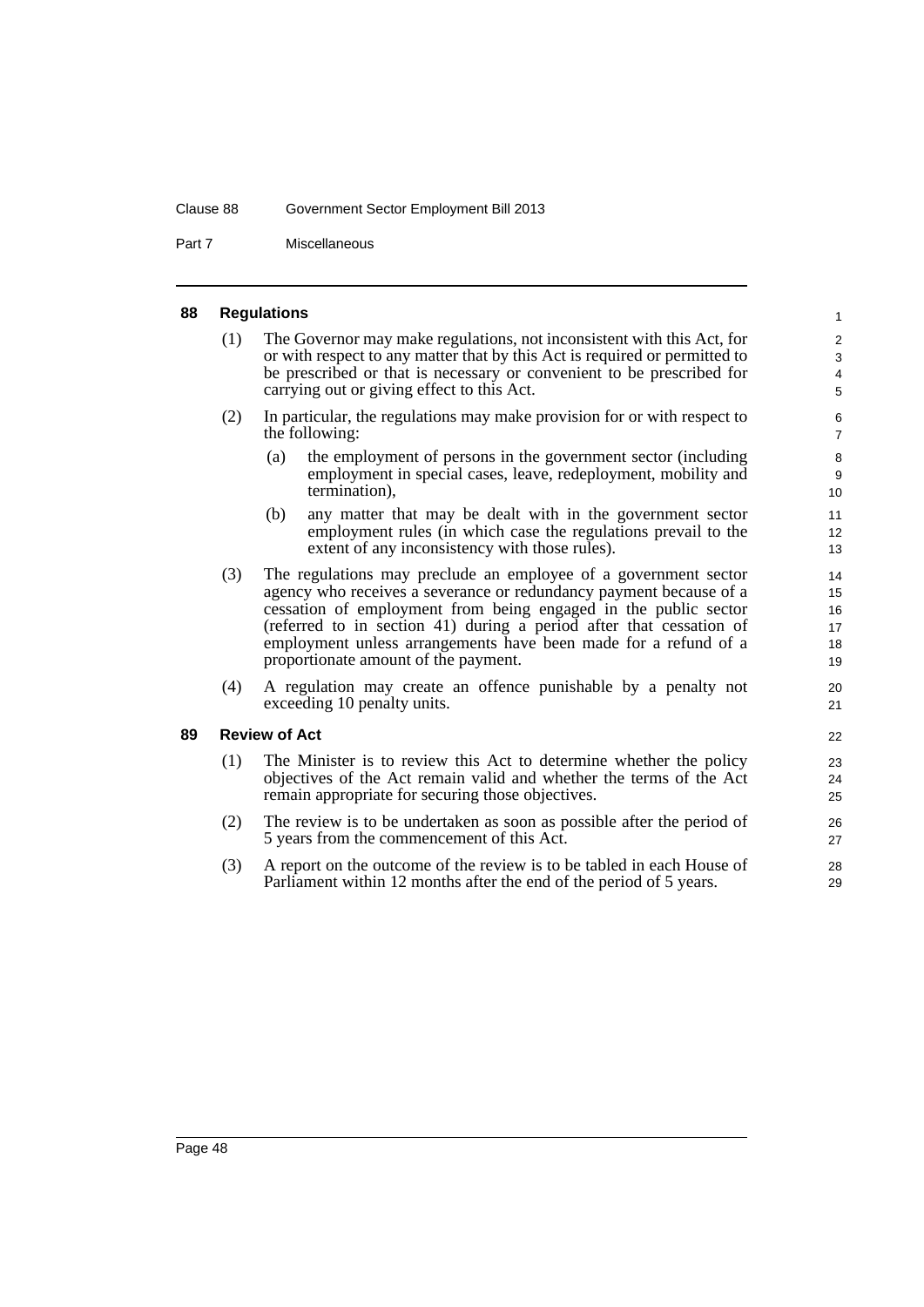Government Sector Employment Bill 2013

Public Service Agencies **Schedule 1** and the service Agencies Schedule 1

| <b>Schedule 1</b>                                                                                                                                                                                                                                                                                                     | <b>Public Service Agencies</b> | 1                              |
|-----------------------------------------------------------------------------------------------------------------------------------------------------------------------------------------------------------------------------------------------------------------------------------------------------------------------|--------------------------------|--------------------------------|
|                                                                                                                                                                                                                                                                                                                       |                                | (Section 22)<br>$\overline{2}$ |
| Note. On the enactment of this Act, the names of the various Departments and other agencies<br>were not included in this Schedule. Part 7 of the Constitution Act 1902 enables the Governor,<br>by administrative arrangements order, to include their names in this Schedule and to alter<br>them from time to time. |                                |                                |
| Part 1                                                                                                                                                                                                                                                                                                                | <b>Departments</b>             | $\overline{7}$                 |
| Part 2<br><b>Executive agencies related to Departments</b>                                                                                                                                                                                                                                                            |                                | 8                              |
| Agency                                                                                                                                                                                                                                                                                                                | Head of agency                 | <b>Related Department</b>      |
| Part 3                                                                                                                                                                                                                                                                                                                | Separate agencies              | 9                              |

| <b>Agency</b> | <b>Head of agency</b> |
|---------------|-----------------------|
|               |                       |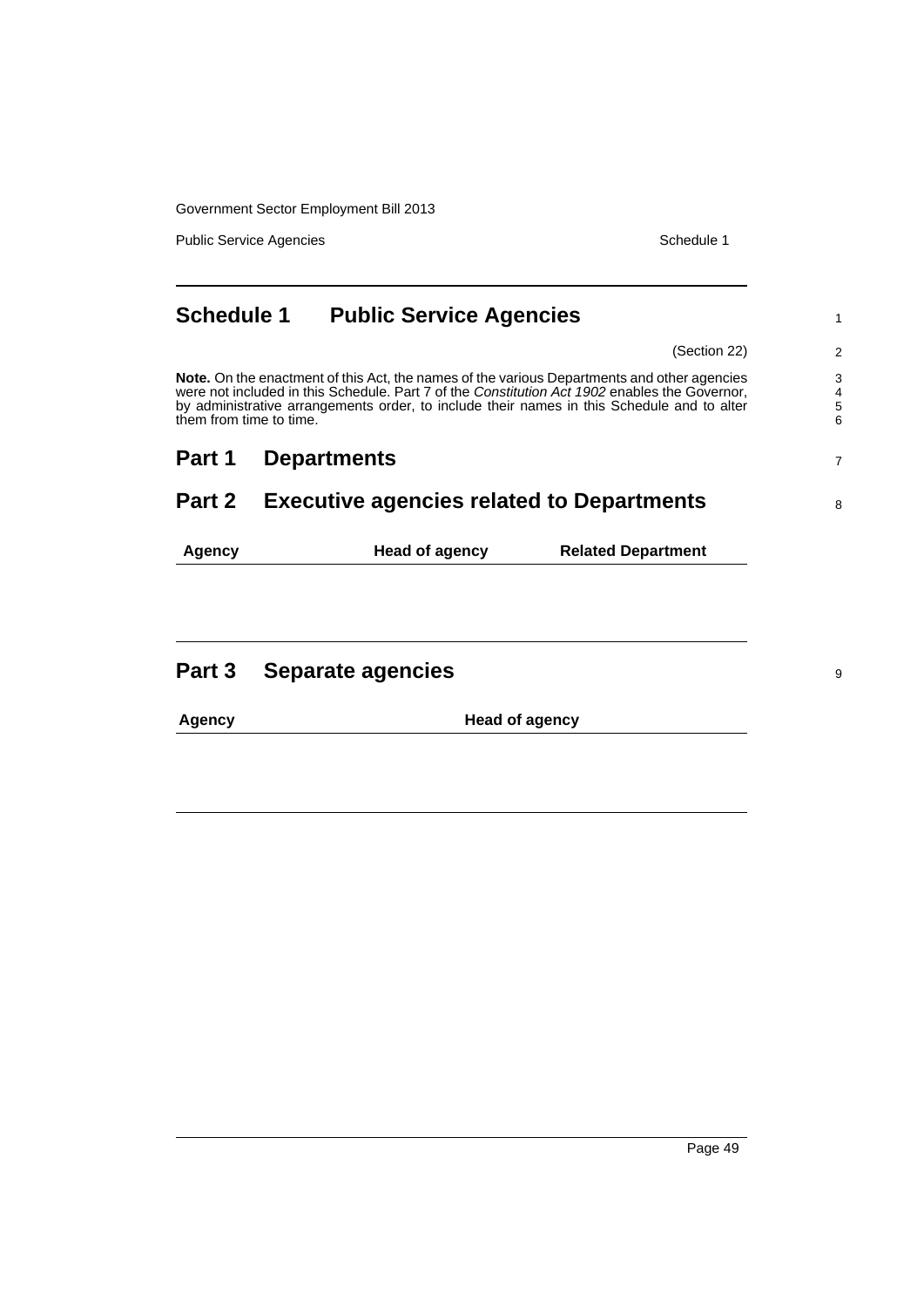Government Sector Employment Bill 2013

# **Schedule 2 Provisions relating to Public Service Commissioner**

(Section 9)

1 2

| 1 |     |                                                                                                                                                                                                                      | <b>Basis of office of Commissioner</b>                                                                                                                                                                                         | 4                        |  |
|---|-----|----------------------------------------------------------------------------------------------------------------------------------------------------------------------------------------------------------------------|--------------------------------------------------------------------------------------------------------------------------------------------------------------------------------------------------------------------------------|--------------------------|--|
|   | (1) |                                                                                                                                                                                                                      | The office of Commissioner is a full-time office and the holder of the<br>office is required to hold it on that basis, except to the extent permitted<br>by the Governor.                                                      | 5<br>6<br>$\overline{7}$ |  |
|   | (2) |                                                                                                                                                                                                                      | The office of Commissioner is a statutory office under this Act and the<br>holder of the office is not employed in the Public Service.                                                                                         | 8<br>9                   |  |
| 2 |     | <b>Term of office</b>                                                                                                                                                                                                |                                                                                                                                                                                                                                | 10                       |  |
|   | (1) | Subject to this Schedule, the Commissioner holds office for such term<br>not exceeding 7 years as may be specified in the instrument of<br>appointment, but is eligible (if otherwise qualified) for re-appointment. |                                                                                                                                                                                                                                |                          |  |
|   | (2) |                                                                                                                                                                                                                      | A person may not hold the office of Commissioner for terms totalling<br>more than 7 years.                                                                                                                                     | 14<br>15                 |  |
| 3 |     | Remuneration                                                                                                                                                                                                         |                                                                                                                                                                                                                                | 16                       |  |
|   |     |                                                                                                                                                                                                                      | The Commissioner is entitled to be paid:                                                                                                                                                                                       | 17                       |  |
|   |     | (a)                                                                                                                                                                                                                  | remuneration in accordance with the Statutory and Other Offices<br>Remuneration Act 1975, and                                                                                                                                  | 18<br>19                 |  |
|   |     | (b)                                                                                                                                                                                                                  | such travelling and subsistence allowances as the Premier may<br>from time to time determine.                                                                                                                                  | 20<br>21                 |  |
| 4 |     |                                                                                                                                                                                                                      | Vacancy in office                                                                                                                                                                                                              | 22                       |  |
|   |     |                                                                                                                                                                                                                      | The office of Commissioner becomes vacant if the holder:                                                                                                                                                                       | 23                       |  |
|   |     | (a)                                                                                                                                                                                                                  | dies, or                                                                                                                                                                                                                       | 24                       |  |
|   |     | (b)                                                                                                                                                                                                                  | completes a term of office and is not re-appointed, or                                                                                                                                                                         | 25                       |  |
|   |     | (c)                                                                                                                                                                                                                  | resigns the office by instrument in writing addressed to the<br>Governor, or                                                                                                                                                   | 26<br>27                 |  |
|   |     | (d)                                                                                                                                                                                                                  | becomes bankrupt, applies to take the benefit of any law for the<br>relief of bankrupt or insolvent debtors, compounds with his or her<br>creditors or makes an assignment of his or her remuneration for<br>their benefit, or | 28<br>29<br>30<br>31     |  |
|   |     | (e)                                                                                                                                                                                                                  | becomes a mentally incapacitated person, or                                                                                                                                                                                    | 32                       |  |
|   |     | (f)                                                                                                                                                                                                                  | is convicted in New South Wales of an offence that is punishable<br>by imprisonment for 12 months or more or is convicted<br>elsewhere than in New South Wales of an offence that, if                                          | 33<br>34<br>35           |  |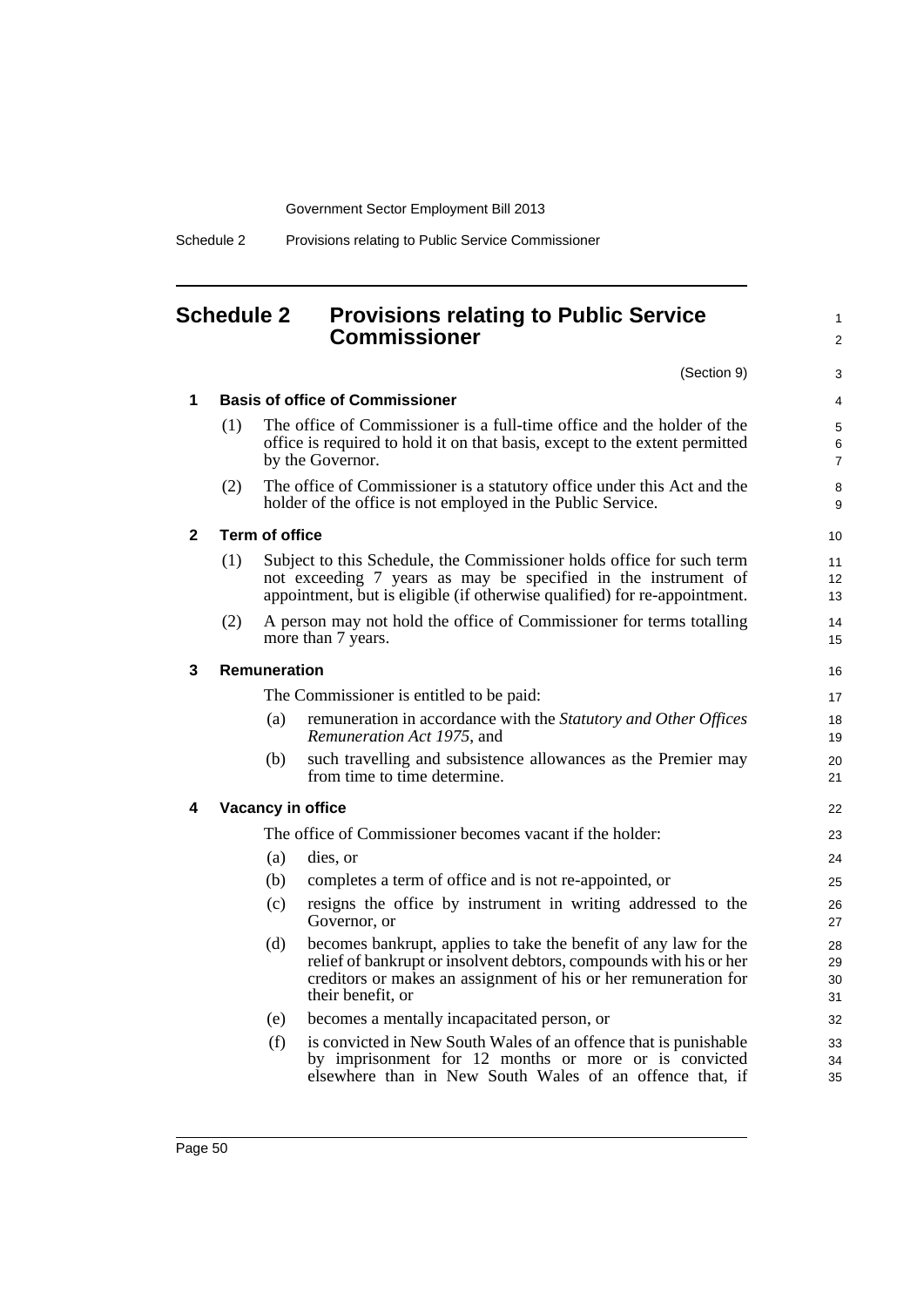Provisions relating to Public Service Commissioner Schedule 2

|   |     | committed in New South Wales, would be an offence so<br>punishable, or      | $\mathbf{1}$<br>$\overline{2}$ |  |  |
|---|-----|-----------------------------------------------------------------------------|--------------------------------|--|--|
|   |     | is removed from office by the Governor under section 9.<br>(g)              | 3                              |  |  |
| 5 |     | <b>Filling of vacancy</b>                                                   | 4                              |  |  |
|   |     | If the office of Commissioner becomes vacant, a person is, subject to       | 5                              |  |  |
|   |     | this Act, to be appointed to fill the vacancy.                              | 6                              |  |  |
| 6 |     | <b>Appointment of acting Commissioner</b>                                   | $\overline{7}$                 |  |  |
|   | (1) | The Premier may, from time to time, appoint a person to act in the office   | 8                              |  |  |
|   |     | of the Commissioner during the illness or absence of the Commissioner       | 9                              |  |  |
|   |     | or during a vacancy in the office of the Commissioner. The person,          | 10                             |  |  |
|   |     | while so acting, has all the functions of the Commissioner and is taken     | 11                             |  |  |
|   |     | to be the Commissioner (including as a member of the Public Service         | 12                             |  |  |
|   |     | Commission Advisory Board).                                                 | 13                             |  |  |
|   | (2) | The Premier may, at any time, remove a person from office as acting         | 14                             |  |  |
|   |     | Commissioner.                                                               | 15                             |  |  |
|   | (3) | An acting Commissioner is entitled to be paid such remuneration             |                                |  |  |
|   |     | (including travelling and subsistence allowances) as the Premier may        | 17                             |  |  |
|   |     | from time to time determine.                                                | 18                             |  |  |
| 7 |     | <b>Personal liability of Commissioner</b>                                   | 19                             |  |  |
|   |     | A matter or thing done (or omitted to be done) by:                          | 20                             |  |  |
|   |     | the Commissioner, or<br>(a)                                                 | 21                             |  |  |
|   |     | a person acting under the direction of the Commissioner,<br>(b)             | 22                             |  |  |
|   |     | does not, if the matter or thing was done (or omitted to be done) in good   | 23                             |  |  |
|   |     | faith for the purposes of executing this Act (or any other Act that confers | 24                             |  |  |
|   |     | functions on the Commissioner), subject the Commissioner or a person        | 25                             |  |  |
|   |     | so acting personally to any action, liability, claim or demand.             | 26                             |  |  |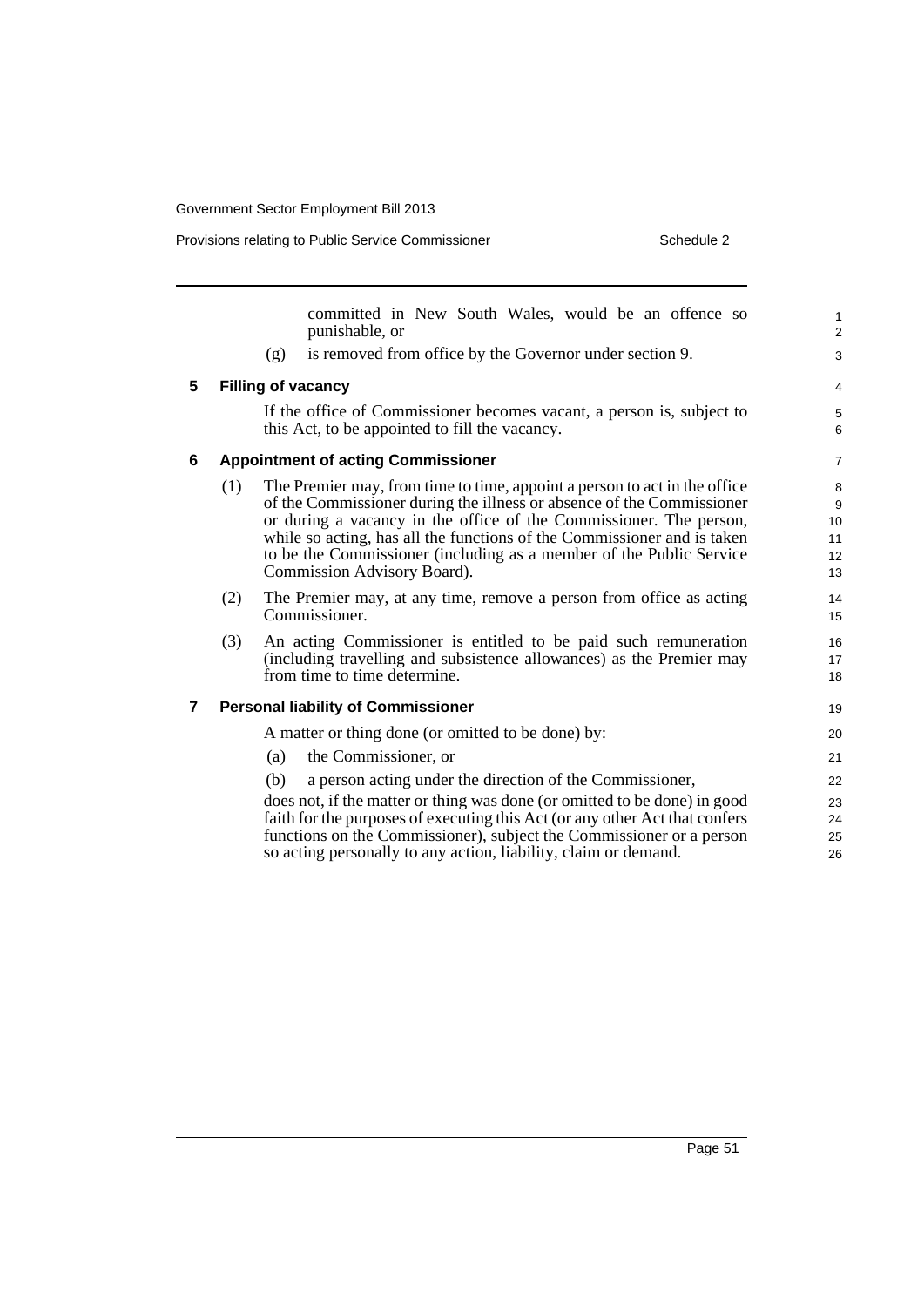Schedule 3 Members and procedure of Public Service Commission Advisory Board

# **Schedule 3 Members and procedure of Public Service Commission Advisory Board**

(Section 18)

1  $\overline{2}$ 

3

4

11

## **Part 1 Preliminary**

#### **1 Definitions**

In this Schedule:

*appointed member* means the Chairperson of the Advisory Board or other member of the Advisory Board who is appointed by the Premier. *member* means an appointed or ex-officio member of the Advisory Board.

# **Part 2 Members**

#### **2 Terms of office of appointed members**

- (1) Subject to this Schedule and the regulations, an appointed member holds office for the period (not exceeding 3 years) specified in the member's instrument of appointment, but is eligible (if otherwise qualified) for re-appointment.
- (2) A person may not be an appointed member for consecutive terms totalling more than 6 years unless the Premier determines otherwise.

#### **3 Remuneration of appointed members**

An appointed member is entitled to be paid such remuneration (including travelling and subsistence allowances) as the Premier may from time to time determine in respect of the member.

#### **4 Vacancy in office of appointed member**

| (1) | The office of an appointed member becomes vacant if the member: |                                                                             |  |  |  |
|-----|-----------------------------------------------------------------|-----------------------------------------------------------------------------|--|--|--|
|     | (a)                                                             | dies, or                                                                    |  |  |  |
|     | (b)                                                             | completes a term of office and is not re-appointed, or                      |  |  |  |
|     | (c)                                                             | resigns the office by instrument in writing addressed to the<br>Premier, or |  |  |  |

- (d) is removed from office by the Premier under this clause, or
- (e) is absent from 3 consecutive meetings of the Advisory Board of which reasonable notice has been given to the member personally or by post, except on leave granted by the Premier or unless the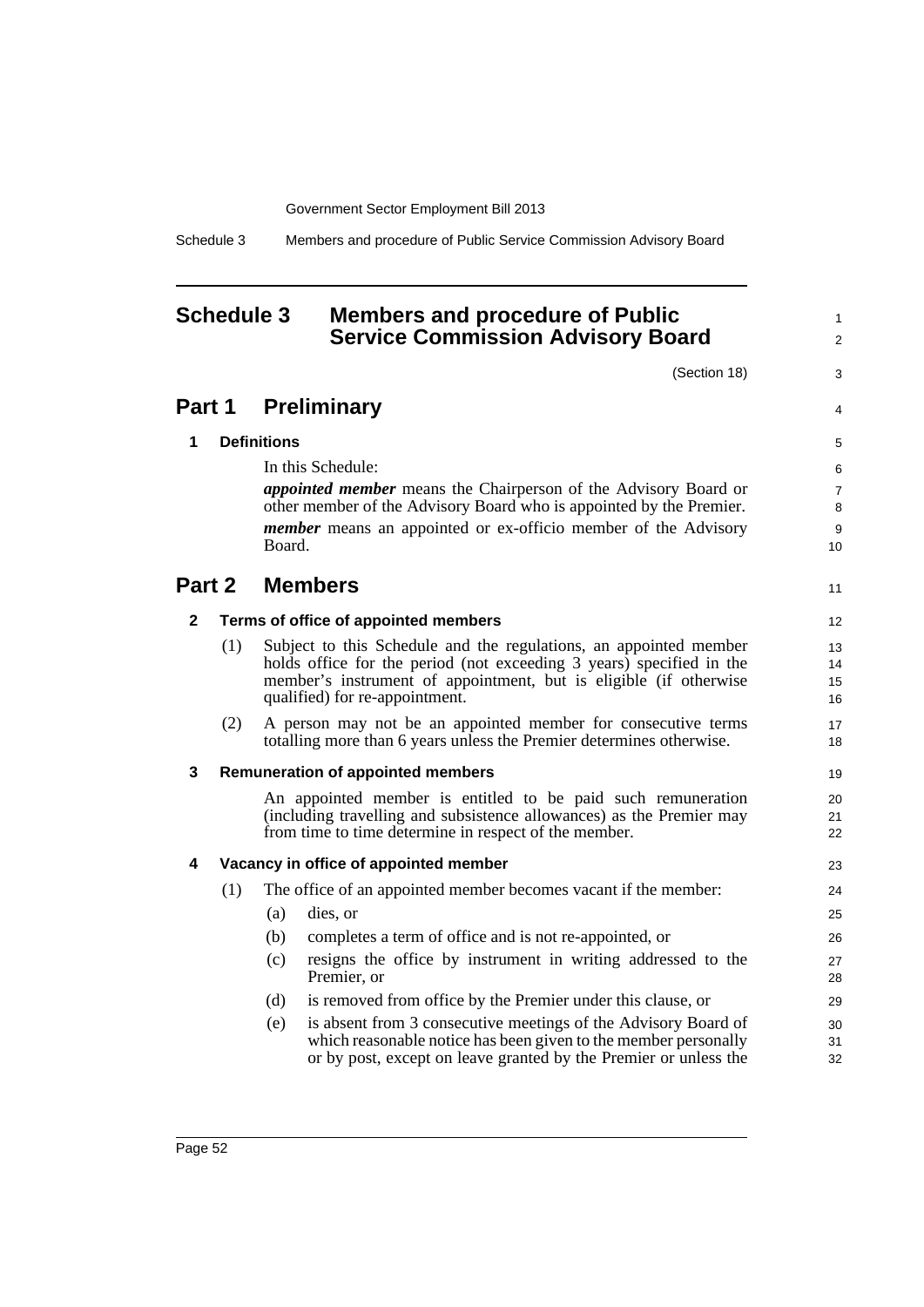Members and procedure of Public Service Commission Advisory Board Schedule 3

member is excused by the Premier for having been absent from those meetings, or

- (f) becomes bankrupt, applies to take the benefit of any law for the relief of bankrupt or insolvent debtors, compounds with his or her creditors or makes an assignment of his or her remuneration for their benefit, or
- (g) becomes a mentally incapacitated person, or
- (h) is convicted in New South Wales of an offence that is punishable by imprisonment for 12 months or more or is convicted elsewhere than in New South Wales of an offence that, if committed in New South Wales, would be an offence so punishable.
- (2) The Premier may remove an appointed member from office at any time.

### **5 Filling of vacancy in office of appointed member**

If the office of any appointed member becomes vacant, a person is, subject to this Act and the regulations, to be appointed to fill the vacancy.

### **6 Appointed members not prevented from holding other offices**

If by or under any Act provision is made:

- (a) requiring a person who is the holder of a specified office to devote the whole of his or her time to the duties of that office, or
- (b) prohibiting the person from engaging in employment outside the duties of that office,

the provision does not operate to disqualify the person from holding that office and also the office of an appointed member or from accepting and retaining any remuneration payable to the person under this Act as an appointed member.

#### **7 Appointed member holds statutory office**

An appointed member holds a statutory office and is not employed in the Public Service.

### **8 Disclosure of pecuniary or other interests**

(1) If:

(a) a member has a direct or indirect pecuniary or other interest in a matter being considered or about to be considered at a meeting of the Advisory Board, and

28 29 30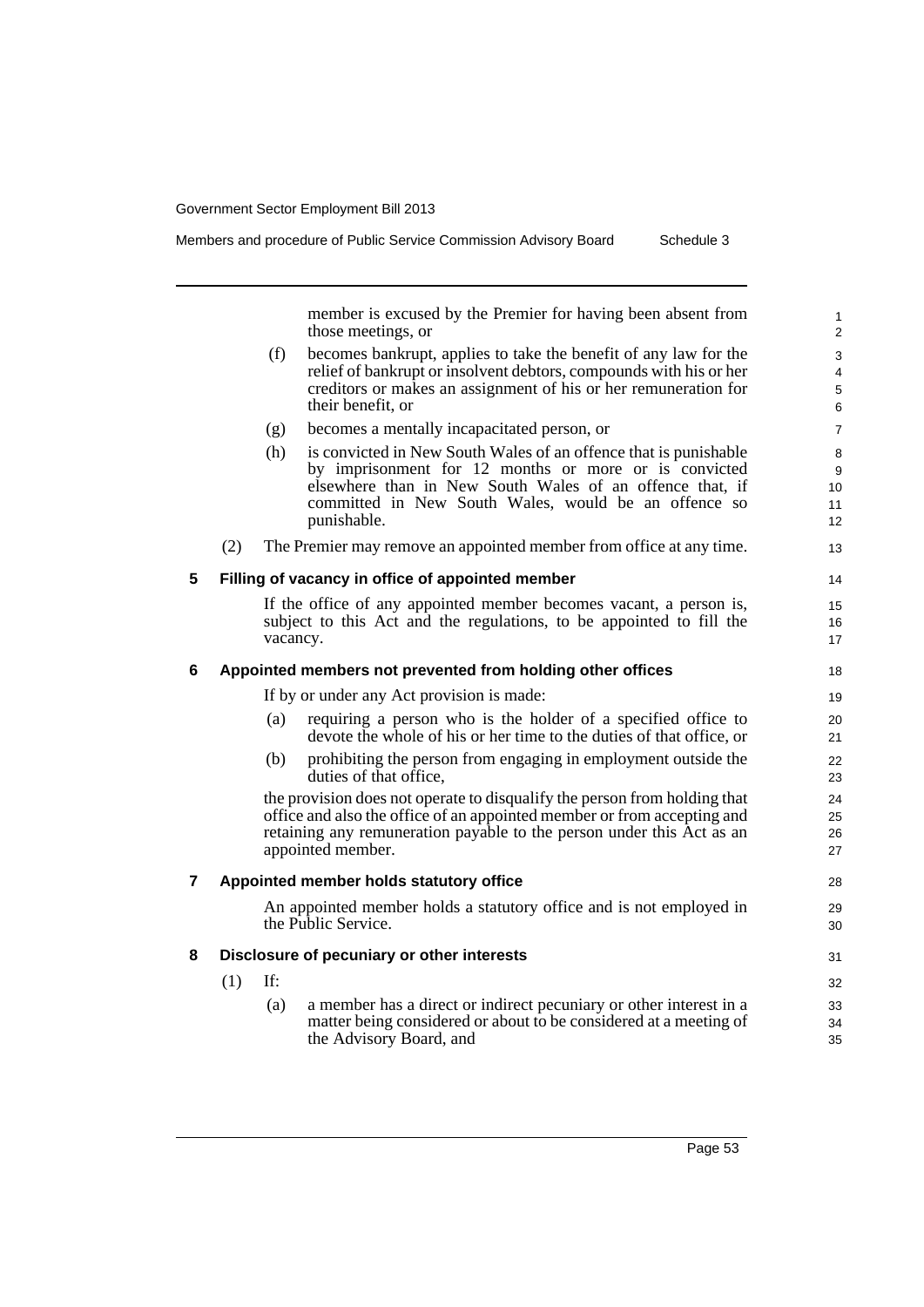Schedule 3 Members and procedure of Public Service Commission Advisory Board

|     | (b)       | the interest appears to raise a conflict with the proper<br>performance of the member's duties in relation to the<br>consideration of the matter,                                                                                                    | $\mathbf{1}$<br>$\overline{2}$<br>3 |
|-----|-----------|------------------------------------------------------------------------------------------------------------------------------------------------------------------------------------------------------------------------------------------------------|-------------------------------------|
|     |           | the member must, as soon as possible after the relevant facts have come<br>to the member's knowledge, disclose the nature of the interest at a<br>meeting of the Advisory Board.                                                                     | 4<br>5<br>6                         |
| (2) | member:   | A disclosure by a member at a meeting of the Advisory Board that the                                                                                                                                                                                 | $\overline{7}$<br>8                 |
|     | (a)       | is a member, or is in the employment, of a specified company or<br>other body, or                                                                                                                                                                    | 9<br>10                             |
|     | (b)       | is a partner, or is in the employment, of a specified person, or                                                                                                                                                                                     | 11                                  |
|     | (c)       | has some other specified interest relating to a specified company<br>or other body or to a specified person,                                                                                                                                         | 12<br>13                            |
|     |           | is a sufficient disclosure of the nature of the interest in any matter<br>relating to that company or other body or to that person which may arise<br>after the date of the disclosure and which is required to be disclosed<br>under subclause (1). | 14<br>15<br>16<br>17                |
| (3) |           | Particulars of any disclosure made under this clause must be recorded<br>by the Advisory Board and the record must be available at all reasonable<br>hours to inspection by any person.                                                              | 18<br>19<br>20                      |
| (4) |           | After a member has disclosed the nature of an interest in any matter, the<br>member must not, unless the Premier or the Advisory Board otherwise<br>determines:                                                                                      | 21<br>22<br>23                      |
|     | (a)       | be present during any deliberation of the Advisory Board with<br>respect to the matter, or                                                                                                                                                           | 24<br>25                            |
|     | (b)       | take part in any decision of the Advisory Board with respect to<br>the matter.                                                                                                                                                                       | 26<br>27                            |
| (5) | must not: | For the purposes of the making of a determination by the Advisory<br>Board under subclause (4), a member who has a direct or indirect<br>pecuniary or other interest in a matter to which the disclosure relates                                     | 28<br>29<br>30<br>31                |
|     | (a)       | be present during any deliberation of the Advisory Board for the<br>purpose of making the determination, or                                                                                                                                          | 32<br>33                            |
|     | (b)       | take part in the making by the Advisory Board of the<br>determination.                                                                                                                                                                               | 34<br>35                            |
| (6) |           | A contravention of this clause does not invalidate any decision of the                                                                                                                                                                               | 36                                  |

37

Advisory Board.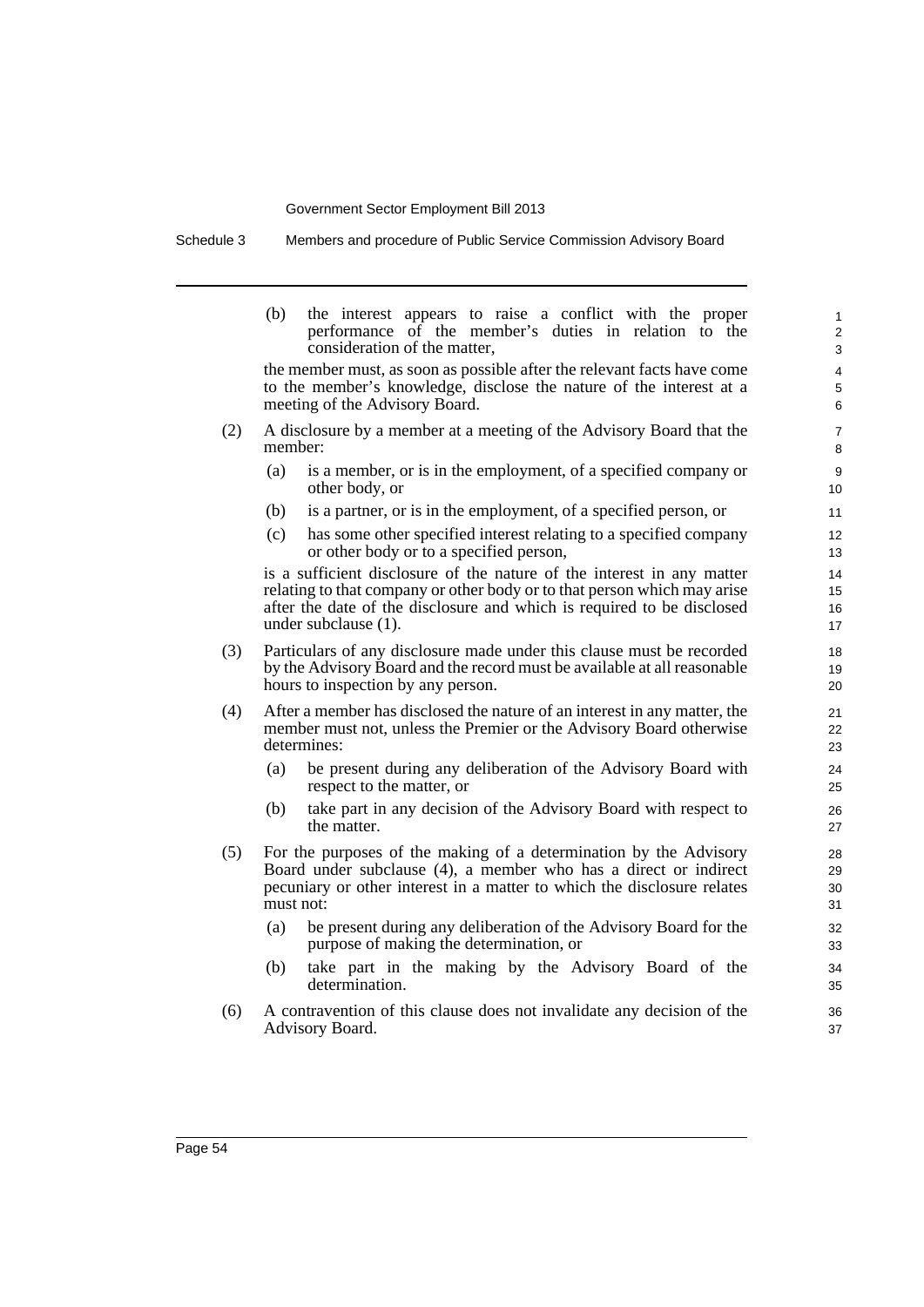Members and procedure of Public Service Commission Advisory Board Schedule 3

| 9       |        | <b>Personal liability of members</b>                                                                                                                                                                                                                                                                            |
|---------|--------|-----------------------------------------------------------------------------------------------------------------------------------------------------------------------------------------------------------------------------------------------------------------------------------------------------------------|
|         |        | A matter or thing done (or omitted to be done) by:                                                                                                                                                                                                                                                              |
|         |        | the Advisory Board, or<br>(a)                                                                                                                                                                                                                                                                                   |
|         |        | (b)<br>a person acting under the direction of the Advisory Board,                                                                                                                                                                                                                                               |
|         |        | does not, if the matter or thing was done (or omitted to be done) in good<br>faith for the purposes of executing this Act (or any other Act that confers<br>functions on the Advisory Board), subject a member of the Advisory                                                                                  |
|         |        | Board or a person so acting personally to any action, liability, claim or<br>demand.                                                                                                                                                                                                                            |
| Part 3  |        | <b>Procedure</b>                                                                                                                                                                                                                                                                                                |
| 10      |        | <b>General procedure</b>                                                                                                                                                                                                                                                                                        |
|         |        | The procedure for the calling of meetings of the Advisory Board and for                                                                                                                                                                                                                                         |
|         |        | the conduct of business at those meetings is, subject to this Act and the<br>regulations, to be as determined by the Advisory Board.                                                                                                                                                                            |
| 11      | Quorum |                                                                                                                                                                                                                                                                                                                 |
|         |        | The quorum for a meeting of the Advisory Board is a majority of the<br>members for the time being.                                                                                                                                                                                                              |
| $12 \,$ |        | <b>Presiding member</b>                                                                                                                                                                                                                                                                                         |
|         | (1)    | The Chairperson of the Advisory Board (or, in the absence of the<br>Chairperson, a person elected by the members of the Advisory Board<br>who are present at a meeting of the Advisory Board) is to preside at a<br>meeting of the Advisory Board.                                                              |
|         | (2)    | The presiding member has a deliberative vote and, in the event of an<br>equality of votes, has a second or casting vote.                                                                                                                                                                                        |
| 13      | Voting |                                                                                                                                                                                                                                                                                                                 |
|         |        | A decision supported by a majority of the votes cast at a meeting of the<br>Advisory Board at which a quorum is present is the decision of the<br>Advisory Board.                                                                                                                                               |
| 14      |        | Transaction of business outside meetings or by telephone                                                                                                                                                                                                                                                        |
|         | (1)    | The Advisory Board may, if it thinks fit, transact any of its business by<br>the circulation of papers among all the members of the Advisory Board<br>for the time being, and a resolution in writing approved in writing by a<br>majority of those members is taken to be a decision of the Advisory<br>Board. |
|         |        |                                                                                                                                                                                                                                                                                                                 |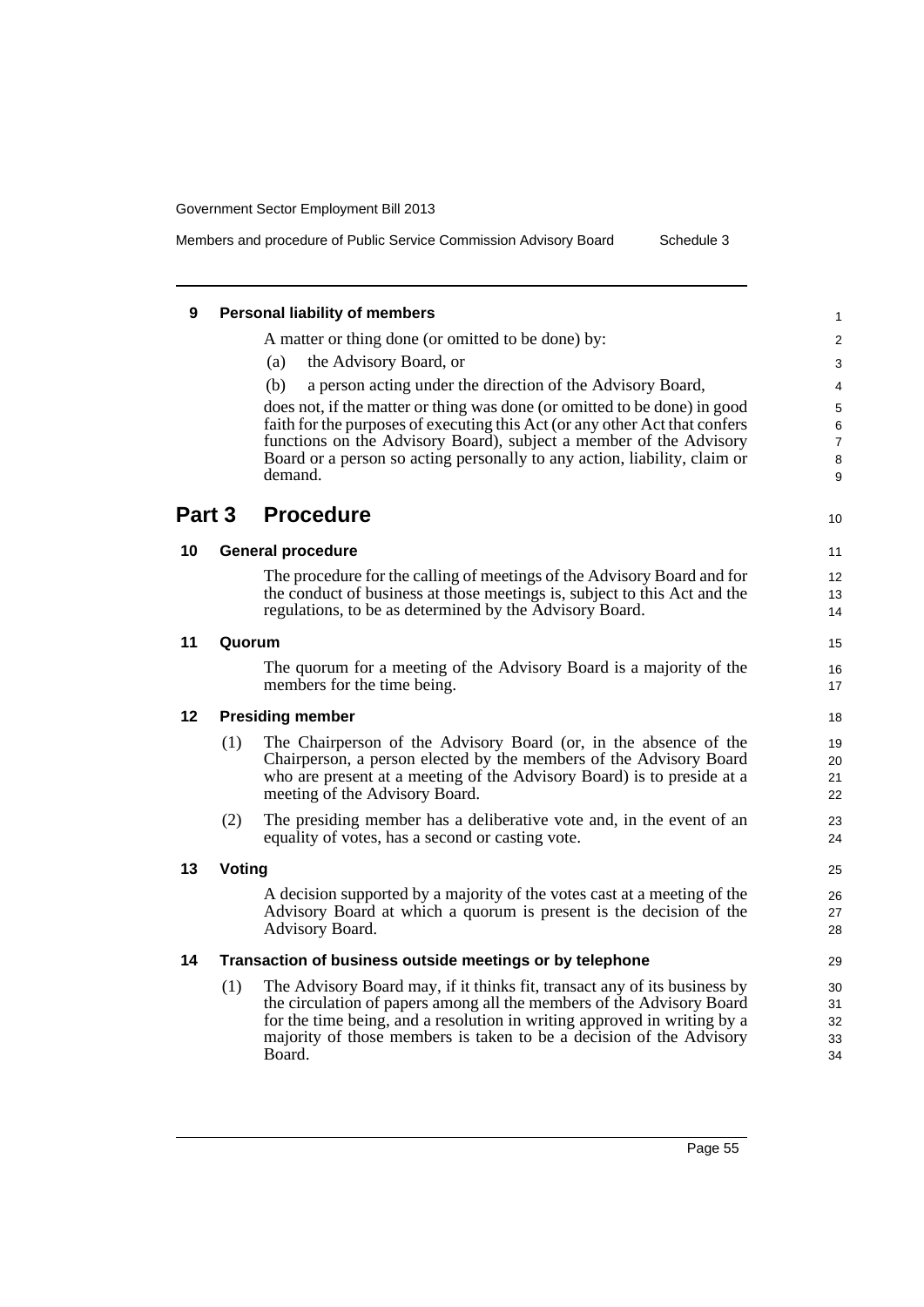Schedule 3 Members and procedure of Public Service Commission Advisory Board

|    | (2) | The Advisory Board may, if it thinks fit, transact any of its business at<br>a meeting at which members (or some members) participate by<br>telephone, closed-circuit television or other means, but only if any<br>member who speaks on a matter before the meeting can be heard by the<br>other members. | 1<br>2<br>3<br>4<br>5 |
|----|-----|------------------------------------------------------------------------------------------------------------------------------------------------------------------------------------------------------------------------------------------------------------------------------------------------------------|-----------------------|
|    | (3) | For the purposes of:                                                                                                                                                                                                                                                                                       |                       |
|    |     | the approval of a resolution under subclause $(1)$ , or<br>(a)                                                                                                                                                                                                                                             | $\overline{7}$        |
|    |     | a meeting held in accordance with subclause (2),<br>(b)                                                                                                                                                                                                                                                    | 8                     |
|    |     | the Chairperson and each member have the same voting rights as they<br>have at an ordinary meeting of the Advisory Board.                                                                                                                                                                                  | 9<br>10               |
|    | (4) | A resolution approved under subclause (1) is, subject to the regulations,<br>to be recorded in the minutes of the meetings of the Advisory Board.                                                                                                                                                          | 11<br>12              |
|    | (5) | Papers may be circulated among the members for the purposes of<br>subclause (1) by facsimile or other transmission of the information in<br>the papers concerned.                                                                                                                                          | 13<br>14<br>15        |
| 15 |     | <b>Frequency of meetings</b>                                                                                                                                                                                                                                                                               | 16                    |
|    |     | The Advisory Board is to meet at least on a quarterly basis each year<br>(but no more than 6 times each year).                                                                                                                                                                                             | 17<br>18              |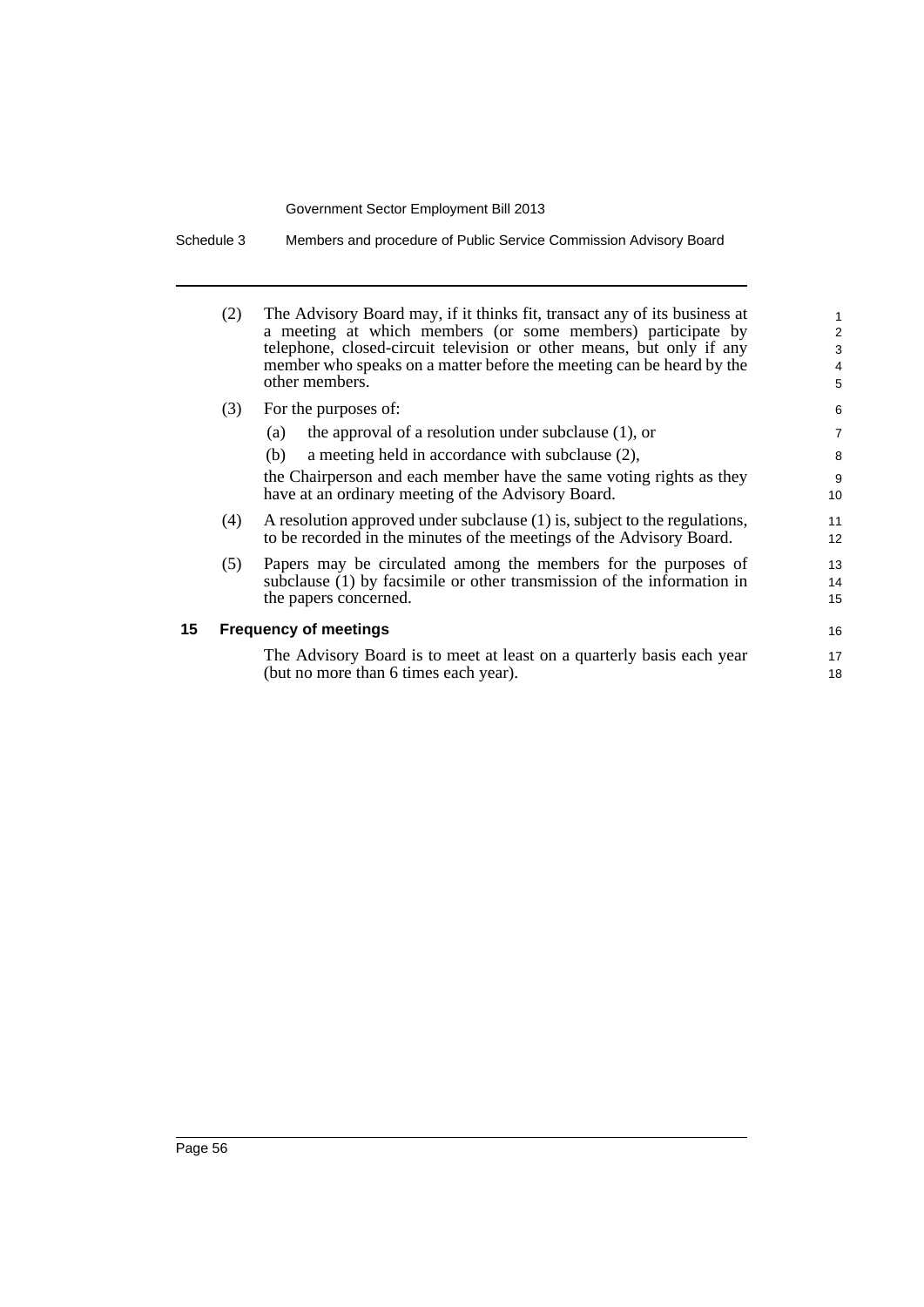Savings, transitional and other provisions Schedule 4 and the schedule 4 series of the schedule 4

#### **Schedule 4 Savings, transitional and other provisions Part 1 General 1 Definition** In this Schedule: *former Act* means the *Public Sector Employment and Management Act 2002*. **2 Regulations** (1) The regulations may contain provisions of a savings or transitional nature consequent on the enactment of this Act or any Act that amends this Act. (2) Any such provision may, if the regulations so provide, take effect from the date of assent to the Act concerned or a later date. (3) To the extent to which any such provision takes effect from a date that is earlier than the date of its publication on the NSW legislation website, the provision does not operate so as: (a) to affect, in a manner prejudicial to any person (other than the State or an authority of the State), the rights of that person existing before the date of its publication, or (b) to impose liabilities on any person (other than the State or an authority of the State) in respect of anything done or omitted to be done before the date of its publication. (4) Any such provision has effect despite anything to the contrary in this Schedule. (5) The regulations may make separate savings and transitional provisions or amend this Schedule to consolidate the savings and transitional provisions. **Part 2 Provisions consequent on enactment of this Act 3 Continuation in office of Public Service Commissioner** (1) The person holding office as the Public Service Commissioner under the former Act immediately before the repeal of that Act is taken to have been appointed as the Public Service Commissioner under this Act for the balance of the Commissioner's term of office under the former Act. 1  $\overline{2}$ 3 4 5 6 7 8 9  $1<sub>0</sub>$ 11 12 13 14 15 16 17 18 19 20 21 22 23  $24$ 25 26 27 28 29 30 31 32 33 34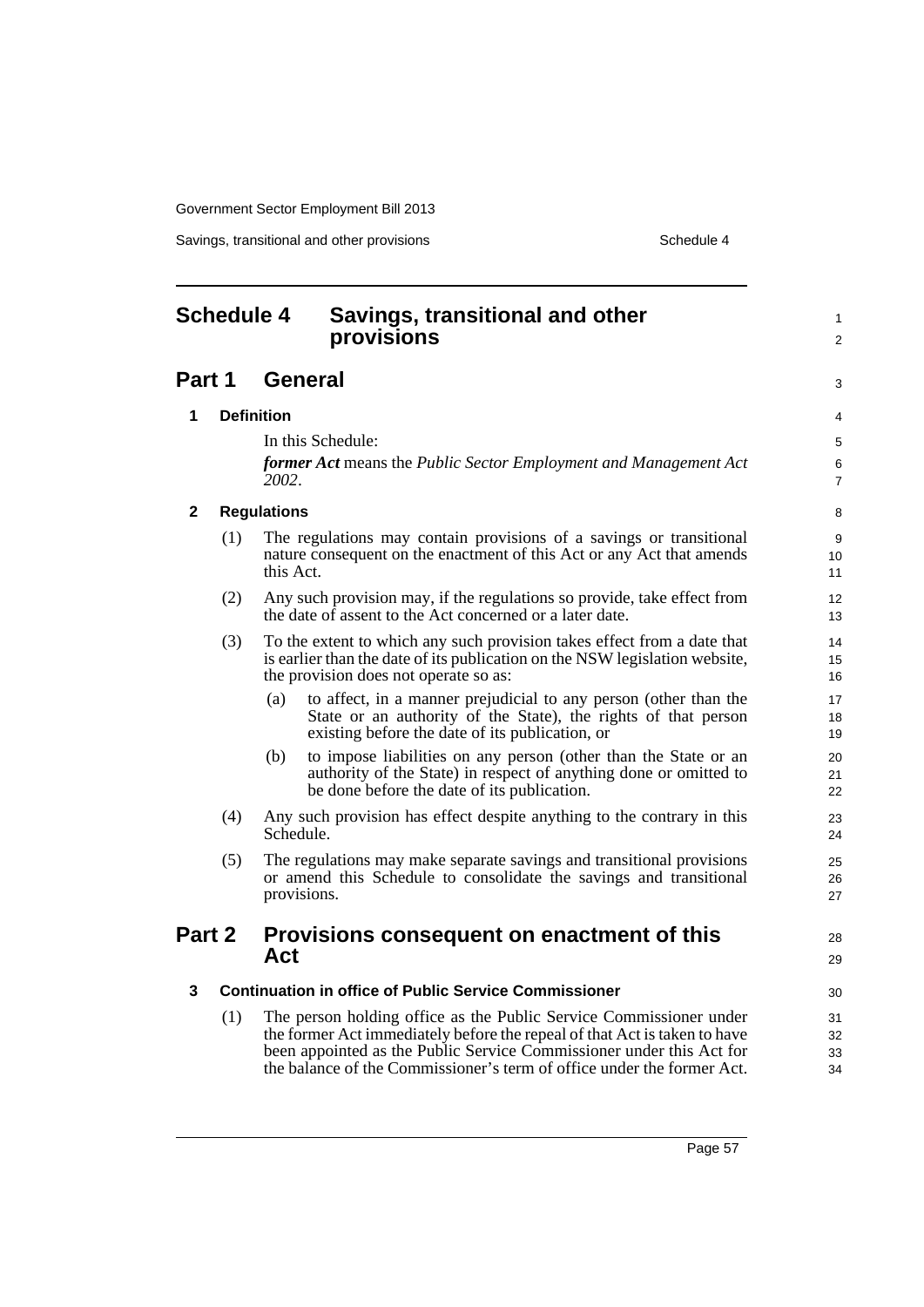Schedule 4 Savings, transitional and other provisions

(2) For the purpose of determining the maximum total terms that a person may hold office as Public Service Commissioner under this Act, a term of office under the former Act is taken to be a term of office under this Act.

#### **4 Continuation in office of members of Public Service Commission Advisory Board**

- (1) A person holding office as a member of the Public Service Commission Advisory Board under the former Act immediately before the repeal of that Act is taken to have been appointed as a member of the Public Service Commission Advisory Board under this Act for the balance of the member's term of office under the former Act.
- (2) For the purpose of determining the maximum total terms that a person may hold office as a member of the Public Service Commission Advisory Board under this Act, a term of office under the former Act is taken to be a term of office under this Act.

#### **5 Existing employees of the Government Service become employees of Public Service**

- (1) A person who was employed in the Government Service of New South Wales immediately before the repeal of the former Act is, on that repeal, taken to be employed in the Public Service of New South Wales in the same kind of employment. For that purpose, employment (other than for a term) in an officer's position or in a permanent position is the same kind of employment as ongoing employment.
- (2) The application of the provisions of this Act, the regulations and the government sector employment rules to any such person is subject to the provisions of this Schedule.
- (3) The repeal of the former Act does not affect the continuity of service of a person taken to be employed in the Public Service under this clause, any accrued rights to leave under the former Act or any accrual of rights to leave under this Act.
- (4) A person who is taken to be employed in the Public Service under this clause is taken to be employed in a role or classification of work that corresponds to the kind and grade of work of the person's position or work on the repeal of the former Act.
- (5) The continued employment of a person taken to be employed in the Public Service under this clause who held a Chief or Senior Executive position or a senior officer position (or equivalent position) under the former Act is subject to review by the head of the relevant Public Service agency in connection with the staged implementation of Public Service senior executive employment in the agency under clause 8.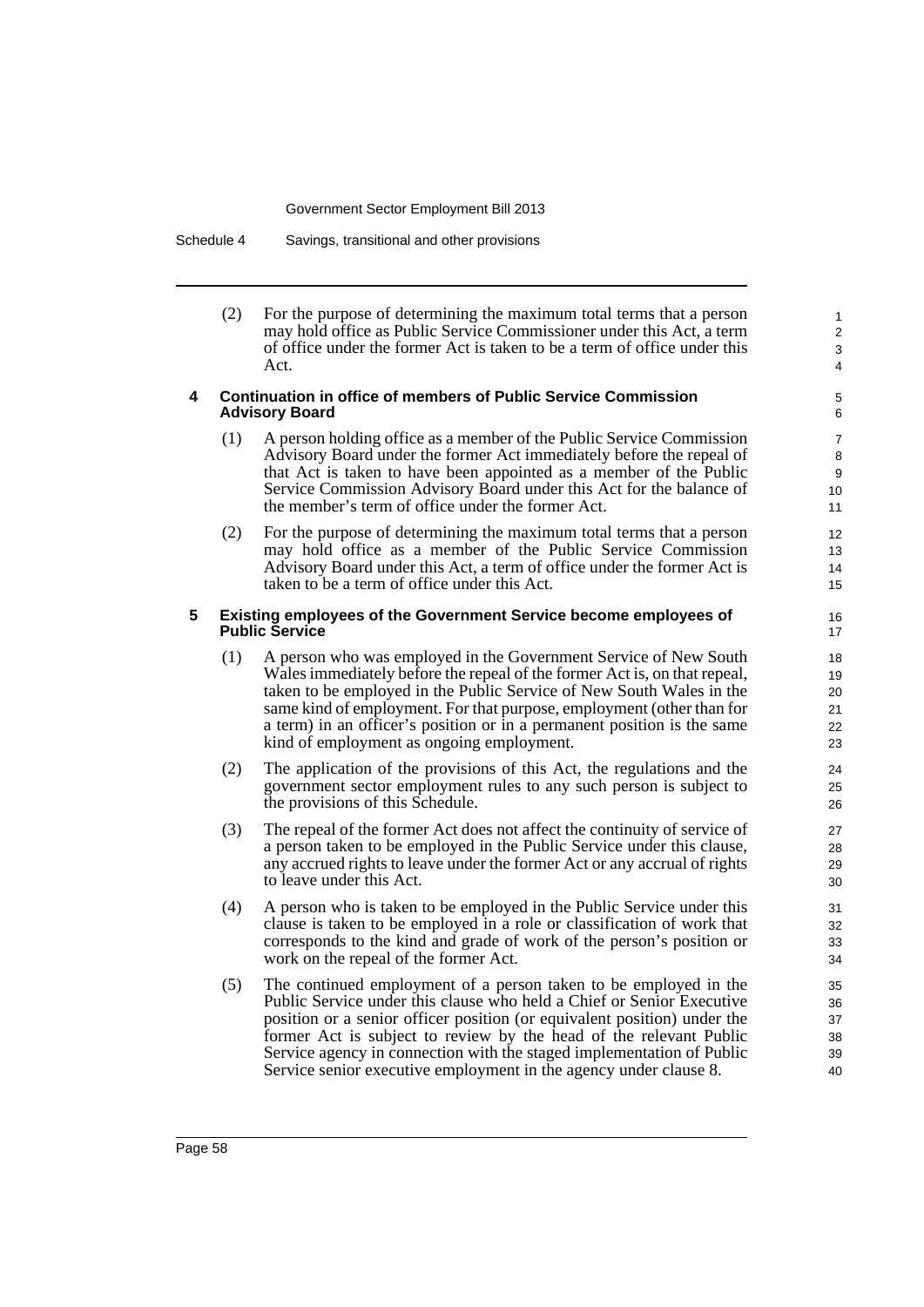Savings, transitional and other provisions Schedule 4 and the state of the Schedule 4

(6) Section 58 of this Act applies to the termination of the position and employment of a person referred to in subclause (5) as a result of the review in the same way it applies to the termination of the employment of an executive employee. (7) This clause does not apply to persons employed under the former Act as special temporary employees. **6 Continuation in office of Secretaries of Departments** (1) A person holding office as the head of a principal Department of the Public Service listed in Division 1 of Part 1 of Schedule 1 to the former Act immediately before the repeal of that Act is taken to have been appointed as the Secretary of the corresponding Department under this Act for the balance of the person's term of office under the former Act. (2) A person who is taken to be so appointed as Secretary is employed in accordance with this Act and a contract of employment entered into under this Act, and any provision or contract applying to the person as the head of the former principal Department ceases to apply. However, this subclause does not affect the continuity of service of the person in the Public Service, any accrued rights to leave under the former Act or any accrual of rights to leave under the Secretary's contract of employment under this Act. (3) A Department does not cease to be a corresponding Department merely because of a change in the name of the Department under this Act. (4) If there ceases to be a corresponding Department on the repeal of the former Act, the head of the former principal Department is taken to be removed from his or her executive position under section 77 of the former Act and that section and section 78 of the former Act apply to that removal. **7 Continuation in office of non-statutory heads of other Divisions of the Government Service** (1) This clause does not apply to the head of a Division of the Government Service who is the holder of a statutory office and whose office is not created by the former Act. (2) A person holding office as the head of a Division of the Government Service listed in Division 2 of Part 1, or Part 2, of Schedule 1 to the former Act immediately before the repeal of that Act is taken to have been appointed as the head of the corresponding Public Service agency under this Act for the balance of the person's term of office under the former Act. (3) A person who is taken to be so appointed as head of the agency is employed in accordance with this Act and a contract of employment 1 2 3 4 5 6 7 8 9 10 11 12 13 14 15 16 17 18 19  $20$ 21 22  $23$ 24 25 26 27 28 29 30 31 32 33 34 35 36 37 38 39 40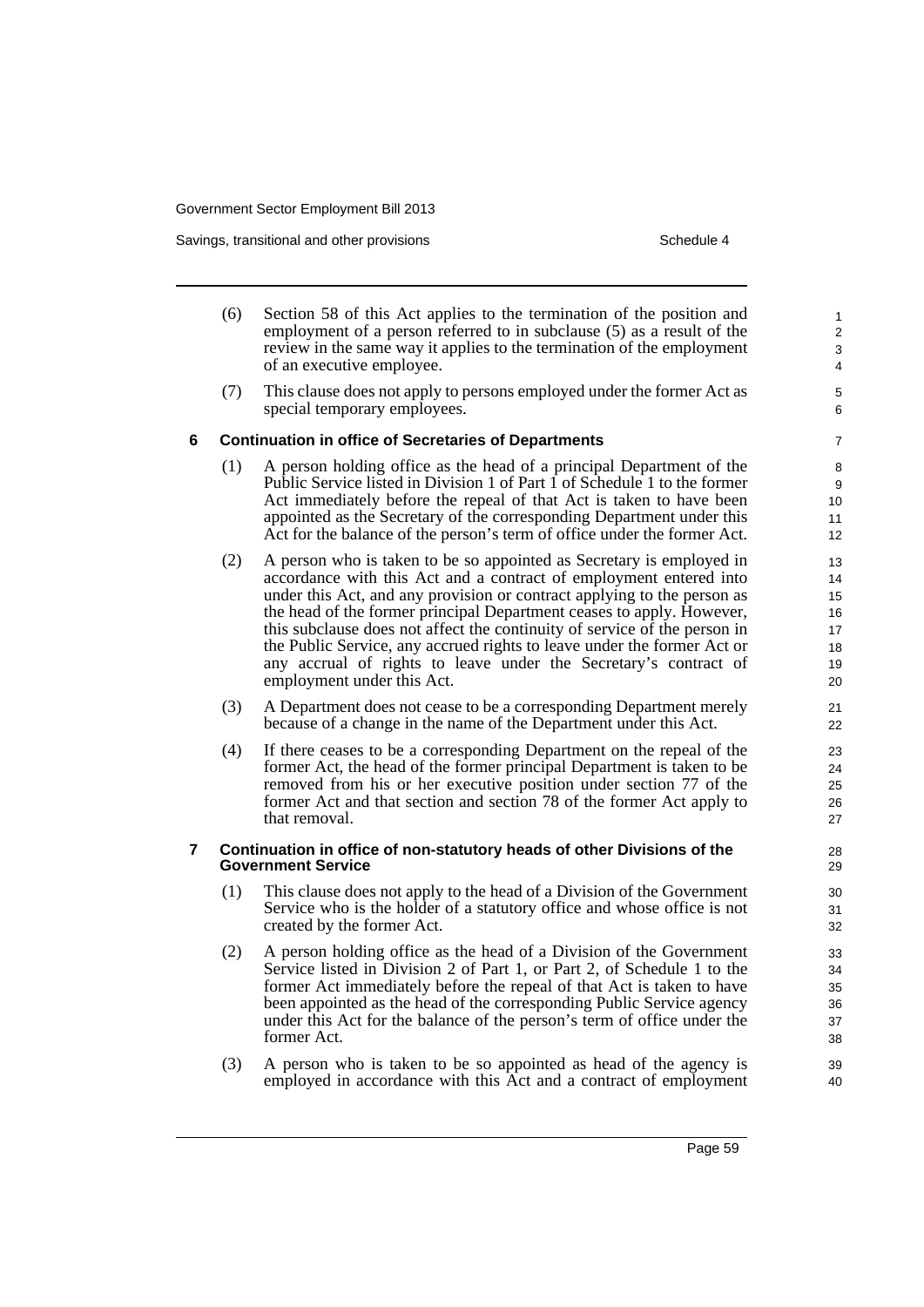Schedule 4 Savings, transitional and other provisions

entered into under this Act, and any provision or contract applying to the person as the head of the former Division ceases to apply. However, this subclause does not affect the continuity of service of the person in the Public Service, any accrued rights to leave under the former Act or any accrual of rights to leave under the person's contract of employment under this Act.

- (4) A Public Service agency does not cease to be a corresponding agency merely because of a change in the name of the agency under this Act.
- (5) If there ceases to be a corresponding agency on the repeal of the former Act, the head of the former Division is taken to be removed from his or her executive position under section 77 of the former Act and that section and section 78 of the former Act apply to that removal.

#### **8 Staged implementation of new senior executive employment arrangements**

(1) In this clause:

*former senior executive provisions* mean the provisions of Part 3.1 of Chapter 3 of the former Act (and any other provisions of the former Act that relate to the operation of that Part, including provisions designating the employer of chief or senior executive officers or providing for the appointment of those officers) and the provisions of Part 3A of the *Statutory and Other Offices Remuneration Act 1975*.

*new senior executive provisions* mean the provisions of Division 4 of Part 4 of this Act (and any other provisions of this Act that relate to the operation of that Division, including provisions designating the person who exercises employer functions in relation to Public Service senior executives) and the provisions of Part 3B of the *Statutory and Other Offices Remuneration Act 1975*.

*senior executive implementation date* for a Public Service agency or a part of any such agency—see subclause (4).

- (2) The Commissioner is to prepare an implementation schedule for the staged implementation of the provisions of this Act relating to Public Service senior executives (other than the Secretary of a Department or the head of a separate Public Service agency).
- (3) The implementation schedule is to set out the date on which the new senior executive provisions will apply to a Public Service agency. A date may only be set on the recommendation of the head of the agency.
- (4) Different dates may be set for different Public Service agencies or for different parts of a Public Service agency. The date so set is the *senior executive implementation date* for that agency or that part of the agency.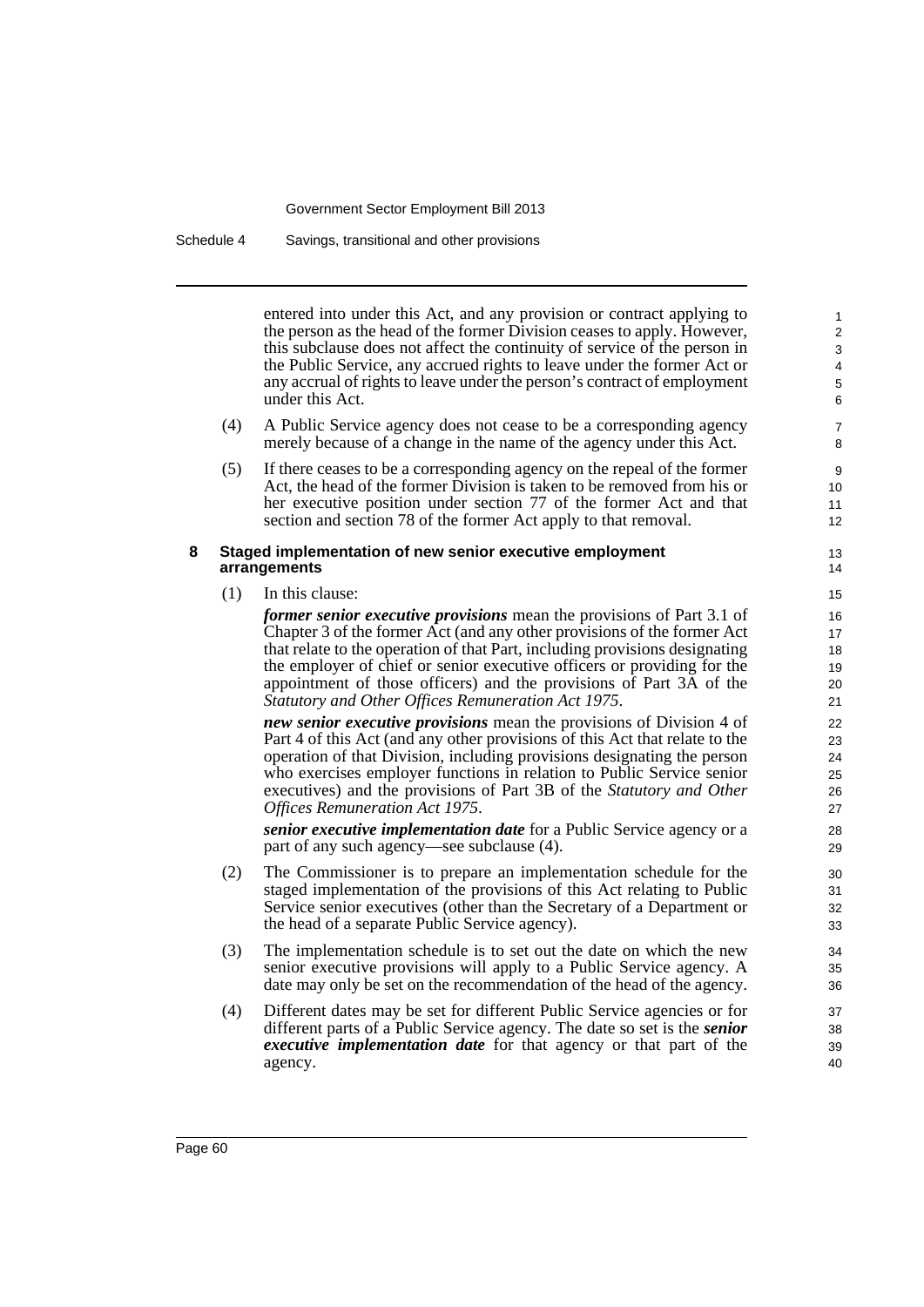Savings, transitional and other provisions Schedule 4 and the state of the Schedule 4

- (5) The senior executive implementation date for an agency or part of an agency may be changed by the Commissioner on the recommendation of the head of the agency.
- (6) Until the senior executive implementation date for an agency or part of an agency, the former senior executive provisions continue to apply, and the new senior executive provisions do not apply, to that agency or that part of the agency. This subclause does not affect the application of the new senior executive provisions to the Secretary of a Department or the head of a separate Public Service agency.
- (7) Despite anything to the contrary in this clause, the senior executive implementation date for the head of a Public Service executive agency related to a Department is to be set by the Commissioner after consultation with the Secretary of the Department.
- (8) A person who was a chief or senior executive officer under the former senior executive provisions immediately before the senior executive implementation date for the agency or part of the agency concerned and who does not become a Public Service senior executive on that date is taken to be removed from his or her executive position under section 77 of the former Act and the former senior executive provisions apply to that removal. With the approval of the Commissioner in a special case, the officer may be declared under that section to be an unattached officer for a period not exceeding 12 months and that section continues to apply accordingly.

#### **9 Conditions of employment**

- (1) A determination under section 130 of the former Act, or an industrial agreement under section 131 of the former Act, that is in force immediately before the repeal of the former Act is, unless inconsistent with this Act, taken to be a determination under section 52 of this Act or an industrial agreement under section 51 of this Act (as the case requires).
- (2) The repeal of the former Act does not affect any conditions of employment under State industrial instruments, or contracts of employment, in force on the commencement of this Act that apply to Public Service employees, unless they are inconsistent with this Act.

#### **10 Existing delegations under former Act**

(1) Any delegation of a function by the Division Head of a Division of the Government Service under section 4F of the former Act and in force immediately before the repeal of the former Act is taken to be a delegation of a comparable function under this Act by the head of the corresponding Public Service agency under section 27 of this Act (in the

Page 61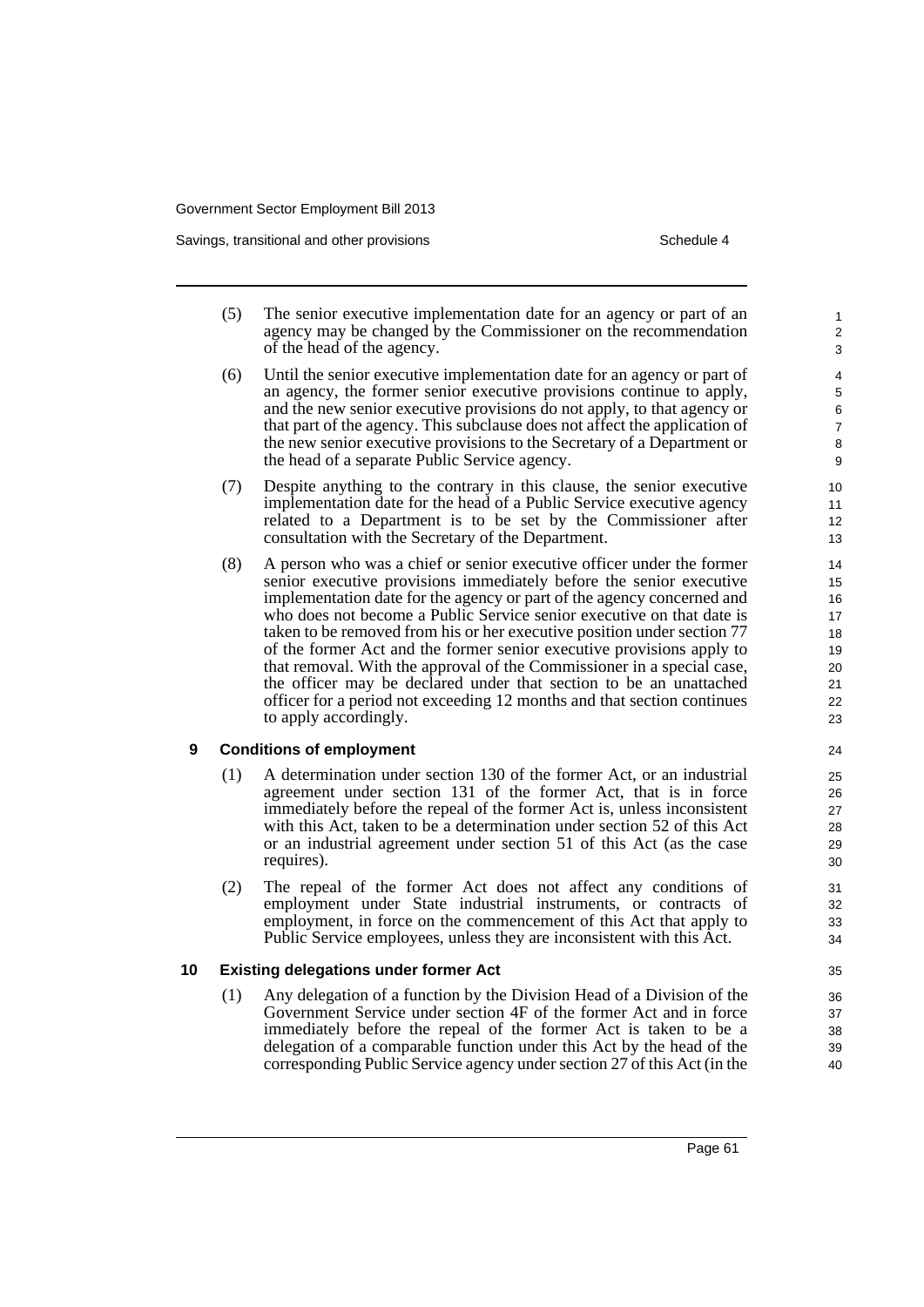Schedule 4 Savings, transitional and other provisions

case of a Department) or under section 32 of this Act (in the case of any other Public Service agency).

(2) Any delegation of a function by the Director-General under section 123 of the former Act and in force immediately before the repeal of the former Act is taken to be a delegation of a comparable function under this Act by the Industrial Relations Secretary under section 53 of this Act.

#### **11 Unsatisfactory performance, misconduct and suspension**

- (1) Sections 68, 69 and 70 of this Act extend to conduct occurring before the commencement of this Act.
- (2) Any proceedings for unsatisfactory performance or misconduct pending under Part 2.7 of Chapter 2 of the former Act immediately before the repeal of the former Act are to continue to be dealt with under the provisions of that Part as if it had not been repealed, subject to the regulations and the government sector employment rules.

#### **12 Superseded references**

In any other Act, in any statutory or other instrument, or in any contract or agreement:

- (a) a reference to the Government Service of New South Wales (or to any Division of the Government Service) is to be construed as a reference to the Public Service of New South Wales (or to any Public Service agency), and
- (b) a reference to a Department or a Department head (within the meaning of the former Act) is to be construed as a reference to a Public Service agency or the head of such an agency, respectively, and
- (c) a reference to the Public Service Board, the Public Employment Industrial Relations Authority, the Public Employment Office or the Director of Public Employment (unless the reference relates to the functions exercised by the Industrial Relations Secretary under Division 6 of Part 4 of this Act) is to be construed as a reference to the Public Service Commissioner, and
- (d) a reference to the Public Service Board, the Public Employment Industrial Relations Authority, the Public Employment Office, the Director of Public Employment or the Director-General of the Department of Premier and Cabinet (if the reference relates to the functions exercised by the Industrial Relations Secretary under Division 6 of Part 4 of this Act) is to be construed as a reference to the Industrial Relations Secretary, and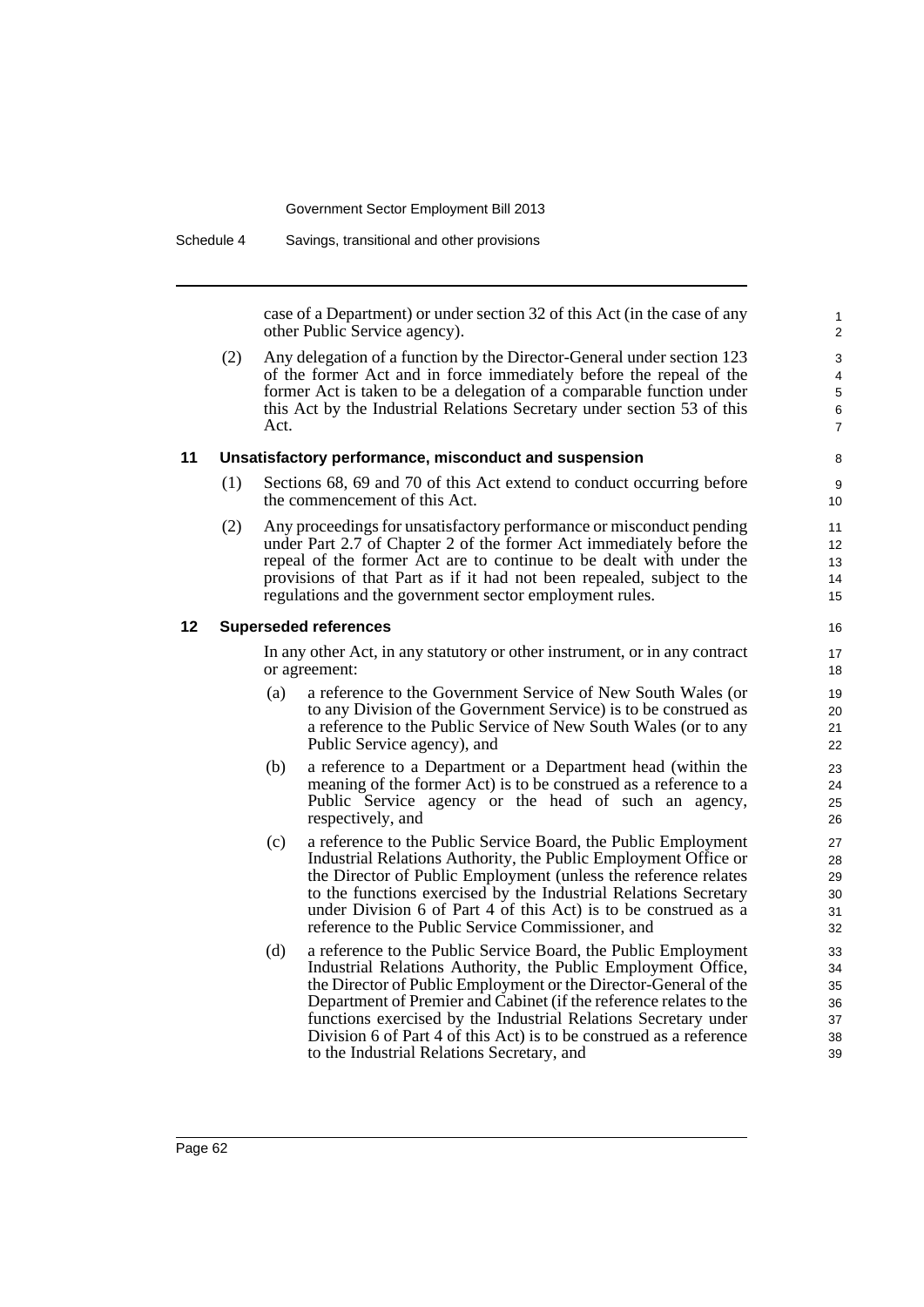Savings, transitional and other provisions Schedule 4

|    | (e) | a reference to an officer or to a temporary or casual employee of<br>the Public Service (or a Department) or to a member of staff or<br>employee of the Government Service (or a Division of the<br>Government Service) is to be construed as a reference to a Public<br>Service employee, and | 2<br>3<br>4<br>5         |
|----|-----|------------------------------------------------------------------------------------------------------------------------------------------------------------------------------------------------------------------------------------------------------------------------------------------------|--------------------------|
|    | (f) | a reference to an order under Chapter 4 of the former Act is to be<br>construed as a reference to an administrative arrangements order<br>under Part 7 of the Constitution Act 1902.                                                                                                           | 6<br>$\overline{7}$<br>8 |
| 13 |     | Saving of administrative changes orders under former Act                                                                                                                                                                                                                                       | 9                        |
|    |     | An order made (or taken to have been made) under Chapter 4 of the                                                                                                                                                                                                                              | 10 <sup>1</sup>          |
|    |     | former Act that has not been revoked is taken to be an administrative                                                                                                                                                                                                                          | 11                       |
|    |     | arrangements order under Part 7 of the Constitution Act 1902.                                                                                                                                                                                                                                  | 12 <sup>°</sup>          |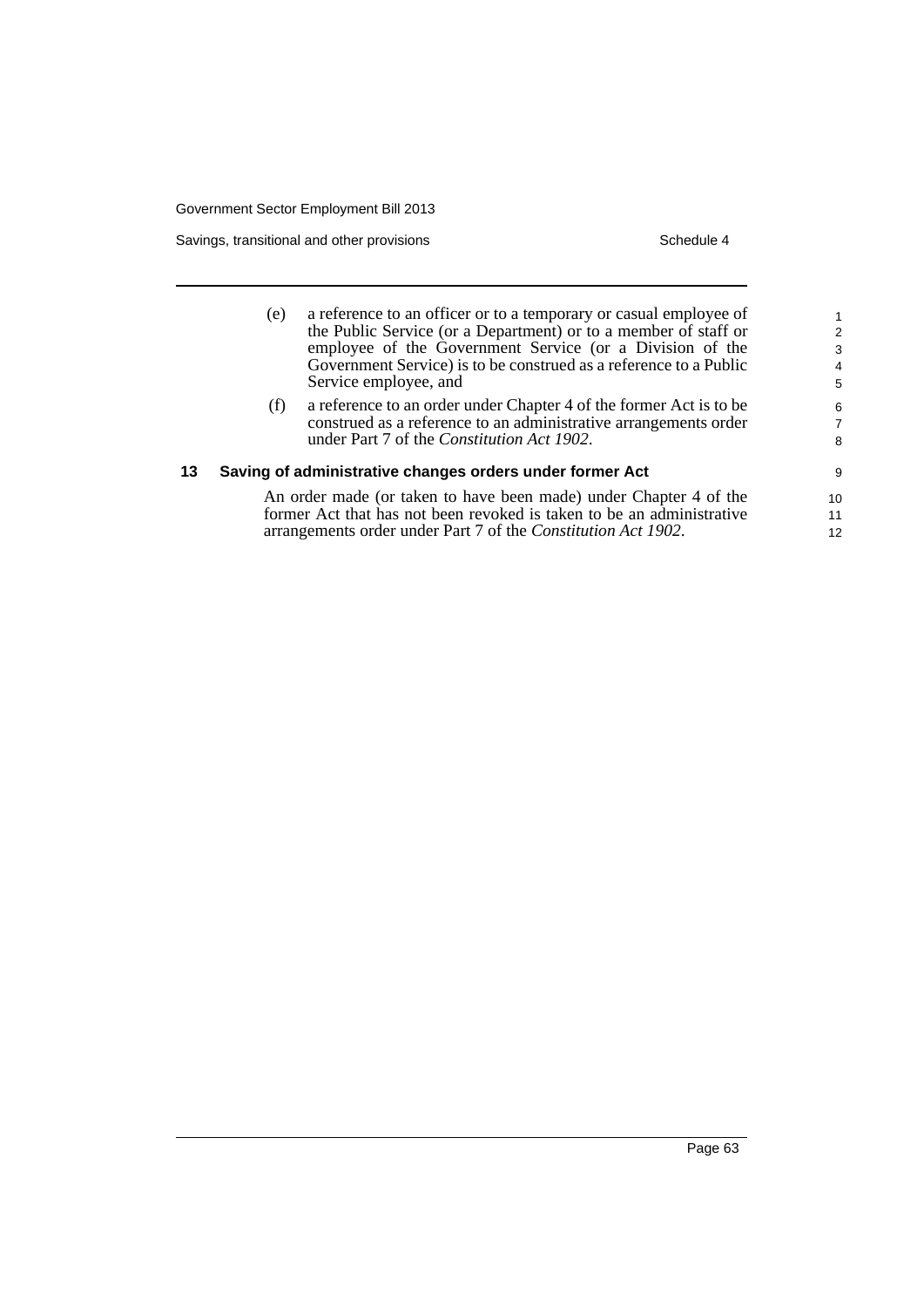Schedule 5 Repeal of existing Act and Regulation

# **Schedule 5 Repeal of existing Act and Regulation**

| The following Act and instrument are repealed:                 |   |
|----------------------------------------------------------------|---|
| Public Sector Employment and Management Act 2002 No 43         |   |
| <b>Public Sector Employment and Management Regulation 2009</b> | 4 |

1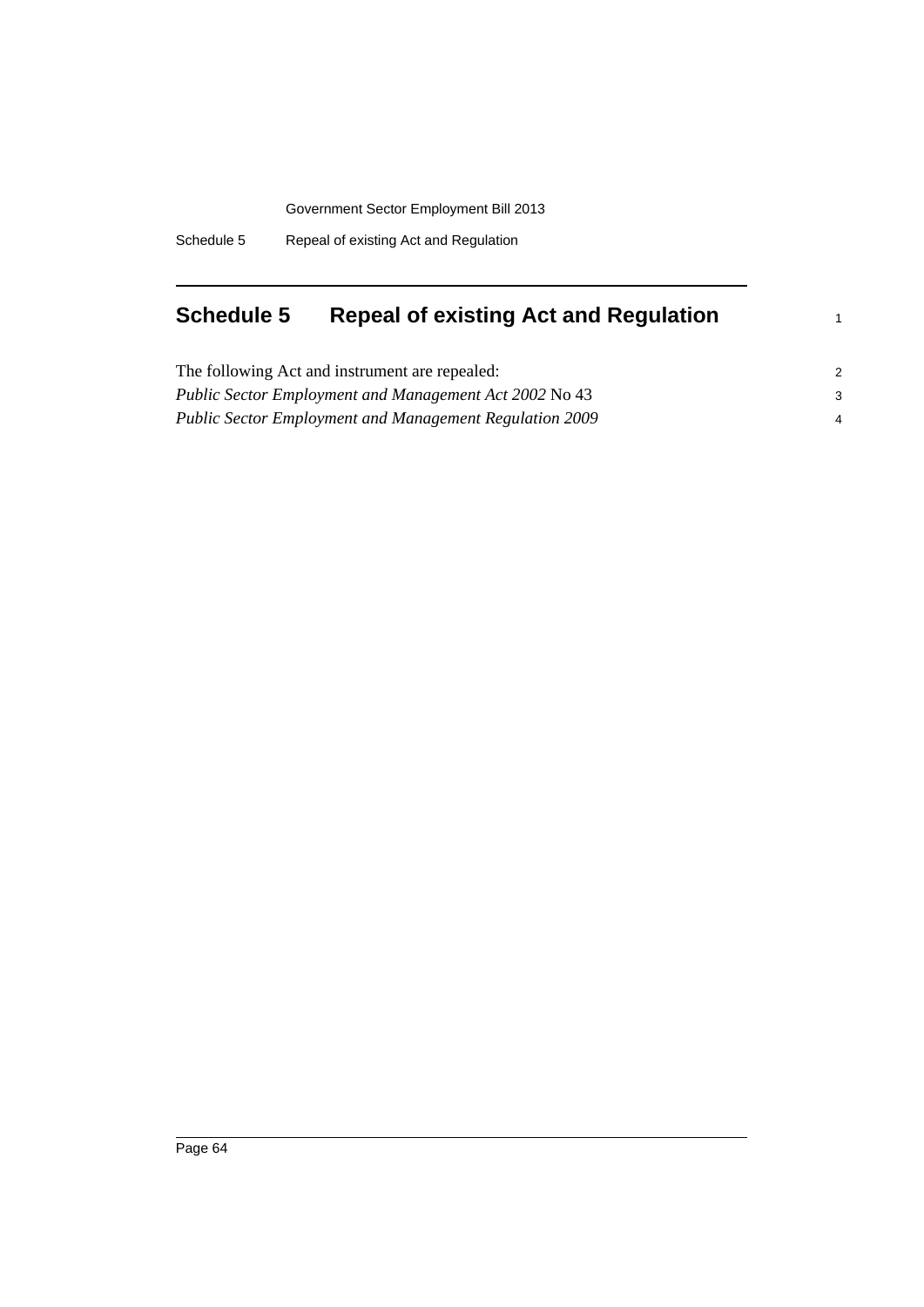Amendment of other Acts Schedule 6

|       | <b>Schedule 6</b>                                                       |                 |                     | <b>Amendment of other Acts</b>                                                                                                                                                                                                                                                                                                 | 1                                |
|-------|-------------------------------------------------------------------------|-----------------|---------------------|--------------------------------------------------------------------------------------------------------------------------------------------------------------------------------------------------------------------------------------------------------------------------------------------------------------------------------|----------------------------------|
| 6.1   | <b>Anti-Discrimination Act 1977 No 48</b>                               |                 |                     |                                                                                                                                                                                                                                                                                                                                |                                  |
|       | <b>Part 9A Equal Opportunity in Public Employment</b><br>Omit the Part. |                 |                     |                                                                                                                                                                                                                                                                                                                                | 3<br>4                           |
| 6.2   |                                                                         |                 |                     | <b>Constitution Act 1902 No 32</b>                                                                                                                                                                                                                                                                                             | 5                                |
| [1]   |                                                                         | Part 6, heading |                     | Omit "and departments". Insert instead "and staff".                                                                                                                                                                                                                                                                            | 6<br>7                           |
| $[2]$ |                                                                         |                 | Sections 47 and 47A |                                                                                                                                                                                                                                                                                                                                | 8                                |
|       |                                                                         |                 |                     | Omit section 47. Insert instead:                                                                                                                                                                                                                                                                                               | 9                                |
|       | 47                                                                      |                 |                     | <b>Appointment of officers</b>                                                                                                                                                                                                                                                                                                 | 10                               |
|       |                                                                         | (1)             |                     | The appointment of all public officers under the Government of<br>New South Wales is vested in the Governor with the advice of the<br>Executive Council or in a person authorised by legislation to<br>make the appointment.                                                                                                   | 11<br>12<br>13<br>14             |
|       |                                                                         | (2)             |                     | This section does not apply to the appointment of:                                                                                                                                                                                                                                                                             | 15                               |
|       |                                                                         |                 | (a)                 | members of the Executive Council and Ministers of the<br>Crown or the holders of any other political office, or                                                                                                                                                                                                                | 16<br>17                         |
|       |                                                                         |                 | (b)                 | an officer or employee of either House of Parliament or<br>any officer under the separate control of the President or<br>Speaker, or under their joint control (other than the Clerk<br>of the Parliaments or of either House of Parliament or any<br>other officer of the Parliament designated by order of the<br>Governor). | 18<br>19<br>20<br>21<br>22<br>23 |
|       | 47 A                                                                    |                 |                     | <b>Employment of staff</b>                                                                                                                                                                                                                                                                                                     | 24                               |
|       |                                                                         | (1)             |                     | Persons employed by the Government of New South Wales in the<br>service of the Crown are to be employed in the Public Service of<br>New South Wales under the Government Sector Employment Act<br>2013 or in any other service of the Crown established by<br>legislation.                                                     | 25<br>26<br>27<br>28<br>29       |
|       |                                                                         | (2)             |                     | A statutory body that is a NSW Government agency, or a person<br>holding a public office under the Government of New South<br>Wales, cannot employ persons unless legislation specifically<br>authorises the body or person to do so.                                                                                          | 30<br>31<br>32<br>33             |
|       |                                                                         |                 |                     |                                                                                                                                                                                                                                                                                                                                |                                  |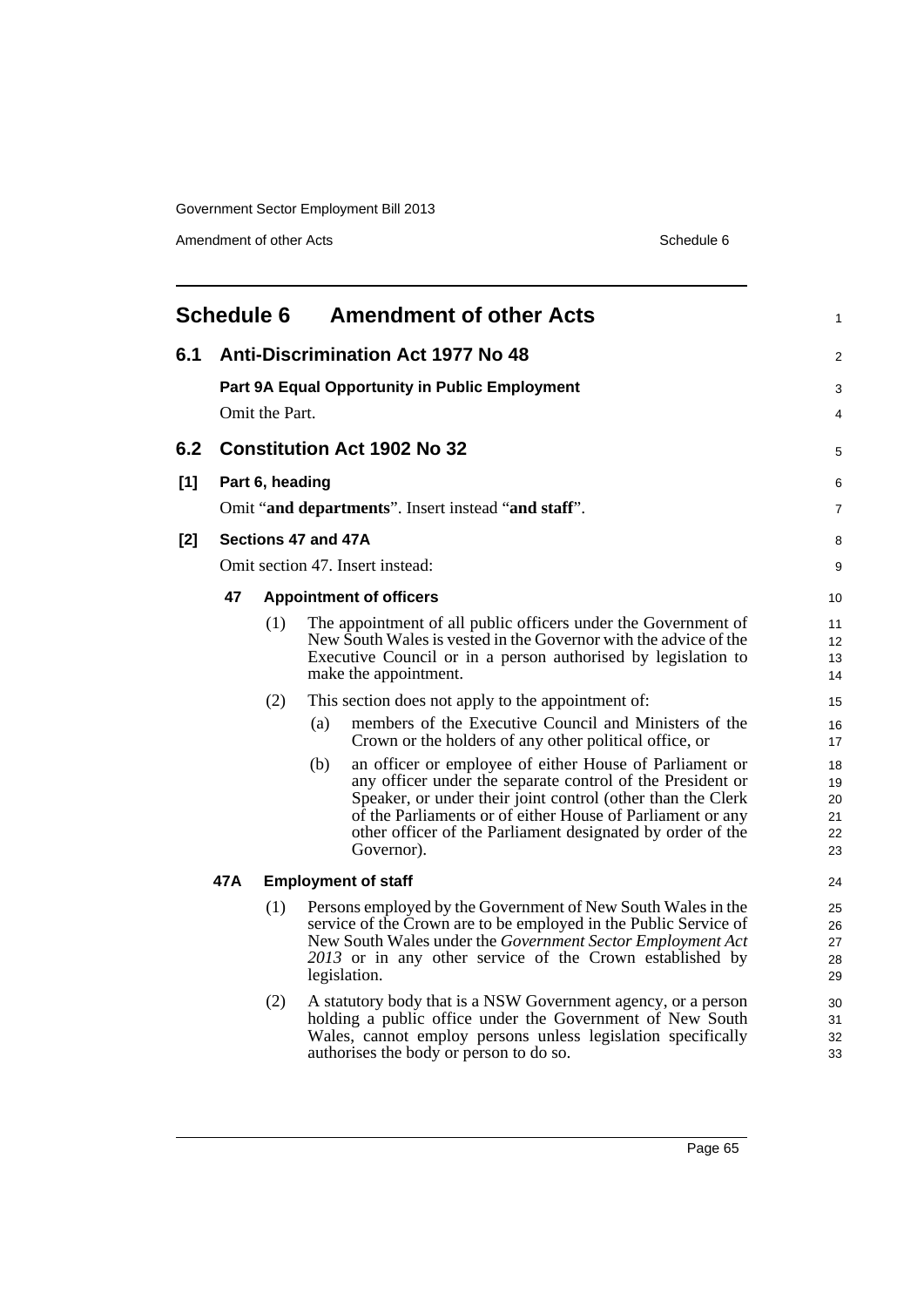|       | (3)                | (a)<br>(b) | This section does not apply to:<br>a State owned corporation, or<br>the engagement of independent contractors or volunteer<br>workers.                                                     | 1<br>$\overline{c}$<br>3<br>4 |
|-------|--------------------|------------|--------------------------------------------------------------------------------------------------------------------------------------------------------------------------------------------|-------------------------------|
| $[3]$ |                    |            | Section 48 Absent officers and staff                                                                                                                                                       | 5                             |
|       | section 48 $(1)$ . |            | Insert "or employee" after "means an officer" in the definition of <i>officer</i> in                                                                                                       | 6<br>7                        |
| [4]   | Part 7             |            |                                                                                                                                                                                            | 8                             |
|       |                    |            | Omit the Part. Insert instead:                                                                                                                                                             | 9                             |
|       | Part 7             |            | <b>Administrative arrangements</b>                                                                                                                                                         | 10                            |
|       | 50A                |            | <b>Definitions: Part 7</b>                                                                                                                                                                 | 11                            |
|       |                    |            | In this Part:                                                                                                                                                                              | 12                            |
|       |                    |            | <i>administrative arrangements order</i> means an order made by the<br>Governor under this Part.                                                                                           | 13<br>14                      |
|       |                    |            | <i>administrative change</i> means:                                                                                                                                                        | 15                            |
|       |                    | (a)        | the fact of there ceasing to be a Minister, a Public Service<br>agency or a Public Service employee of a particular<br>description, or                                                     | 16<br>17<br>18                |
|       |                    | (b)        | the transfer of the administration of an Act, or any portion<br>or aspect of an Act, from a Minister to another Minister, or                                                               | 19<br>20                      |
|       |                    | (c)        | the transfer of a function from a Minister, Public Service<br>agency or Public Service employee to another Minister,<br>Public Service agency or Public Service employee,<br>respectively. | 21<br>22<br>23<br>24          |
|       |                    |            | <i>description</i> includes title.                                                                                                                                                         | 25                            |
|       |                    |            | <b>Public Service agency means a Department or other agency of</b><br>the Public Service, and includes:                                                                                    | 26<br>27                      |
|       |                    | (a)        | any part of a Department or other agency of the Public<br>Service, and                                                                                                                     | 28<br>29                      |
|       |                    | (b)        | that part of the NSW Police Force comprising<br>administrative officers under the Police Act 1990, and                                                                                     | 30<br>31                      |
|       |                    | (c)        | the Transport Service of New South Wales or any part of<br>that Service.                                                                                                                   | 32<br>33                      |
|       |                    |            | Public Service employee means a person employed in a Public<br>Service agency.                                                                                                             | 34<br>35                      |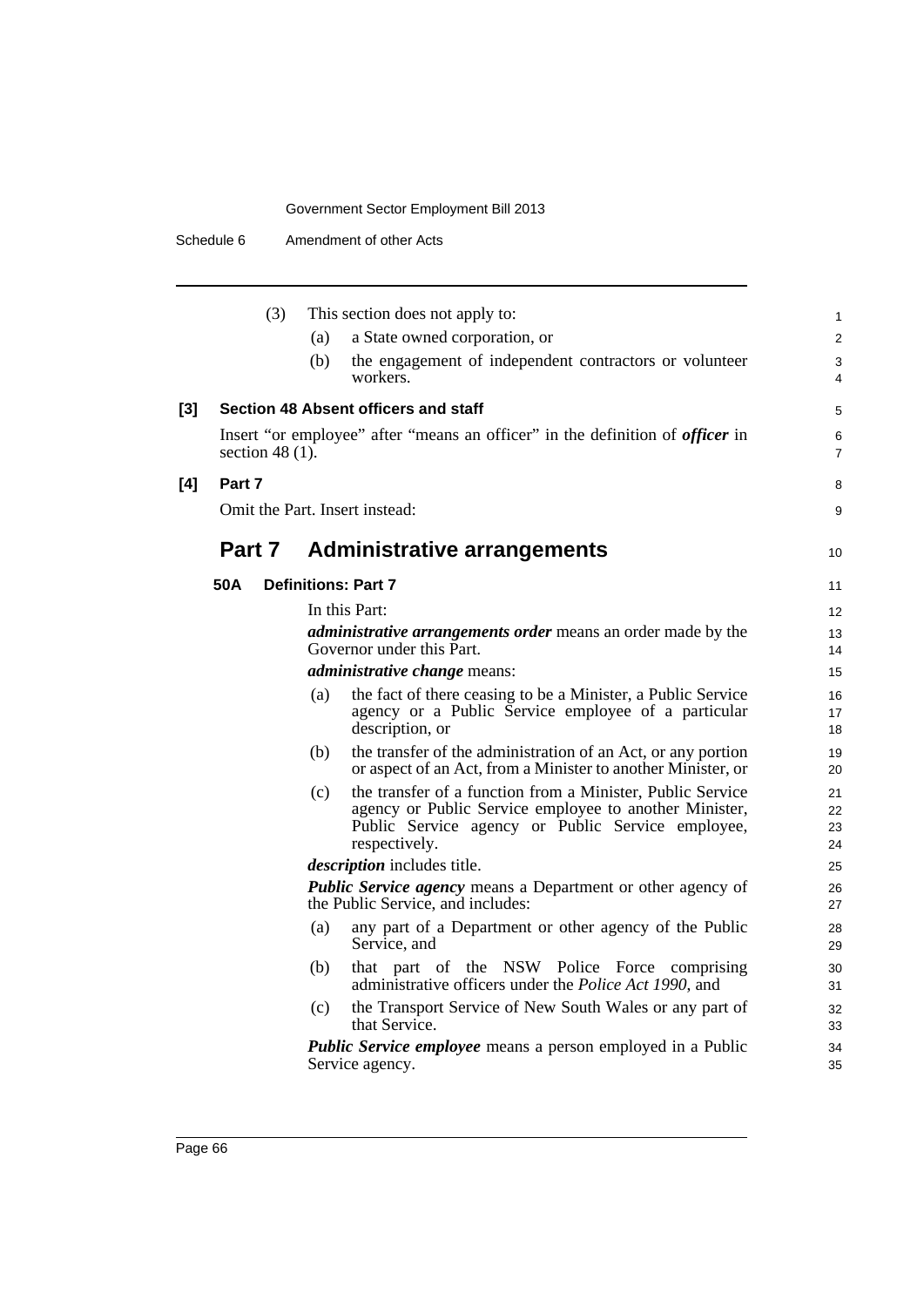Amendment of other Acts **Schedule 6** and the state of the state of the Schedule 6

*reference* to a Minister, Public Service agency or Public Service employee includes a reference that (by or under any Act) is to be construed or treated as a reference to that Minister, agency or employee. **50B Allocation of administration of Acts and other portfolio responsibilities** (1) The Governor may, by an administrative arrangements order, allocate to Ministers the administration of Acts and other portfolio responsibilities. (2) A Minister may, subject to any direction of the Premier, assume the administration of an Act, or portfolio responsibility, that has not been allocated to a Minister by the Governor under this section. (3) In allocating the administration of an Act: (a) different portions of the Act may be administered by different Ministers, and (b) different Ministers may administer the Act in different respects, and (c) 2 or more Ministers may jointly administer the same Act or the same portion of an Act. The joint administration of an Act or portion of an Act does not require the joint exercise of a Ministerial function. **50C Ministers to whom Public Service agencies responsible** (1) The Governor may, by an administrative arrangements order, specify the Minister to whom a Public Service agency is responsible. (2) A Minister may, subject to any direction of the Premier, assume responsibility for a Public Service agency for which the Governor has not determined Ministerial responsibility under this section. (3) The same Public Service agency may be responsible to more than one Minister. **50D Public Service agencies—creation, abolition and changes** (1) The Governor may, by an administrative arrangements order: (a) establish, abolish or change the name of any Public Service agency, or 1 2 3 4 5 6 7 8 9  $10$ 11 12 13 14 15 16 17 18 19 20 21 22 23 24 25 26 27 28 29 30 31 32 33 34 35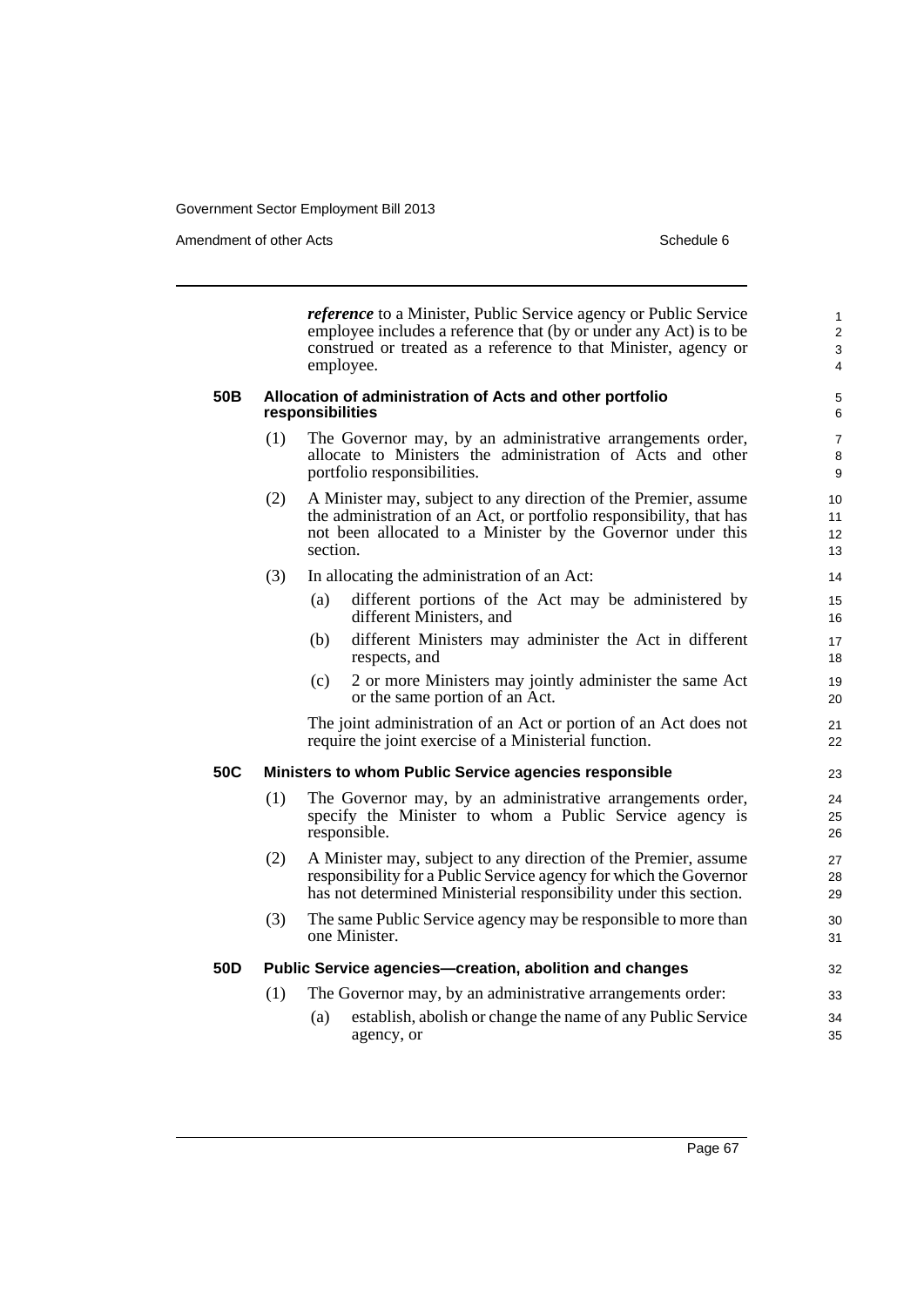| (b) | transfer a part (or all parts) of a Public Service agency to |
|-----|--------------------------------------------------------------|
|     | another Public Service agency,                               |

and substitute or amend Schedule 1 to the *Government Sector Employment Act 2013* for that purpose or any other purpose authorised by that Act.

- (2) If the Governor transfers a part or parts of a Public Service agency to another Public Service agency under this section:
	- (a) the employees in the part or parts of the agency transferred become employees of the agency to which the transfer is made, and
	- (b) the employees continue as employees in the same employment in the agency to which the transfer is made.

#### **50E Change to references in Acts etc to Ministers, Public Service agencies and Public Service employees**

- (1) The Governor may, by an administrative arrangements order, require a reference in any Act or statutory or other instrument, or in any contract or agreement, to a Minister, Public Service agency or Public Service employee by a specified description to be construed as a reference to a Minister, Public Service agency or Public Service employee, respectively, by another specified description.
- (2) Such a requirement does not apply to or in respect of any Act or statutory or other instrument, or any contract or agreement, enacted, made or entered into after the requirement took effect.
- (3) An administrative arrangements order under this section need not be consequential on or incidental to administrative change.
- (4) For the purposes of this section, a reference to a Minister by a specified description extends to a reference to a Minister administering a specified Act or portion of an Act.

#### **50F Provisions consequent on administrative changes and other matters**

- (1) The Governor may, by an administrative arrangements order, make such provisions as are necessary or convenient to be made for the purpose of dealing with matters that are incidental to or consequential on administrative change or the making of an administrative arrangements order.
- (2) The provisions that may be made under this section include:
	- (a) provisions for the transfer of any property, rights and liabilities of a superseded authority (being a Minister,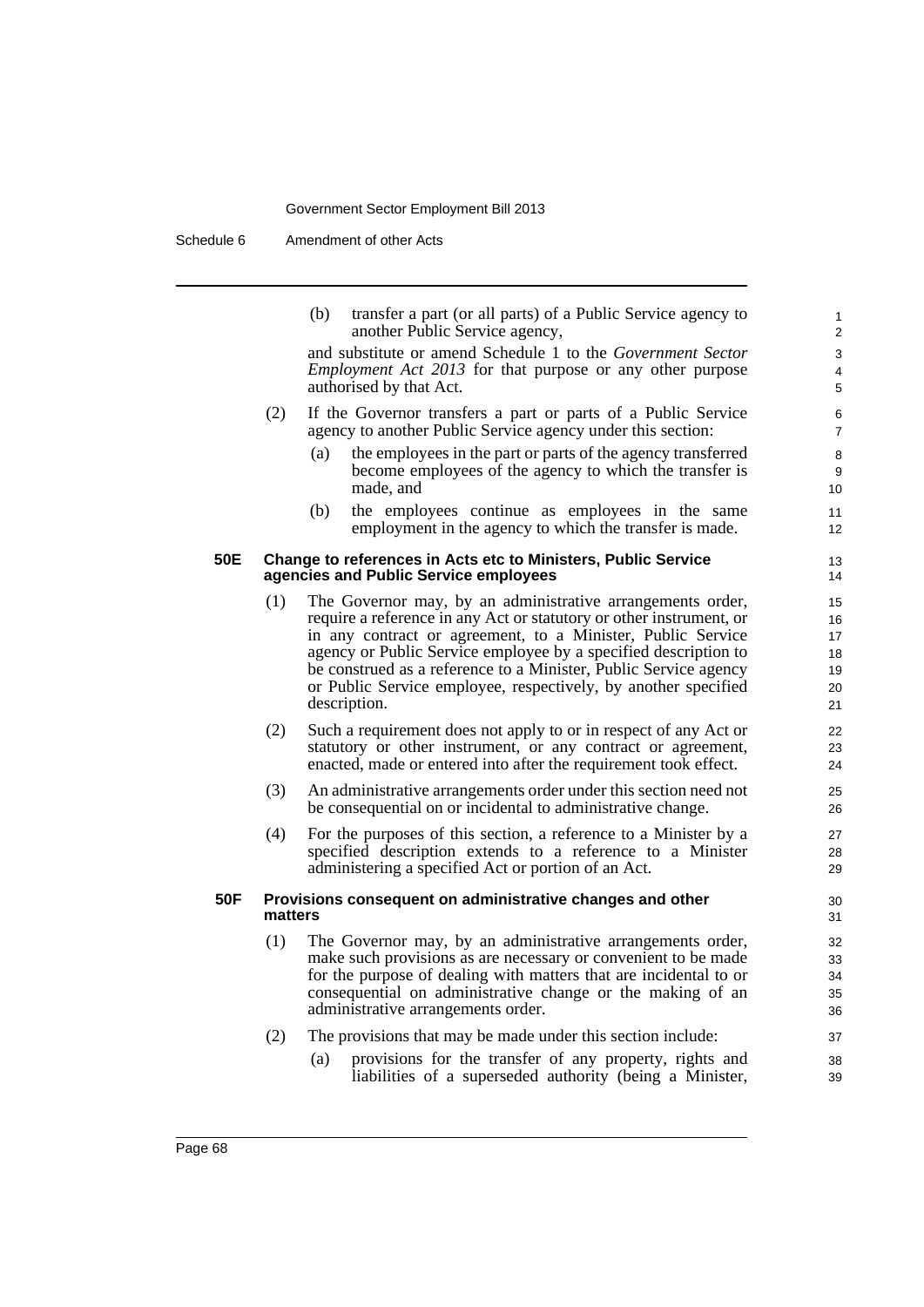Amendment of other Acts Schedule 6

|     |                                                        |     |           | Public Service agency or Public Service employee the<br>subject of an administrative arrangements order), and                                                                                                                                                               | $\mathbf{1}$<br>2                    |  |
|-----|--------------------------------------------------------|-----|-----------|-----------------------------------------------------------------------------------------------------------------------------------------------------------------------------------------------------------------------------------------------------------------------------|--------------------------------------|--|
|     |                                                        |     | (b)       | provisions of a savings or transitional nature.                                                                                                                                                                                                                             | 3                                    |  |
|     | 50G                                                    |     |           | Publication, commencement and operation of orders                                                                                                                                                                                                                           | 4                                    |  |
|     |                                                        | (1) |           | An administrative arrangements order is to be published on the<br>NSW legislation website.                                                                                                                                                                                  | 5<br>6                               |  |
|     |                                                        | (2) | website.  | The order takes effect on the date of its publication on the NSW<br>legislation website, or on such other date as may be specified in<br>the order. The commencement date can be a date that is earlier<br>than the date of publication of the order on the NSW legislation | $\overline{7}$<br>8<br>9<br>10<br>11 |  |
|     |                                                        | (3) |           | To the extent to which the order takes effect from a date that is<br>earlier than the date of its publication on the NSW legislation<br>website, the order does not operate so as:                                                                                          | 12<br>13<br>14                       |  |
|     |                                                        |     | (a)       | to affect, in a manner prejudicial to any person (other than<br>the State or an authority of the State), the rights of that<br>person existing before the date of its publication, or                                                                                       | 15<br>16<br>17                       |  |
|     |                                                        |     | (b)       | to impose liabilities on any person (other than the State or<br>an authority of the State) in respect of anything done or<br>omitted to be done before the date of its publication.                                                                                         | 18<br>19<br>20                       |  |
|     |                                                        | (4) | an order. | An administrative arrangements order may combine any 2 or<br>more of the provisions authorised by this Part to be made by such                                                                                                                                              | 21<br>22<br>23                       |  |
| [5] |                                                        |     |           | <b>Section 8A Assent to Bills</b>                                                                                                                                                                                                                                           | 24                                   |  |
|     |                                                        |     |           | Insert after section 8A (2):                                                                                                                                                                                                                                                | 25                                   |  |
|     |                                                        | (3) |           | Every Bill shall, on becoming an Act, be transmitted to and<br>enrolled in a public repository of State documents.                                                                                                                                                          | 26<br>27                             |  |
| 6.3 |                                                        |     |           | Government Information (Public Access) Act 2009 No 52                                                                                                                                                                                                                       | 28                                   |  |
|     | Schedule 2 Excluded information of particular agencies |     |           |                                                                                                                                                                                                                                                                             |                                      |  |
|     |                                                        |     |           | Insert at the end of clause 2:                                                                                                                                                                                                                                              | 30                                   |  |
|     |                                                        |     | inquiry). | The office of the Public Service Commissioner—inquiry<br>functions of the Commissioner under section 83 of the<br>Government Sector Employment Act 2013 (or under section 82 of<br>that Act if the Commissioner is directed to conduct a special                            | 31<br>32<br>33<br>34<br>35           |  |
|     |                                                        |     |           |                                                                                                                                                                                                                                                                             |                                      |  |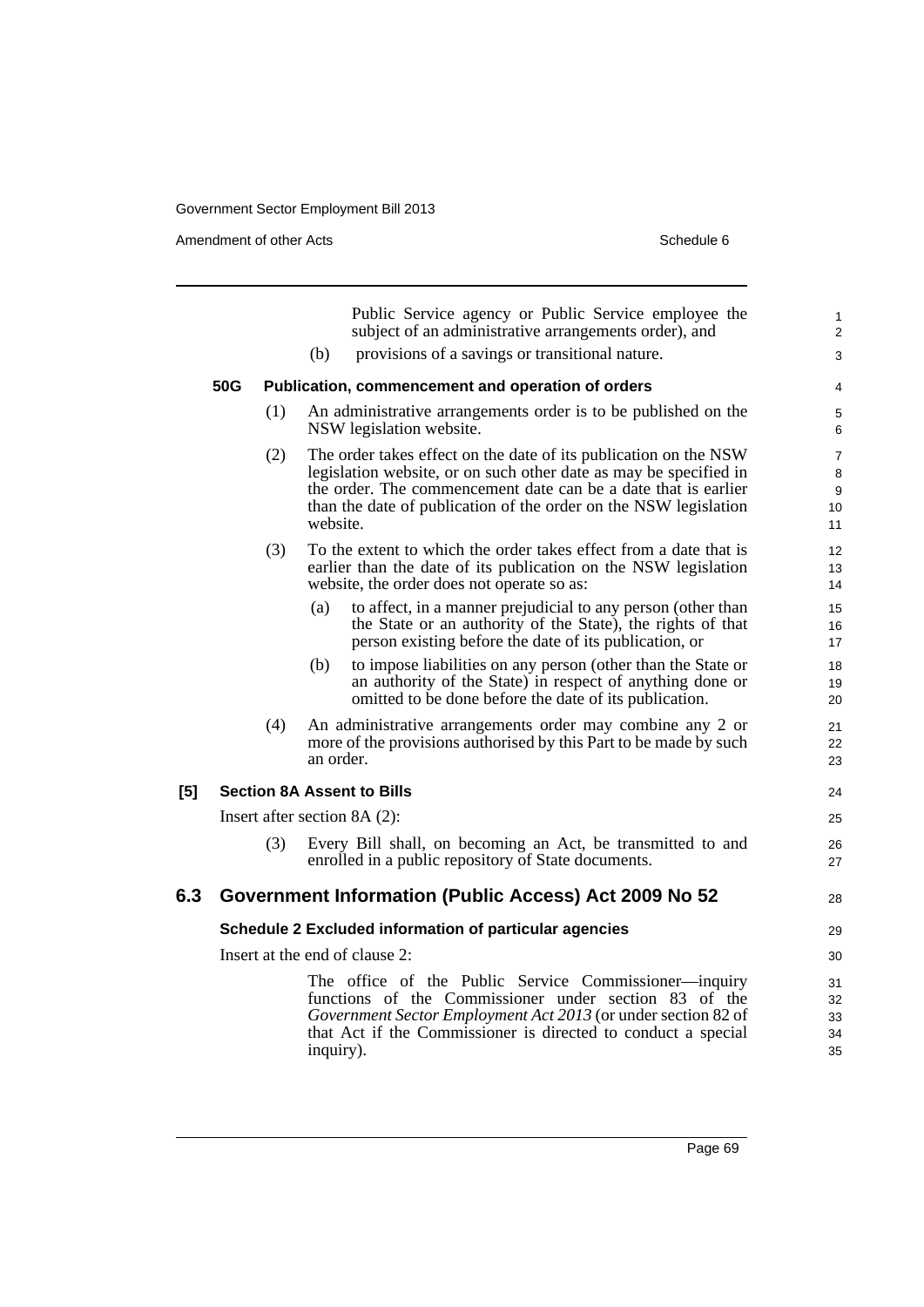| 6.4    | <b>Industrial Relations Act 1996 No 17</b>                                                                                                                                                                              | 1                        |
|--------|-------------------------------------------------------------------------------------------------------------------------------------------------------------------------------------------------------------------------|--------------------------|
| $[1]$  | <b>Section 83 Application of Part</b>                                                                                                                                                                                   | $\overline{2}$           |
|        | Omit "an executive officer to whom Part 2A of the <i>Public Sector Management</i><br>Act 1988 or Part 5 of the <i>Police Act 1990</i> applies" from section 83 (3).                                                     | 3<br>4                   |
|        | Insert instead "the Secretary of a Department or a Public Service senior<br>executive under the Government Sector Employment Act 2013 or an executive<br>officer to whom Part 5 of the <i>Police Act 1990</i> applies". | 5<br>6<br>$\overline{7}$ |
| $[2]$  | Chapter 2, Part 7, Heading                                                                                                                                                                                              | 8                        |
|        | Omit "promotion and".                                                                                                                                                                                                   | 9                        |
| $[3]$  | <b>Section 91 Interpretation</b>                                                                                                                                                                                        | 10                       |
|        | Omit "promotion appeal or a" from the definition of <i>appeal</i> .                                                                                                                                                     | 11                       |
| [4]    | Section 91, definition of "promotion appeal"                                                                                                                                                                            | 12                       |
|        | Omit the definition.                                                                                                                                                                                                    | 13                       |
| [5]    | Section 91, definition of "public sector employee"                                                                                                                                                                      | 14                       |
|        | Omit paragraph (a) (and the note to that paragraph) from the definition.                                                                                                                                                | 15                       |
|        | Insert instead:                                                                                                                                                                                                         | 16                       |
|        | employed in the Public Service, or<br>(a)                                                                                                                                                                               | 17                       |
| [6]    | Section 91, definition of "public sector employer"                                                                                                                                                                      | 18                       |
|        | Omit "the appropriate Division Head within the meaning of the <i>Public Sector</i><br>Employment and Management Act 2002".                                                                                              | 19<br>20                 |
|        | Insert instead "the head of the relevant Public Service agency".                                                                                                                                                        | 21                       |
| $[7]$  | <b>Section 91 (2)</b>                                                                                                                                                                                                   | 22                       |
|        | Omit the subsection.                                                                                                                                                                                                    | 23                       |
| [8]    | <b>Section 92 Application of Part</b>                                                                                                                                                                                   | 24                       |
|        | Omit "promotion appeals and" from section 92 (1).                                                                                                                                                                       | 25                       |
| [9]    | Chapter 2, Part 7, Division 2 Promotion appeals                                                                                                                                                                         | 26                       |
|        | Omit the Division.                                                                                                                                                                                                      | 27                       |
| $[10]$ | Section 100B Time for lodging appeal                                                                                                                                                                                    | 28                       |
|        | Omit section $100B(1)$ and $(3)$ .                                                                                                                                                                                      | 29                       |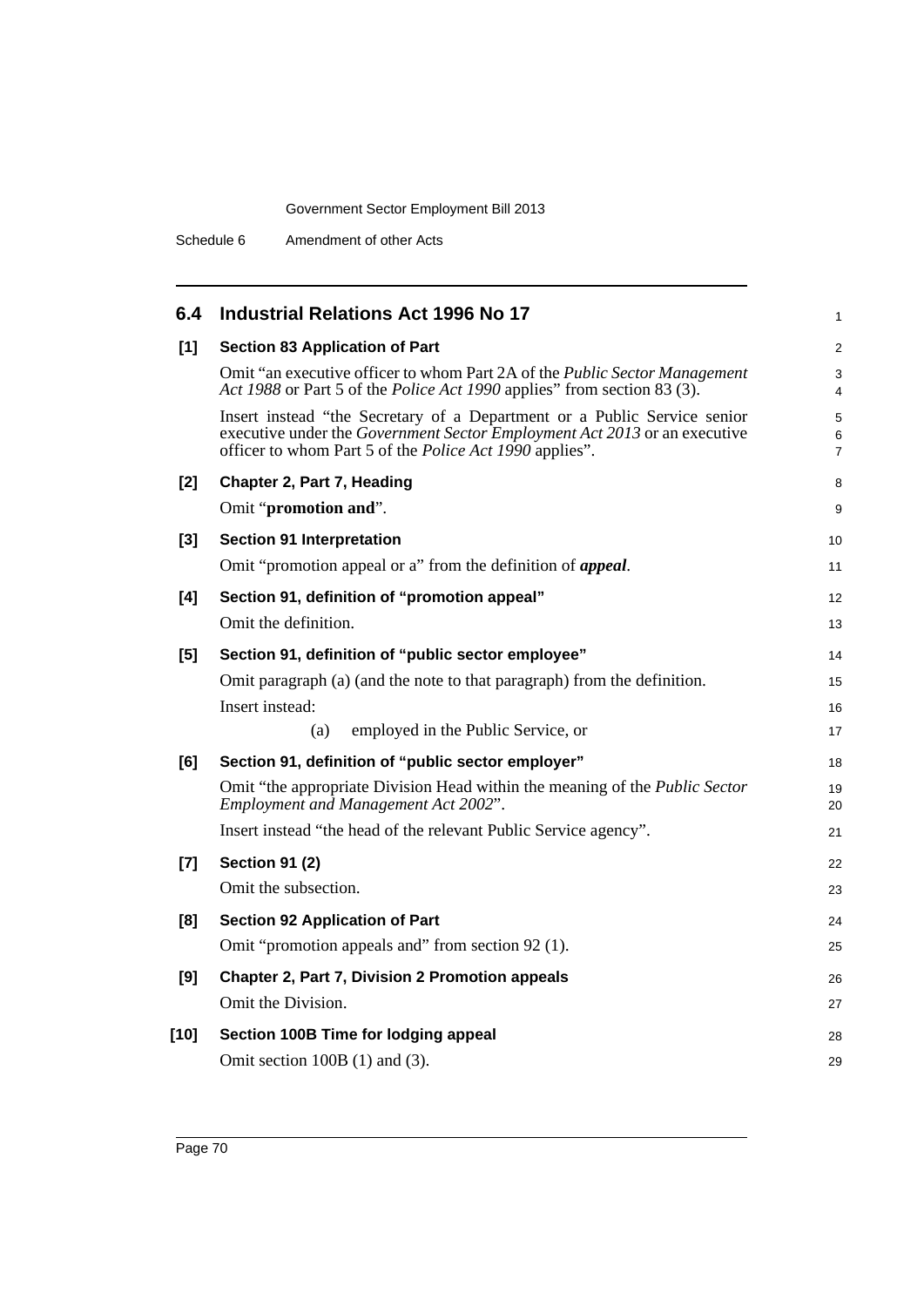Amendment of other Acts Schedule 6

| [11]   | Section 100C Decisions with respect to appeals                                                                                    | 1        |
|--------|-----------------------------------------------------------------------------------------------------------------------------------|----------|
|        | Omit section $100C(1)$ .                                                                                                          | 2        |
| $[12]$ | Section 100H Provisions relating to promotion appeals                                                                             | 3        |
|        | Omit the section.                                                                                                                 | 4        |
| $[13]$ | <b>Section 146C (8)</b>                                                                                                           | 5        |
|        | Omit "Government Service". Insert instead "Public Service".                                                                       | 6        |
| $[14]$ | <b>Section 166 Representation of parties</b>                                                                                      | 7        |
|        | Omit "promotion and" from section 166 (2).                                                                                        | 8        |
| $[15]$ | <b>Section 166 (2A)</b>                                                                                                           | 9        |
|        | Omit the subsection.                                                                                                              | 10       |
| [16]   | Dictionary, definition of "public sector employee"                                                                                | 11       |
|        | Omit "Government Service". Insert instead "Public Service".                                                                       | 12       |
| $[17]$ | Dictionary, definition of "public sector industrial agreement"                                                                    | 13       |
|        | Omit "section 64 of the Public Sector Management Act 1988".                                                                       | 14       |
|        | Insert instead "section 51 of the Government Sector Employment Act 2013".                                                         | 15       |
| 6.5    | Interpretation Act 1987 No 15                                                                                                     | 16       |
| [1]    | Section 21 Meanings of commonly used words and expressions                                                                        | 17       |
|        | Insert in alphabetical order in section 21 (1):                                                                                   | 18       |
|        | <b>Public Service or NSW Public Service means the Public Service</b><br>referred to in the Government Sector Employment Act 2013. | 19<br>20 |
| [2]    | Section 21A Construction of references in relation to the Public Service                                                          | 21       |
|        | Omit the section.                                                                                                                 | 22       |
| $[3]$  | Section 21B Construction of references in relation to the Government<br><b>Service</b>                                            | 23<br>24 |
|        | Omit the section.                                                                                                                 | 25       |
| 6.6    | Police Act 1990 No 47                                                                                                             | 26       |
| [1]    | Part 6A, Division 3 Promotion appeals by non-executive administrative<br>officers to Industrial Relations Commission              | 27<br>28 |
|        |                                                                                                                                   |          |
|        | Omit the Division.                                                                                                                | 29       |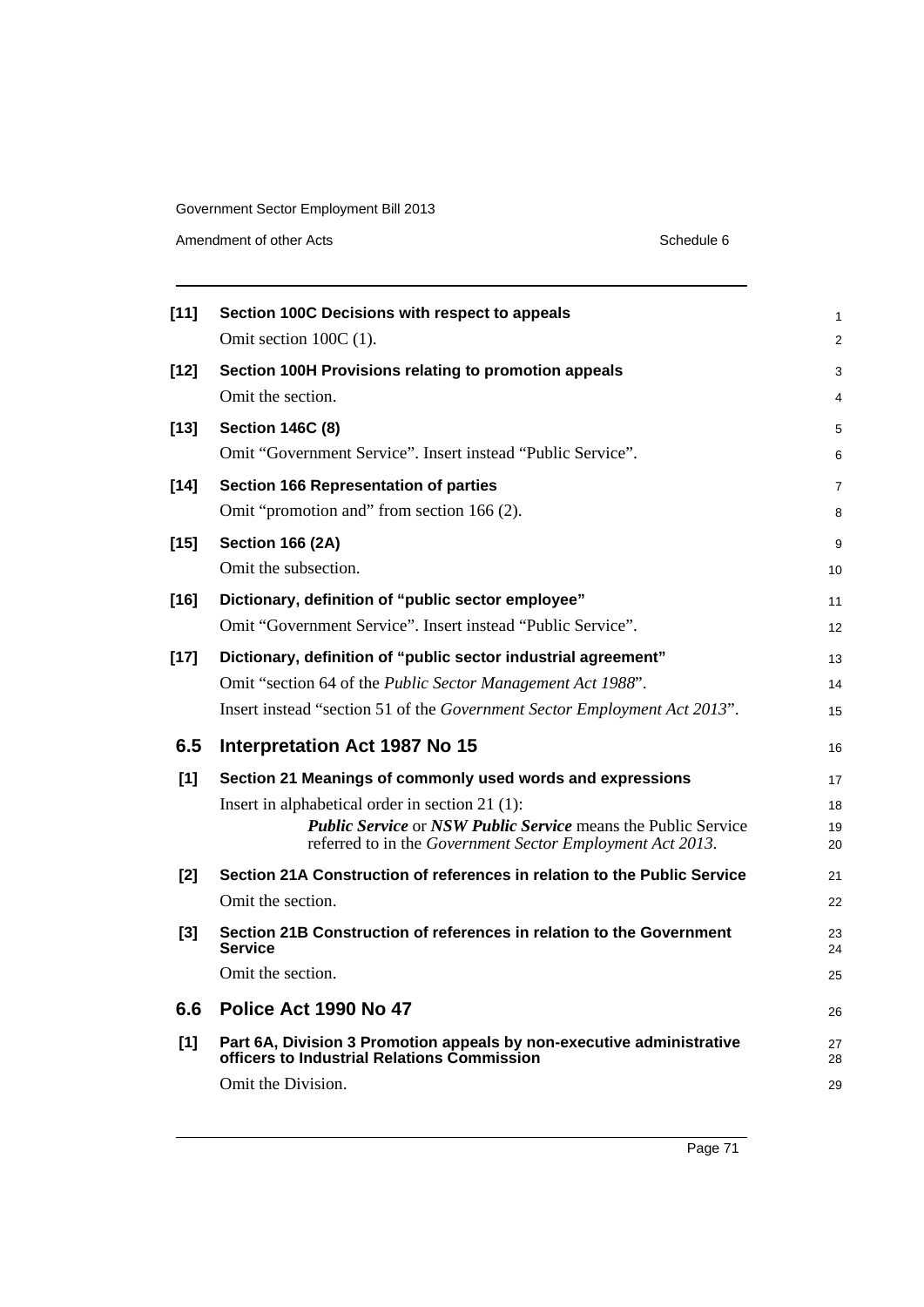Schedule 6 Amendment of other Acts

| $[2]$ | Section 88 Industrial arbitration or legal proceedings excluded in<br>relation to appointments                                             | $\mathbf{1}$<br>2 |
|-------|--------------------------------------------------------------------------------------------------------------------------------------------|-------------------|
|       | Omit "(except Part 7 of Chapter 2 of that Act)" from section 88 (1).                                                                       | 3                 |
| $[3]$ | <b>Section 88 (4)</b>                                                                                                                      | 4                 |
|       | Omit the subsection.                                                                                                                       | 5                 |
| 6.7   | <b>Public Sector Employment and Management Act 2002 No 43</b>                                                                              | 6                 |
| [1]   | Sections 135, 136, 145 (1) (d) and 151 (1)                                                                                                 | $\overline{7}$    |
|       | Omit "Chapter" wherever occurring. Insert instead "Part".                                                                                  | 8                 |
| $[2]$ | Section 135, definition of "government agency"                                                                                             | 9                 |
|       | Omit paragraph (a). Insert instead:                                                                                                        | 10                |
|       | a government sector agency (within the meaning of the<br>(a)<br>Government Sector Employment Act 2013),                                    | 11<br>12          |
| $[3]$ | Section 138 Membership of Board                                                                                                            | 13                |
|       | Omit "Director-General" wherever occurring in section 138 (1) (a) and (2).                                                                 | 14                |
|       | Insert instead "Secretary".                                                                                                                | 15                |
| [4]   | Section 138 (1) (b)                                                                                                                        | 16                |
|       | Omit the paragraph. Insert instead:                                                                                                        | 17                |
|       | the heads of at least 6 other Public Service Departments,<br>(b)<br>being the Departments determined by the Minister from<br>time to time. | 18<br>19<br>20    |
| [5]   | <b>Section 138 (3)</b>                                                                                                                     | 21                |
|       | Omit "Schedule 2C". Insert instead "The Fifth Schedule".                                                                                   | 22                |
| [6]   | Section 142 Delegation of Board's functions                                                                                                | 23                |
|       | Omit section 142 (3) (b). Insert instead:                                                                                                  | 24                |
|       | a Public Service employee,<br>(b)                                                                                                          | 25                |
| $[7]$ | <b>Section 151 Regulations</b>                                                                                                             | 26                |
|       | Omit "The regulations may make provision" from section 151 (1).                                                                            | 27                |
|       | Insert instead "The Governor may make regulations".                                                                                        | 28                |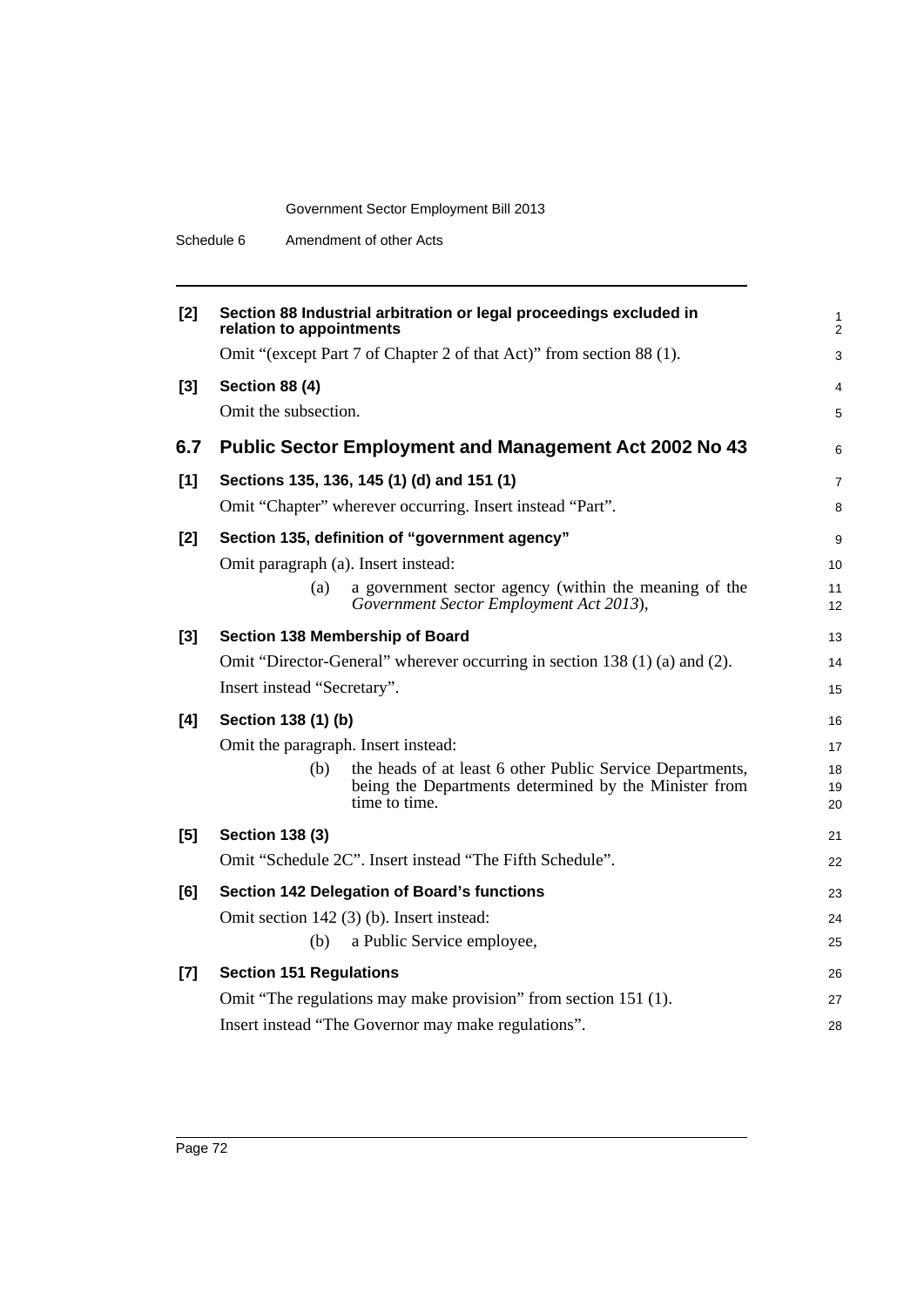Amendment of other Acts Schedule 6

| [8]   |                                                                                                                                                            | Chapter 7 (as amended by this Subschedule)                                                                                                                                                                                                                                                        | $\mathbf{1}$     |  |
|-------|------------------------------------------------------------------------------------------------------------------------------------------------------------|---------------------------------------------------------------------------------------------------------------------------------------------------------------------------------------------------------------------------------------------------------------------------------------------------|------------------|--|
|       | Omit the Chapter.                                                                                                                                          |                                                                                                                                                                                                                                                                                                   | $\overline{2}$   |  |
|       |                                                                                                                                                            | Transfer the Chapter to the <i>Public Works Act 1912</i> as Part 11, renumber<br>Parts 7.1–7.4 of the transferred Chapter as Divisions 1–4, renumber<br>sections 135–151 of the transferred Chapter as sections 162–178 and amend<br>any cross references in the transferred Chapter accordingly. | 3<br>4<br>5<br>6 |  |
| [9]   |                                                                                                                                                            | Schedule 2C Members and procedure of NSW Procurement Board                                                                                                                                                                                                                                        | 7                |  |
|       | Omit the Schedule.                                                                                                                                         |                                                                                                                                                                                                                                                                                                   | 8                |  |
|       |                                                                                                                                                            | Transfer the Schedule to the <i>Public Works Act 1912</i> as the Fifth Schedule.                                                                                                                                                                                                                  | 9                |  |
| 6.8   |                                                                                                                                                            | <b>Public Works Act 1912 No 45</b>                                                                                                                                                                                                                                                                | 10               |  |
| $[1]$ | Long title                                                                                                                                                 |                                                                                                                                                                                                                                                                                                   | 11               |  |
|       |                                                                                                                                                            | Insert "; and to make provision in relation to the procurement of goods and<br>services for New South Wales government agencies" after "Public Works".                                                                                                                                            | 12<br>13         |  |
| [2]   |                                                                                                                                                            | <b>Section 1 Name of Act</b>                                                                                                                                                                                                                                                                      | 14               |  |
|       |                                                                                                                                                            | Insert "and Procurement" after "Works".                                                                                                                                                                                                                                                           | 15               |  |
| 6.9   | <b>No 4)</b>                                                                                                                                               | <b>Statutory and Other Offices Remuneration Act 1975 (1976)</b>                                                                                                                                                                                                                                   | 16<br>17         |  |
| [1]   |                                                                                                                                                            | Section 6 Statutory and Other Offices Remuneration Tribunal                                                                                                                                                                                                                                       | 18               |  |
|       | Insert "or an executive (within the meaning of Part 3B)" after "or an executive<br>office holder (within the meaning of Part $3A$ )" in section 6 (4) (a). |                                                                                                                                                                                                                                                                                                   |                  |  |
| [2]   |                                                                                                                                                            | Section 6AA Tribunal to give effect to declared government policy on<br>remuneration for public sector staff                                                                                                                                                                                      | 21<br>22         |  |
|       |                                                                                                                                                            | Insert after section 6AA (1):                                                                                                                                                                                                                                                                     | 23               |  |
|       | (1A)                                                                                                                                                       | This section also applies to the determination of any alteration in<br>the remuneration packages applicable to executive bands within<br>the meaning of Part 3B.                                                                                                                                  | 24<br>25<br>26   |  |
| $[3]$ | Part 3, heading                                                                                                                                            |                                                                                                                                                                                                                                                                                                   | 27               |  |
|       | Omit the heading. Insert instead:                                                                                                                          |                                                                                                                                                                                                                                                                                                   |                  |  |
|       | Part 3                                                                                                                                                     | <b>Remuneration of office holders (except</b><br>Part 3A or 3B office holders)                                                                                                                                                                                                                    | 29<br>30         |  |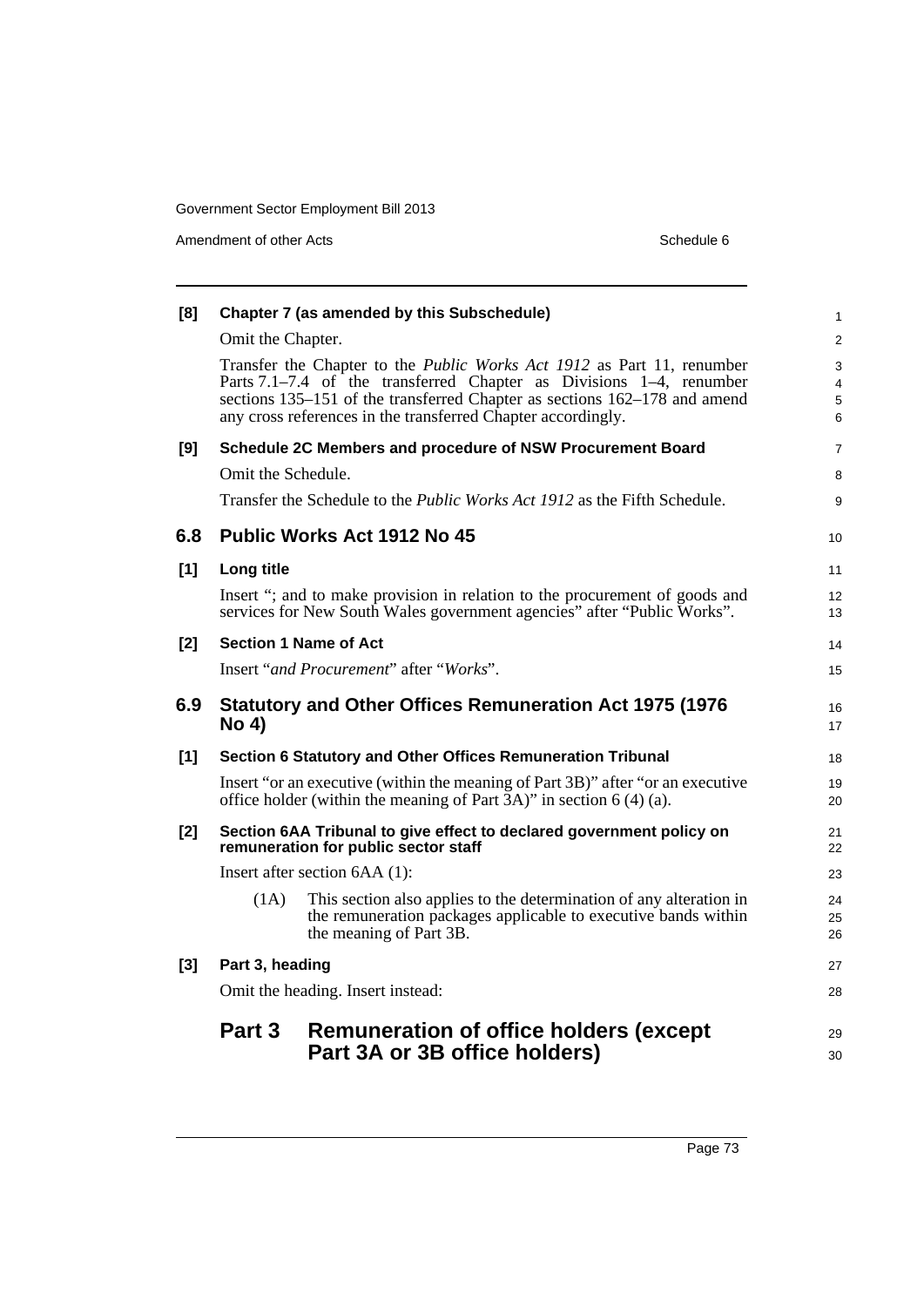Schedule 6 Amendment of other Acts

| [4]    | Section 11A Employment benefits for non-judicial office holders                                                                                                                                             | $\mathbf{1}$             |
|--------|-------------------------------------------------------------------------------------------------------------------------------------------------------------------------------------------------------------|--------------------------|
|        | Omit "entitled to be provided with employment benefits (within the meaning<br>of Division 4 of Part 3.1 of the Public Sector Employment and Management<br>Act 2002)" from section 11A (3).                  | 2<br>3<br>4              |
|        | Insert instead "entitled to be provided with employment benefits that<br>Secretaries of Departments may be provided with under the Government<br>Sector Employment Act 2013".                               | 5<br>6<br>$\overline{7}$ |
| [5]    | Section 11A (3) (c)                                                                                                                                                                                         | 8                        |
|        | Omit "the cost determined under that Division of similar employment benefits<br>provided to an executive officer under that Division".                                                                      | 9<br>10                  |
|        | Insert instead "the cost determined under that Act of similar employment<br>benefits provided to Secretaries of Departments".                                                                               | 11<br>12                 |
| [6]    | Section 11B Salary sacrifice for motor vehicles and superannuation for<br>office holders not subject to section 11A                                                                                         | 13<br>14                 |
|        | Omit "the cost determined under Division 4 of Part 3.1 of the <i>Public Sector</i><br>Employment and Management Act 2002 of a similar employment benefit<br>under that Division" from section $11B(3)$ (c). | 15<br>16<br>17           |
|        | Insert instead "the cost determined under the Government Sector Employment<br>Act 2013 of a similar employment benefit provided to the Secretary of a<br>Department".                                       | 18<br>19<br>20           |
| $[7]$  | <b>Section 13 Annual determinations</b>                                                                                                                                                                     | 21                       |
|        | Omit "1 October". Insert instead "1 July".                                                                                                                                                                  | 22                       |
| [8]    | Section 16 General provisions as to determinations                                                                                                                                                          | 23                       |
|        | Omit section 16 $(7)$ .                                                                                                                                                                                     | 24                       |
| [9]    | <b>Section 17 Inquiries</b>                                                                                                                                                                                 | 25                       |
|        | Omit "1 April" from section 17 (2). Insert instead "1 January".                                                                                                                                             | 26                       |
| $[10]$ | <b>Section 20 Operation of determinations</b>                                                                                                                                                               | 27                       |
|        | Omit "1 October" from section 20 (1) (b). Insert instead "1 July".                                                                                                                                          | 28                       |
| $[11]$ | Section 22 Remuneration payable during period before publication of<br>report                                                                                                                               | 29<br>30                 |
|        | Omit "1 October" from section 22 (1). Insert instead "1 July".                                                                                                                                              | 31                       |
| $[12]$ | <b>Section 22 (1)</b>                                                                                                                                                                                       | 32                       |
|        | Omit "30 September". Insert instead "30 June".                                                                                                                                                              | 33                       |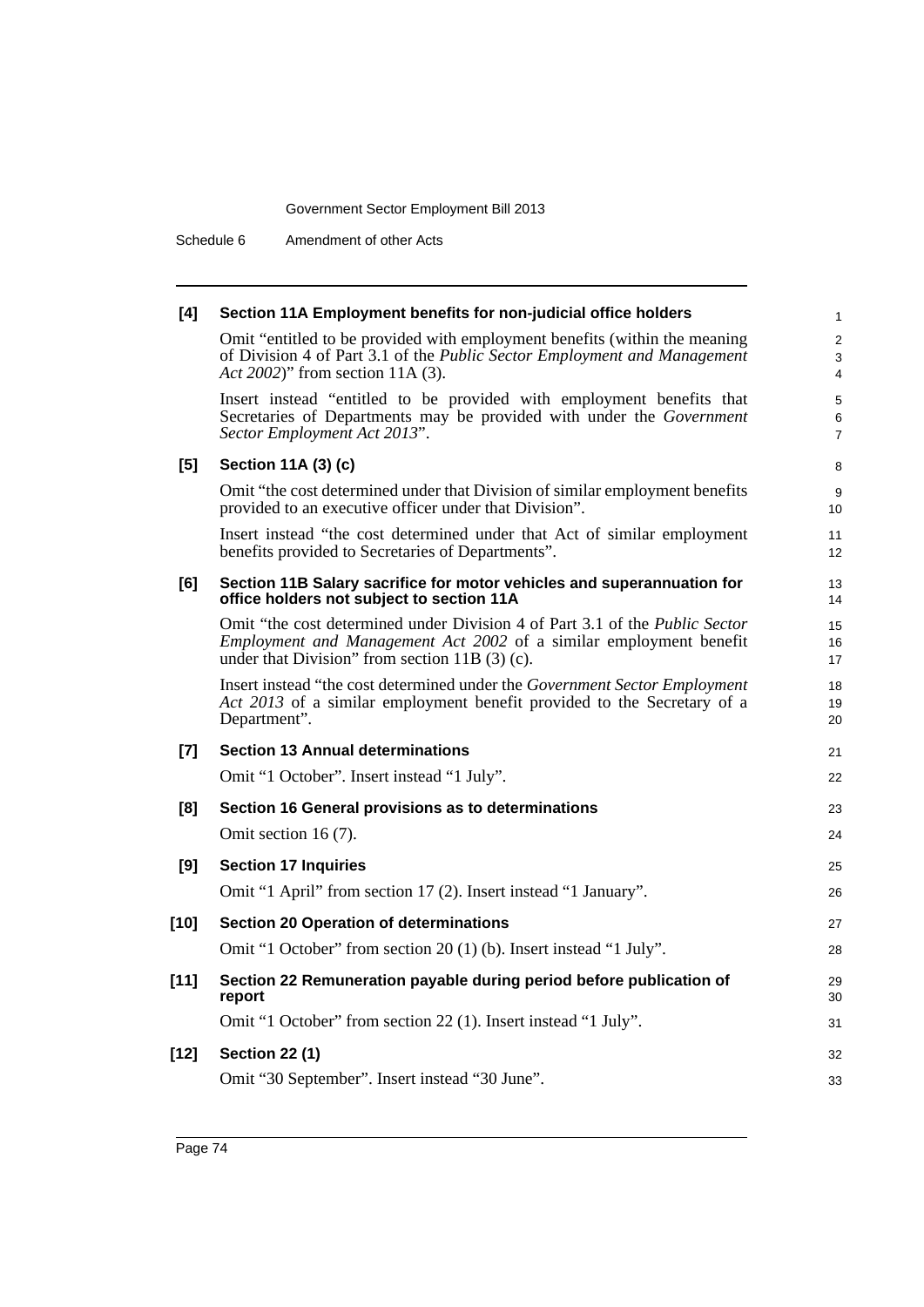Amendment of other Acts Schedule 6

| $[13]$ |             |                     | Part 3A, heading                                                                                                                                                                                                                                                                          | $\mathbf{1}$                  |
|--------|-------------|---------------------|-------------------------------------------------------------------------------------------------------------------------------------------------------------------------------------------------------------------------------------------------------------------------------------------|-------------------------------|
|        |             |                     | Insert "(except Part 3B office holders)" at the end of the heading.                                                                                                                                                                                                                       | 2                             |
| $[14]$ |             | <b>Section 24AA</b> |                                                                                                                                                                                                                                                                                           | 3                             |
|        |             |                     | Insert after section 24A:                                                                                                                                                                                                                                                                 | $\overline{4}$                |
|        | <b>24AA</b> |                     | <b>Application of Part</b>                                                                                                                                                                                                                                                                | 5                             |
|        |             | (1)                 | This Part does not apply to the Secretary of a Department of the<br>Public Service or to any other Public Service senior executive to<br>whom Division 4 of Part 4 of the Government Sector<br><i>Employment Act 2013</i> applies.                                                        | 6<br>$\overline{7}$<br>8<br>9 |
|        |             | (2)                 | A reference in this Part to the <i>Public Sector Employment and</i><br>Management Act 2002 is a reference to that Act as in force<br>immediately before its repeal, as continued in operation in<br>relation to executive office holders by the Government Sector<br>Employment Act 2013. | 10<br>11<br>12<br>13<br>14    |
| $[15]$ |             |                     | <b>Section 24C Annual determinations</b>                                                                                                                                                                                                                                                  | 15                            |
|        |             |                     | Omit "1 October". Insert instead "1 July".                                                                                                                                                                                                                                                | 16                            |
| $[16]$ |             |                     | <b>Section 24G Inquiries</b>                                                                                                                                                                                                                                                              | 17                            |
|        |             |                     | Omit "1 April" from section 24G (2). Insert instead "1 January".                                                                                                                                                                                                                          | 18                            |
| $[17]$ |             |                     | <b>Section 24J Operation of determinations</b>                                                                                                                                                                                                                                            | 19                            |
|        |             |                     | Omit "1 October" from section 24J (1) (b). Insert instead "1 July".                                                                                                                                                                                                                       | 20                            |
| $[18]$ | report      |                     | Section 24K Remuneration package during period before making of                                                                                                                                                                                                                           | 21<br>22                      |
|        |             |                     | Omit "1 October" from section 24K (1). Insert instead "1 July".                                                                                                                                                                                                                           | 23                            |
| $[19]$ |             | Section 24K (1)     |                                                                                                                                                                                                                                                                                           | 24                            |
|        |             |                     | Omit "30 September". Insert instead "30 June".                                                                                                                                                                                                                                            | 25                            |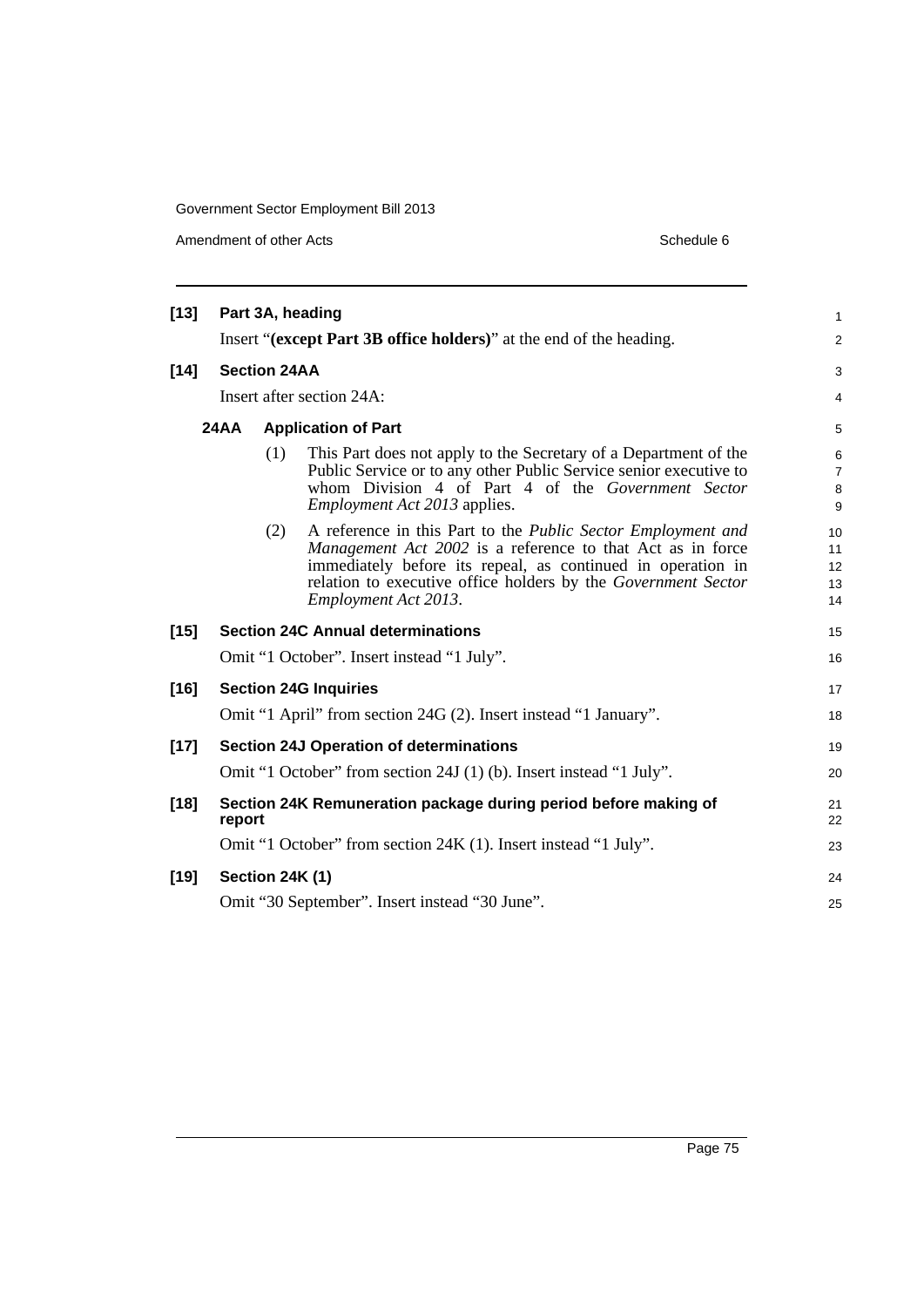Schedule 6 Amendment of other Acts

| $[20]$ | Part 3B    |     | Insert after Part 3A:                                                                                                                                                                                                                                                         | 1<br>$\overline{2}$  |
|--------|------------|-----|-------------------------------------------------------------------------------------------------------------------------------------------------------------------------------------------------------------------------------------------------------------------------------|----------------------|
|        |            |     | <b>Part 3B Remuneration packages for Public Service</b><br>senior executives                                                                                                                                                                                                  | 3<br>4               |
|        | 24M        |     | <b>Definitions</b>                                                                                                                                                                                                                                                            | 5                    |
|        |            |     | In this Part:                                                                                                                                                                                                                                                                 | 6                    |
|        |            |     | determination means a determination made by the Tribunal<br>under section 24N, 24O or 24P.                                                                                                                                                                                    | $\overline{7}$<br>8  |
|        |            |     | <i>remuneration package</i> means the annual amount payable to a<br>senior executive under the Government Sector Employment Act<br>2013:                                                                                                                                      | 9<br>10<br>11        |
|        |            |     | (a)<br>as monetary remuneration for the executive, or                                                                                                                                                                                                                         | 12                   |
|        |            |     | (b)<br>partly as that remuneration and partly as the cost to the<br>employer of the executive's employment benefits.                                                                                                                                                          | 13<br>14             |
|        |            |     | senior executive means the Secretary of a Department of the<br>Public Service and any other Public Service senior executive to<br>whom Division 4 of Part 4 of the Government Sector<br><i>Employment Act 2013</i> applies.                                                   | 15<br>16<br>17<br>18 |
|        | <b>24N</b> |     | <b>Initial determinations</b>                                                                                                                                                                                                                                                 | 19                   |
|        |            | (1) | The Tribunal is required to make, as soon as practicable after the<br>commencement of this Part, a determination of the remuneration<br>package for each band in which senior executives may be<br>employed under the Government Sector Employment Act 2013.                  | 20<br>21<br>22<br>23 |
|        |            | (2) | The Tribunal may make a determination under this section in<br>respect of a prospective band in which senior executives may be<br>employed that is notified to the Tribunal by the Minister.                                                                                  | 24<br>25<br>26       |
|        | <b>240</b> |     | <b>Annual determinations</b>                                                                                                                                                                                                                                                  | 27                   |
|        |            |     | The Tribunal is required to make, in each year, a determination<br>of remuneration packages for senior executives as on and from<br>1 July in that year.                                                                                                                      | 28<br>29<br>30       |
|        | 24P        |     | <b>Special determinations</b>                                                                                                                                                                                                                                                 | 31                   |
|        |            |     | If the Minister so directs, the Tribunal is required to make (not<br>later than the day specified in the direction as the day on or before<br>which the determination is to be made) a determination as to<br>whether, and (if so) how, any determination already made should | 32<br>33<br>34<br>35 |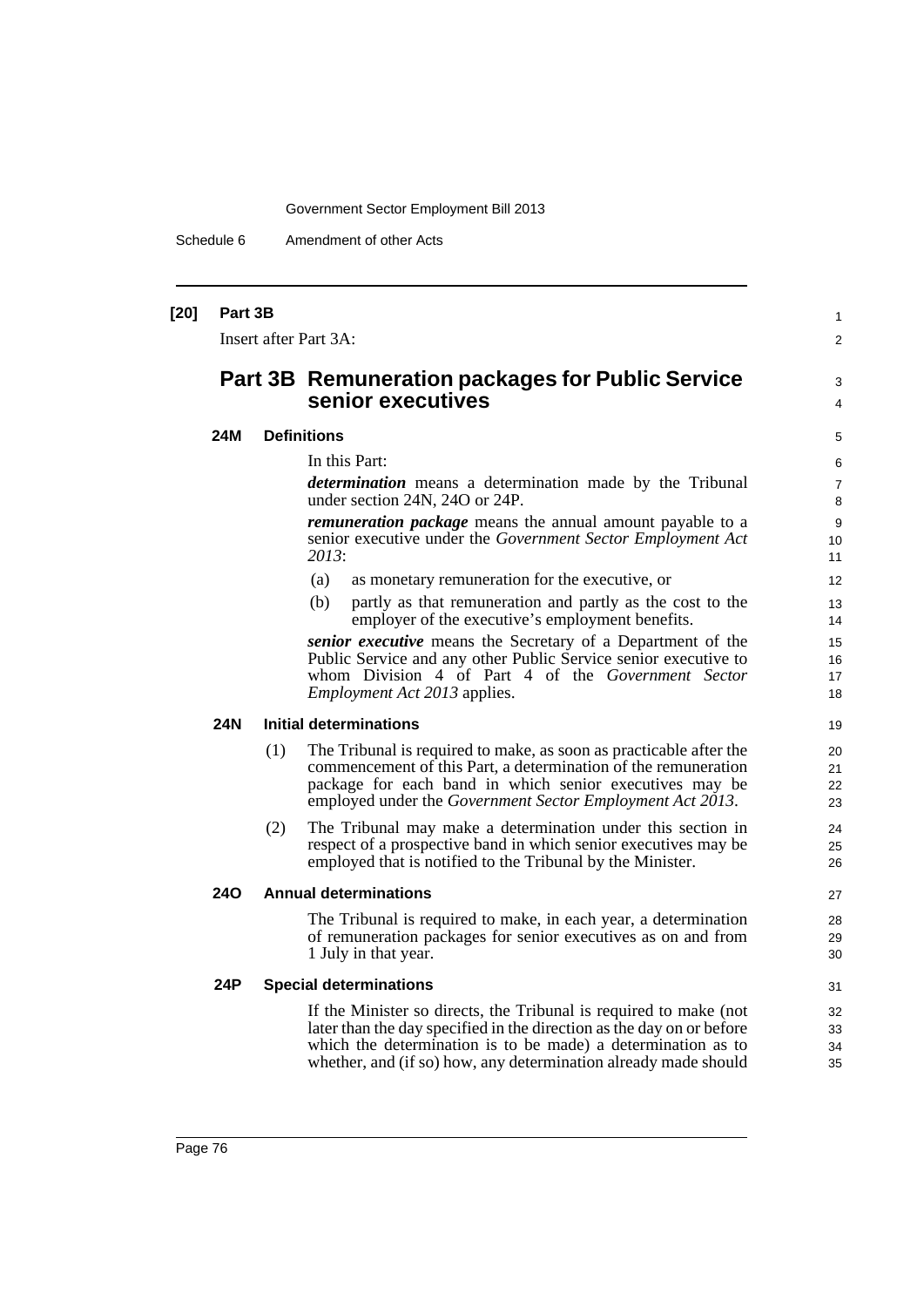Amendment of other Acts **Schedule 6** and the state of the state of the Schedule 6

be altered in relation to remuneration packages as are referred to in the direction. **24Q Matters to be taken into consideration by Tribunal** (1) The Minister or the Commissioner may notify the Tribunal of matters which the Tribunal should take into consideration when making determinations of the remuneration packages for senior executives. (2) In making a determination, the Tribunal must take into consideration any such matters and such other matters as the Tribunal thinks fit. **24R General provisions relating to determinations** (1) In making a determination, the Tribunal: (a) is to fix, as the remuneration package, any amount that is within a specified range of amounts, and (b) is to fix a single remuneration package for all senior executives employed in a specified band, and (c) may provide that a different remuneration package applies in the case of particular senior executives named in the determination (but only if the Minister has requested the Tribunal to do so), and (d) may increase, reduce or not change any remuneration package. (2) A remuneration package determined by the Tribunal may not be less than the remuneration package which the Tribunal considers appropriate for a clerk (grade 12) in the Public Service with general administrative duties. **24S Inquiries** (1) Before making a determination, the Tribunal may make such inquiry as the Tribunal thinks necessary. (2) An inquiry for the purpose of a determination to be made under section 24O (Annual determinations) may not be commenced before 1 January in the year in which the determination is to be made. (3) In the exercise or performance of the Tribunal's powers, authorities, duties and functions under this Part: (a) the Tribunal may inform himself or herself in such manner as he or she thinks fit, and 1  $\overline{2}$  $\mathbf{\hat{z}}$ 4 5 6 7 8 9 10 11 12 13 14 15 16 17 18 19 20 21 22 23 24 25 26 27 28 29 30 31 32 33 34 35 36 37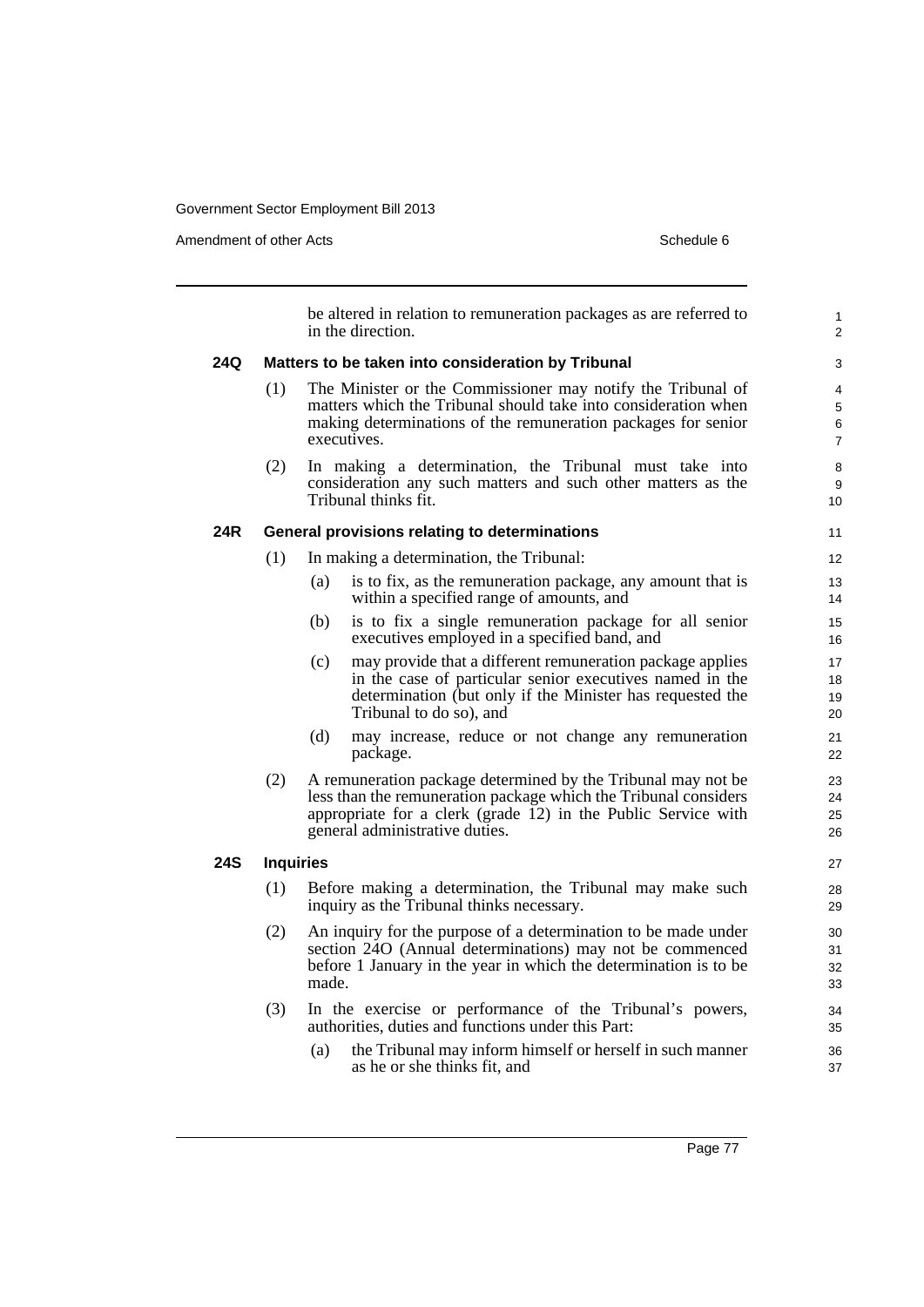|            |     | (b)<br>the Tribunal may receive written or oral submissions, and                                               | 1               |
|------------|-----|----------------------------------------------------------------------------------------------------------------|-----------------|
|            |     | (c)<br>the Tribunal must take into consideration submissions                                                   | $\overline{2}$  |
|            |     | received by him or her relating to the remuneration                                                            | 3               |
|            |     | packages for senior executives, whether or not those<br>submissions were received in response to an invitation | 4               |
|            |     | under subsection (4), and                                                                                      | 5<br>6          |
|            |     | (d)<br>the Tribunal is not required to conduct any proceedings in                                              | $\overline{7}$  |
|            |     | a formal manner, and                                                                                           | 8               |
|            |     | the Tribunal is not bound by the rules of evidence.<br>(e)                                                     | 9               |
|            | (4) | Without affecting the generality of subsection (3), the Tribunal                                               | 10 <sup>°</sup> |
|            |     | may invite submissions from senior executives, Ministers of the                                                | 11              |
|            |     | Crown, the Public Service Commissioner and any other persons.                                                  | 12 <sup>2</sup> |
| 24T        |     | <b>Tribunal's reports</b>                                                                                      | 13              |
|            | (1) | The Tribunal must, as soon as practicable after making a                                                       | 14              |
|            |     | determination under section 24N (Initial determinations), make a                                               | 15              |
|            |     | report to the Minister of the Tribunal's determination.                                                        | 16              |
|            | (2) | The Tribunal must, in each year, make a report to the Minister of                                              | 17              |
|            |     | the Tribunal's determination under section 240 (Annual<br>determinations).                                     | 18<br>19        |
|            | (3) | The Tribunal must, not later than the day specified in a direction                                             | 20              |
|            |     | referred to in section 24P (Special determinations) as the day on                                              | 21              |
|            |     | or before which the determination is to be made, make a report to                                              | 22              |
|            |     | the Minister of the Tribunal's determination made in                                                           | 23              |
|            |     | consequence of that direction.                                                                                 | 24              |
| <b>24U</b> |     | <b>Publication of determinations</b>                                                                           | 25              |
|            |     | The report of a determination may be published by the Minister                                                 | 26              |
|            |     | in the Gazette and in such other manner as the Minister thinks fit.                                            | 27              |
| <b>24V</b> |     | <b>Operation of determinations</b>                                                                             | 28              |
|            | (1) | Subject to this Part, a determination which was made under:                                                    | 29              |
|            |     | section 24N (Initial determinations)—comes into force<br>(a)                                                   | 30              |
|            |     | when it is made, and                                                                                           | 31              |
|            |     | section 24O (Annual determinations)—comes into force,<br>(b)                                                   | 32              |
|            |     | or is to be taken to have come into force, on 1 July in the<br>year in which it is made, and                   | 33<br>34        |
|            |     | section 24P (Special determinations)—comes into force,<br>(c)                                                  | 35              |
|            |     | or is to be taken to have come into force, on the day                                                          | 36              |
|            |     | specified in the determination as the day on which the                                                         | 37              |
|            |     | determination is, or is to be taken, to come into force.                                                       | 38              |
|            |     |                                                                                                                |                 |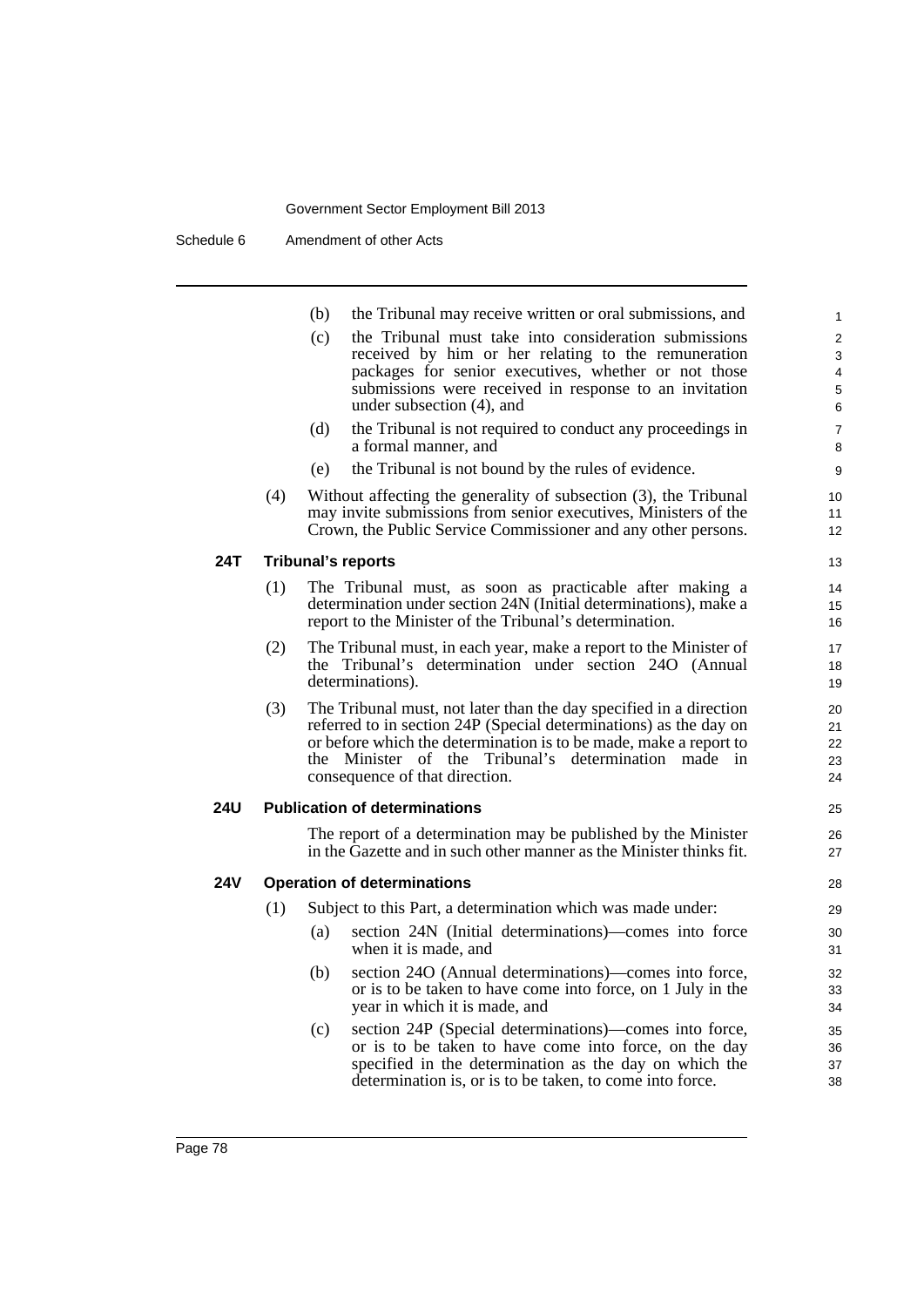Amendment of other Acts **Schedule 6** and the state of the state of the Schedule 6

- (2) Subject to this Part, a determination continues in force until and including 30 June next following the day on which it comes into force.
- (3) Subject to this Part, a determination has effect subject to any determination that was made under section 24P (Special determinations) and that is in force.
- (4) A determination may not be challenged, reviewed, quashed or called into question before any court in any legal proceedings, or restrained, removed or otherwise affected by proceedings in the nature of prohibition, mandamus, certiorari or otherwise.

#### **24W Remuneration package during period before making of report**

- (1) If the report of a determination under section 24O (Annual determinations) is made to the Minister after 1 July in any year, the remuneration package for the senior executives is (for the period commencing on and including that day and ending on and including the day preceding the date the report is made) the remuneration package that would have been applicable had the determination in force on the preceding 30 June continued in force (subject to any adjustment necessary because of the making of the report).
- (2) Despite anything in this Part, if a determination takes effect on a date (the *effective date*) that is earlier than the date that the report of the determination is made to the Minister, a person who:
	- (a) was a senior executive at or at any time before the effective date, and
	- (b) was not a senior executive at the date that the report is made,

is not, in relation to any period before the date the report is made, affected by the determination, unless:

- (c) the determination would, if the person had continued as a senior executive, operate to increase the remuneration package for the person in relation to that period, and
- (d) the person ceased to be a senior executive otherwise than because of his or her resignation (except by way of retirement) or because of his or her removal as a senior executive.

#### **24X Remuneration packages for senior executives not dealt with**

(1) If, but for this section, no remuneration package would be applicable to a senior executive in respect of any period during which he or she is a senior executive, the Minister may, from time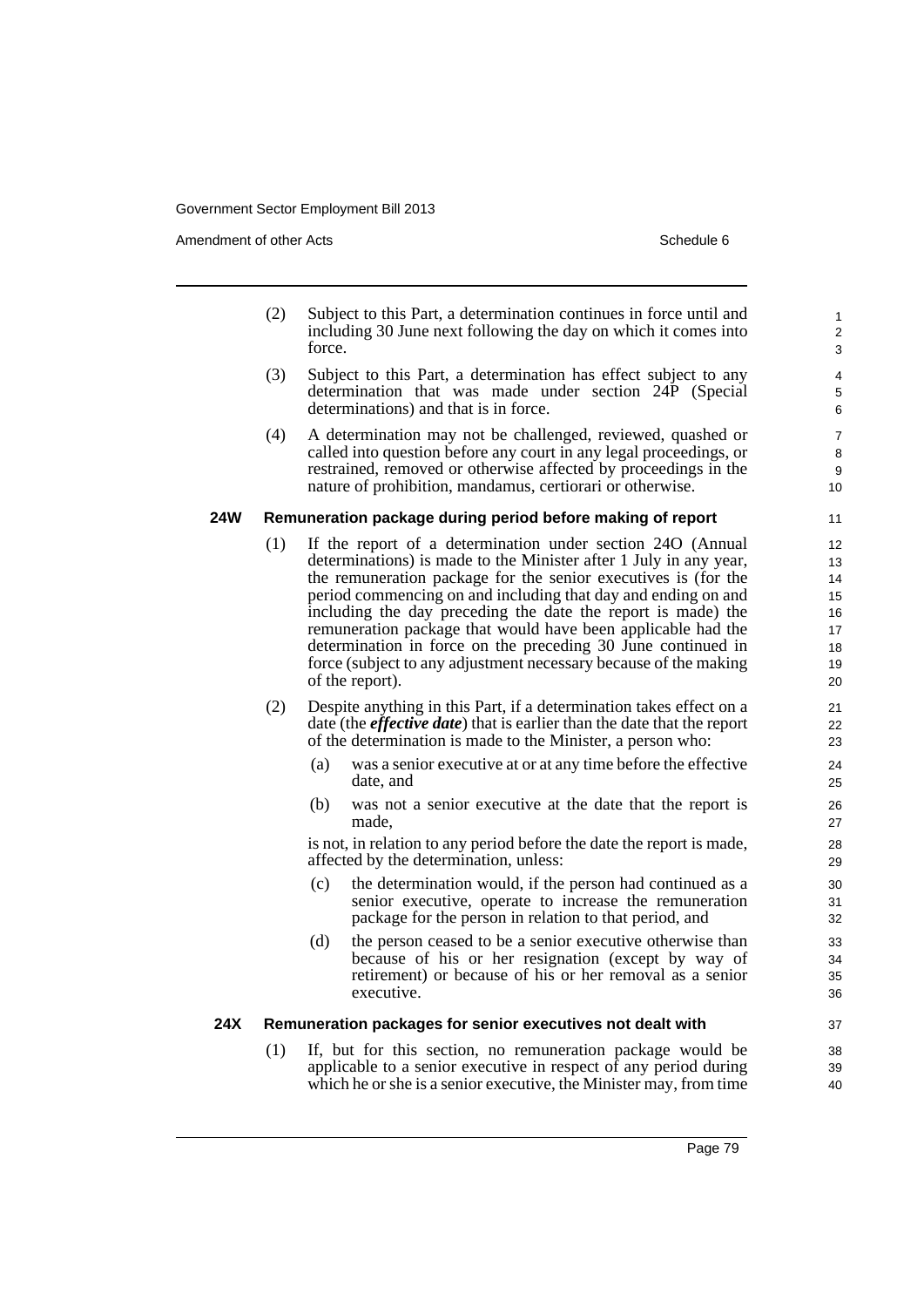| Schedule 6 |    |                     | Amendment of other Acts                                                                                                                                                                                                                                                                                                                                                                                            |                                        |
|------------|----|---------------------|--------------------------------------------------------------------------------------------------------------------------------------------------------------------------------------------------------------------------------------------------------------------------------------------------------------------------------------------------------------------------------------------------------------------|----------------------------------------|
|            |    |                     | to time, fix the remuneration package for the senior executive in<br>respect of that period.                                                                                                                                                                                                                                                                                                                       | $\mathbf{1}$<br>2                      |
|            |    | (2)                 | The remuneration package for a senior executive under this<br>section applies until a determination applicable to the person<br>comes into force.                                                                                                                                                                                                                                                                  | 3<br>4<br>5                            |
|            |    |                     | 6.10 Transport Administration Act 1988 No 109                                                                                                                                                                                                                                                                                                                                                                      | 6                                      |
| [1]        |    |                     | <b>Schedule 2 Provisions relating to Chief Executives</b>                                                                                                                                                                                                                                                                                                                                                          | $\overline{7}$                         |
|            |    |                     | Omit clause 1A. Insert instead:                                                                                                                                                                                                                                                                                                                                                                                    | 8                                      |
|            | 1A |                     | <b>Employment of Chief Executives</b>                                                                                                                                                                                                                                                                                                                                                                              | 9                                      |
|            |    | (1)                 | A Chief Executive is to be employed in the Transport Service<br>under Part 7A of this Act.                                                                                                                                                                                                                                                                                                                         | 10<br>11                               |
|            |    | (2)                 | A Chief Executive holding office immediately before the<br>substitution of this clause by the Government Sector Employment<br>Act 2013 is, on that substitution, taken to be employed in the<br>Transport Service on the same terms and conditions as applied to<br>the Chief Executive immediately before that substitution.                                                                                      | 12<br>13<br>14<br>15<br>16             |
| $[2]$      |    |                     | Schedule 7 Savings, transitional and other provisions                                                                                                                                                                                                                                                                                                                                                              | 17                                     |
|            |    |                     | Omit clause 175 (7).                                                                                                                                                                                                                                                                                                                                                                                               | 18                                     |
|            |    |                     | 6.11 Transport Legislation Amendment Act 2011 No 41                                                                                                                                                                                                                                                                                                                                                                | 19                                     |
|            |    |                     | <b>Schedule 5 Consequential and other amendments</b>                                                                                                                                                                                                                                                                                                                                                               | 20                                     |
|            |    |                     | Omit Schedule 5.38 [6].                                                                                                                                                                                                                                                                                                                                                                                            | 21                                     |
|            |    |                     | 6.12 Workers Compensation Act 1987 No 70                                                                                                                                                                                                                                                                                                                                                                           | 22                                     |
|            |    | <b>Section 279A</b> |                                                                                                                                                                                                                                                                                                                                                                                                                    | 23                                     |
|            |    |                     | Insert after section 279:                                                                                                                                                                                                                                                                                                                                                                                          | 24                                     |
|            |    | bodies              | 279A Workers compensation liability with respect to staff of statutory                                                                                                                                                                                                                                                                                                                                             | 25<br>26                               |
|            |    | (1)                 | Part 5 applies to work injury damages recoverable from the<br>Government of New South Wales, and to work injury damages<br>recoverable from a statutory body, by or in respect of a person<br>employed in the Public Service to enable the statutory body to<br>exercise its functions. Part 5 so applies as if:<br>the statutory body were an employer of the person in<br>(a)<br>addition to the Government, and | 27<br>28<br>29<br>30<br>31<br>32<br>33 |